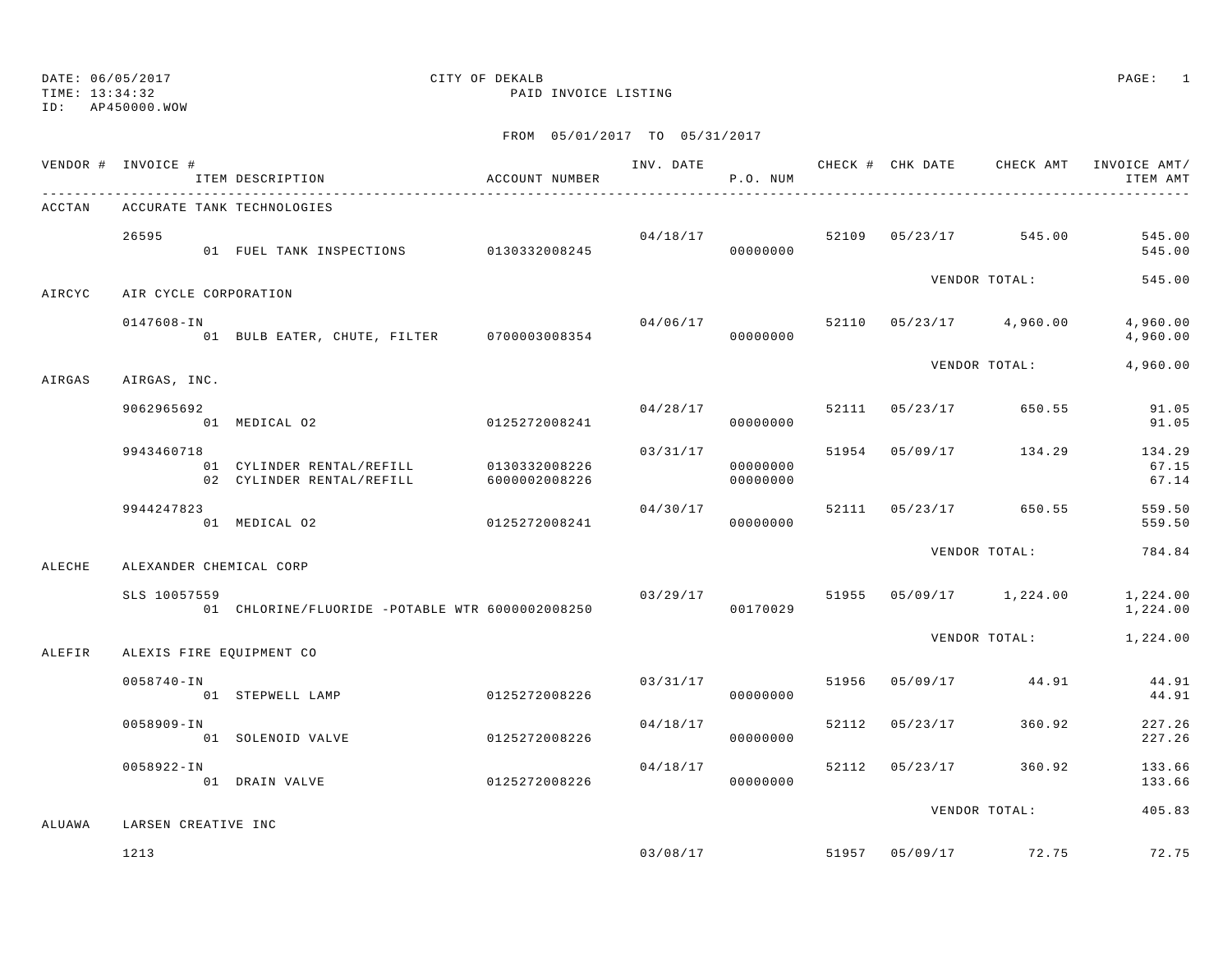TIME: 13:34:32 PAID INVOICE LISTING

ID: AP450000.WOW

| VENDOR # INVOICE # |                  | ITEM DESCRIPTION                               | ACCOUNT NUMBER |          | P.O. NUM             |       |          |                         | INV. DATE 6 CHECK # CHK DATE CHECK AMT INVOICE AMT/<br>ITEM AMT |
|--------------------|------------------|------------------------------------------------|----------------|----------|----------------------|-------|----------|-------------------------|-----------------------------------------------------------------|
|                    |                  |                                                |                |          |                      |       |          |                         |                                                                 |
|                    | 1213             | 01 YEARS OF SERVICE PLAQUE 0910003008373       |                | 03/08/17 | 00000000             |       |          | 51957 05/09/17 72.75    | 72.75<br>72.75                                                  |
|                    | 1319             | 01 PLAQUES, NAME PLATES 0110102008202          |                | 04/21/17 | 00000000             | 52113 | 05/23/17 | 302.30                  | 250.80<br>250.80                                                |
|                    | 1342             | 01 PASSPORT TAGS                               | 0125272008240  | 05/02/17 | 00000000             | 52113 |          | 05/23/17 302.30         | 51.50<br>51.50                                                  |
| AMEPRI             |                  | AMERICAN PRINTING TECHNOLOGIES                 |                |          |                      |       |          | VENDOR TOTAL:           | 375.05                                                          |
|                    | $17 - DK04$      | 01 UTILITY BILL RUN #4 2017 6000003008399      |                | 05/02/17 | 00000000             |       |          | 52114 05/23/17 871.00   | 871.00<br>871.00                                                |
| ANDBRI             | BRIAN ANDRUS     |                                                |                |          |                      |       |          | VENDOR TOTAL:           | 871.00                                                          |
|                    | 04282017         | 01 TRAINING TRAVEL REIMB. 0125273008376        |                | 04/28/17 | 00000000             |       |          | D001405 05/23/17 39.34  | 39.34<br>39.34                                                  |
| ANDMAT             | MATTHEW ANDERSON |                                                |                |          |                      |       |          | VENDOR TOTAL:           | 39.34                                                           |
|                    | 04182017         | 01 CDL LICENSE RENEWAL 6000003008385           |                | 04/18/17 | 00000000             |       |          | D001387 05/09/17 30.00  | 30.00<br>30.00                                                  |
|                    | 05022017         | 01 WATER OPERATORS LICENSE RENEW 6000003008385 |                | 05/02/17 | 00000000             |       |          | D001406 05/23/17 10.00  | 10.00<br>10.00                                                  |
| ANDMED             |                  | ANDRES MEDICAL BILLING LTD                     |                |          |                      |       |          | VENDOR TOTAL:           | 40.00                                                           |
|                    | 140694           | 01 AMBULANCE FEES - MAR 2017 0125263008399     |                | 04/03/17 | 00000000             | 52115 |          | $05/23/17$ 5,548.38     | 5,548.38<br>5,548.38                                            |
| APHIS              |                  | USDA APHIS DEBT MGMT TEAM                      |                |          |                      |       |          | VENDOR TOTAL:           | 5,548.38                                                        |
|                    | 3002320624       | 01 HAZARDOUS WILDLIFE ASSESSMENT 6500006508638 |                |          | 04/03/17<br>00000000 |       |          | 51958 05/09/17 5,791.53 | 5,791.53<br>5,791.53                                            |
| ARAUNI             |                  | ARAMARK UNIFORM SERVICES                       |                |          |                      |       |          | VENDOR TOTAL:           | 5,791.53                                                        |
|                    | 1590862320       |                                                |                |          | 03/03/17             | 51959 |          | 05/09/17 439.88         | 127.84                                                          |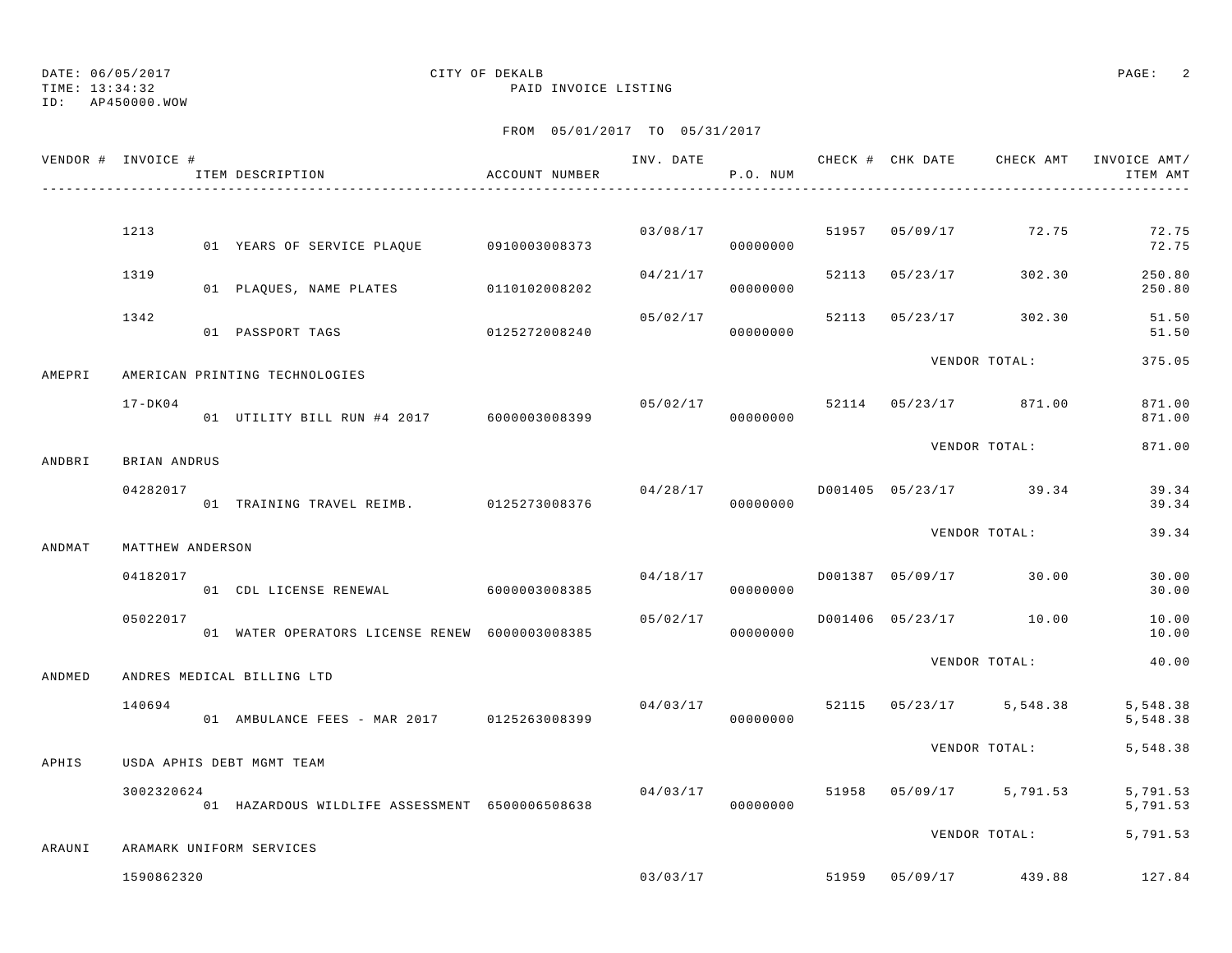TIME: 13:34:32 PAID INVOICE LISTING

ID: AP450000.WOW

|        | VENDOR # INVOICE #     | ITEM DESCRIPTION                               | ACCOUNT NUMBER |          | P.O. NUM             |       |                |                          | INV. DATE 6 1990 CHECK # CHK DATE 6 CHECK AMT INVOICE AMT<br>ITEM AMT |
|--------|------------------------|------------------------------------------------|----------------|----------|----------------------|-------|----------------|--------------------------|-----------------------------------------------------------------------|
|        | 1590862320             |                                                |                |          | 03/03/17             |       | 51959 05/09/17 | 439.88                   | 127.84                                                                |
|        |                        | 01 FLOOR MAT CLEANING                          | 0130324008450  |          | 00000000             |       |                |                          | 127.84                                                                |
|        | 1590879683             | 01 FLOOR MAT CLEANING                          | 0130324008450  | 03/17/17 | 00000000             | 51959 | 05/09/17       | 439.88                   | 28.18<br>28.18                                                        |
|        | 1590879688             | 01 FLOOR MAT CLEANING                          | 0130324008450  | 03/17/17 | 00000000             |       | 51959 05/09/17 | 439.88                   | 127.84<br>127.84                                                      |
|        | 1590896959             | 01 FLOOR MAT CLEANING                          | 0130324008450  | 03/31/17 | 00000000             | 51959 | 05/09/17       | 439.88                   | 28.18<br>28.18                                                        |
|        | 1590896964             | 01 FLOOR MAT CLEANING                          | 0130324008450  | 03/31/17 | 00000000             | 51959 | 05/09/17       | 439.88                   | 127.84<br>127.84                                                      |
|        | 1590914245             | 01 FLOOR MAT CLEANING                          | 0130324008450  | 04/14/17 | 00000000             | 52116 | 05/23/17       | 312.04                   | 28.18<br>28.18                                                        |
|        | 1590914250             | 01 FLOOR MAT CLEANING                          | 0130324008450  | 04/14/17 | 00000000             | 52116 | 05/23/17       | 312.04                   | 127.84<br>127.84                                                      |
|        | 1590931655             | 01 FLOOR MAT CLEANING                          | 0130324008450  | 04/28/17 | 00000000             |       | 52116 05/23/17 | 312.04                   | 28.18<br>28.18                                                        |
|        | 1590931660             | 01 FLOOR MAT CLEANING                          | 0130324008450  | 04/28/17 | 00000000             |       | 52116 05/23/17 | 312.04                   | 127.84<br>127.84                                                      |
| ARCDOC | ARC DOCUMENT SOLUTIONS |                                                |                |          |                      |       |                | VENDOR TOTAL:            | 751.92                                                                |
|        | IL35006870             | 01 20# INKJET BOND                             | 0117122008285  |          | 01/09/17<br>00000000 | 51960 |                | 05/09/17 361.68          | 82.38<br>82.38                                                        |
|        | IL35008146             | 01 PLOTTER INK TANK                            | 0117122008285  | 04/04/17 | 00000000             | 51960 | 05/09/17       | 361.68                   | 279.30<br>279.30                                                      |
|        | IL35008447             | 01 COLORWAVE 500 PRINTING SYSTEM 5355006008540 |                | 04/26/17 | 00170040             |       |                | 52117 05/23/17 19,995.00 | 19,995.00<br>19,995.00                                                |
| ARMKAI | KAITLIN ARMSTRONG      |                                                |                |          |                      |       |                | VENDOR TOTAL:            | 20,356.68                                                             |
|        | 05022017               | 01 UNIFORM PANTS                               | 0120232008270  | 05/02/17 | 00000000             |       |                | D001407 05/23/17 31.99   | 31.99<br>31.99                                                        |
|        |                        |                                                |                |          |                      |       |                | VENDOR TOTAL:            | 31.99                                                                 |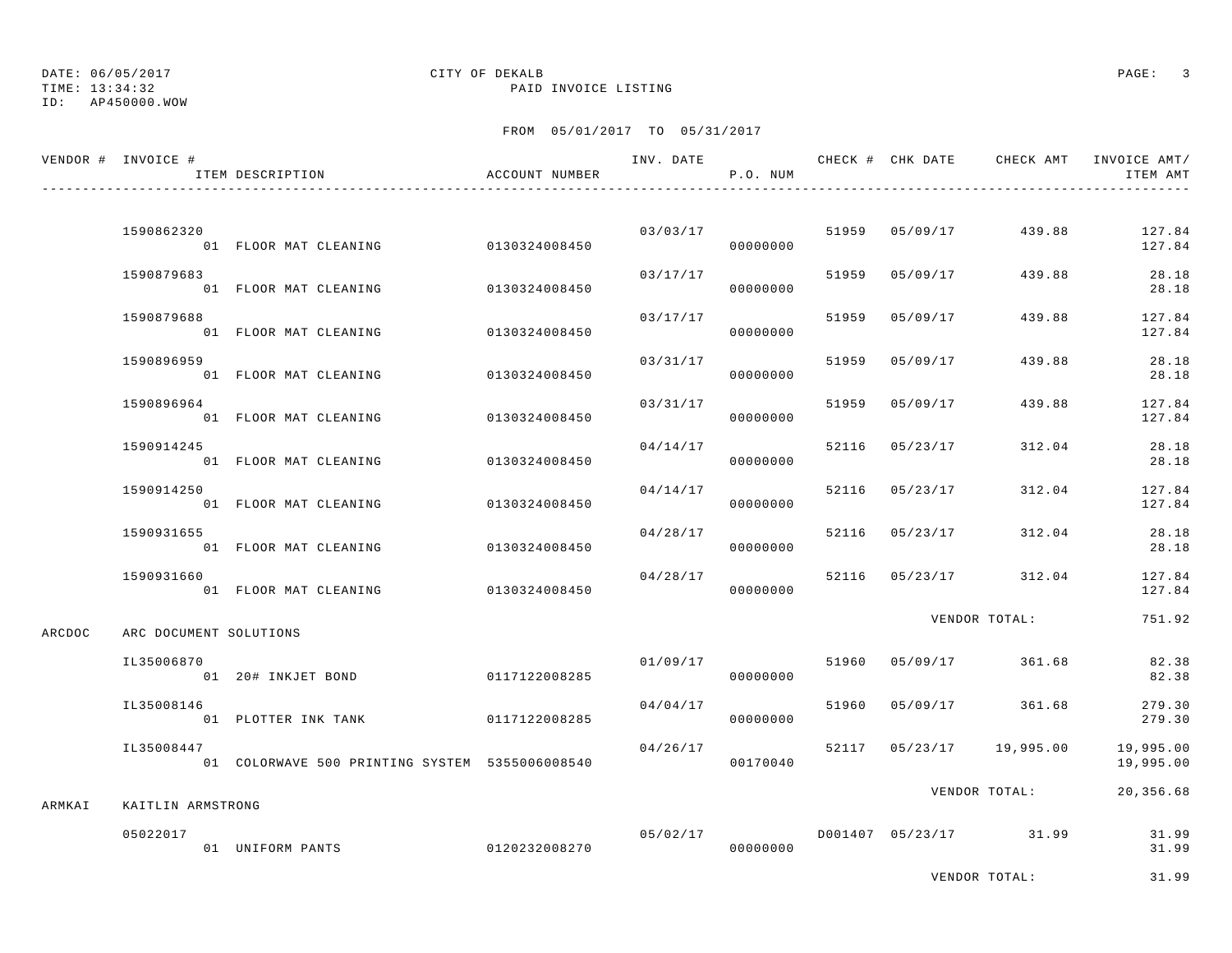## ID: AP450000.WOW

## DATE: 06/05/2017 CITY OF DEKALB PAGE: 4

### TIME: 13:34:32 PAID INVOICE LISTING

|         | VENDOR # INVOICE #         | ITEM DESCRIPTION                              | ACCOUNT NUMBER |          | P.O. NUM             |       |                |                                       | ITEM AMT                 |
|---------|----------------------------|-----------------------------------------------|----------------|----------|----------------------|-------|----------------|---------------------------------------|--------------------------|
| ARTGALL |                            | ARTHUR J. GALLAGHER RISK                      |                |          |                      |       |                |                                       |                          |
|         | 2149723                    | 01 ANNUAL INS RENEWAL - 5/1-1/1 7000003008450 |                |          | 00000000             |       |                | $04/28/17$ 52118 $05/23/17$ 29,500.00 | 29,500.00<br>29,500.00   |
| ASCAVI  |                            | ASCENT AVIATION GROUP INC.                    |                |          |                      |       |                | VENDOR TOTAL:                         | 29,500.00                |
|         | 436900                     | 01 AVIATION FUEL 6500002008234                |                | 04/28/17 | 00170031             |       |                | 52119 05/23/17 10,244.73              | 10,244.73<br>10,244.73   |
| BADMET  | BADGER METER, INC.         |                                               |                |          |                      |       |                | VENDOR TOTAL:                         | 10,244.73                |
|         | 1157330                    | 01 METER REPLACEMENTS                         | 6200006008583  |          | 03/31/17<br>00170004 | 51961 | 05/09/17       | 27,411.35                             | 21,777.60<br>21,777.60   |
|         | 1157814                    | 01 METER REPLACEMENTS                         | 6200006008583  | 04/04/17 | 00170004             | 51961 | 05/09/17       | 27,411.35                             | 4,841.50<br>4,841.50     |
|         | 1158020                    | 01 METER REPLACEMENTS                         | 6200006008583  | 04/05/17 | 00170004             |       | 51961 05/09/17 | 27,411.35                             | 792.25<br>792.25         |
| BARNABY | BARNABY, INC               |                                               |                |          |                      |       |                |                                       | VENDOR TOTAL: 27, 411.35 |
|         | $2017 - 7368$              | 01 (250) BUSINESS CARDS 0125272008202         |                |          | 04/07/17<br>00000000 |       |                | 51962 05/09/17 66.00                  | 66.00<br>66.00           |
|         | $2017 - 7532$              | 01 (500) COMPLAINT FORMS 0120222008202        |                | 04/26/17 | 00000000             |       |                | 52120 05/23/17 335.00                 | 335.00<br>335.00         |
|         | BATTBULB BATTERIES + BULBS |                                               |                |          |                      |       |                | VENDOR TOTAL:                         | 401.00                   |
|         | 297-102866-01              | 01 BATTERIES                                  | 0125273008311  |          | 02/14/17<br>00000000 | 51963 | 05/09/17       | 106.33                                | 11.40<br>11.40           |
|         | 297-270847                 | 01 BATTERIES                                  | 6000002008219  | 04/06/17 | 00000000             | 51963 | 05/09/17       | 106.33                                | 44.94<br>44.94           |
|         | 297-270880                 | 01 BATTERY                                    | 6000002008219  | 04/07/17 | 00000000             | 51963 | 05/09/17       | 106.33                                | 19.95<br>19.95           |
|         | 297-270888                 | 01 BATTERIES                                  | 6000002008219  | 04/07/17 | 00000000             | 51963 | 05/09/17       | 106.33                                | 30.04<br>30.04           |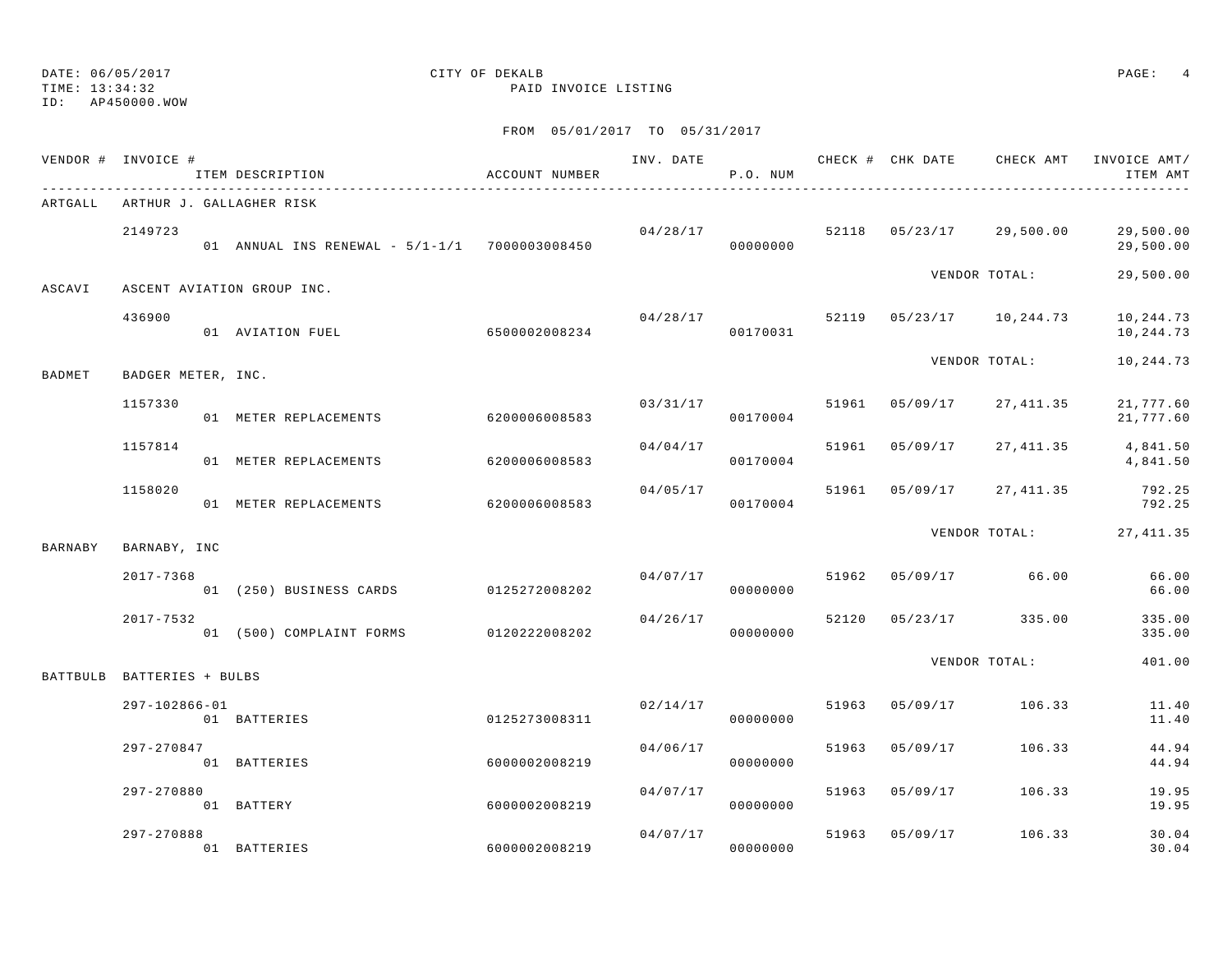TIME: 13:34:32 PAID INVOICE LISTING

ID: AP450000.WOW

|               | VENDOR # INVOICE #     | ACCOUNT NUMBER<br>ITEM DESCRIPTION             |               |          | P.O. NUM |  |                              | INV. DATE 6 CHECK # CHK DATE CHECK AMT INVOICE AMT/<br>ITEM AMT |
|---------------|------------------------|------------------------------------------------|---------------|----------|----------|--|------------------------------|-----------------------------------------------------------------|
|               | 297-271126             | 01 BATTERY                                     |               | 04/17/17 |          |  |                              | 52121 05/23/17 109.90 109.90<br>109.90                          |
| BAXWOO        | BAXTER & WOODMAN, INC. |                                                |               |          |          |  | VENDOR TOTAL:                | 216.23                                                          |
|               | 0191596                | 01 CONSTRUCTION INSPECTION SRVCS 1000003008331 |               |          | 00000000 |  |                              | $03/23/17$ 51964 05/09/17 1,006.25 1,006.25<br>1,006.25         |
| BENISW        | BENISTAR / HARTFORD    |                                                |               |          |          |  | VENDOR TOTAL:                | 1,006.25                                                        |
|               | 05012017               | 01 RETIREE INSURANCE - MAY 2017 7100004008478  |               | 05/01/17 | 00000000 |  | D001401  05/23/17  39,513.18 | 39,513.18<br>39,513.18                                          |
| <b>BLUCRO</b> | BLUE CROSS BLUE SHIELD |                                                |               |          |          |  | VENDOR TOTAL:                | 39,513.18                                                       |
|               | 12072016               | 01 AMBULANCE REIMB #165226 0100000063423       |               | 12/07/16 | 00000000 |  | 52122 05/23/17 537.88        | 537.88<br>537.88                                                |
| <b>BLUEGL</b> | BLUEGLOBES LLC         |                                                |               |          |          |  | VENDOR TOTAL:                | 537.88                                                          |
|               | DKB-24453              | 01 ELECTRICAL PARTS                            | 6500002008218 | 03/28/17 | 00000000 |  | 51965 05/09/17 404.22        | 404.22<br>404.22                                                |
|               | DKB-24487              | 01 LAMPS                                       | 6500002008218 | 03/31/17 | 00000000 |  | 52123 05/23/17 1,283.43      | 708.79<br>708.79                                                |
|               | DKB-24487 CM           | 01 RETURNED LAMPS                              | 6500002008218 | 04/12/17 | 00000000 |  | 52123 05/23/17 1,283.43      | $-42.60$<br>$-42.60$                                            |
|               | DKB-24506              | 01 RUNWAY BULBS                                | 6500003008352 | 04/04/17 | 00000000 |  | 52123 05/23/17 1,283.43      | 41.37<br>41.37                                                  |
|               | DKB-24550              | 01 POWER SUPPLY KIT 6500002008218              |               | 04/17/17 | 00000000 |  | 52123 05/23/17 1,283.43      | 575.87<br>575.87                                                |
| <b>BOUTRE</b> |                        | BOUND TREE MEDICAL, LLC.                       |               |          |          |  |                              | VENDOR TOTAL: 1,687.65                                          |
|               | 82460784               | 01 AMBULANCE SUPPLIES 0125272008241            |               | 04/11/17 | 00000000 |  | 51966 05/09/17 199.93        | 199.93<br>199.93                                                |
|               | 82468742               |                                                |               | 04/19/17 |          |  | 52124 05/23/17 612.23        | 266.26                                                          |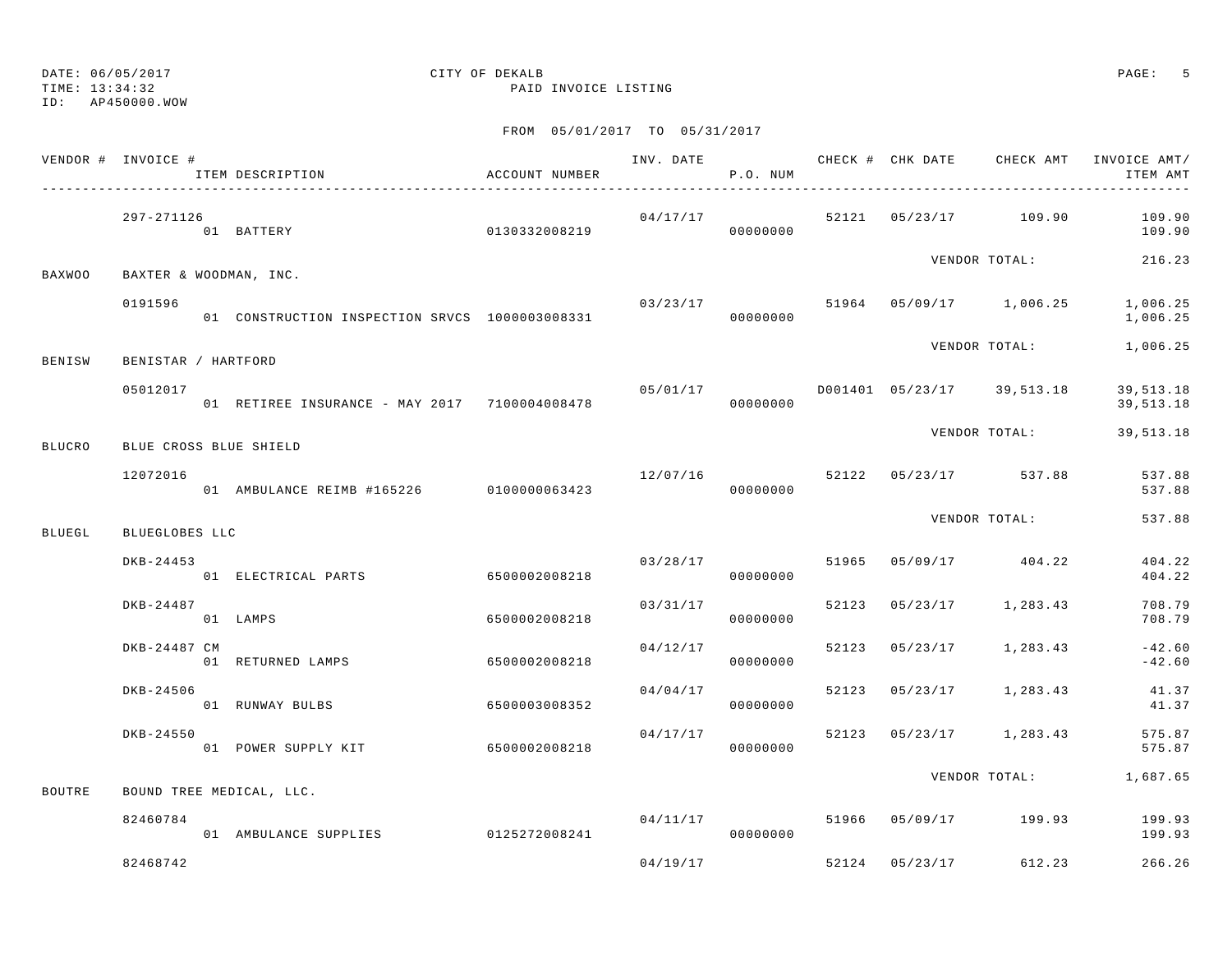TIME: 13:34:32 PAID INVOICE LISTING

ID: AP450000.WOW

|               | VENDOR # INVOICE #   | ITEM DESCRIPTION                               | ACCOUNT NUMBER |          | P.O. NUM |       |          | INV. DATE 6 CHECK # CHK DATE CHECK AMT | INVOICE AMT/<br>ITEM AMT |
|---------------|----------------------|------------------------------------------------|----------------|----------|----------|-------|----------|----------------------------------------|--------------------------|
|               |                      |                                                |                |          |          |       |          |                                        |                          |
|               | 82468742             | 01 AMBULANCE SUPPLIES                          | 0125272008241  | 04/19/17 | 00000000 |       |          | 52124 05/23/17 612.23                  | 266.26<br>266.26         |
|               | 82468743             | 01 AMBULANCE SUPPLIES                          | 0125272008241  | 04/19/17 | 00000000 | 52124 | 05/23/17 | 612.23                                 | 13.68<br>13.68           |
|               | 82475103             | 01 AMBULANCE SUPPLIES                          | 0125272008241  | 04/26/17 | 00000000 | 52124 |          | 05/23/17 612.23                        | 332.29<br>332.29         |
| BRAMAN        |                      | BRAD MANNING FORD, INC.                        |                |          |          |       |          | VENDOR TOTAL:                          | 812.16                   |
|               | FOCS71679            | 01 REPAIR MODULE                               | 0125273008315  | 04/27/17 | 00000000 |       |          | 52125 05/23/17 1,166.60                | 1,166.60<br>1,166.60     |
| <b>BREMAI</b> |                      | BRENT'S MAILING EQUIPMENT                      |                |          |          |       |          | VENDOR TOTAL:                          | 1,166.60                 |
|               | F1887                | 01 POSTAGE MACHINE MNTNC RENEWAL 0117113008310 |                | 04/26/17 | 00000000 | 52126 |          | 05/23/17 792.00                        | 396.00<br>396.00         |
|               | F1888                | 01 POSTAGE MACHINE MNTNC RENEWAL 0120253008399 |                | 04/26/17 | 00000000 | 52126 |          | 05/23/17 792.00                        | 396.00<br>396.00         |
| BREPOI        |                      | BREACH POINT CONSULTING INC                    |                |          |          |       |          | VENDOR TOTAL:                          | 792.00                   |
|               | 05052017             | 01 ONSITE TRAINING                             | 0120223008376  | 05/05/17 | 00000000 |       |          | 52127 05/23/17 3,000.00                | 3,000.00<br>3,000.00     |
| BROPHI        | PHILLIP BROWN        |                                                |                |          |          |       |          | VENDOR TOTAL:                          | 3,000.00                 |
|               | 04112017             | 01 TRAINING TRAVEL REIMB. 0120223008376        |                | 04/11/17 | 00000000 |       |          | D001388 05/09/17 55.26                 | 55.26<br>55.26           |
| BSG           | BASTON SERVICE GROUP |                                                |                |          |          |       |          | VENDOR TOTAL:                          | 55.26                    |
|               | 2068                 | 01 AVIATION FUEL FARM REPAIRS 6500004008450    |                | 12/09/16 | 00000000 |       |          | 51967 05/09/17 400.00                  | 400.00<br>400.00         |
| CARHOS        |                      | BILL WHITE'S C.A.R. HOSPITAL                   |                |          |          |       |          | VENDOR TOTAL:                          | 400.00                   |
|               | 54842                |                                                |                | 04/13/17 |          |       |          | 51968 05/09/17 880.40                  | 880.40                   |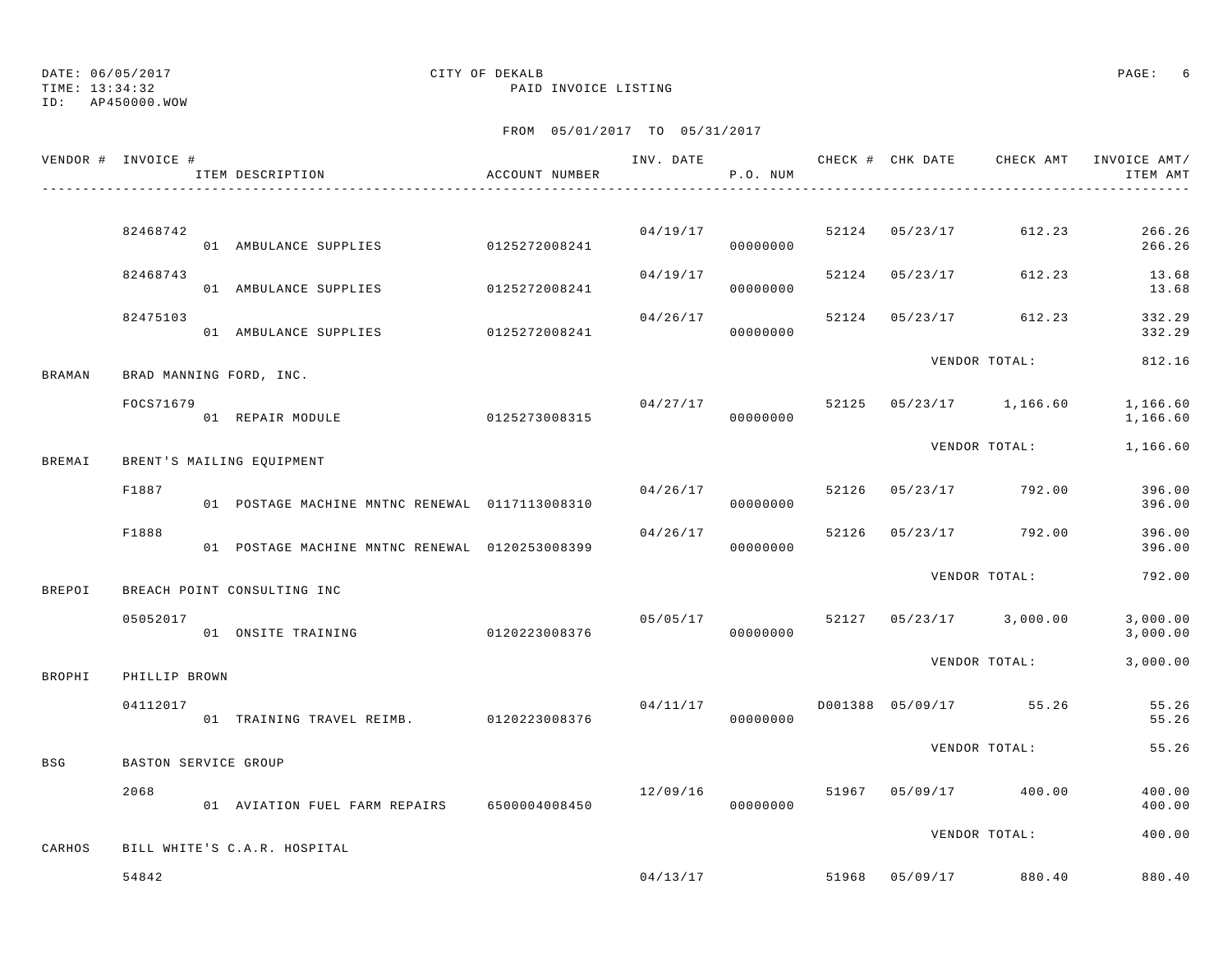ID: AP450000.WOW

### TIME: 13:34:32 PAID INVOICE LISTING

|        | VENDOR # INVOICE # | ITEM DESCRIPTION                                                                                                               | ACCOUNT NUMBER                                  | INV. DATE | P.O. NUM                                     |       | CHECK # CHK DATE | CHECK AMT             | INVOICE AMT/<br>ITEM AMT             |
|--------|--------------------|--------------------------------------------------------------------------------------------------------------------------------|-------------------------------------------------|-----------|----------------------------------------------|-------|------------------|-----------------------|--------------------------------------|
|        |                    |                                                                                                                                |                                                 |           |                                              |       |                  |                       |                                      |
|        | 54842              | 01 OIL CHANGE                                                                                                                  | 0125273008315                                   |           | 04/13/17<br>00000000                         |       | 51968 05/09/17   | 880.40                | 880.40<br>880.40                     |
|        | 54907              | 01 TIRE ROTATION                                                                                                               | 0125273008315                                   | 04/21/17  | 00000000                                     |       | 52128 05/23/17   | 570.33                | 20.81<br>20.81                       |
|        | 54908              | 01 TIRE ROTATION                                                                                                               | 0125273008315                                   | 04/21/17  | 00000000                                     | 52128 | 05/23/17         | 570.33                | 20.81<br>20.81                       |
|        | 55005              |                                                                                                                                |                                                 | 05/05/17  |                                              | 52128 | 05/23/17         | 570.33                | 528.71                               |
|        |                    | 01 MUFFLER                                                                                                                     | 0125273008315                                   |           | 00000000                                     |       |                  | VENDOR TOTAL:         | 528.71<br>1,450.73                   |
| CASA   |                    | CASA DEKALB COUNTY INC.                                                                                                        |                                                 |           |                                              |       |                  |                       |                                      |
|        | 05022017           | 01 CDBG - PUBLIC SRVCS 1900003008307                                                                                           |                                                 |           | 05/02/17<br>00000000                         |       |                  | 51943 05/03/17 750.00 | 750.00<br>750.00                     |
| CASBAN | CASTLE BANK        |                                                                                                                                |                                                 |           |                                              |       |                  | VENDOR TOTAL:         | 750.00                               |
|        | 0360APR17CC        | 01 NPELRA PUBLICATION<br>02 NPELRA PUBLICATION<br>03 ILPELRA TRAINING REGISTRATION 0116103008376                               | 0116103008376<br>0115152008202                  |           | 04/24/17<br>00000000<br>00000000<br>00000000 |       | D001399 05/12/17 | 673.00                | 673.00<br>249.00<br>249.00<br>110.00 |
|        |                    | 04 ILCMA - LEGACY CONF REG.<br>05 ILCMA - MEMBERSHIP                                                                           | 0116103008376<br>0116103008376                  |           | 00000000<br>00000000                         |       |                  |                       | 35.00<br>30.00                       |
|        | 1132APR17CC        | 01 NEW PIG - SPILL PREV PROTECTOR 6500003008313<br>02 FLIGHTAWARE - MARCH ADS<br>03 DIRECTV - 3/14-4/13/17 SRVCS 6500003008348 | 6500003008373                                   | 04/24/17  | 00000000<br>00000000<br>00000000             |       | D001399 05/12/17 | 499.37                | 499.37<br>428.38<br>8.00<br>62.99    |
|        | 1699APR17CC        | 01 OVERLIMIT FEE CREDIT                                                                                                        | 0117122008285                                   | 04/24/17  | 00000000                                     |       | D001399 05/12/17 | 39.00                 | $-39.00$<br>$-39.00$                 |
|        | 1941APR17CC        | 01 NIU OUTREACH CONFERENCE<br>02 NIU OUTREACH CONFERENCE<br>03 IAMMA ANNUAL CONFERENCE                                         | 0115153008375<br>0115153008376<br>0115153008376 | 04/24/17  | 00000000<br>00000000<br>00000000             |       | D001399 05/12/17 | 270.00                | 270.00<br>40.00<br>155.00<br>75.00   |
|        | 2455APR17CC        | 01 METROWEST DRIVE DOWN PARKING 0115153008376<br>02 SAMS PIZZA - CONF MEAL                                                     | 0115153008376                                   | 04/24/17  | 00000000<br>00000000                         |       | D001399 05/12/17 | 536.22                | 536.22<br>7.00<br>36.54              |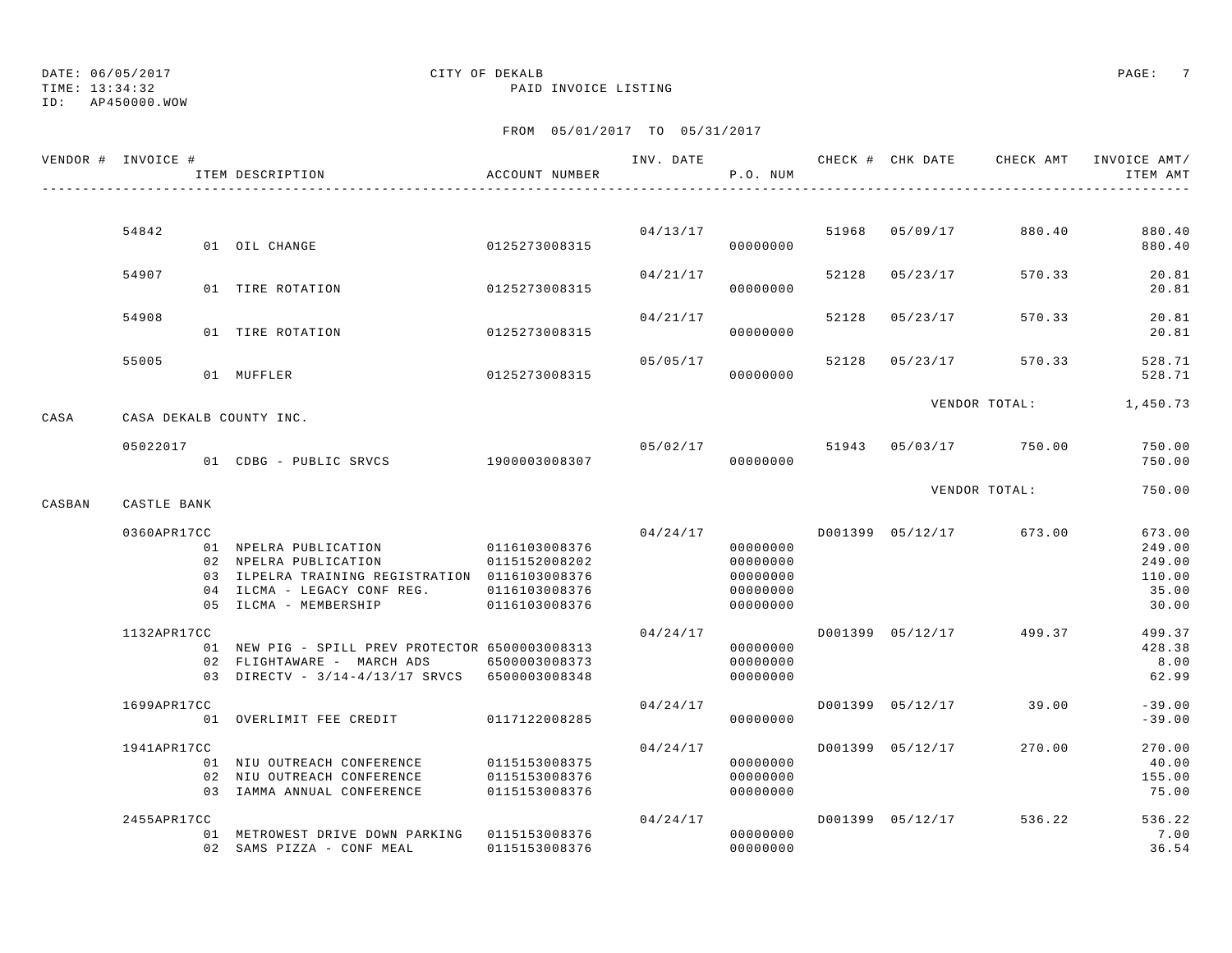TIME: 13:34:32 PAID INVOICE LISTING

| VENDOR # INVOICE # | ACCOUNT NUMBER<br>ITEM DESCRIPTION                                               |                                | INV. DATE 6 CHECK # CHK DATE CHECK AMT<br>P.O. NUM |                      |  |                                    | INVOICE AMT/<br>ITEM AMT |
|--------------------|----------------------------------------------------------------------------------|--------------------------------|----------------------------------------------------|----------------------|--|------------------------------------|--------------------------|
| 2455APR17CC        |                                                                                  |                                |                                                    |                      |  | $04/24/17$ D001399 05/12/17 536.22 | 536.22                   |
|                    | 03 DBLTREE - CONF LODGING 0115153008376                                          |                                |                                                    | 00000000             |  |                                    | 123.17                   |
|                    | 04 DBL TREE - CONF LODGING                                                       | 0110103008376<br>0110103008376 |                                                    | 00000000             |  |                                    | 123.17                   |
|                    | 05 DBL TREE - CONF LODGING                                                       |                                |                                                    | 00000000             |  |                                    | 123.17                   |
|                    | 06 DBL TREE - CONF LODGING                                                       | 0110103008376                  |                                                    | 00000000             |  |                                    | 123.17                   |
| 3600APR17CC        |                                                                                  |                                | 04/24/17                                           |                      |  | D001399 05/12/17 1,218.20 1,218.20 |                          |
|                    | 01 MOBOTREX - WIRING CLASS 0130333008376                                         |                                |                                                    | 00000000             |  |                                    | 120.00                   |
|                    | 02 SEARS - PLIERS, LEVEL 0130332008295                                           |                                |                                                    | 00000000             |  |                                    | 77.41                    |
|                    | 03 SEARS - CATCH BASIN TOOL TRUCK 0130332008295                                  |                                |                                                    | 00000000             |  |                                    | 199.99                   |
|                    | 04 APWA - SNOW CONFERENCE                                                        | 0130333008376                  |                                                    | 00000000             |  |                                    | 235.00                   |
| 05                 | THORTONS - FUEL                                                                  | 0130332008245                  |                                                    | 00000000             |  |                                    | 80.00                    |
| 06                 | BEST BUY - INVISIBLESHIELD 0130332008295                                         |                                |                                                    | 00000000             |  |                                    | 21.99                    |
|                    | 07 FORESTRY SUPPLIES - FABRIC TPE 0130332008295                                  |                                |                                                    | 00000000             |  |                                    | 50.30                    |
| 08                 | HARBOR FREIGHT - TOOL BOX                                                        | 0130332008295                  |                                                    | 00000000             |  |                                    | $-99.99$                 |
| 09                 | HARBOR FREIGHT - TOOL CART                                                       | 0130332008295                  |                                                    | 00000000             |  |                                    | 149.99                   |
| 10                 | HARBOR FREIGHT - WORK PLATFORM 0130332008295                                     |                                |                                                    | 00000000             |  |                                    | 19.99                    |
| 11                 | HARBOR FREIGHT - MISC TOOLS                                                      | 0130332008295                  |                                                    | 00000000             |  |                                    | 363.52                   |
| 3672APR17CC        |                                                                                  |                                | 04/24/17                                           |                      |  | D001399 05/12/17 147.59            | 147.59                   |
|                    | 01 USPS - CERTIFIED/RR POSTAGE 0130353008305                                     |                                |                                                    | 00000000             |  |                                    | 6.59                     |
|                    | 02 ENVIROCERT - CPESC LICENSE 0130353008375                                      |                                |                                                    | 00000000             |  |                                    | 141.00                   |
| 4601APR17CC        |                                                                                  |                                | 04/24/17                                           |                      |  | D001399 05/12/17 4,320.38 4,320.38 |                          |
|                    | 01 JIMMY JOHNS - TRAINING MEAL 0120223008376                                     |                                |                                                    | 00000000             |  |                                    | 9.26                     |
|                    | 02 AMAZON - CORK BOARD                                                           | 0120252008204                  |                                                    | 00000000             |  |                                    | 30.04                    |
|                    | 03 CARDIAC LIFE - AED PARTS                                                      | 0120222008242                  |                                                    | 00000000             |  |                                    | 180.50                   |
|                    | 04 COMPLIANCE SOLUTIONS - MANUALS 0120222008202                                  |                                |                                                    | 00000000             |  |                                    | 659.92                   |
|                    | 05 BEEF A ROO - TRAINING MEAL                                                    | 0120223008376                  |                                                    | 00000000             |  |                                    | 9.69                     |
|                    | 06 SAFARILAND - BALLISTIC SHIELD 0120223008376                                   |                                |                                                    | 00000000             |  |                                    | 395.00                   |
|                    | 07 COMPLIANCE SOLUTIONS - MANUALS 0120222008202                                  |                                |                                                    | 00000000             |  |                                    | 61.61                    |
|                    | 08 JIMMY JOHNS - TRAINING MEAL 0120223008376                                     |                                |                                                    | 00000000             |  |                                    | 9.82                     |
| 09                 | AMAZON - FLASH DRIVES                                                            | 0120252008204                  |                                                    | 00000000             |  |                                    | 30.89                    |
| 10                 | AMAZON - BATTERY                                                                 | 0120222008242                  |                                                    | 00000000             |  |                                    | 635.00                   |
|                    | 11 IXII GROUP - COMS TRAINING OFF 0120233008376                                  |                                |                                                    | 00000000             |  |                                    | 100.00                   |
|                    | 12 FBI-LEEDA - MEMBERSHIP RENEWAL 0120253008376                                  |                                |                                                    | 00000000             |  |                                    | 50.00                    |
|                    | 13 STROBES/MORE - BULBS                                                          | 0120222008226                  |                                                    | 00000000             |  |                                    | 450.00                   |
|                    | 14 PRI MANAGEMENT - NIBRS WEBINAR 0120213008376                                  |                                |                                                    | 00000000             |  |                                    | 79.00                    |
|                    | 15 ELLA CORNER - TRAINING MEAL 0120223008376                                     |                                |                                                    | 00000000             |  |                                    | 15.20                    |
| 16<br>17           | SAMS CLUB - BULK COFFEE 0120222008299<br>JG UNIFORMS - VEST COVERS 0120222008270 |                                |                                                    | 00000000             |  |                                    | 283.44<br>231.56         |
| 18                 | FRED PRYOR - 1 DAY SEMINAR 0120233008376                                         |                                |                                                    | 00000000<br>00000000 |  |                                    | 99.00                    |
| 19                 | PETCO - K9 DOG FOOD                                                              | 0120222008242                  |                                                    | 00000000             |  |                                    | 115.98                   |
| 20                 | HOLIDAY INN - TRAINING LODGING 0120223008376                                     |                                |                                                    | 00000000             |  |                                    | 671.95                   |
| 21                 | AMAZON - FLASH DRIVES 0120252008204                                              |                                |                                                    | 00000000             |  |                                    | 39.99                    |
|                    | 22 AMAZON - CD SLEEVES                                                           | 0120252008204                  |                                                    | 00000000             |  |                                    | 38.78                    |
|                    |                                                                                  |                                |                                                    |                      |  |                                    |                          |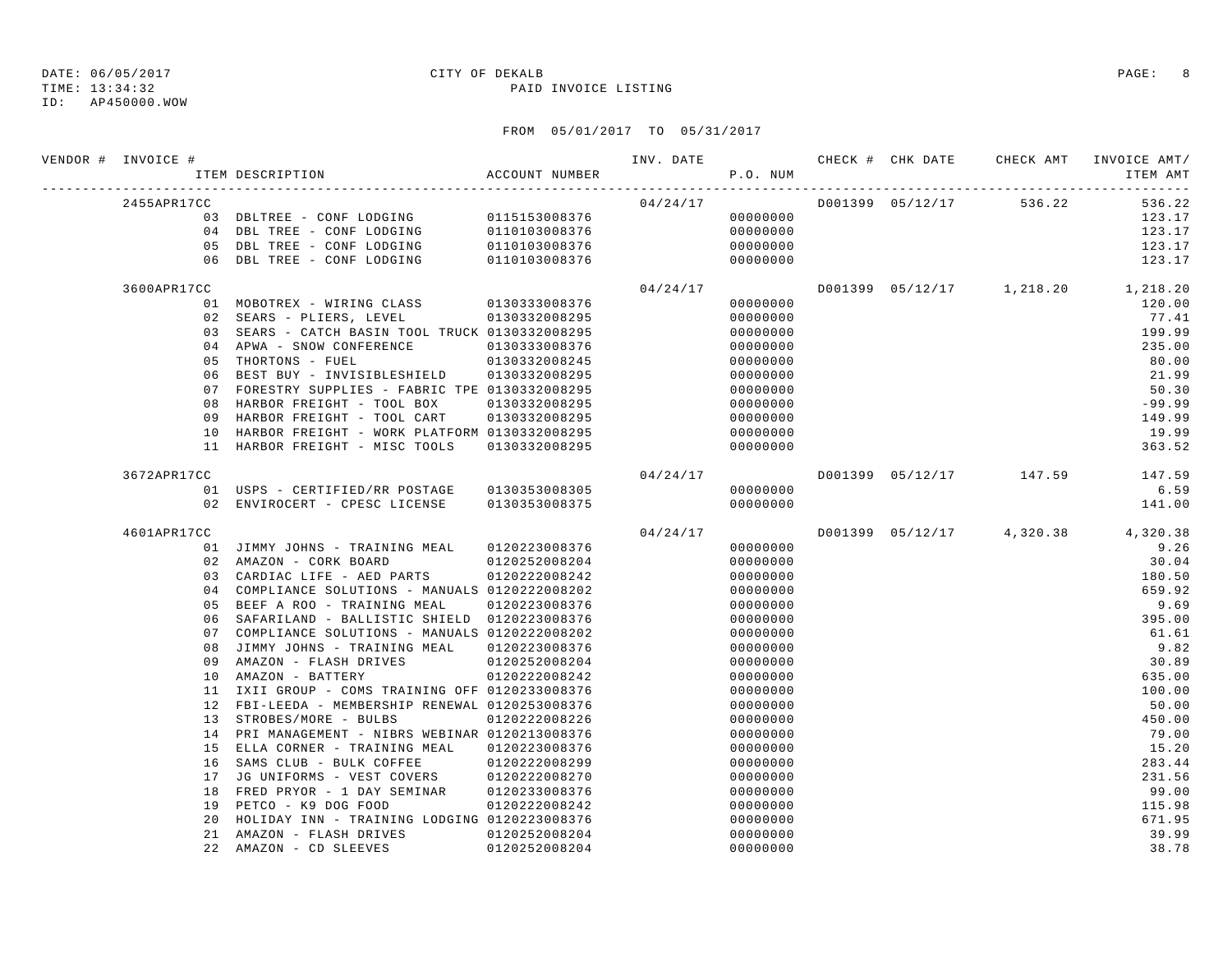TIME: 13:34:32 PAID INVOICE LISTING

ID: AP450000.WOW

| VENDOR # INVOICE # | ACCOUNT NUMBER<br>ITEM DESCRIPTION                                                                 |               |          | P.O. NUM             |  |                                      | ITEM AMT                           |
|--------------------|----------------------------------------------------------------------------------------------------|---------------|----------|----------------------|--|--------------------------------------|------------------------------------|
| 4601APR17CC        |                                                                                                    |               |          |                      |  | $04/24/17$ D001399 05/12/17 4,320.38 | 4,320.38                           |
|                    | 23 PAPA DELS - POLICE TRNG VISIT 0120242008243                                                     |               |          | 00000000             |  |                                      | 20.00                              |
|                    | 24 THORTONS - POLICE TRNG VISIT 0120242008243                                                      |               |          | 00000000             |  |                                      | 21.21                              |
|                    | 25 AMAZON - SOUP CAN TARGET                                                                        | 0120222008242 |          | 00000000             |  |                                      | 24.99                              |
|                    | 26 AMAZON - SELF HEALING TARGETS 0120222008242                                                     |               |          | 00000000             |  |                                      | 39.56                              |
|                    | 27 AMAZON - BUNGEE CORDS 0120222008242                                                             |               |          | 00000000             |  |                                      | 17.99                              |
| 5539APR17CC        |                                                                                                    |               | 04/24/17 |                      |  | D001399 05/12/17 59.98               | $-88.02$                           |
|                    | 01 2017 IAMMA ANNUAL CONFERENCE   0115153008376                                                    |               |          | 00000000             |  |                                      | 75.00                              |
|                    | 02 CIVIC LEADERSHIP CONF REFUND 0115153008376                                                      |               |          | 00000000             |  |                                      | $-149.00$                          |
|                    | 03 VINNY'S PIZZA - MEETING 0115153008306                                                           |               |          | 00000000             |  |                                      | 24.98                              |
|                    | 04 OVER LIMIT CREDIT 0115153008375                                                                 |               |          | 00000000             |  |                                      | $-39.00$                           |
| 5649APR17CC        |                                                                                                    |               | 04/24/17 |                      |  | D001399 05/12/17 669.00              | 669.00                             |
|                    | 01 APA MEMBERSHIPS (NEW EMPLOYEE) 0132103008375                                                    |               |          | 00000000             |  |                                      | 669.00                             |
| 5700APR17CC        |                                                                                                    |               | 04/24/17 |                      |  |                                      | D001399 05/12/17 1,045.48 1,045.48 |
|                    | 01 GFOA - CAFR SUBMISSION 0117113008342<br>02 GFOA - PAFR SUBMISSION 0117113008342                 |               |          | 00000000             |  |                                      | 505.00                             |
|                    |                                                                                                    |               |          | 00000000             |  |                                      | 225.00                             |
|                    | 03 IGFOA - PENSION SEMINAR 0117113008376                                                           |               |          | 00000000             |  |                                      | 190.00                             |
|                    | 04 AMAZON - INK CARTRIDGE-SCANNER 0117113008342                                                    |               |          | 00000000             |  |                                      | 40.48                              |
|                    | 05 GFOA - BUDGET VIRTUAL TRAINING 0117113008376                                                    |               |          | 00000000             |  |                                      | 85.00                              |
| 7228APR17CC        |                                                                                                    |               | 04/24/17 |                      |  |                                      | D001399 05/12/17 3,283.45 3,281.93 |
|                    | 01 SALES TAX REFUND 0125273008315                                                                  |               |          | 00000000             |  |                                      | $-0.76$                            |
|                    | 02 IDPH - EMT-P LICENSE RENEWAL 0125273008315                                                      |               |          | 00000000             |  |                                      | 41.00                              |
|                    | 03 EBAY - ANTENNAS<br>04 EBAY - RADIO PAGERS 0125276008580                                         | 0125276008580 |          | 00000000             |  |                                      | 62.50                              |
|                    |                                                                                                    |               |          | 00000000             |  |                                      | 435.85                             |
|                    | 05 AMAZON - RADIO ROOM DOCK 0125272008210                                                          |               |          | 00000000             |  |                                      | 49.99                              |
|                    | 06 JEWEL-OSCO - RETIREMENT SUPPLY 0125273008376<br>07 JEWEL-OSCO - RETIREMENT SUPPLY 0125273008376 |               |          | 00000000<br>00000000 |  |                                      | 9.94<br>44.99                      |
|                    | 08 HIRSCHBEIN TROPHIES - PLATE                                                                     | 0125273008376 |          | 00000000             |  |                                      | 20.00                              |
|                    |                                                                                                    |               |          | 00000000             |  |                                      | 53.99                              |
|                    |                                                                                                    |               |          | 00000000             |  |                                      | 105.50                             |
|                    | 11 SCHNUCKS - BOTTLED WATER 0125272008240                                                          |               |          | 00000000             |  |                                      | 27.40                              |
|                    | 12 HAWTHORN - TRAINING LODGING 0125273008376                                                       |               |          | 00000000             |  |                                      | 445.65                             |
|                    | 13 QUARTERMASTER - HELMET                                                                          | 0125272008240 |          | 00000000             |  |                                      | 1,941.57                           |
|                    | 14 QUARTERMASTER - SALES TAX CRDT 0125272008240                                                    |               |          | 00000000             |  |                                      | $-121.35$                          |
|                    | 15 JEWEL-OSCO - MABAS SUPPLIES 0125273008376                                                       |               |          | 00000000             |  |                                      | 19.96                              |
|                    | 16 BATTERYSHIP- DEWALT BATTERY 0125272008240                                                       |               |          | 00000000             |  |                                      | 145.70                             |
| 7619APR17CC        |                                                                                                    |               | 04/24/17 |                      |  |                                      | D001399 05/12/17 1,374.95 1,374.95 |
|                    | 01 TRAFFIC NAMES - DOMAIN RENEWAL 0117122008285                                                    |               |          | 00000000             |  |                                      | 9.95                               |
|                    | 02 AMAZON - EXTERNAL STORAGE DRV 0117122008285                                                     |               |          | 00000000             |  |                                      | 163.32                             |
| 03                 | ZEBRA TECH - PRINTER REPAIR 0117122008285                                                          |               |          | 00000000             |  |                                      | 268.13                             |
|                    | 04 EXTRON ELECTRONICS - REFUND                                                                     | 0117122008285 |          | 00000000             |  |                                      | $-4.05$                            |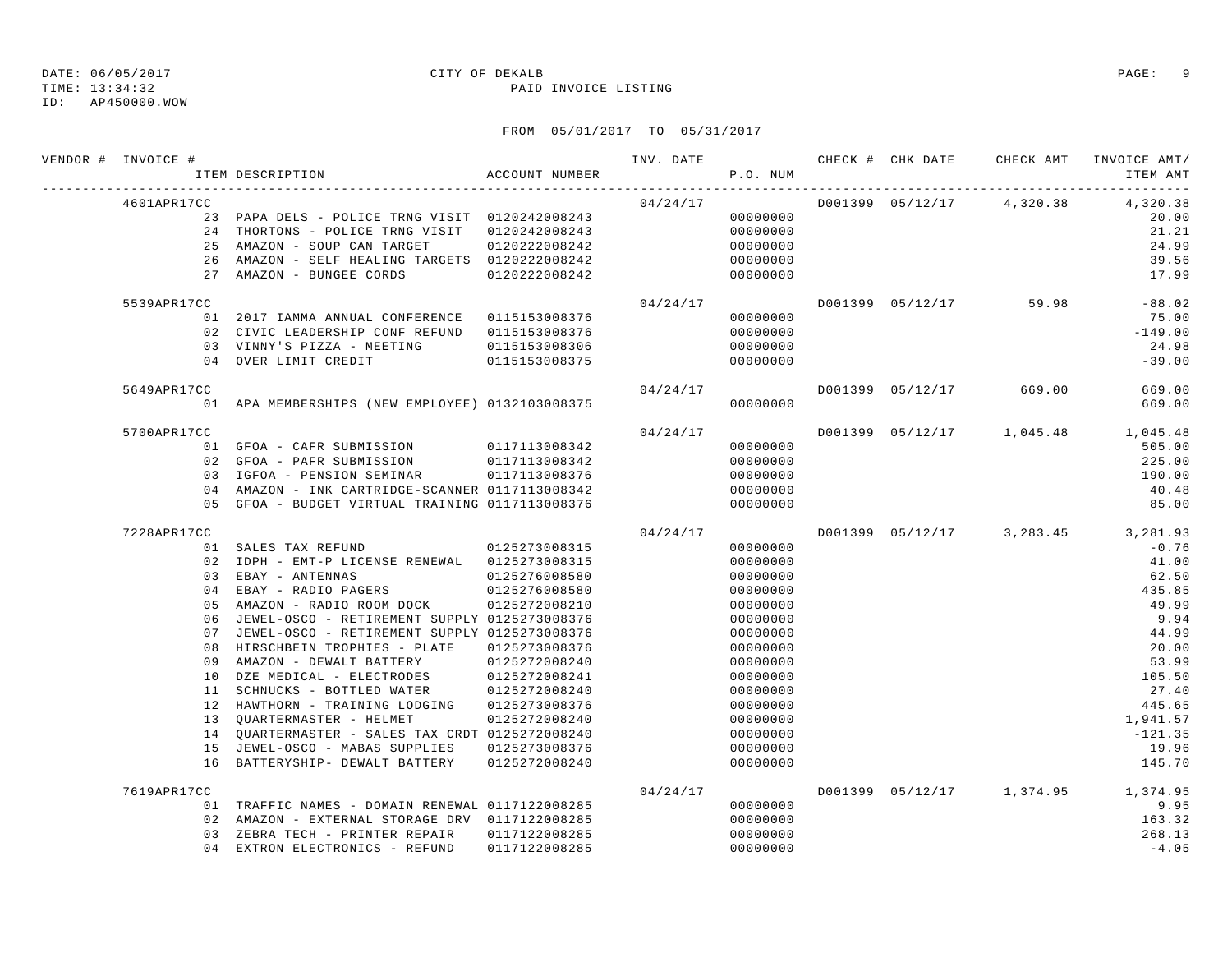## ID: AP450000.WOW

### DATE: 06/05/2017 CITY OF DEKALB PAGE: 10

TIME: 13:34:32 PAID INVOICE LISTING

### FROM 05/01/2017 TO 05/31/2017

|        | VENDOR # INVOICE # |                                          | ITEM DESCRIPTION                                                                                                                                                                                                                                                  | ACCOUNT NUMBER                                                                                                                                        | INV. DATE | P.O. NUM                                                                                                 |       | CHECK # CHK DATE | CHECK AMT               | INVOICE AMT/<br>ITEM AMT                                                                 |
|--------|--------------------|------------------------------------------|-------------------------------------------------------------------------------------------------------------------------------------------------------------------------------------------------------------------------------------------------------------------|-------------------------------------------------------------------------------------------------------------------------------------------------------|-----------|----------------------------------------------------------------------------------------------------------|-------|------------------|-------------------------|------------------------------------------------------------------------------------------|
|        | 7619APR17CC        |                                          | 05 AMAZON - QUICKPORT CONNECTOR 0117122008295<br>06 AMAZON - CAT5 CONNECTOR<br>07 ID CARD - SLOT PUNCH<br>08 AMAZON - JUNCTION BOX<br>09 AMAZON - UNIVERSAL ADAPTER<br>10 AMAZON - 2 PORT FACEPLATE<br>11 AMAZON - CABLE, CASH DRAWER<br>12 AMAZON - INTERNAL SSD | 0117122008285<br>0117122008285<br>0117122008285<br>0117122008285<br>0117122008285<br>0117122008285<br>0117122008285                                   | 04/24/17  | 00000000<br>00000000<br>00000000<br>00000000<br>00000000<br>00000000<br>00000000<br>00000000             |       | D001399 05/12/17 | 1,374.95                | 1,374.95<br>158.56<br>39.99<br>85.58<br>63.45<br>155.97<br>36.89<br>115.19<br>281.97     |
|        | 9299APR17CC        | 03<br>04<br>0.5<br>06<br>0.7<br>08<br>09 | 01 MENARDS - HARDHAT<br>02 WALMART - FLOOR POLISH<br>CROWNE PLAZA - CONF MEAL<br>CROWNE PLAZA - CONF MEAL<br>CROWNE PLAZA - CONF MEAL<br>SHELL - FUEL<br>MCDONALDS - CONF MEAL<br>CROWNE PLAZA - CONF LODGING<br>CROWNE PLAZA - CONF LODGING                      | 6000002008270<br>6000002008291<br>6000003008376<br>6000003008376<br>6000003008376<br>6000003008376<br>6000003008376<br>6000003008376<br>6000003008376 | 04/24/17  | 00000000<br>00000000<br>00000000<br>00000000<br>00000000<br>00000000<br>00000000<br>00000000<br>00000000 |       |                  | D001399 05/12/17 870.56 | 870.56<br>29.96<br>154.95<br>7.60<br>9.68<br>48.74<br>23.24<br>13.31<br>291.54<br>291.54 |
|        | 9401APR17CC        |                                          | 01 HOME 2 - DSATS CONF LODGING<br>02 HOME 2 - DSATS CONF MEAL<br>03 APA GIS CONFERENCE<br>04 SPICA -TIME TRACKER ANNUAL FEE 0910002008285<br>05 SPICA -TIME TRACKER ANNUAL FEE 0910002008285<br>06 SPOT HERO - PARKING FEE                                        | 0910003008376<br>0910003008376<br>0910003008376<br>0920003008376                                                                                      | 04/24/17  | 00000000<br>00000000<br>00000000<br>00000000<br>00000000<br>00000000                                     |       | D001399 05/12/17 | 384.05                  | 384.05<br>237.30<br>33.71<br>25.00<br>30.00<br>39.04<br>19.00                            |
| CCMSI  | CCMSI              |                                          |                                                                                                                                                                                                                                                                   |                                                                                                                                                       |           |                                                                                                          |       |                  | VENDOR TOTAL:           | 15,163.71                                                                                |
|        | $0105464 - IN$     |                                          | 01 WC CLAIM FEE - 5/1-7/31 7000003008391<br>02 GL CLAIM FEE - $5/1-7/31$                                                                                                                                                                                          | 7000003008391                                                                                                                                         | 04/17/17  | 00000000<br>00000000                                                                                     | 51969 |                  | 05/09/17 12,375.00      | 12,375.00<br>7,375.00<br>5,000.00                                                        |
| CCMSIW | CCMSI              |                                          |                                                                                                                                                                                                                                                                   |                                                                                                                                                       |           |                                                                                                          |       |                  | VENDOR TOTAL:           | 12,375.00                                                                                |
|        | $0039207 - IN$     |                                          | 01 WORKERS COMP CLAIMS-APRIL 17 7000004008472<br>02 GEN LIABILITY CLAIMS-APRIL 17 7000004008472                                                                                                                                                                   |                                                                                                                                                       | 04/30/17  | 00000000<br>00000000                                                                                     |       | D001408 05/23/17 | 22,429.05               | 22,429.05<br>22,159.05<br>270.00                                                         |
|        | $0039514 - IN$     |                                          | 01 WORKERS COMP CLAIMS                                                                                                                                                                                                                                            | 7000004008472                                                                                                                                         | 05/17/17  | 00000000                                                                                                 |       | D001400 05/22/17 | 54, 133, 27             | 54, 133. 27<br>54, 133. 27                                                               |

VENDOR TOTAL: 76,562.32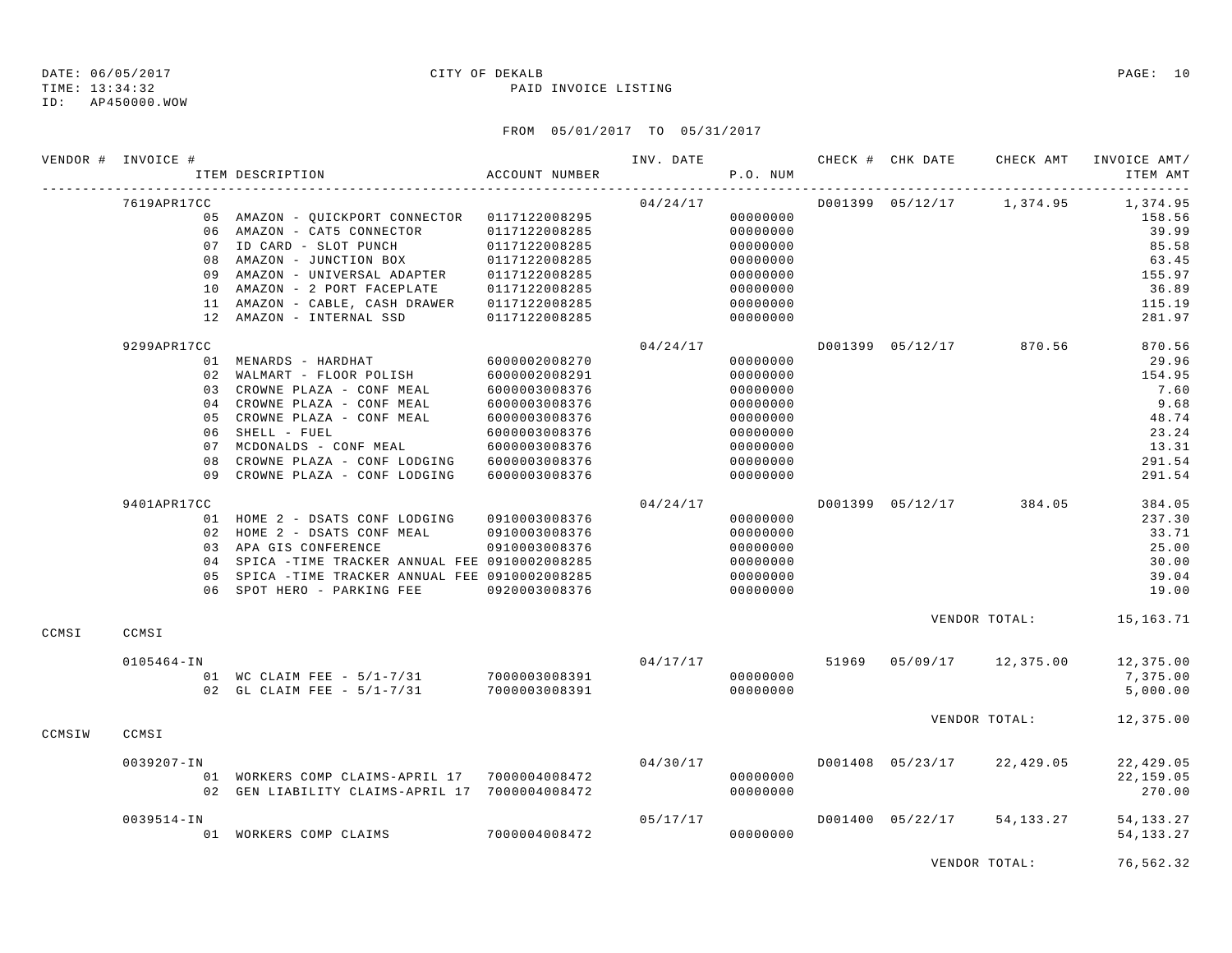TIME: 13:34:32 PAID INVOICE LISTING

ID: AP450000.WOW

|        | VENDOR # INVOICE #   | ITEM DESCRIPTION                                | ACCOUNT NUMBER |          | P.O. NUM             |       |                |                           | INV. DATE 6 1999 CHECK # CHK DATE CHECK AMT INVOICE AMT<br>ITEM AMT |
|--------|----------------------|-------------------------------------------------|----------------|----------|----------------------|-------|----------------|---------------------------|---------------------------------------------------------------------|
| CDSOFF |                      | CDS OFFICE SYSTEMS, INC.                        |                |          |                      |       |                |                           |                                                                     |
|        | INV1069625           | 01 MONITOR BASE                                 | 0125272008241  |          | 03/18/17<br>00000000 |       |                | 52129 05/23/17 58.00      | 58.00<br>58.00                                                      |
| CDWGOV | CDW GOVERNMENT INC   |                                                 |                |          |                      |       |                | VENDOR TOTAL:             | 58.00                                                               |
|        | HCK0402              | 01 WIRELESS KEYBOARD/MOUSE 0117122008285        |                | 03/06/17 | 00000000             |       | 51970 05/09/17 | 774.36                    | 110.24<br>110.24                                                    |
|        | HGD5784              | 01 REPLACEMENT PARTS                            | 0117122008285  | 03/17/17 | 00000000             | 51970 | 05/09/17       | 774.36                    | 177.83<br>177.83                                                    |
|        | HGK3609              | 01 APPLE IPAD                                   | 0117126008515  | 03/20/17 | 00000000             | 51970 | 05/09/17       | 774.36                    | 486.29<br>486.29                                                    |
|        | HKN2692              | 01 SAMSUNG 850 EVO 250GB SATA SSD 0117122008285 |                | 04/03/17 | 00000000             | 52130 | 05/23/17       | 574.43                    | 225.33<br>225.33                                                    |
|        | HMN3456              | 01 CPI 19IN WIDE SOLID SHELF 0117122008285      |                | 04/12/17 | 00000000             |       |                | 52130 05/23/17 574.43     | 349.10<br>349.10                                                    |
| CENOCC |                      | CENTEGRA PRIMARY CARE LLC                       |                |          |                      |       |                |                           | VENDOR TOTAL: 1,348.79                                              |
|        | 180945               | 01 PHYSICAL - FIRE                              | 0125273008345  | 03/22/17 | 00000000             |       |                | 51971  05/09/17  1,546.00 | 35.00<br>35.00                                                      |
|        | 186190               | 01 PHYSICAL - FIRE                              | 0125273008345  | 04/10/17 | 00000000             |       |                | 51971 05/09/17 1,546.00   | 285.00<br>285.00                                                    |
|        | 187788               | 01 PHYSICAL - FIRE                              | 0125273008345  | 03/30/17 | 00000000             | 51971 |                | 05/09/17 1,546.00         | 527.00<br>527.00                                                    |
|        | 187843               | 01 PHYSICAL - FIRE                              | 0125273008345  | 03/30/17 | 00000000             |       |                | 51971 05/09/17 1,546.00   | 699.00<br>699.00                                                    |
| CHAENE | CHAMPION ENERGY, LLC |                                                 |                |          |                      |       |                |                           | VENDOR TOTAL: 1,546.00                                              |
|        | B1704300896          | 01 9140600294 3/30-4/27/17 6500003008352        |                | 05/01/17 | 00000000             | 51944 |                | 05/03/17 3,897.62         | 357.38<br>357.38                                                    |
|        | B1704300897          | $01$ 9140600297 3/30-4/27/17 6500003008352      |                |          | 05/01/17<br>00000000 |       |                | 51944 05/03/17 3,897.62   | 61.13<br>61.13                                                      |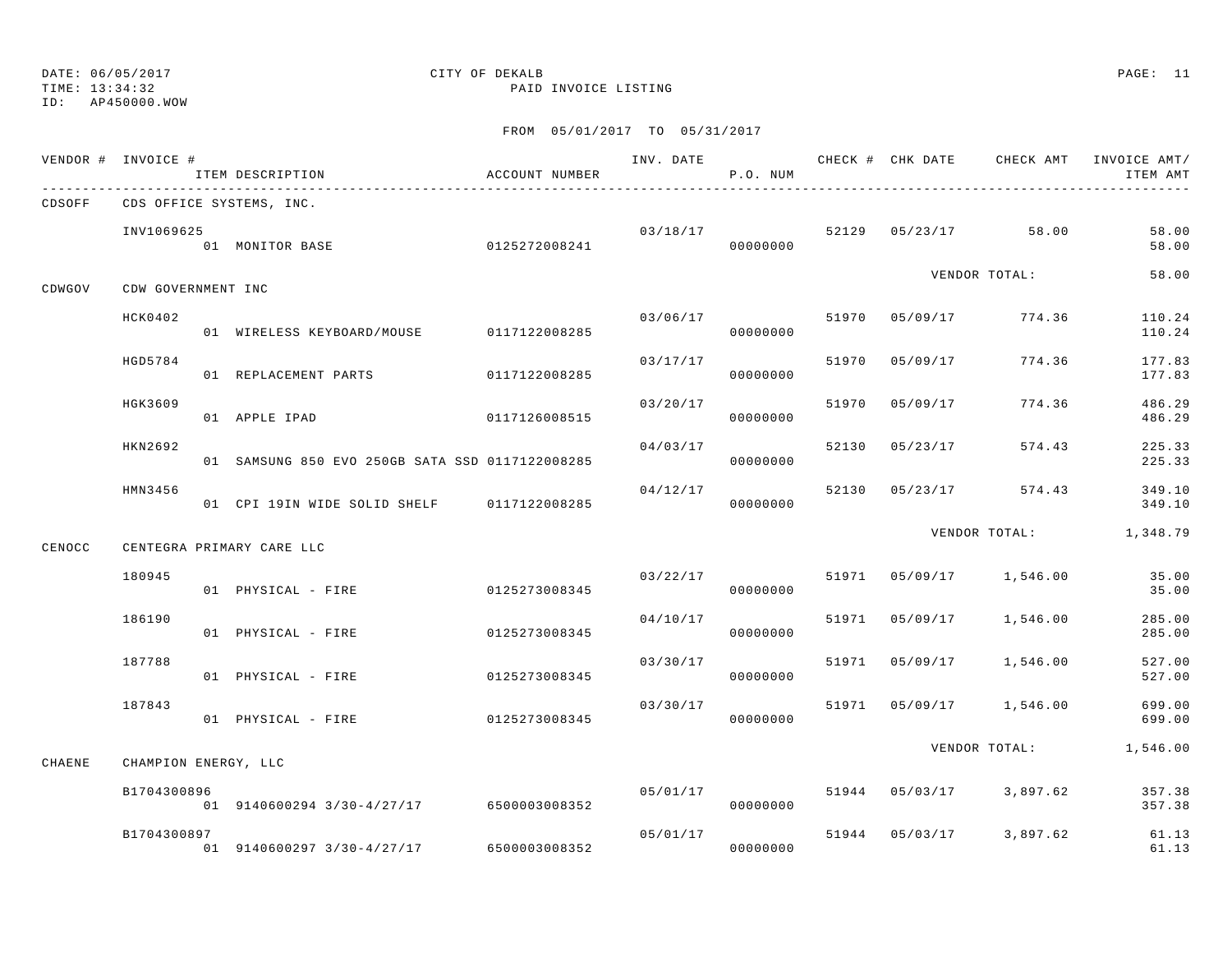TIME: 13:34:32 PAID INVOICE LISTING

### ID: AP450000.WOW

## DATE: 06/05/2017 CITY OF DEKALB PAGE: 12

|         | VENDOR # INVOICE # | ITEM DESCRIPTION                            | ACCOUNT NUMBER |          | P.O. NUM             |                |                                    | ITEM AMT             |
|---------|--------------------|---------------------------------------------|----------------|----------|----------------------|----------------|------------------------------------|----------------------|
|         | B1704300898        | $01$ 9140600298 3/30-4/27/17 6500003008352  |                |          | 00000000             |                | $05/01/17$ 51944 05/03/17 3,897.62 | 62.59<br>62.59       |
|         | B1704300900        | 01 9161000023 3/30-4/27/17 6500003008352    |                | 05/01/17 | 00000000             | 51944 05/03/17 | 3,897.62                           | 81.24<br>81.24       |
|         | B1704300901        | 01 9161000025 3/30-04/27/17 6500003008352   |                |          | 05/01/17<br>00000000 | 51944 05/03/17 | 3,897.62                           | 132.80<br>132.80     |
|         | B1704300902        | 01 9161000027 3/30-4/27/17 6500003008352    |                | 05/01/17 | 00000000             | 51944 05/03/17 | 3,897.62                           | 1,060.77<br>1,060.77 |
|         | B1704300974        | $01$ 9140600290 3/30-4/28/17 6500003008352  |                | 05/01/17 | 00000000             | 51944 05/03/17 | 3,897.62                           | 233.81<br>233.81     |
|         | B1705010348        | 01 9140600293 3/28-4/26/17 6500003008352    |                | 05/02/17 | 00000000             | 51944 05/03/17 | 3,897.62                           | 640.38<br>640.38     |
|         | B1705010469        | 01 9161000026 3/30-4/27/17 6500003008352    |                | 05/02/17 | 00000000             |                | 51944 05/03/17 3,897.62 1,267.52   | 1,267.52             |
|         | B1705020199        | 01 9140600296 4/4-5/1/17 6500003008352      |                | 05/03/17 | 00000000             |                | 52092 05/12/17 352.93              | 352.93<br>352.93     |
| CHAJOE  | JO ELLEN CHARLTON  |                                             |                |          |                      |                | VENDOR TOTAL:                      | 4,250.55             |
|         | 04212017           | 01 TRAINING TRAVEL REIMB. 0132103008376     |                | 04/21/17 | 00000000             |                | D001409 05/23/17 187.43            | 187.43<br>187.43     |
| CHILEA  |                    | CHILDREN'S LEARNING CENTER                  |                |          |                      |                | VENDOR TOTAL:                      | 187.43               |
|         | 05162017           | 01 4TH QTR PUBLIC SERVICE PMT 1900003008307 |                |          | 00000000             |                | $05/16/17$ 52101 05/22/17 1,250.00 | 1,250.00<br>1,250.00 |
| CHITIT  |                    | CHICAGO TITLE INSURANCE CO                  |                |          |                      |                | VENDOR TOTAL:                      | 1,250.00             |
|         | 04242017           | 01 TRACT SEARCH - 1142 MARKET 1300006508624 |                |          | 00000000             |                | $04/24/17$ 51972 05/09/17 35.00    | 35.00<br>35.00       |
| CHITITW | CHICAGO TITLE      |                                             |                |          |                      |                | VENDOR TOTAL:                      | 35.00                |
|         | 04132017           |                                             |                | 04/13/17 |                      |                | D001386 05/09/17 303,183.00        | 303,183.00           |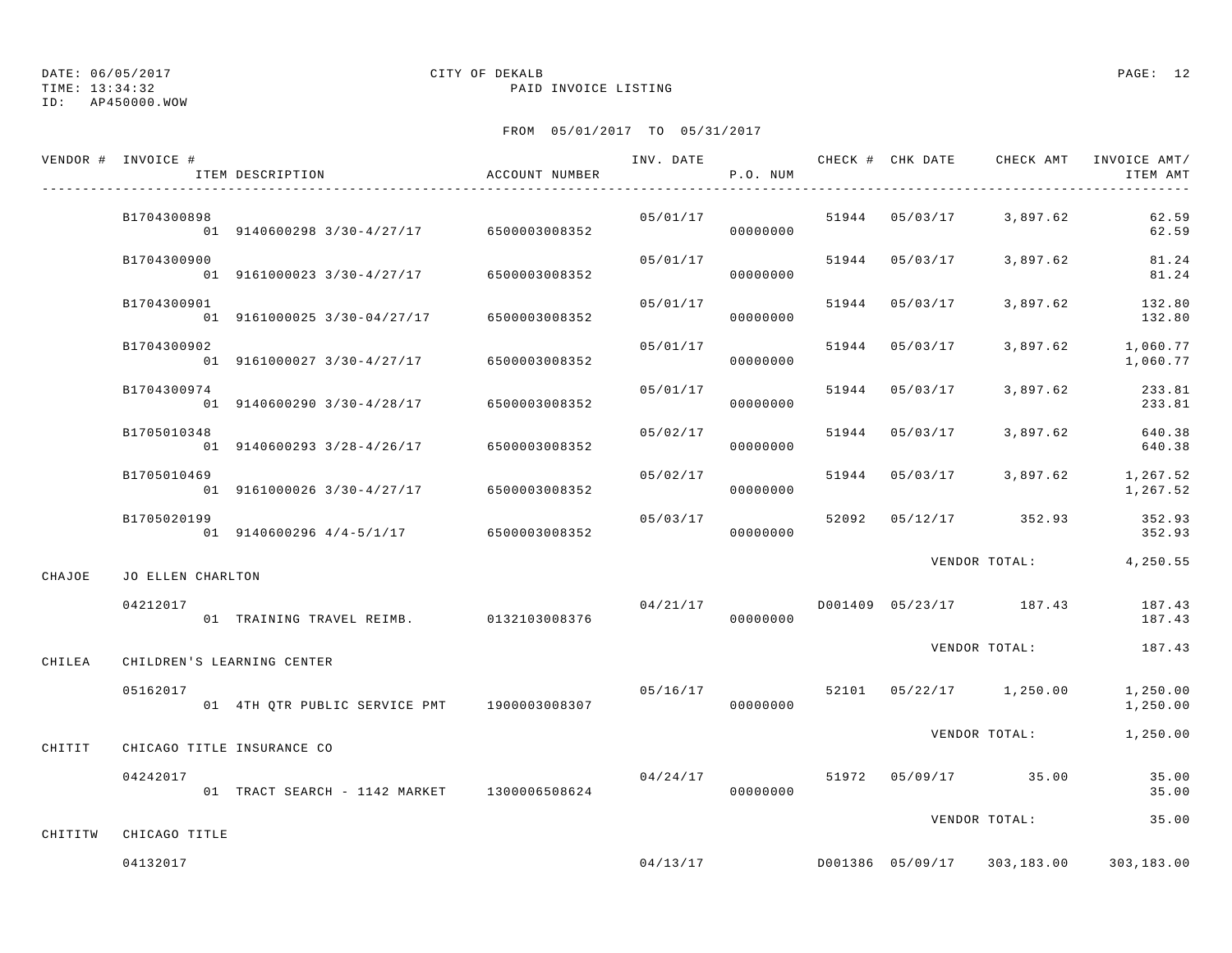DATE: 06/05/2017 CITY OF DEKALB PAGE: 13 TIME: 13:34:32 PAID INVOICE LISTING ID: AP450000.WOWFROM 05/01/2017 TO 05/31/2017 VENDOR # INVOICE # TELL TRANSPORTER THAT INV. DATE THE CHECK AND CHECK AMT INVOICE AMT/ ITEM DESCRIPTION ACCOUNT NUMBER P.O. NUM ITEM AMT---------------------------------------------------------------------------------------------------------------------------------------------- 04132017 04/13/17 D001386 05/09/17 303,183.00 303,183.00 01 CORNERSTONE DEKALB INCENTIVE 1300006508639 00000000 303,183.00 VENDOR TOTAL: 303,183.00 CHO1HEA CHOICE 1 HEALTH CARE SERVICES 7126 04/17/17 51973 05/09/17 74.85 74.85 01 TEST STRIPS 0125272008241 00000000 74.85VENDOR TOTAL: 74.85CHRBUR CHRISTOPHER B. BURKE 135290 03/29/17 51974 05/09/17 3,101.92 3,101.92 01 PRO SERVICES  $2/26-3/25/17$  1000003008331 000000000 3,101.92 VENDOR TOTAL: 3,101.92 CHUANT ANTHONY CHULICK $04/19/17$  30.00 30.00 30.00 01 POLICE/FIRE COM JAN/FEB/MAR 17 0116102008201 00000000 00000000 0000000 000000 30.00 VENDOR TOTAL: 30.00CLABAI CLARK,BAIRD, SMITH LLP  $03/31/17$   $03/31/17$   $05/09/17$   $12,000.00$   $12,000.00$ 01 LEGAL SERVICES - MARCH 2017 0115153008366 00000000 00000000 12,000.00 8498 04/30/17 52131 05/23/17 13,701.25 13,701.25 01 LEGAL SERVICES - APR 2017 0115153008349 000000000 0000000 13,701.25 VENDOR TOTAL: 25,701.25 CLEUSA CLEAN USA 50809 04/10/17 51977 05/09/17 3,086.10 1,675.18 01 JNTRL SRVCS W/E 04/09/17 0130324008450 00170018 455.60 02 JNTRL SRVCS W/E 04/09/17 0130324008450 00170018 851.99 03 JNTRL SRVCS W/E 04/09/17 0130324008450 00170018 00170018 149.05 04 JNTRL SRVCS W/E 04/09/17 0130324008450 00170018 00170018 128.70 05 JNTRL SRVCS W/E 04/09/17 0130324008450 00170018 00170018 89.84 50810 04/17/17 51977 05/09/17 3,086.10 1,410.92 01 JNTRL SRVCS W/E 04/16/17 0130324008450 00170018 475.03 02 JNTRL SRVCS W/E 04/16/17 0130324008450 00170018 861.14 03 JNTRL SRVCS W/E 04/16/17 0130324008450 00170018 00170018 74.75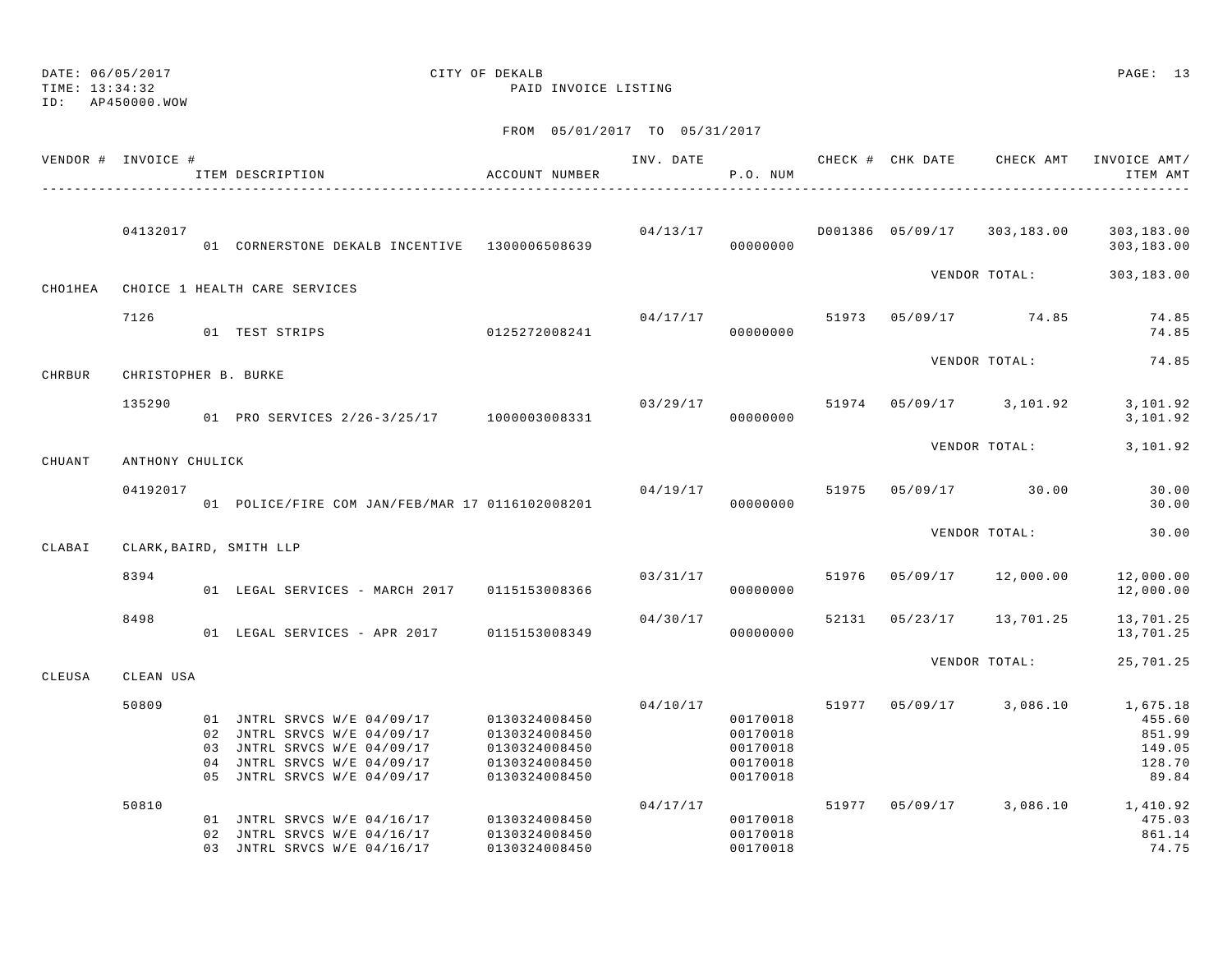ID: AP450000.WOW

### TIME: 13:34:32 PAID INVOICE LISTING

|     | VENDOR # INVOICE # | ITEM DESCRIPTION                                                                                     | ACCOUNT NUMBER                                  |          | P.O. NUM                         |       |                |               | INV. DATE 6 CHECK # CHK DATE CHECK AMT INVOICE AMT/<br>ITEM AMT  |
|-----|--------------------|------------------------------------------------------------------------------------------------------|-------------------------------------------------|----------|----------------------------------|-------|----------------|---------------|------------------------------------------------------------------|
|     | 50812              | 02 JNTRL SRVCS W/E 4/23/17 0130324008450<br>03 JNTRL SRVCS W/E 4/23/17<br>04 JNTRL SRVCS W/E 4/23/17 | 0130324008450<br>0130324008450                  | 04/24/17 | 00170018<br>00170018<br>00170018 |       |                |               | 52132  05/23/17  3,123.36  1,386.91<br>381.30<br>860.45<br>80.47 |
|     | 50818              | 05 JNTRL SRVCS W/E 4/23/17<br>01 JNTRL SRVCS W/E 4/30/17<br>02 JNTRL SRVCS W/E 4/30/17               | 0130324008450<br>0130324008450<br>0130324008450 | 05/01/17 | 00170018<br>00170018<br>00170018 |       |                |               | 64.69<br>52132 05/23/17 3,123.36 1,736.45<br>671.86<br>848.33    |
|     |                    | 03 JNTRL SRVCS W/E 4/30/17<br>04 JNTRL SRVCS W/E 4/30/17<br>05 JNTRL SRVCS W/E 4/30/17               | 0130324008450<br>0130324008450<br>0130324008450 |          | 00170018<br>00170018<br>00170018 |       |                |               | 88.70<br>62.41<br>65.15                                          |
| COD | CITY OF DEKALB     |                                                                                                      |                                                 |          |                                  |       |                | VENDOR TOTAL: | 6,209.46                                                         |
|     | 04012017A          | 01 2013 S 4TH SEWER SRVCS 0130323008355                                                              |                                                 | 04/01/17 | 00000000                         |       | 51978 05/09/17 | 764.65        | 18.00<br>18.00                                                   |
|     | 04012017B          | 01 330 GROVE SEWER SRVCS                                                                             | 0130323008355                                   | 04/01/17 | 00000000                         |       | 51978 05/09/17 | 764.65        | 90.00<br>90.00                                                   |
|     | 04012017C          | 01 223 S 4TH SEWER SRVCS                                                                             | 0130323008355                                   | 04/01/17 | 00000000                         | 51978 | 05/09/17       | 764.65        | 8.00<br>8.00                                                     |
|     | 04012017D          | 01 1316 MARKET SEWER SRVCS                                                                           | 0130323008355                                   | 04/01/17 | 00000000                         | 51978 | 05/09/17       | 764.65        | 199.65<br>199.65                                                 |
|     | 04012017E          | 01 1216 MARKET SEWER SRVCS                                                                           | 6000003008355                                   | 04/01/17 | 00000000                         |       | 51978 05/09/17 | 764.65        | 227.25<br>227.25                                                 |
|     | 04012017F          | 01 700 PINE SEWER SRVCS 0125273008355                                                                |                                                 | 04/01/17 | 00000000                         | 51978 | 05/09/17       | 764.65        | 148.65<br>148.65                                                 |
|     | 04012017G          | 01 2200 PLEASANT SEWER 12/29-2/28 6500003008355                                                      |                                                 | 04/01/17 | 00000000                         |       | 52133 05/23/17 | 233.65        | 25.25<br>25.25                                                   |
|     | 04012017H          | 01 200 S 4TH SEWER SRVCS 6000003008355                                                               |                                                 | 04/01/17 | 00000000                         |       | 51978 05/09/17 | 764.65        | 37.50<br>37.50                                                   |
|     | 04012017I          | 01 3232 PLEASANT SEWER 12/27-2/28 6500003008355                                                      |                                                 | 04/01/17 | 00000000                         |       | 52133 05/23/17 | 233.65        | 32.15<br>32.15                                                   |
|     | 04012017J          | 01 1154 S 7TH SEWER SRVCS                                                                            | 0125273008355                                   | 04/01/17 | 00000000                         |       | 51978 05/09/17 | 764.65        | 35.60<br>35.60                                                   |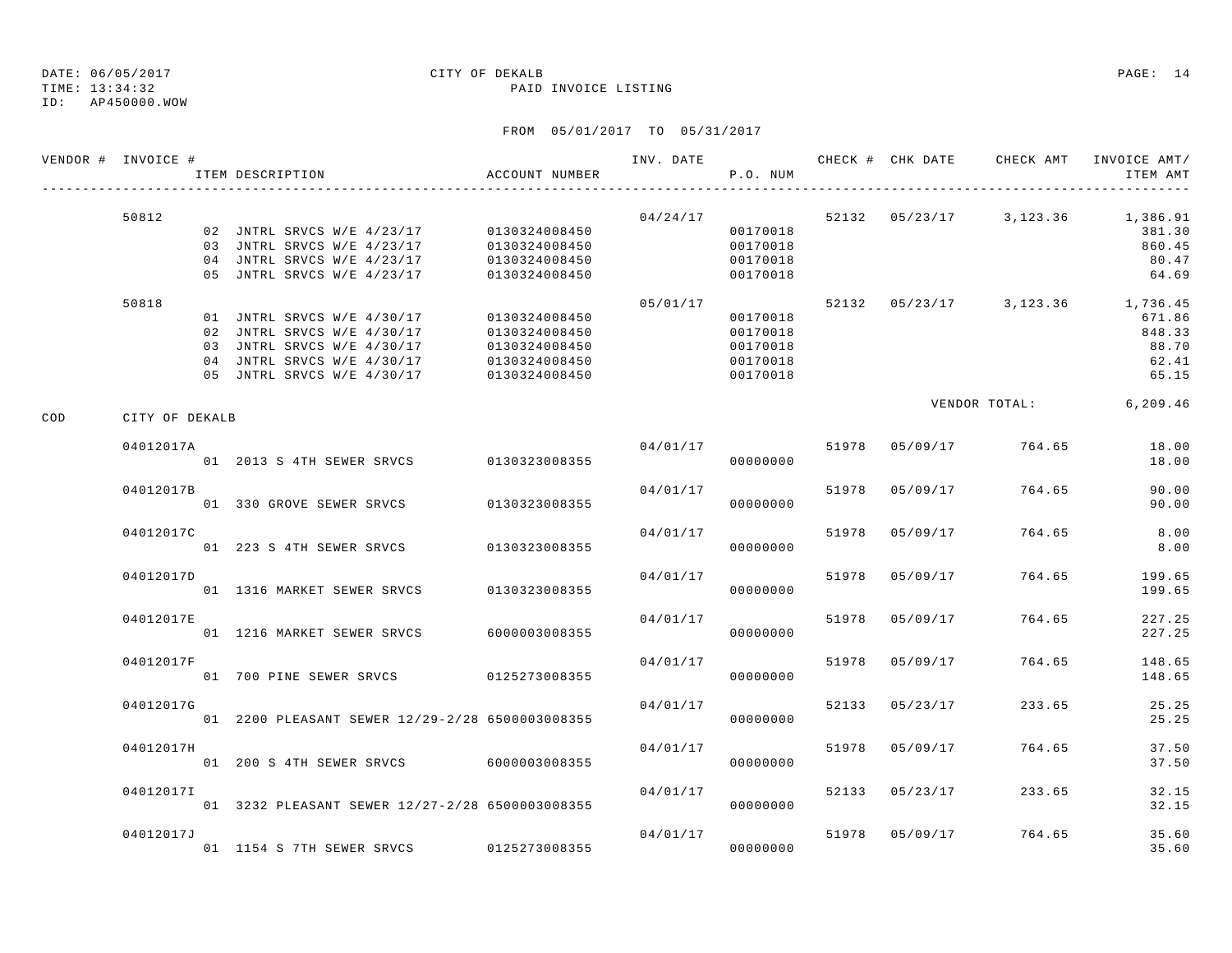DATE: 06/05/2017 CITY OF DEKALB PAGE: 15 TIME: 13:34:32 PAID INVOICE LISTING ID: AP450000.WOW

FROM 05/01/2017 TO 05/31/2017

|         | VENDOR # INVOICE #        | ITEM DESCRIPTION                                                                                                                                                                                                                                                                                                                                                                                                                                                                                                      | <b>ACCOUNT NUMBER</b>                                                                                                                                                                                                                      | INV. DATE                 | P.O. NUM                                                                                                                                                                                                             |       |                | CHECK # CHK DATE CHECK AMT         | INVOICE AMT/<br>ITEM AMT                                                                                                                                           |
|---------|---------------------------|-----------------------------------------------------------------------------------------------------------------------------------------------------------------------------------------------------------------------------------------------------------------------------------------------------------------------------------------------------------------------------------------------------------------------------------------------------------------------------------------------------------------------|--------------------------------------------------------------------------------------------------------------------------------------------------------------------------------------------------------------------------------------------|---------------------------|----------------------------------------------------------------------------------------------------------------------------------------------------------------------------------------------------------------------|-------|----------------|------------------------------------|--------------------------------------------------------------------------------------------------------------------------------------------------------------------|
|         | 05012017A                 | 01 950 W DRESSER SEWER 1/25-3/29 0125273008355                                                                                                                                                                                                                                                                                                                                                                                                                                                                        |                                                                                                                                                                                                                                            | 05/01/17                  | 00000000                                                                                                                                                                                                             |       | 52133 05/23/17 |                                    | 233.65 176.25<br>176.25                                                                                                                                            |
| CODPC1  | CITY OF DEKALB            |                                                                                                                                                                                                                                                                                                                                                                                                                                                                                                                       |                                                                                                                                                                                                                                            |                           |                                                                                                                                                                                                                      |       |                | VENDOR TOTAL:                      | 998.30                                                                                                                                                             |
|         | 05112017                  | 01 INVESTIGATION MEALS 0120242008243<br>02 TRAINING MEALS<br>03 SYMPATHY CARD<br>04 TRAINING MEALS<br>05 TRAINING MEALS<br>06 TRAINING MEALS<br>07 COMFORT DOG BANDANA<br>08 TRAINING MEALS<br>09 TRAINING MEALS<br>10 INVESTIGATION MEALS<br>11 INVESTIGATION MEALS<br>12 INVESTIGATION MEALS<br>13 TRAINING - FBI MTG<br>14 TRAINING - FBI MTG<br>15 POLICE MEMORIAL PARADE MEAL 0120223008376<br>16 POLICE MEMORIAL PARADE MEAL 0120223008376<br>17 TRAINING MEAL<br>18 REPAIR EXTERIOR VEST CARRIER 0120222008270 | 0120243008376<br>0120212008299<br>0120253008376<br>0120223008376<br>0120223008376<br>0120222008242<br>0120213008376<br>0120223008376<br>0120242008243<br>0120242008243<br>0120242008243<br>0120213008376<br>0120243008376<br>0120253008376 |                           | 00000000<br>00000000<br>00000000<br>00000000<br>00000000<br>00000000<br>00000000<br>00000000<br>00000000<br>00000000<br>00000000<br>00000000<br>00000000<br>00000000<br>00000000<br>00000000<br>00000000<br>00000000 |       |                | $05/11/17$ 52102 $05/22/17$ 243.18 | 243.18<br>5.73<br>9.40<br>9.98<br>10.00<br>10.00<br>7.92<br>0.99<br>6.48<br>16.48<br>10.00<br>18.20<br>20.00<br>25.00<br>25.00<br>20.00<br>20.00<br>10.00<br>18.00 |
|         |                           |                                                                                                                                                                                                                                                                                                                                                                                                                                                                                                                       |                                                                                                                                                                                                                                            |                           |                                                                                                                                                                                                                      |       |                | VENDOR TOTAL:                      | 243.18                                                                                                                                                             |
| COLDUP  | COLLEGE OF DUPAGE<br>8039 | 01 LAW ENFORCEMENT COURSES 0120243008376                                                                                                                                                                                                                                                                                                                                                                                                                                                                              |                                                                                                                                                                                                                                            | $04/28/17$ 52134 05/23/17 | 00000000                                                                                                                                                                                                             |       |                | 590.00                             | 590.00<br>590.00                                                                                                                                                   |
| COMCAST | COMCAST                   |                                                                                                                                                                                                                                                                                                                                                                                                                                                                                                                       |                                                                                                                                                                                                                                            |                           |                                                                                                                                                                                                                      |       |                | VENDOR TOTAL:                      | 590.00                                                                                                                                                             |
|         | 04032017                  | 01 624 N 11TH ST SERVICES 0120223008399                                                                                                                                                                                                                                                                                                                                                                                                                                                                               |                                                                                                                                                                                                                                            | 04/03/17                  | 00000000                                                                                                                                                                                                             |       | 51979 05/09/17 | 220.23                             | 134.40<br>134.40                                                                                                                                                   |
|         | 04042017                  | 01 200 S 4TH ST SERVICES 0117122008285                                                                                                                                                                                                                                                                                                                                                                                                                                                                                |                                                                                                                                                                                                                                            | 04/04/17                  | 00000000                                                                                                                                                                                                             | 51979 | 05/09/17       | 220.23                             | 85.83<br>85.83                                                                                                                                                     |
|         | 04142017                  | 01 700 LINCON HWY SRVCS MAY 2017 0120223008399                                                                                                                                                                                                                                                                                                                                                                                                                                                                        |                                                                                                                                                                                                                                            | 04/14/17                  | 00000000                                                                                                                                                                                                             |       |                | 52135 05/23/17 8.46                | 8.46<br>8.46                                                                                                                                                       |

VENDOR TOTAL: 228.69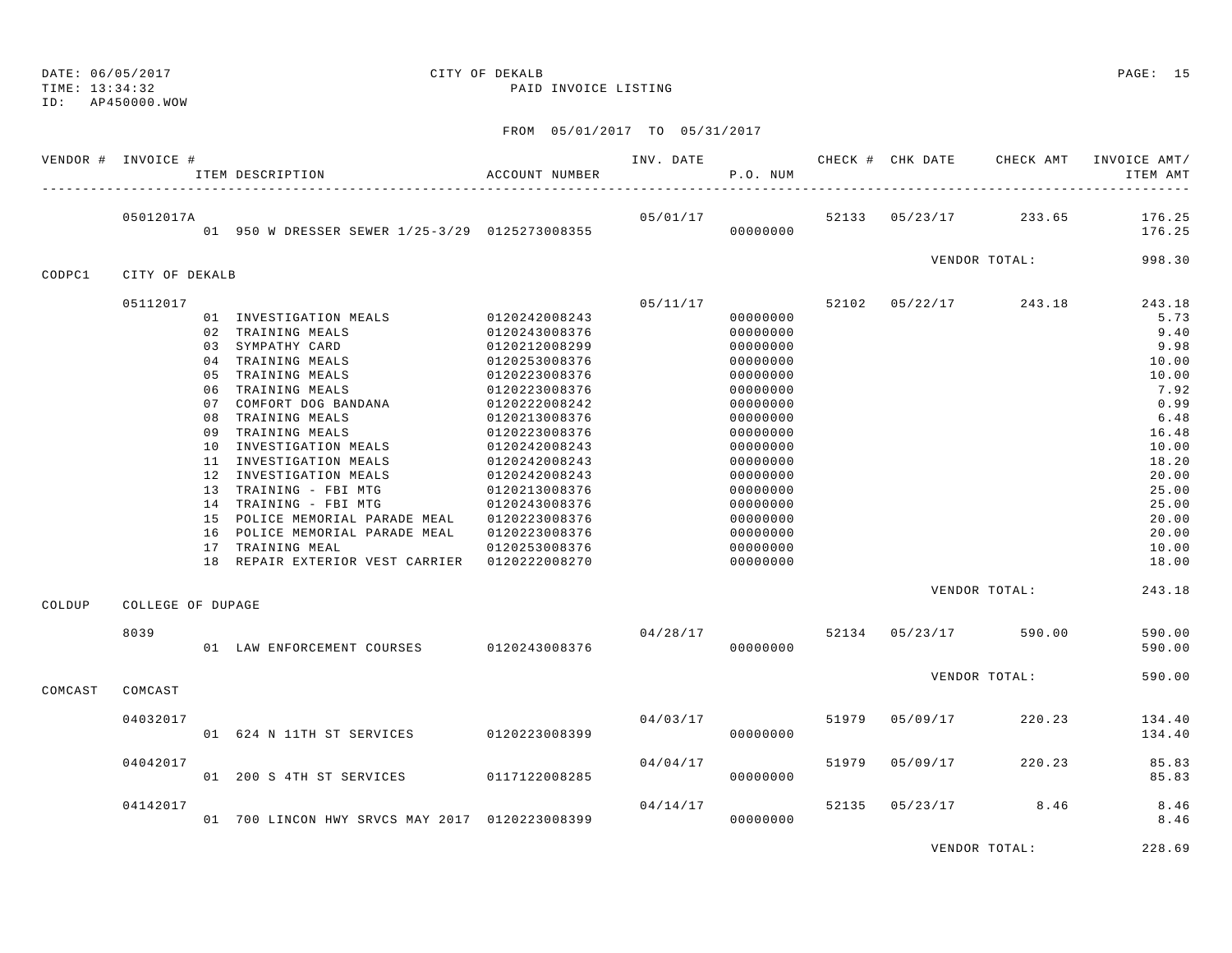TIME: 13:34:32 PAID INVOICE LISTING

ID: AP450000.WOW

|           |                    |                                                                                                                                                                                                                                                                                                              |                                                                                                                                                                                                                                                                                                                                   | P.O. NUM                                     |                                                                                                                                                                                               |          |                                                                                                             | ITEM AMT                                                                                                                                                          |
|-----------|--------------------|--------------------------------------------------------------------------------------------------------------------------------------------------------------------------------------------------------------------------------------------------------------------------------------------------------------|-----------------------------------------------------------------------------------------------------------------------------------------------------------------------------------------------------------------------------------------------------------------------------------------------------------------------------------|----------------------------------------------|-----------------------------------------------------------------------------------------------------------------------------------------------------------------------------------------------|----------|-------------------------------------------------------------------------------------------------------------|-------------------------------------------------------------------------------------------------------------------------------------------------------------------|
|           |                    |                                                                                                                                                                                                                                                                                                              |                                                                                                                                                                                                                                                                                                                                   |                                              |                                                                                                                                                                                               |          |                                                                                                             |                                                                                                                                                                   |
| 04242017  |                    |                                                                                                                                                                                                                                                                                                              |                                                                                                                                                                                                                                                                                                                                   | 00000000                                     |                                                                                                                                                                                               |          |                                                                                                             | 5,500.00<br>5,500.00                                                                                                                                              |
|           |                    |                                                                                                                                                                                                                                                                                                              |                                                                                                                                                                                                                                                                                                                                   |                                              |                                                                                                                                                                                               |          |                                                                                                             | 5,500.00                                                                                                                                                          |
| 03292017A |                    |                                                                                                                                                                                                                                                                                                              |                                                                                                                                                                                                                                                                                                                                   | 00000000                                     |                                                                                                                                                                                               |          |                                                                                                             | 10.02<br>10.02                                                                                                                                                    |
| 03302017A |                    |                                                                                                                                                                                                                                                                                                              |                                                                                                                                                                                                                                                                                                                                   | 00000000                                     |                                                                                                                                                                                               | 05/09/17 | 2,199.96                                                                                                    | 22.03<br>22.03                                                                                                                                                    |
| 03302017B |                    |                                                                                                                                                                                                                                                                                                              |                                                                                                                                                                                                                                                                                                                                   | 00000000                                     | 51982                                                                                                                                                                                         | 05/09/17 |                                                                                                             | 104.94<br>104.94                                                                                                                                                  |
| 03302017C |                    |                                                                                                                                                                                                                                                                                                              |                                                                                                                                                                                                                                                                                                                                   | 00000000                                     |                                                                                                                                                                                               | 05/09/17 | 2,199.96                                                                                                    | 163.71<br>163.71                                                                                                                                                  |
| 03302017D |                    |                                                                                                                                                                                                                                                                                                              | 03/30/17                                                                                                                                                                                                                                                                                                                          | 00000000                                     |                                                                                                                                                                                               | 05/09/17 | 2,199.96                                                                                                    | 86.10<br>86.10                                                                                                                                                    |
| 03312017A |                    |                                                                                                                                                                                                                                                                                                              |                                                                                                                                                                                                                                                                                                                                   | 00000000                                     | 51982                                                                                                                                                                                         | 05/09/17 | 2,199.96                                                                                                    | 7.59<br>7.59                                                                                                                                                      |
| 03312017B |                    |                                                                                                                                                                                                                                                                                                              |                                                                                                                                                                                                                                                                                                                                   | 00000000                                     | 51982                                                                                                                                                                                         | 05/09/17 | 2,199.96                                                                                                    | 61.48<br>61.48                                                                                                                                                    |
| 03312017C |                    |                                                                                                                                                                                                                                                                                                              |                                                                                                                                                                                                                                                                                                                                   |                                              |                                                                                                                                                                                               | 05/09/17 | 2,199.96                                                                                                    | 38.86<br>38.86                                                                                                                                                    |
| 03312017D |                    |                                                                                                                                                                                                                                                                                                              | 03/31/17                                                                                                                                                                                                                                                                                                                          |                                              |                                                                                                                                                                                               | 05/09/17 | 2,199.96                                                                                                    | 48.31<br>48.31                                                                                                                                                    |
| 04032017A |                    |                                                                                                                                                                                                                                                                                                              |                                                                                                                                                                                                                                                                                                                                   |                                              | 51982                                                                                                                                                                                         | 05/09/17 | 2,199.96                                                                                                    | 13.01<br>13.01                                                                                                                                                    |
| 04032017B |                    |                                                                                                                                                                                                                                                                                                              | 04/03/17                                                                                                                                                                                                                                                                                                                          |                                              |                                                                                                                                                                                               | 05/09/17 | 2,199.96                                                                                                    | 13.01<br>13.01                                                                                                                                                    |
| 04032017C |                    |                                                                                                                                                                                                                                                                                                              |                                                                                                                                                                                                                                                                                                                                   |                                              |                                                                                                                                                                                               |          | 2,199.96                                                                                                    | 13.01                                                                                                                                                             |
| 04032017D |                    |                                                                                                                                                                                                                                                                                                              |                                                                                                                                                                                                                                                                                                                                   |                                              |                                                                                                                                                                                               |          | 2,199.96                                                                                                    | 13.01<br>13.01<br>13.01                                                                                                                                           |
|           | VENDOR # INVOICE # | ITEM DESCRIPTION<br>4-C: COMMUNITY COORDINATED<br>COMMONWEALTH EDISON<br>01 2948159011 3/1-3/29/17<br>01 1506097008 3/1-3/30/17<br>01 2378089039 3/1-3/30/17<br>01 3288163078 3/1-3/30/17<br>01 1053017076 3/2-3/30/17<br>01 0099140182 3/2-3/31/17<br>01 0338120095 3/2-3/30/17<br>01 3909108035 3/3-4/3/17 | ACCOUNT NUMBER<br>01 0203047054 2/27-3/28/17 0130323008352<br>0130323008352<br>6500003008352<br>0130323008352<br>6500003008352<br>01 3034017012 3/1-3/30/17 6500003008352<br>1000003008352<br>0130323008352<br>1000003008352<br>01 2201002013 3/3-4/3/17 1000003008352<br>01 2845061003 3/3-4/3/17 1000003008352<br>1000003008352 | 01 HUMAN SRVCS FUNDING 1ST QTR 0132103008307 | INV. DATE<br>03/29/17<br>03/30/17<br>03/30/17<br>03/30/17<br>03/31/17<br>03/31/17<br>03/31/17<br>00000000<br>00000000<br>04/03/17<br>00000000<br>00000000<br>04/03/17<br>00000000<br>04/03/17 | 04/24/17 | 51982<br>51982<br>51982<br>51982<br>51982<br>51982<br>1000003008352<br>00000000<br>01 5617001014 3/3-4/3/17 | CHECK # CHK DATE CHECK AMT INVOICE AMT/<br>51980 05/09/17 5,500.00<br>VENDOR TOTAL:<br>51982 05/09/17<br>2,199.96<br>2,199.96<br>51982 05/09/17<br>51982 05/09/17 |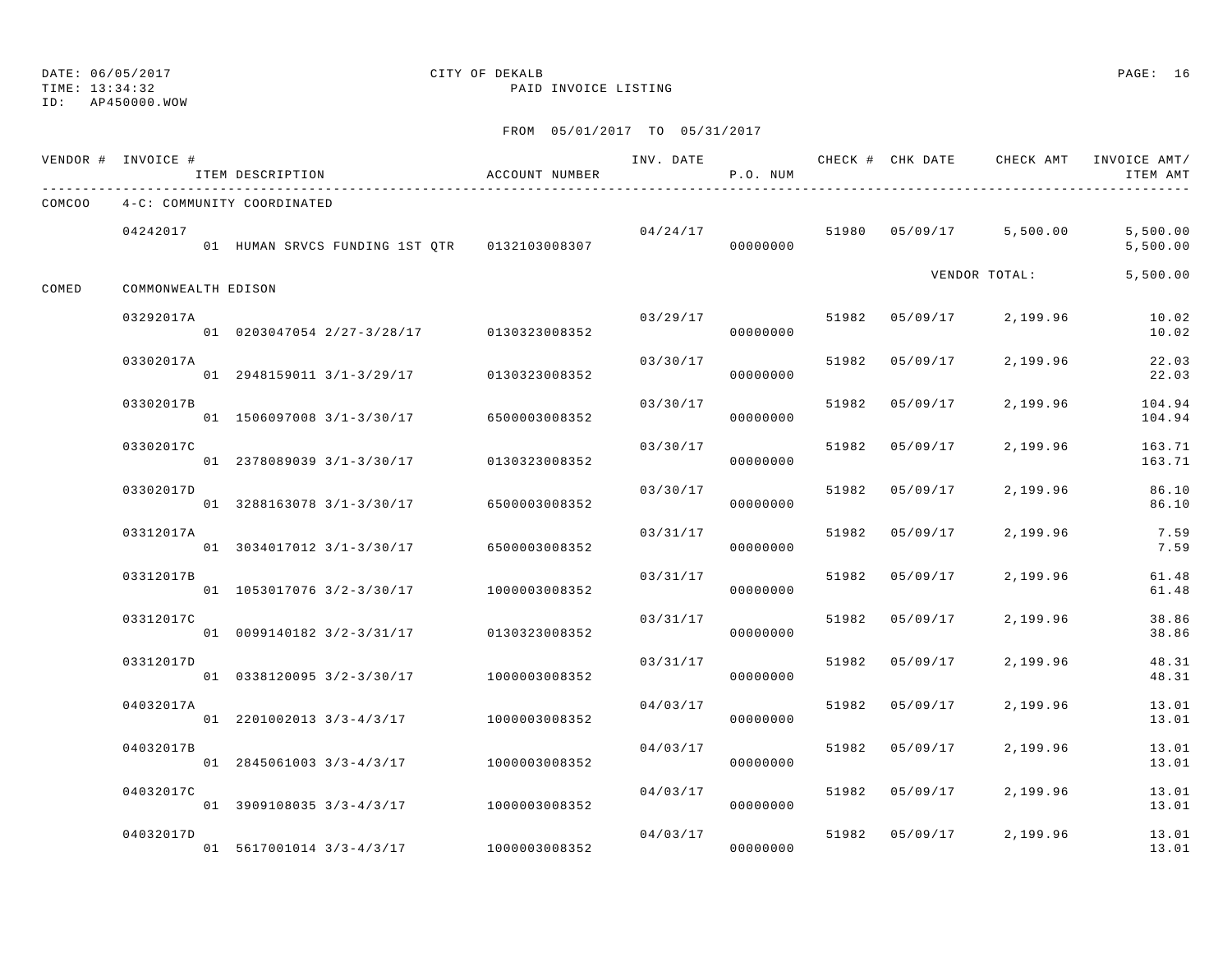### ID: AP450000.WOW

## DATE: 06/05/2017 CITY OF DEKALB PAGE: 17

TIME: 13:34:32 PAID INVOICE LISTING

| VENDOR # INVOICE # | ITEM DESCRIPTION                       | ACCOUNT NUMBER | INV. DATE | P.O. NUM |       | CHECK # CHK DATE | CHECK AMT         | INVOICE AMT/<br>ITEM AMT |
|--------------------|----------------------------------------|----------------|-----------|----------|-------|------------------|-------------------|--------------------------|
| 04032017E          | 01 6247144034 3/3-4/3/17 1000003008352 |                | 04/03/17  | 00000000 | 51982 |                  | 05/09/17 2,199.96 | 13.01<br>13.01           |
| 04032017F          | 01 3203158108 3/2-3/31/17              | 0130323008352  | 04/03/17  | 00000000 |       | 51982 05/09/17   | 2,199.96          | 31.57<br>31.57           |
| 04042017A          | 01 6609155004 3/3-4/4/17               | 0130323008352  | 04/04/17  | 00000000 | 51982 | 05/09/17         | 2,199.96          | 766.33<br>766.33         |
| 04042017B          | 01 0965041007 3/3-4/3/17               | 0130323008352  | 04/04/17  | 00000000 | 51982 | 05/09/17         | 2,199.96          | 60.78<br>60.78           |
| 04042017C          | 01 2691541038 3/3-4/3/17               | 0130323008352  | 04/04/17  | 00000000 | 51982 | 05/09/17         | 2,199.96          | 0.13<br>0.13             |
| 04042017D          | 01 2691445004 3/3-4/3/17               | 0130333008352  | 04/04/17  | 00000000 | 51982 | 05/09/17         | 2,199.96          | 110.10<br>110.10         |
| 04042017E          | $01$ 3243134066 3/3-4/3/17             | 0130323008352  | 04/04/17  | 00000000 | 51982 | 05/09/17         | 2,199.96          | 116.33<br>116.33         |
| 04042017F          | 01 1353027096 3/3-4/3/17               | 0130323008352  | 04/04/17  | 00000000 | 51982 | 05/09/17         | 2,199.96          | 168.12<br>168.12         |
| 04042017G          | 01 0063137075 3/3-4/3/17               | 1000003008352  | 04/04/17  | 00000000 | 51982 | 05/09/17         | 2,199.96          | 28.41<br>28.41           |
| 04052017A          | 01 3034540007 3/7-4/5/17               | 0130323008352  | 04/05/17  | 00000000 | 51982 | 05/09/17         | 2,199.96          | 21.84<br>21.84           |
| 04052017B          | 01 1428051200 3/3-4/4/17               | 1000003008352  | 04/05/17  | 00000000 | 51982 | 05/09/17         | 2,199.96          | 8.05<br>8.05             |
| 04052017C          | 01 0786037018 3/6-4/4/17               | 0130323008352  | 04/05/17  | 00000000 | 51982 | 05/09/17         | 2,199.96          | 200.74<br>200.74         |
| 04052017D          | 01 2698543003 3/7-4/5/17               | 0130323008352  | 04/05/17  | 00000000 | 51982 | 05/09/17         | 2,199.96          | 16.31<br>16.31           |
| 04052017E          | 01 2698641000 3/3-4/4/17               | 0130323008352  | 04/05/17  | 00000000 | 51982 | 05/09/17         | 2,199.96          | 21.31<br>21.31           |
| 04052017F          | 01 2439716008 3/6-4/4/17               | 6500003008352  | 04/05/17  | 00000000 | 51982 | 05/09/17         | 2,199.96          | 28.97<br>28.97           |
| 04062017A          |                                        |                | 04/06/17  |          | 51982 | 05/09/17         | 2,199.96          | 12.88                    |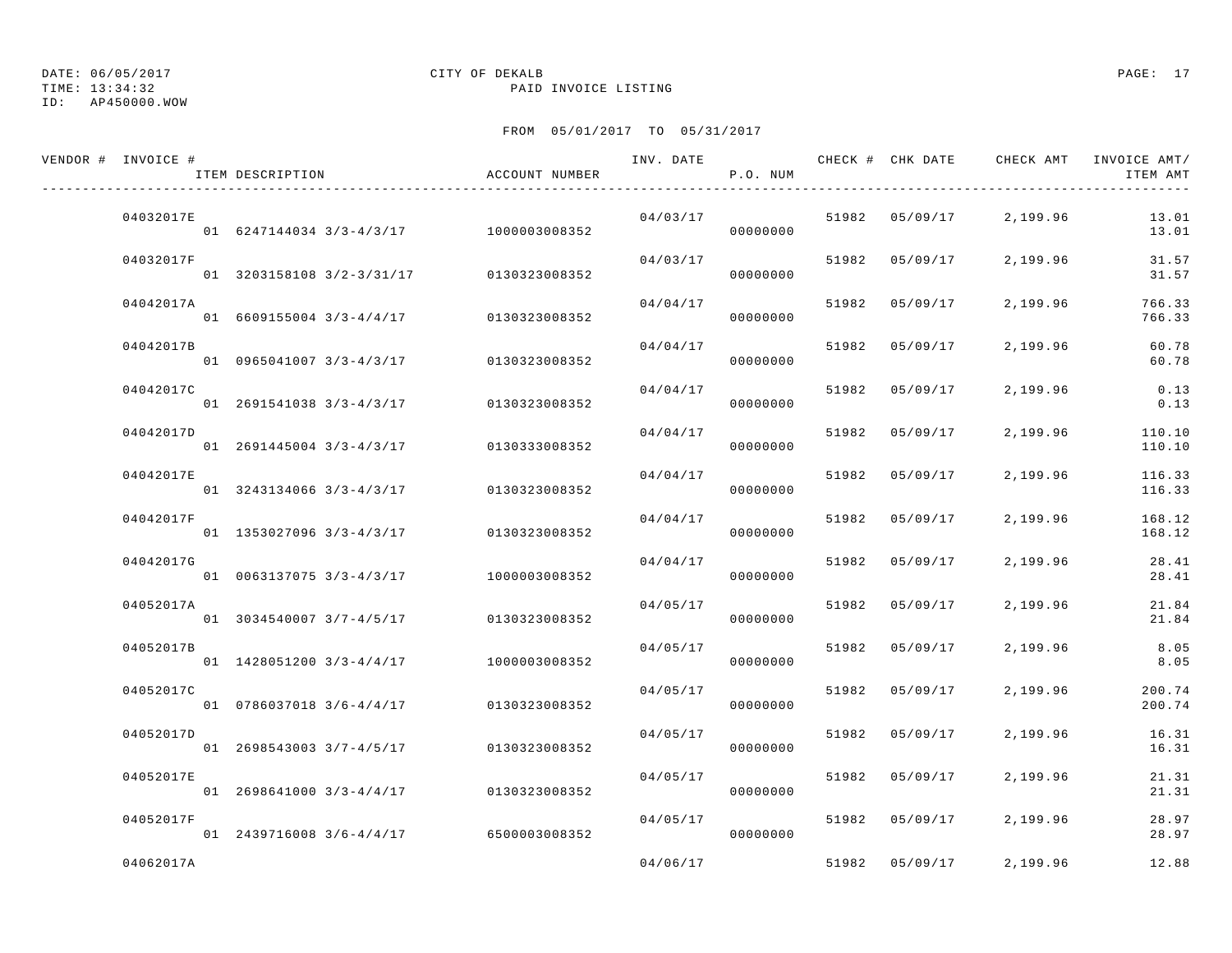TIME: 13:34:32 PAID INVOICE LISTING

## DATE: 06/05/2017 CITY OF DEKALB PAGE: 18

ID: AP450000.WOW

|        | VENDOR # INVOICE # | ITEM DESCRIPTION                               | ACCOUNT NUMBER |                | P.O. NUM             |       | INV. DATE CHECK # CHK DATE | CHECK AMT               | INVOICE AMT/<br>ITEM AMT |
|--------|--------------------|------------------------------------------------|----------------|----------------|----------------------|-------|----------------------------|-------------------------|--------------------------|
|        |                    |                                                |                |                |                      |       |                            |                         |                          |
|        | 04062017A          | 01 5477111064 3/8-4/6/17 1000003008352         |                |                | 04/06/17<br>00000000 |       |                            | 51982 05/09/17 2,199.96 | 12.88<br>12.88           |
|        | 04072017           | 01 1253019001 3/9-4/7/17 1000003008352         |                | 04/07/17       | 00000000             | 52136 | 05/23/17                   | 24.01                   | 20.00<br>20.00           |
|        | 04282017           | 01 3034017012 3/30-4/27/17 6500003008352       |                | 04/28/17       | 00000000             | 52136 |                            | $05/23/17$ 24.01        | 4.01<br>4.01             |
| COMGAR |                    | DEKALB COUNTY COMMUNITY GARDEN                 |                |                |                      |       |                            | VENDOR TOTAL:           | 2,223.97                 |
|        | 05022017           | 01 CDBG - PUBLIC SRVCS 1900003008307           |                | 05/02/17 51945 | 00000000             |       |                            | 05/03/17 557.04         | 557.04<br>557.04         |
| COMREV | CMS ACCOUNTING     |                                                |                |                |                      |       |                            | VENDOR TOTAL:           | 557.04                   |
|        | T1721157           | 01 PD LEADS AS OF 03/31/2017 0120233008320     |                |                | 03/15/17<br>00000000 | 51983 | 05/09/17                   | 500.40                  | 500.40<br>500.40         |
|        | T1731714           | 01 PD LEADS-MARCH 2017 0120233008320           |                | 04/18/17       | 00000000             | 52137 |                            | 05/23/17 484.40         | 484.40<br>484.40         |
| COMYAR |                    | COMPETITIVE YARD WORX, INC.                    |                |                |                      |       |                            | VENDOR TOTAL:           | 984.80                   |
|        | 2747               | 01 TURF REPAIR - #1701459 7200004008472        |                |                | 04/12/17<br>00000000 | 52138 |                            | $05/23/17$ 4,855.00     | 1,600.00<br>1,600.00     |
|        | 2748               | 01 LAWNCARE SRVCS - APRIL 2017 0130333008313   |                | 04/20/17       | 00000000             | 52138 |                            | $05/23/17$ 4,855.00     | 3,255.00<br>3,255.00     |
| CONFS  | CONSERV FS         |                                                |                |                |                      |       |                            | VENDOR TOTAL:           | 4,855.00                 |
|        | 16669              | 01 DIESEL FUEL - COUNTY FARM WTP 6000002008245 |                | 04/10/17       | 00000000             | 51984 |                            | 05/09/17 1,076.43       | 167.30<br>167.30         |
|        | 40002969           | 01 SHELL ROTELLA T 15W40 55GAL                 | 6500002008245  | 03/24/17       | 00000000             | 51984 |                            | 05/09/17 1,076.43       | 643.50<br>643.50         |
|        | 40002989           | 01 NEW SUNNY GRASS SEED                        | 6000002008228  | 03/25/17       | 00000000             |       |                            | 51984 05/09/17 1,076.43 | 237.63<br>237.63         |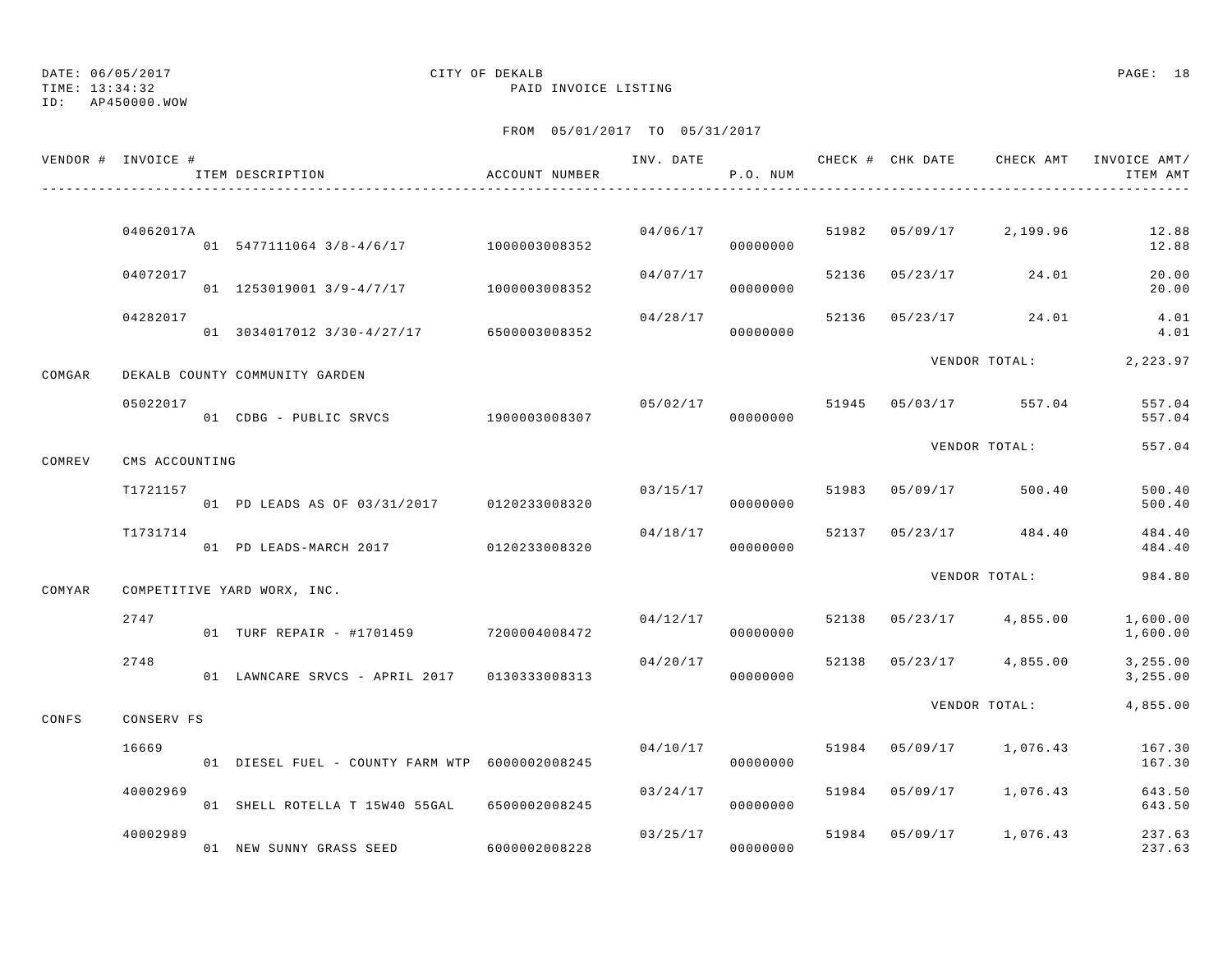TIME: 13:34:32 PAID INVOICE LISTING

ID: AP450000.WOW

|         | VENDOR # INVOICE # | ITEM DESCRIPTION                               | ACCOUNT NUMBER | INV. DATE | P.O. NUM |       |                | CHECK # CHK DATE CHECK AMT INVOICE AMT/ | ITEM AMT               |
|---------|--------------------|------------------------------------------------|----------------|-----------|----------|-------|----------------|-----------------------------------------|------------------------|
|         | 40002992           | 01 STRAW BLANKET                               | 0130332008233  | 03/25/17  | 00000000 |       |                | 51984 05/09/17 1,076.43                 | 28.00<br>28.00         |
| CONSTEL |                    | CONSTELLATION NEW ENERGY INC                   |                |           |          |       |                | VENDOR TOTAL:                           | 1,076.43               |
|         | 0036689534         | 01 1-1D70-919 11/3-12/5/16 0130323008352       |                | 12/08/16  | 00000000 |       | 51985 05/09/17 | 16,608.90                               | 1,794.66<br>1,794.66   |
|         | 0038647959         | 01 4115595194_BG 2/2-3/5/17                    | 6000003008352  | 03/28/17  | 00000000 | 51985 | 05/09/17       | 16,608.90                               | 14,637.25<br>14,637.25 |
|         | 0038777792         | $01 \quad 1 - 1D70 - 926 \quad 2/28 - 3/27/17$ | 1000003008352  | 04/05/17  | 00000000 | 51985 | 05/09/17       | 16,608.90                               | 176.99<br>176.99       |
|         | 0038860061         | $01 \quad 1 - 1D70 - 917 \quad 3/6 - 4/2/17$   | 0130323008352  | 04/07/17  | 00000000 | 52139 | 05/23/17       | 4,361.41                                | 66.19<br>66.19         |
|         | 0038860068         | $01$ 1-1D70-922 3/6-4/2/17                     | 0130323008352  | 04/07/17  | 00000000 | 52139 | 05/23/17       | 4,361.41                                | 803.41<br>803.41       |
|         | 0038860102         | $01$ 1-1D70-914 3/6-4/2/17                     | 0130323008352  | 04/07/17  | 00000000 | 52139 | 05/23/17       | 4,361.41                                | 20.55<br>20.55         |
|         | 0038860138         | $01$ 1-1D70-924 3/6-4/2/17                     | 0130323008352  | 04/07/17  | 00000000 | 52139 | 05/23/17       | 4,361.41                                | 40.86<br>40.86         |
|         | 0038860193         | $01 \quad 1 - 1D70 - 923 \quad 3/6 - 4/2/17$   | 0130323008352  | 04/07/17  | 00000000 | 52139 | 05/23/17       | 4,361.41                                | 46.01<br>46.01         |
|         | 0038860260         | $01$ 1-1D70-925 3/6-4/2/17                     | 0130323008352  | 04/07/17  | 00000000 | 52139 | 05/23/17       | 4,361.41                                | 24.38<br>24.38         |
|         | 0038860332         | $01$ 1-1D70-915 3/6-4/2/17                     | 0130323008352  | 04/07/17  | 00000000 | 52139 | 05/23/17       | 4,361.41                                | 56.30<br>56.30         |
|         | 0038860919         | $01$ 1-1D70-916 3/6-4/2/17                     | 0130323008352  | 04/07/17  | 00000000 | 52139 | 05/23/17       | 4,361.41                                | 44.76<br>44.76         |
|         | 0038918915         | $01$ 1-1D70-921 3/9-4/6/17                     | 1000003008352  | 04/11/17  | 00000000 | 52139 | 05/23/17       | 4,361.41                                | 1,573.16<br>1,573.16   |
|         | 0038919009         | 01 $1-1$ D70-919 $3/9-4/6/17$ 2600006508352    |                | 04/11/17  | 00000000 |       | 52139 05/23/17 | 4,361.41                                | 1,666.12<br>1,666.12   |
|         | 0038968994         |                                                |                | 04/13/17  |          |       | 52139 05/23/17 | 4,361.41                                | 19.67                  |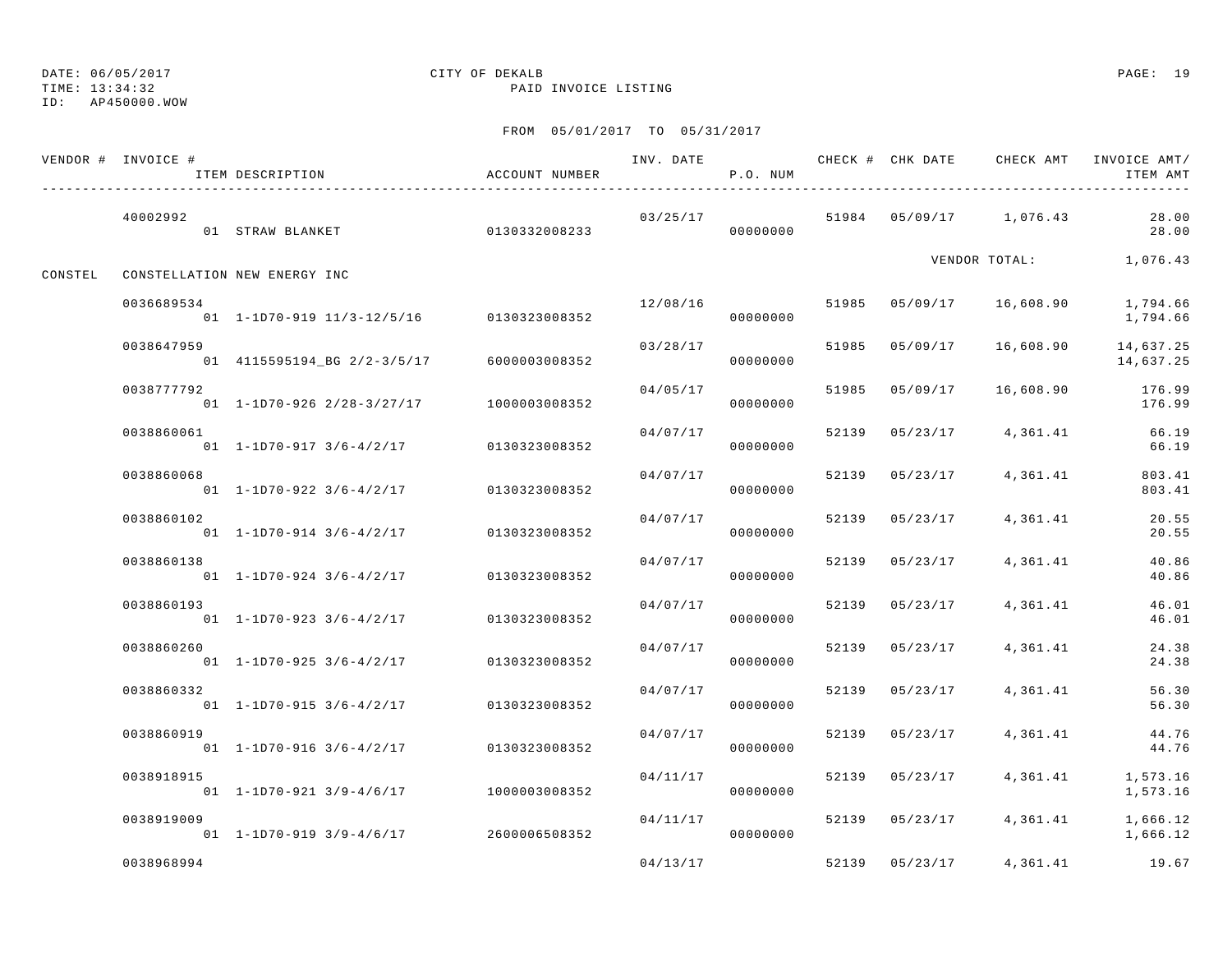TIME: 13:34:32 PAID INVOICE LISTING

ID: AP450000.WOW

|        | VENDOR # INVOICE #<br>ITEM DESCRIPTION                                         | ACCOUNT NUMBER                 | INV. DATE | P.O. NUM             |       |                | CHECK # CHK DATE CHECK AMT INVOICE AMT/ | ITEM AMT                |
|--------|--------------------------------------------------------------------------------|--------------------------------|-----------|----------------------|-------|----------------|-----------------------------------------|-------------------------|
|        | 0038968994<br>$01 \quad 1-1D70-920 \quad 3/6-4/2/17$ 0130323008352             |                                | 04/13/17  | 00000000             |       |                | 52139 05/23/17 4,361.41                 | 19.67<br>19.67          |
| COSTAR | COSTAR GROUP INC                                                               |                                |           |                      |       |                | VENDOR TOTAL:                           | 20,970.31               |
|        | 104753881<br>01 MARKETING & ADS - MAY 2017 0132103008373                       |                                | 05/04/17  | 00000000             |       |                | 52140 05/23/17 395.02                   | 395.02<br>395.02        |
| CREELE | CRESCENT ELECTRIC                                                              |                                |           |                      |       |                | VENDOR TOTAL:                           | 395.02                  |
|        | S503323865.001<br>01 ELECTRICAL PARTS/SUPPLIES<br>02 ELECTRICAL PARTS/SUPPLIES | 0130332008295<br>0130322008219 | 03/15/17  | 00000000<br>00000000 |       | 51986 05/09/17 | 676.26                                  | 55.78<br>22.77<br>33.01 |
|        | S503353787.001<br>01 ELECTRICAL PARTS/SUPPLIES                                 | 0130322008219                  | 03/22/17  | 00000000             |       | 51986 05/09/17 | 676.26                                  | 3.17<br>3.17            |
|        | S503357266.001<br>01 ELECTRICAL PARTS/SUPPLIES                                 | 6500002008218                  | 03/23/17  | 00000000             |       | 51986 05/09/17 | 676.26                                  | 1.48<br>1.48            |
|        | S503363649.001<br>01 ELECTRICAL PARTS/SUPPLIES                                 | 0130332008229                  | 03/24/17  | 00000000             | 51986 | 05/09/17       | 676.26                                  | 178.11<br>178.11        |
|        | S503391376.001<br>01 ELECTRICAL PARTS/SUPPLIES                                 | 6500002008218                  | 03/31/17  | 00000000             | 51986 | 05/09/17       | 676.26                                  | 160.41<br>160.41        |
|        | S503392282.001<br>02 ELECTRICAL PARTS/SUPPLIES                                 | 0125272008210                  | 04/03/17  | 00000000             | 51986 | 05/09/17       | 676.26                                  | 67.59<br>67.59          |
|        | S503396661.001<br>01 ELECTRICAL PARTS/SUPPLIES                                 | 0130332008229                  | 04/03/17  | 00000000             |       | 51986 05/09/17 | 676.26                                  | 209.72<br>209.72        |
|        | S503426104.001<br>01 ELECTRICAL PARTS/SUPPLIES                                 | 0130322008219                  | 04/10/17  | 00000000             | 52141 | 05/23/17       | 645.74                                  | 1.46<br>1.46            |
|        | S503434325.001<br>01 ELECTRICAL PARTS/SUPPLIES                                 | 0130322008219                  | 04/11/17  | 00000000             |       | 52141 05/23/17 | 645.74                                  | 462.05<br>462.05        |
|        | S503438866.001<br>01 ELECTRICAL PARTS/SUPPLIES                                 | 0130322008219                  | 04/12/17  | 00000000             |       | 52141 05/23/17 | 645.74                                  | 153.76<br>153.76        |
|        | s503418256.001                                                                 |                                | 04/06/17  |                      | 52141 | 05/23/17       | 645.74                                  | 28.47                   |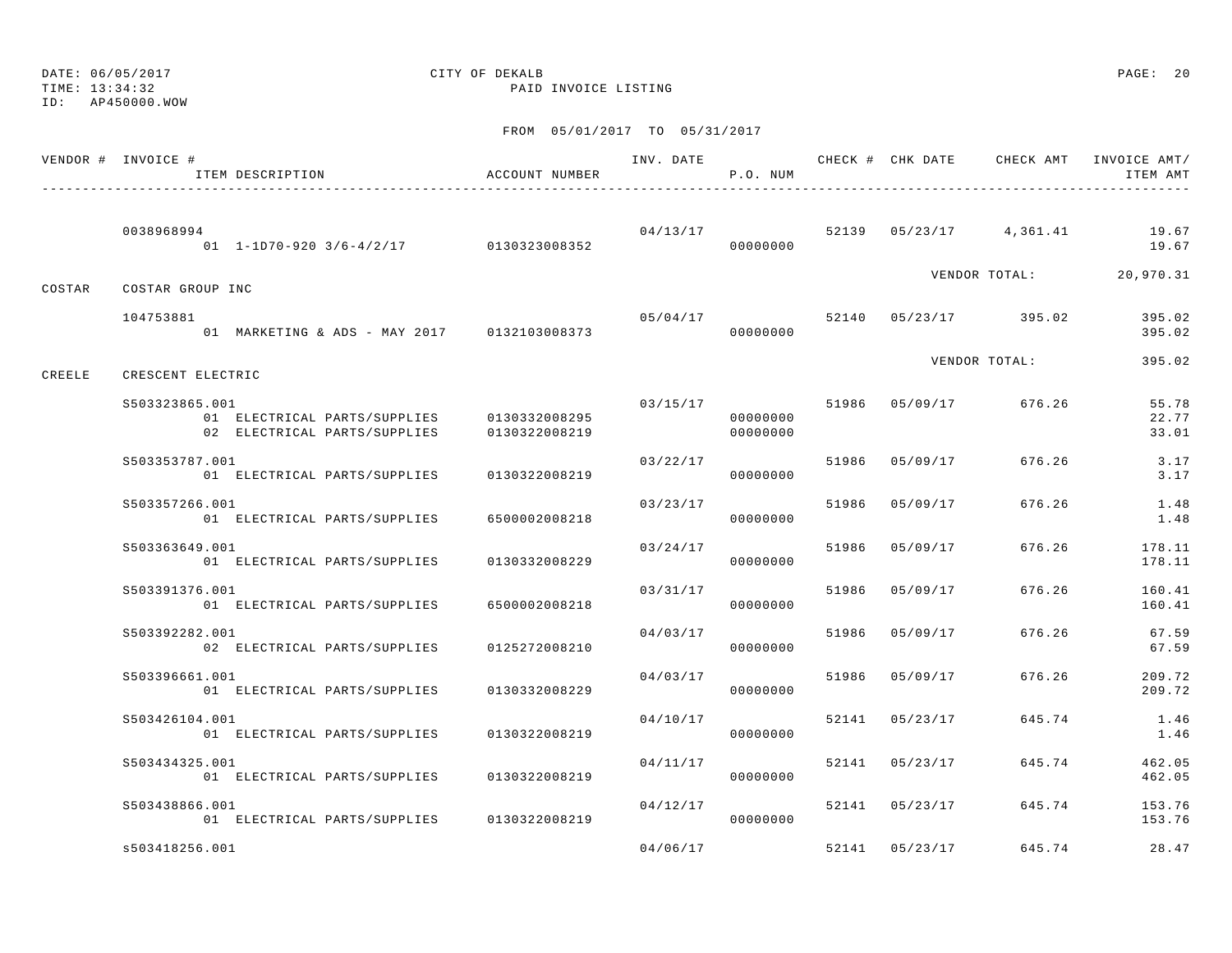DATE: 06/05/2017 CITY OF DEKALB PAGE: 21 TIME: 13:34:32 PAID INVOICE LISTING ID: AP450000.WOWFROM 05/01/2017 TO 05/31/2017 VENDOR # INVOICE # TELL THAT AND THE THAT CHECK AND CHECK # CHECK CHECK AMT INVOICE AMT/ ITEM DESCRIPTION ACCOUNT NUMBER P.O. NUM ITEM AMT--------------------------------------------------------------------------------------------------------------------------------------------- s503418256.001 04/06/17 52141 05/23/17 645.74 28.47 01 ELECTRICAL PARTS/SUPPLIES 0130322008219 00000000 28.47 VENDOR TOTAL: 1,322.00 CSRBOB C.S.R. BOBCAT, INCORPORATED 128355 04/10/17 51987 05/09/17 275.76 275.76 01 HOSE WITH CAM LOCK 0130333008310 00000000 275.76VENDOR TOTAL: 275.76 CURCON CURRAN CONTRACTING COMPANY11990 02/01/17 51988 05/09/17 1,146.00 1,146.00

01 MATERIAL 6000002008228 000000000 573.00 02 MATERIAL 0130332008228 00000000 573.00VENDOR TOTAL: 1,146.00

DARLEY W.S. DARLEY & CO

|               | 7284791                       | 05/03/17      |  |          | 52142 | 05/23/17      | 123.89 | 123.89 |
|---------------|-------------------------------|---------------|--|----------|-------|---------------|--------|--------|
|               | HOSE PARTS<br>0. 1            | 0125272008240 |  | 00000000 |       |               |        | 123.89 |
|               |                               |               |  |          |       | VENDOR TOTAL: |        | 123.89 |
| <b>DCAUTO</b> | DEKALB COUNTY AUTO PARTS-2000 |               |  |          |       |               |        |        |

| 569924 | 01             | BATTERY              | 6500003008352 | 10/27/16 | 00000000 | 52144 | 05/23/17 | 756.46 | 103.60<br>103.60     |
|--------|----------------|----------------------|---------------|----------|----------|-------|----------|--------|----------------------|
| 570521 | 01             | $U - BOLT$           | 6500002008226 | 11/01/16 | 00000000 | 52144 | 05/23/17 | 756.46 | 3.98<br>3.98         |
| 571881 | 0 <sub>1</sub> | RETURNED FUEL FILTER | 6500002008226 | 11/10/16 | 00000000 | 52144 | 05/23/17 | 756.46 | $-21.80$<br>$-21.80$ |
| 575110 | 01             | BATTERY              | 0130332008226 | 12/07/16 | 00000000 | 52144 | 05/23/17 | 756.46 | 214.55<br>214.55     |
| 575964 | 01             | WIPER MOTOR          | 0120222008226 | 12/13/16 | 00000000 | 52144 | 05/23/17 | 756.46 | 84.27<br>84.27       |
| 576202 | 01             | RETURNED WIPER MOTOR | 0120222008226 | 12/14/16 | 00000000 | 52144 | 05/23/17 | 756.46 | $-84.27$<br>$-84.27$ |
| 589857 |                |                      |               | 03/29/17 |          | 51989 | 05/09/17 | 443.87 | 15.53                |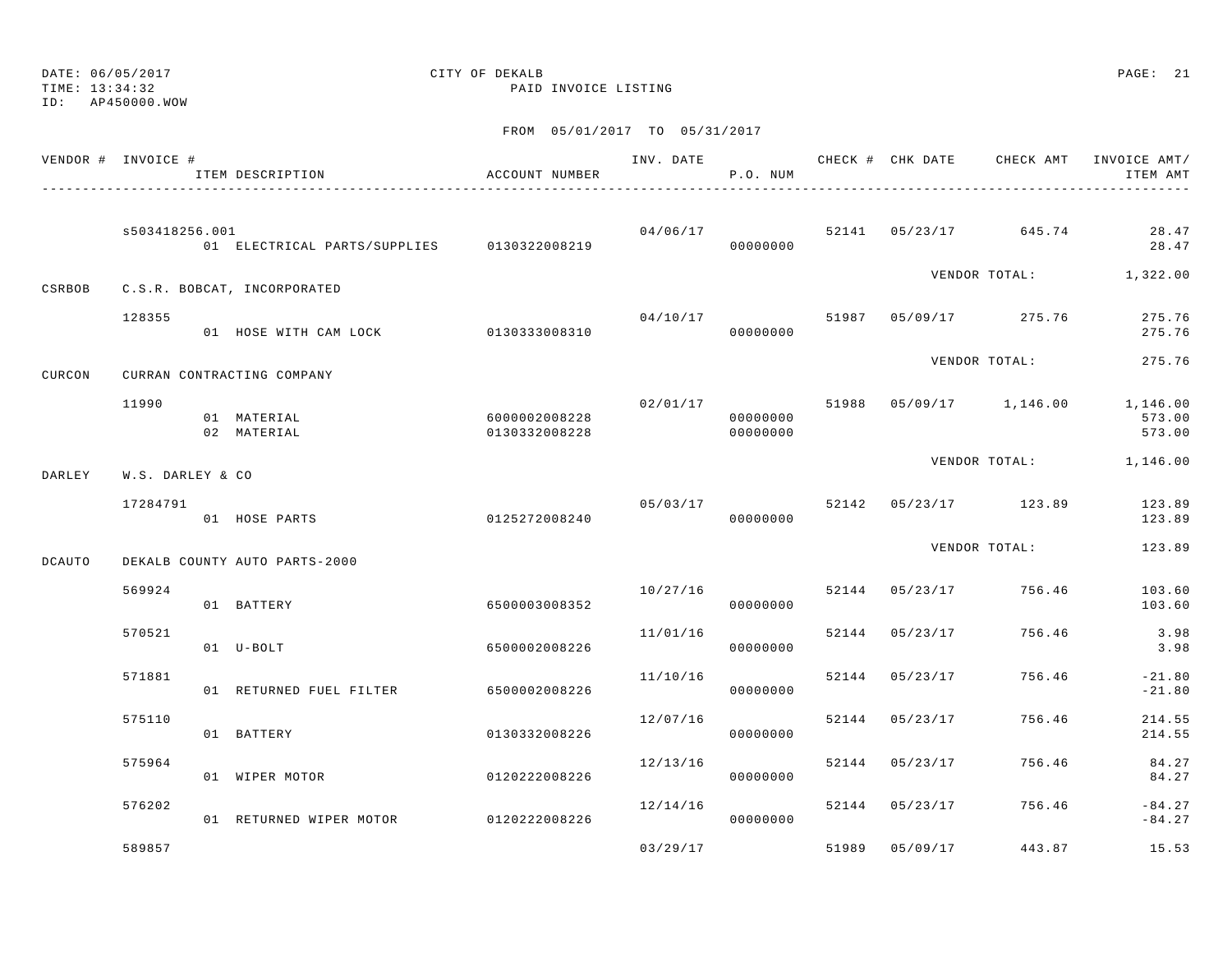TIME: 13:34:32 PAID INVOICE LISTING

ID: AP450000.WOW

| VENDOR # INVOICE # |        | ITEM DESCRIPTION                               | ACCOUNT NUMBER |          | P.O. NUM |       |                | INV. DATE 6 7 CHECK # CHK DATE CHECK AMT INVOICE AMT/ | ITEM AMT             |
|--------------------|--------|------------------------------------------------|----------------|----------|----------|-------|----------------|-------------------------------------------------------|----------------------|
|                    |        |                                                |                |          |          |       |                |                                                       |                      |
|                    | 589857 | 01 OIL FILTER, AIR FILTER 6000002008226        |                | 03/29/17 | 00000000 |       | 51989 05/09/17 | 443.87                                                | 15.53<br>15.53       |
|                    | 590120 | 01 FUEL TANK, ATP KIT 6120222008226            |                | 03/30/17 | 00000000 | 51989 | 05/09/17       | 443.87                                                | 200.39<br>200.39     |
|                    | 590148 | 01 ATF CONDITIONER                             | 0120222008226  | 03/31/17 | 00000000 |       | 51989 05/09/17 | 443.87                                                | 14.27<br>14.27       |
|                    | 590243 | 01 BLUE DEF 2.5 GAL                            | 6000002008245  | 03/31/17 | 00000000 | 51989 | 05/09/17       | 443.87                                                | 30.58<br>30.58       |
|                    | 590406 |                                                |                | 04/03/17 |          | 51989 | 05/09/17       | 443.87                                                | 103.60               |
|                    | 590459 | 01 RET. RING, ACCESSORY 0130332008226          |                | 04/03/17 | 00000000 |       | 51989 05/09/17 | 443.87                                                | 103.60<br>2.43       |
|                    | 590587 | 01 FUEL FILTER                                 | 6000002008226  | 04/04/17 | 00000000 | 51989 | 05/09/17       | 443.87                                                | 2.43<br>17.34        |
|                    |        | 01 AIR HOSE                                    | 0120222008226  |          | 00000000 |       |                |                                                       | 17.34                |
|                    | 590612 | 01 SPARK PLUGS                                 | 0130332008226  | 04/04/17 | 00000000 | 51989 | 05/09/17       | 443.87                                                | 12.32<br>12.32       |
|                    | 590613 | 01 FUEL FILTER, OIL FILTER 0130332008226       |                | 04/04/17 | 00000000 |       | 51989 05/09/17 | 443.87                                                | 15.53<br>15.53       |
|                    | 590792 | 01 RETURNED AIR HOSE                           | 0120222008226  | 04/05/17 | 00000000 |       | 51989 05/09/17 | 443.87                                                | $-17.34$<br>$-17.34$ |
|                    | 590822 | 01 FUEL TANK STRAPS, FILLER NECK 0120252008226 |                | 04/05/17 | 00000000 |       | 52144 05/23/17 | 756.46                                                | 56.59<br>56.59       |
|                    | 591005 | 01 FUEL TANK                                   | 0120252008226  | 04/06/17 | 00000000 |       | 52144 05/23/17 | 756.46                                                | 147.41<br>147.41     |
|                    | 591065 | 01 RIVETS                                      | 0130332008295  | 04/06/17 | 00000000 |       | 52144 05/23/17 | 756.46                                                | 67.49                |
|                    | 591122 |                                                |                | 04/07/17 |          |       | 52144 05/23/17 | 756.46                                                | 67.49<br>4.36        |
|                    |        | 01 O-RINGS                                     | 0130332008226  |          | 00000000 |       |                |                                                       | 4.36                 |
|                    | 591142 | 01 TIRE INFLATOR                               | 6000002008295  | 04/07/17 | 00000000 |       | 51989 05/09/17 | 443.87                                                | 46.79<br>46.79       |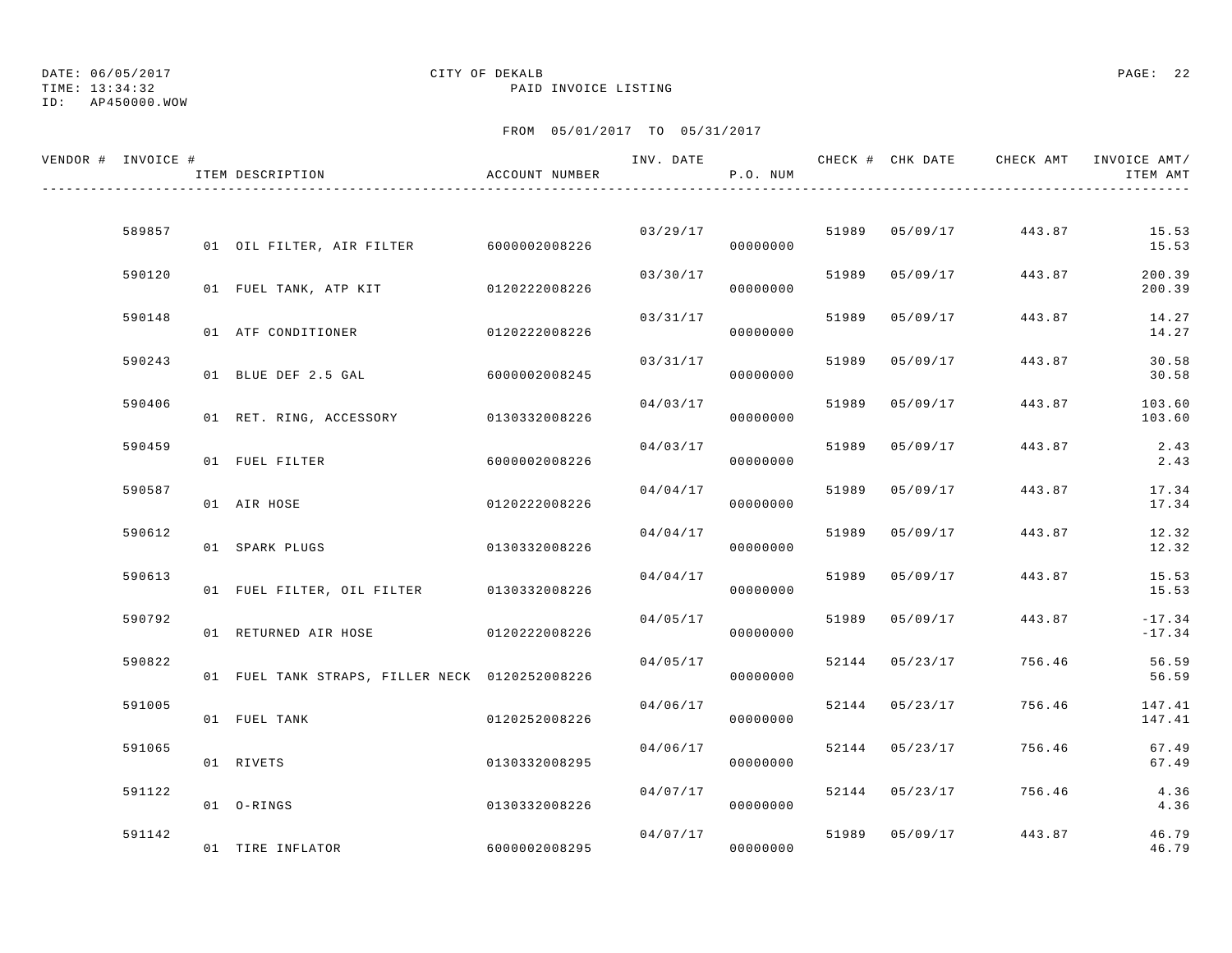TIME: 13:34:32 PAID INVOICE LISTING

ID: AP450000.WOW

|         | VENDOR # INVOICE # | ITEM DESCRIPTION                            | ACCOUNT NUMBER                 | INV. DATE | P.O. NUM             |                | CHECK # CHK DATE CHECK AMT INVOICE AMT/ | ITEM AMT                           |
|---------|--------------------|---------------------------------------------|--------------------------------|-----------|----------------------|----------------|-----------------------------------------|------------------------------------|
|         | 591494             | 01 FUEL FILTER                              | 0130332008226                  |           | 00000000             |                | $04/10/17$ 51989 05/09/17 443.87        | 2.43<br>2.43                       |
|         | 591821             | 01 OIL FILTERS                              | 0120222008226                  | 04/12/17  | 00000000             |                | 52144 05/23/17 756.46                   | 23.20<br>23.20                     |
|         | 591961             | 01 HALOGEN LAMP                             | 0130332008226                  | 04/13/17  | 00000000             | 52144 05/23/17 | 756.46                                  | 14.82<br>14.82                     |
|         | 592038             | 01 FUEL FILTER, OIL FILTER 0130332008226    |                                | 04/14/17  | 00000000             | 52144 05/23/17 | 756.46                                  | 63.24<br>63.24                     |
|         | 593316             | 01 RETURNED RIVETS<br>02 RETURNED FUEL TANK | 0130332008295<br>0120222008226 | 04/24/17  | 00000000<br>00000000 | 52144 05/23/17 | 756.46                                  | $-231.81$<br>$-67.49$<br>$-164.32$ |
|         | 593639             | 01 STEERING PUMP                            | 6500002008226                  | 04/26/17  | 00000000             | 52144 05/23/17 | 756.46                                  | 164.21<br>164.21                   |
|         | 593853             | 01 RETAINER                                 | 0120222008226                  | 04/27/17  | 00000000             | 52144 05/23/17 | 756.46                                  | 10.58<br>10.58                     |
|         | 593865             | 01 OIL FILTER                               | 0120222008226                  | 04/27/17  | 00000000             | 52144 05/23/17 | 756.46                                  | 4.59<br>4.59                       |
|         | 594003             | 01 FUEL INJECTOR                            | 0120222008226                  |           | 04/28/17<br>00000000 | 52144 05/23/17 | 756.46                                  | 60.87<br>60.87                     |
|         | 594060             | 01 HEATER CONNECTOR                         | 0120222008226                  | 04/28/17  | 00000000             | 52144 05/23/17 | 756.46                                  | 29.25<br>29.25                     |
|         | 594114             | 01 SPARK PLUGS                              | 0120222008226                  | 04/28/17  | 00000000             | 52144 05/23/17 | 756.46                                  | 8.23<br>8.23                       |
|         | 594328             | 01 BULB, OIL FILTER                         | 0120222008226                  | 05/01/17  | 00000000             | 52144 05/23/17 | 756.46                                  | 23.24<br>23.24                     |
|         | 594329             | 01 HEADLIGHT                                | 0120222008226                  | 05/01/17  | 00000000             | 52144 05/23/17 | 756.46                                  | 5.79<br>5.79                       |
|         | 594504             | 01 BARS LEAK HD                             | 0120222008226                  |           | 05/02/17<br>00000000 |                | 52144 05/23/17 756.46                   | 4.07<br>4.07                       |
| DCAUTO2 |                    | DEKALB COUNTY AUTO PARTS-2001               |                                |           |                      |                | VENDOR TOTAL: 1,200.33                  |                                    |
|         | 575951             |                                             |                                |           | 12/13/16             |                | 51990 05/09/17 446.45                   | 3.49                               |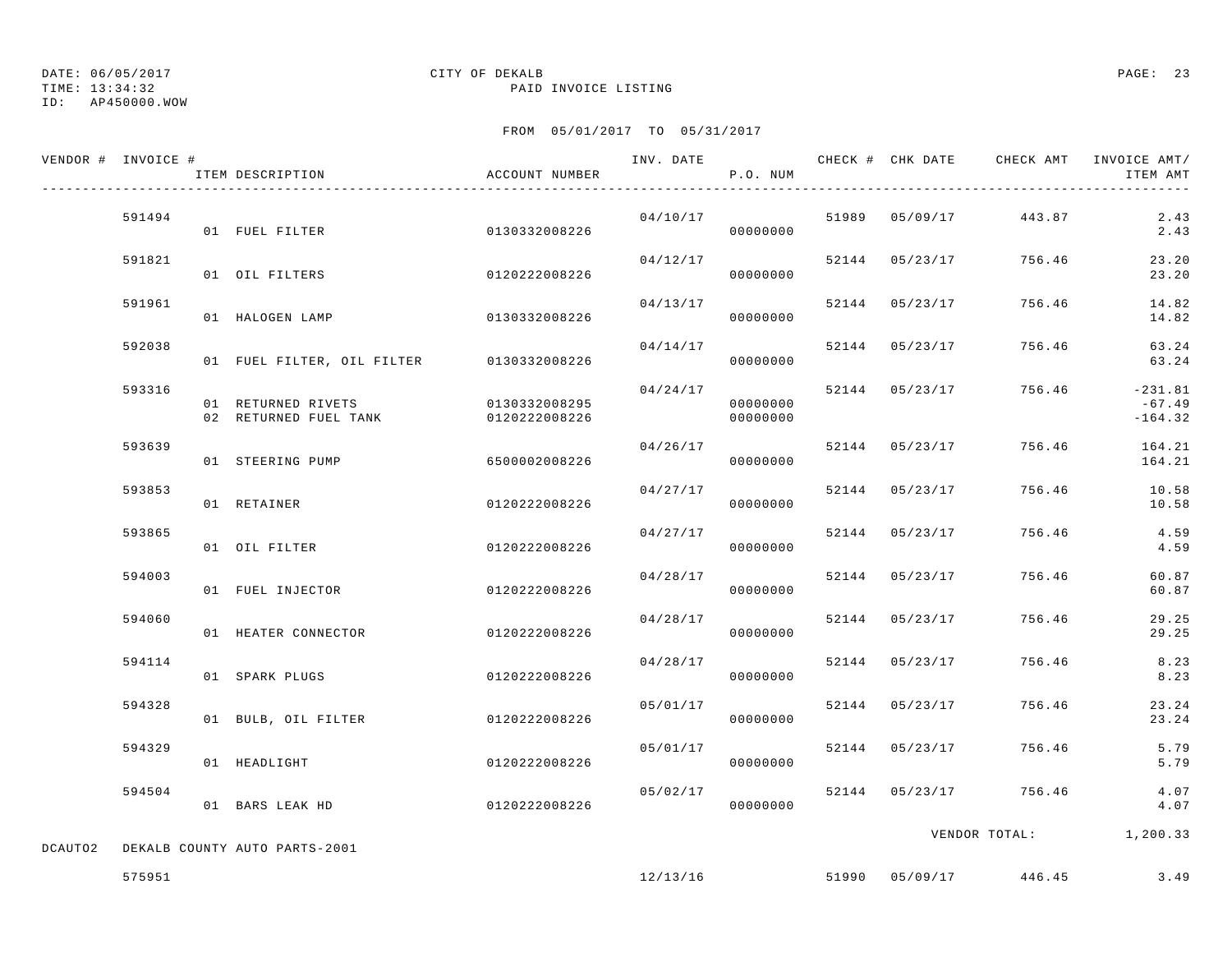ID: AP450000.WOW

### TIME: 13:34:32 PAID INVOICE LISTING

|       | VENDOR # INVOICE #  | ITEM DESCRIPTION                              | ACCOUNT NUMBER |          | P.O. NUM |       |                | INV. DATE 6 CHECK # CHK DATE CHECK AMT INVOICE AMT/ | ITEM AMT               |
|-------|---------------------|-----------------------------------------------|----------------|----------|----------|-------|----------------|-----------------------------------------------------|------------------------|
|       |                     |                                               |                |          |          |       |                |                                                     |                        |
|       | 575951              | 01 SLIDE TERMINAL                             | 0125272008226  | 12/13/16 | 00000000 |       | 51990 05/09/17 | 446.45                                              | 3.49<br>3.49           |
|       | 579170              | 01 CORE DEPOSIT CREDIT                        | 0125272008226  | 01/05/17 | 00000000 | 51990 | 05/09/17       | 446.45                                              | $-18.00$<br>$-18.00$   |
|       | 580377              | 01 WIPER BLADES                               | 0125272008226  | 01/14/17 | 00000000 |       | 51990 05/09/17 | 446.45                                              | 20.98<br>20.98         |
|       | 590979              | 01 BATTERY                                    | 0125272008226  | 04/06/17 | 00000000 | 51990 | 05/09/17       | 446.45                                              | 164.68<br>164.68       |
|       | 591012              | 01 BATTERY                                    | 0125272008226  | 04/06/17 | 00000000 | 51990 | 05/09/17       | 446.45                                              | $-164.68$<br>$-164.68$ |
|       | 592120              | 01 LED LIGHTS                                 | 0125272008226  | 04/14/17 | 00000000 | 51990 | 05/09/17       | 446.45                                              | 11.54<br>11.54         |
|       | 592167              | 01 CONNECTOR                                  | 0125272008226  | 04/14/17 | 00000000 | 51990 | 05/09/17       | 446.45                                              | 19.12<br>19.12         |
|       | 592323              | 01 BATTERIES                                  | 0125272008226  | 04/17/17 | 00000000 | 51990 | 05/09/17       | 446.45                                              | 409.32<br>409.32       |
|       | 592652              | 01 HALOGEN LAMP                               | 0125272008226  | 04/19/17 | 00000000 |       | 52145 05/23/17 | 113.33                                              | 10.99<br>10.99         |
|       | 593826              | 01 WIPERS                                     | 0125272008226  | 04/27/17 | 00000000 |       | 52145 05/23/17 | 113.33                                              | 25.18<br>25.18         |
|       | 594684              | 01 SMALL ENGINE FUEL - PREMIX                 | 0125272008226  | 05/03/17 | 00000000 | 52145 | 05/23/17       | 113.33                                              | 53.52<br>53.52         |
|       | 595127              | 01 TURN SIGNAL REPAIR 0125272008226           |                | 05/06/17 | 00000000 | 52145 |                | 05/23/17 113.33                                     | 23.64<br>23.64         |
|       |                     | DCCIRCLK DEKALB COUNTY CIRCUIT CLERK          |                |          |          |       |                | VENDOR TOTAL:                                       | 559.78                 |
|       | 02222017            | 01 JUDGEMENT LIEN 16-OV-460/461 0100000083970 |                | 02/22/17 | 00000000 |       |                | 52093 05/12/17 2,290.00                             | 2,290.00<br>2,290.00   |
| DCCOL |                     | DEKALB COUNTY COLLECTOR                       |                |          |          |       |                | VENDOR TOTAL:                                       | 2,290.00               |
|       | 2016 PROPERTY TAXES |                                               |                | 05/21/17 |          |       |                | 52244 05/26/17 58,901.22                            | 58,901.22              |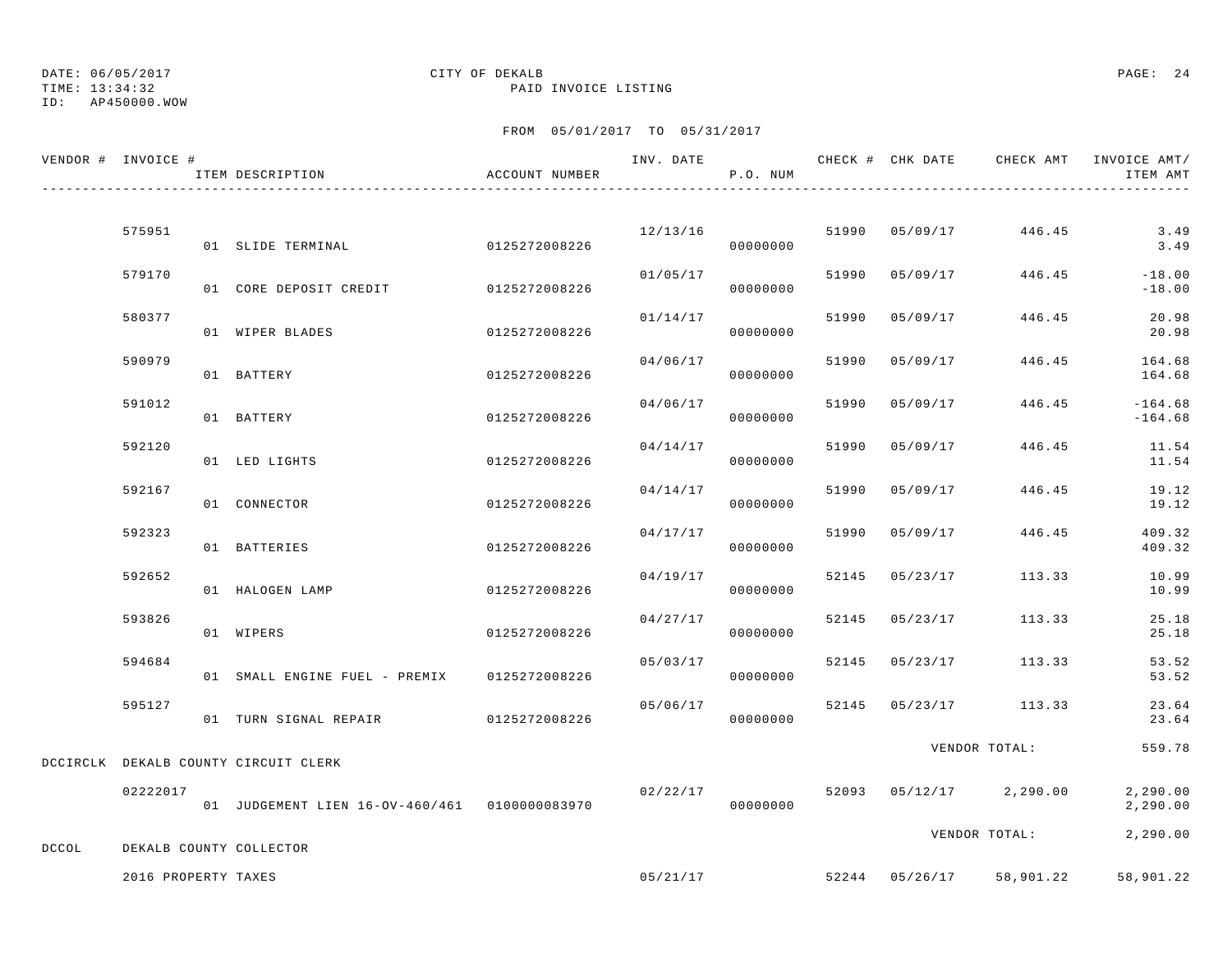### ID: AP450000.WOW

| VENDOR # | INVOICE #           |                                                            |                                | INV. DATE |                      |       | CHECK # CHK DATE | CHECK AMT | INVOICE AMT/     |
|----------|---------------------|------------------------------------------------------------|--------------------------------|-----------|----------------------|-------|------------------|-----------|------------------|
|          |                     | ITEM DESCRIPTION                                           | ACCOUNT NUMBER                 |           | P.O. NUM             |       |                  |           | ITEM AMT         |
|          |                     |                                                            |                                |           |                      |       |                  |           |                  |
|          | 2016 PROPERTY TAXES |                                                            |                                | 05/21/17  |                      | 52244 | 05/26/17         | 58,901.22 | 58,901.22        |
|          | 01                  | 0810300046 DANNY WELLS 9 ACRES 6500003008385               |                                |           | 00000000             |       |                  |           | 613.74           |
|          | 02                  | 0817300006 21156 NELSON RD                                 | 0130323008385                  |           | 00000000             |       |                  |           | 19.20            |
|          | 03                  | 0823256011 1015 MARKET ST                                  | 0130323008385                  |           | 00000000             |       |                  |           | 3,646.14         |
|          | 04                  | 0823256011 315 N 10TH ST                                   | 0130323008385                  |           | 00000000             |       |                  |           | 4,208.88         |
|          | 05                  | 0919376009 WEBSTER ROAD                                    | 0130323008385                  |           | 00000000             |       |                  |           | 11.08            |
|          | 06                  | 0930100010 WEBSTER ROAD                                    | 0130323008385                  |           | 00000000             |       |                  |           | 15.00            |
|          | 07                  | 0822252040 404 W LINCOLN HWY                               | 0130323008385                  |           | 00000000             |       |                  |           | 1,162.98         |
|          | 08                  | 0810300029 825 W DRESSER ROAD                              | 0130323008385                  |           | 00000000             |       |                  |           | 1,915.16         |
|          | 09                  | 0824426003 HALVERSON 30.30 AC                              | 6500003008385                  |           | 00000000             |       |                  |           | 1,517.08         |
|          | 10                  | 0908300013 HALVERSON 53.36 AC                              | 6500003008385                  |           | 00000000             |       |                  |           | 2,623.26         |
|          | 11                  | 0917100022 DIEHL FARM 14.52 AC 6500003008385               |                                |           | 00000000             |       |                  |           | 600.04           |
|          | 12                  | 0918200009 LARSON GRAIN 5.5 AC 6500003008385               |                                |           | 00000000             |       |                  |           | 292.62           |
|          | 13                  | 0918400007 HALVERSON 83.60 AC                              | 6500003008385                  |           | 00000000             |       |                  |           | 3,983.22         |
|          | 14                  | 0918400008 WEISHAAR FARMS 3.4 6500003008385                |                                |           | 00000000             |       |                  |           | 192.38           |
|          | 15                  | 0919100016 WEISHAAR FARMS 3.89 6500003008385               |                                |           | 00000000             |       |                  |           | 215.22           |
|          | 16                  | 0919100033 HANGER UNIT E1-1                                | 6500003008385                  |           | 00000000             |       |                  |           | 589.50           |
|          | 17                  | 0919100034 HANGER UNIT E1-2                                | 6500003008385                  |           | 00000000             |       |                  |           | 439.78           |
|          | 18<br>19            | 0919100035 HANGER UNIT E1-3<br>0919100036 HANGER UNIT E1-4 | 6500003008385                  |           | 00000000<br>00000000 |       |                  |           | 439.78<br>439.78 |
|          | 20                  | 0919100037 HANGER UNIT E1-5                                | 6500003008385<br>6500003008385 |           | 00000000             |       |                  |           | 493.58           |
|          | 21                  | 0919100038 HANGER UNIT E1-6                                | 6500003008385                  |           | 00000000             |       |                  |           | 493.58           |
|          | 22                  | 0919100039 HANGER UNIT E1-7                                | 6500003008385                  |           | 00000000             |       |                  |           | 439.78           |
|          | 23                  | 0919100040 HANGER UNIT E1-8                                | 6500003008385                  |           | 00000000             |       |                  |           | 439.78           |
|          | 24                  | 0919100041 HANGER UNIT E1-9                                | 6500003008385                  |           | 00000000             |       |                  |           | 439.78           |
|          | 25                  | 0919100042 HANGER UNIT E1-10                               | 6500003008385                  |           | 00000000             |       |                  |           | 439.78           |
|          | 26                  | 0919100043 HANGER UNIT E2-1                                | 6500003008385                  |           | 00000000             |       |                  |           | 589.50           |
|          | 27                  | 0919100044 HANGER UNIT E2-2                                | 6500003008385                  |           | 00000000             |       |                  |           | 439.78           |
|          | 28                  | 0919100045 HANGER UNIT E2-3                                | 6500003008385                  |           | 00000000             |       |                  |           | 439.78           |
|          | 29                  | 0919100046 HANGER UNIT E2-4                                | 6500003008385                  |           | 00000000             |       |                  |           | 439.78           |
|          | 30                  | 0919100047 HANGER UNIT E2-5                                | 6500003008385                  |           | 00000000             |       |                  |           | 493.58           |
|          | 31                  | 0919100048 HANGER UNIT E2-6                                | 6500003008385                  |           | 00000000             |       |                  |           | 493.58           |
|          | 32                  | 0919100049 HANGER UNIT E2-7                                | 6500003008385                  |           | 00000000             |       |                  |           | 439.78           |
|          | 33                  | 0919100050 HANGER UNIT E2-8                                | 6500003008385                  |           | 00000000             |       |                  |           | 439.78           |
|          | 34                  | 0919100051 HANGER UNIT E2-9                                | 6500003008385                  |           | 00000000             |       |                  |           | 439.78           |
|          | 35                  | 0919100052 HANGER UNIT E2-10                               | 6500003008385                  |           | 00000000             |       |                  |           | 589.50           |
|          | 36                  | 0919100053 HANGER UNIT E3-A                                | 6500003008385                  |           | 00000000             |       |                  |           | 1,655.02         |
|          | 37                  | 0919100054 HANGER UNIT E3-B                                | 6500003008385                  |           | 00000000             |       |                  |           | 1,936.78         |
|          | 38                  | 0919100055 HANGER UNIT E4-1                                | 6500003008385                  |           | 00000000             |       |                  |           | 702.94           |
|          | 39                  | 0919100056 HANGER UNIT E4-2                                | 6500003008385                  |           | 00000000             |       |                  |           | 618.74           |
|          | 40                  | 0919100057 HANGER UNIT E4-3                                | 6500003008385                  |           | 00000000             |       |                  |           | 618.74           |
|          | 41                  | 0919100058 HANGER UNIT E4-4                                | 6500003008385                  |           | 00000000             |       |                  |           | 812.88           |
|          | 42                  | 0919100059 HANGER UNIT E4-5                                | 6500003008385                  |           | 00000000             |       |                  |           | 702.94           |
|          | 43                  | 0919100060 HANGER UNIT E4-6                                | 6500003008385                  |           | 00000000             |       |                  |           | 618.74           |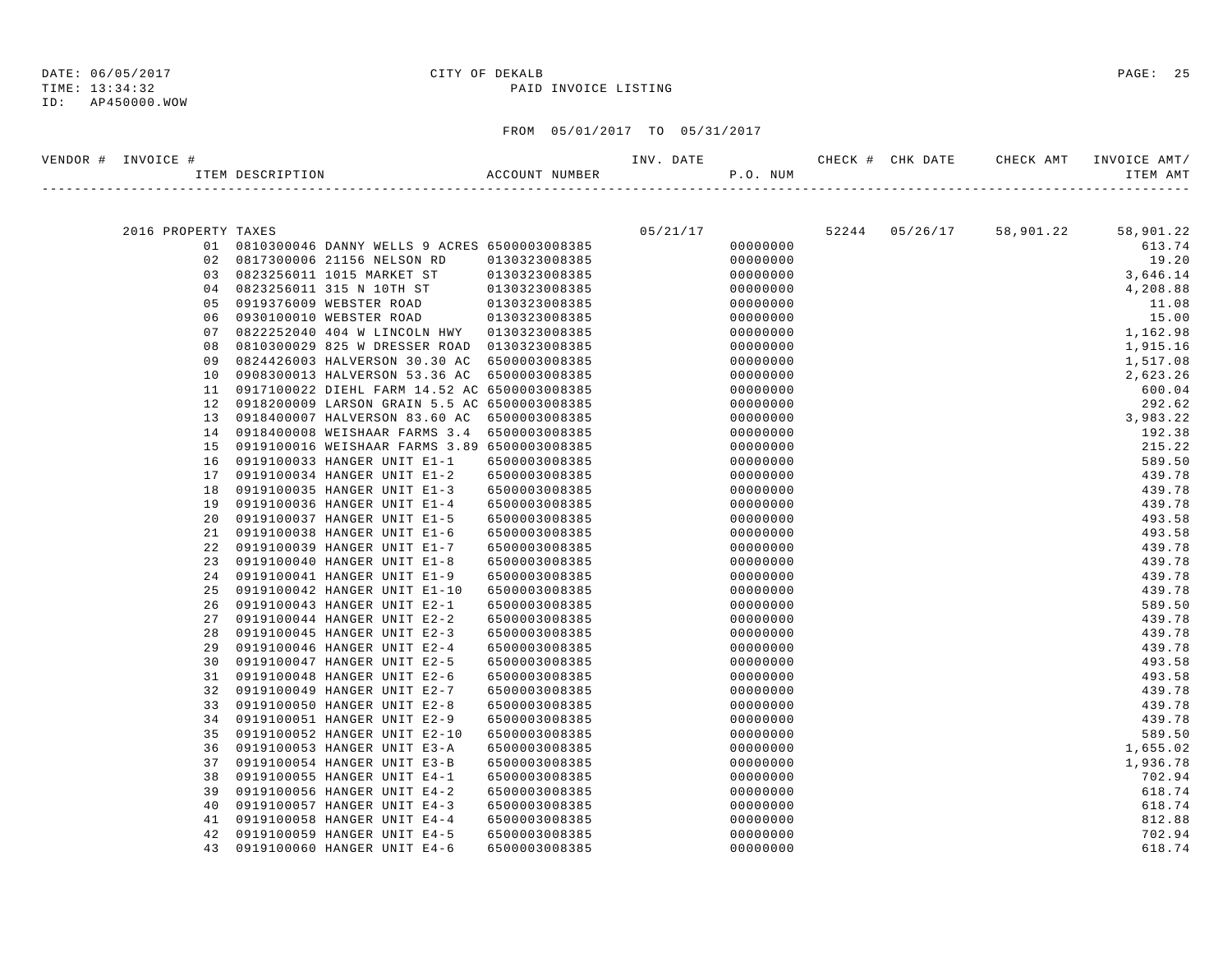TIME: 13:34:32 PAID INVOICE LISTING ID: AP450000.WOW

## DATE: 06/05/2017 CITY OF DEKALB PAGE: 26

### FROM 05/01/2017 TO 05/31/2017

|       | VENDOR # INVOICE #    |          |                                                                                 |                | INV. DATE |                      |       | CHECK # CHK DATE | CHECK AMT                | INVOICE AMT/            |
|-------|-----------------------|----------|---------------------------------------------------------------------------------|----------------|-----------|----------------------|-------|------------------|--------------------------|-------------------------|
|       |                       |          | ITEM DESCRIPTION                                                                | ACCOUNT NUMBER |           | P.O. NUM             |       |                  |                          | ITEM AMT                |
|       | 2016 PROPERTY TAXES   |          |                                                                                 |                | 05/21/17  |                      |       |                  | 52244 05/26/17 58,901.22 | 58,901.22               |
|       |                       |          | 44 0919100061 HANGER UNIT E4-7 6500003008385                                    |                |           | 00000000             |       |                  |                          | 618.74                  |
|       |                       |          | 45 0919100062 HANGER UNIT E4-8 6500003008385                                    |                |           | 00000000             |       |                  |                          | 374.28                  |
|       |                       |          | 46 0919100063 HANGER UNIT E5-1                                                  | 6500003008385  |           | 00000000             |       |                  |                          | 439.78                  |
|       |                       |          | 47 0919100064 HANGER UNIT E5-2                                                  | 6500003008385  |           | 00000000             |       |                  |                          | 439.78                  |
|       |                       |          | 48 0919100065 HANGER UNIT E5-3                                                  | 6500003008385  |           | 00000000             |       |                  |                          | 439.78                  |
|       |                       | 49       | 0919100066 HANGER UNIT E5-4                                                     | 6500003008385  |           | 00000000             |       |                  |                          | 439.78                  |
|       |                       |          | 50 0919100067 HANGER UNIT E5-5                                                  | 6500003008385  |           | 00000000             |       |                  |                          | 589.50                  |
|       |                       |          | 51 0919100068 HANGER UNIT E5-6                                                  | 6500003008385  |           | 00000000             |       |                  |                          | 493.58                  |
|       |                       |          | 52 0919100069 HANGER UNIT E5-7                                                  | 6500003008385  |           | 00000000             |       |                  |                          | 439.78                  |
|       |                       | 53       | 0919100070 HANGER UNIT E5-8                                                     | 6500003008385  |           | 00000000             |       |                  |                          | 202.34                  |
|       |                       | 54       | 0919100071 HANGER UNIT E5-9                                                     | 6500003008385  |           | 00000000             |       |                  |                          | 439.78                  |
|       |                       | 55       | 0919100073 HANGER UNIT E6-1                                                     | 6500003008385  |           | 00000000             |       |                  |                          | 493.58                  |
|       |                       | 56       | 0919100074 HANGER UNIT E6-2                                                     | 6500003008385  |           | 00000000             |       |                  |                          | 439.78                  |
|       |                       | 57       | 0919100075 HANGER UNIT E6-3                                                     | 6500003008385  |           | 00000000             |       |                  |                          | 439.78                  |
|       |                       | 58       | 0919100076 HANGER UNIT E6-4                                                     | 6500003008385  |           | 00000000             |       |                  |                          | 439.78                  |
|       |                       | 59       | 0919100077 HANGER UNIT E6-5                                                     | 6500003008385  |           | 00000000             |       |                  |                          | 439.78                  |
|       |                       | 60       | 0919100078 HANGER UNIT E6-6                                                     | 6500003008385  |           | 00000000             |       |                  |                          | 439.78                  |
|       |                       | 61       | 0919100079 HANGER UNIT E6-7                                                     | 6500003008385  |           | 00000000             |       |                  |                          | 439.78                  |
|       |                       | 62       | 0919100080 HANGER UNIT E6-8                                                     | 6500003008385  |           | 00000000             |       |                  |                          | 439.78                  |
|       |                       | 63       | 0919100081 HANGER UNIT E6-9                                                     | 6500003008385  |           | 00000000             |       |                  |                          | 439.78                  |
|       |                       |          | 64 0919100082 HANGER UNIT E6-10                                                 | 6500003008385  |           | 00000000             |       |                  |                          | 493.58                  |
|       |                       |          | 65 0919100083 FBO BLDG WEST SIDE 6500003008385                                  |                |           | 00000000             |       |                  |                          | 247.84                  |
|       |                       |          | 66 0919100084 FBO BLDG EAST SIDE<br>0919100087 HALVERSON 62.42 AC 6500003008385 | 6500003008385  |           | 00000000             |       |                  |                          | 828.32                  |
|       |                       | 67<br>68 | 0919276005 HALVERSON 2.9 AC                                                     |                |           | 00000000             |       |                  |                          | 3,428.16<br>156.22      |
|       |                       |          | 69 0919401004 HALVERSON 141.42 AC 6500003008385                                 | 6500003008385  |           | 00000000<br>00000000 |       |                  |                          | 6,611.42                |
|       |                       |          | 70 0816401022 FOTIS DRIVE                                                       | 0130323008385  |           | 00000000             |       |                  |                          | 64.00                   |
|       |                       |          |                                                                                 |                |           |                      |       |                  |                          |                         |
| DCREC | DEKALB COUNTY CLERK & |          |                                                                                 |                |           |                      |       |                  |                          | VENDOR TOTAL: 58,901.22 |
|       |                       |          |                                                                                 |                |           |                      |       |                  |                          |                         |
|       | 04242017              |          |                                                                                 |                | 04/24/17  |                      |       | 51991 05/09/17   | 110.00                   | 55.00                   |
|       |                       |          | 01 MORTGAGE FEE- 604 ROOSEVELT 1400006508624                                    |                |           | 00000000             |       |                  |                          | 55.00                   |
|       | 04242017A             |          |                                                                                 |                | 04/24/17  |                      | 51991 | 05/09/17         | 110.00                   | 55.00                   |
|       |                       |          | 01 MORTGAGE FEE - 410 HAISH 1400006508624                                       |                |           | 00000000             |       |                  |                          | 55.00                   |
|       | 04272017              |          |                                                                                 |                | 04/27/17  |                      | 51946 | 05/03/17         | 220.00                   | 220.00                  |
|       |                       |          | 01 JUDGEMENT LIEN RECODING FEES 0115153008366                                   |                |           | 00000000             |       |                  |                          | 220.00                  |
|       | 05022017              |          |                                                                                 |                | 05/02/17  |                      | 52146 | 05/23/17         | 55.00                    | 55.00                   |
|       |                       |          | 01 RECORDING FEE - 132 HOME DRIVE 1300006508624                                 |                |           | 00000000             |       |                  |                          | 55.00                   |
|       | 05162017              |          |                                                                                 |                | 05/16/17  |                      |       | 52103 05/22/17   | 55.00                    | 55.00                   |
|       |                       |          | 01 RECORDING FEE- 511 E ROOSEVELT 1900006508624                                 |                |           | 00000000             |       |                  |                          | 55.00                   |

VENDOR TOTAL: 440.00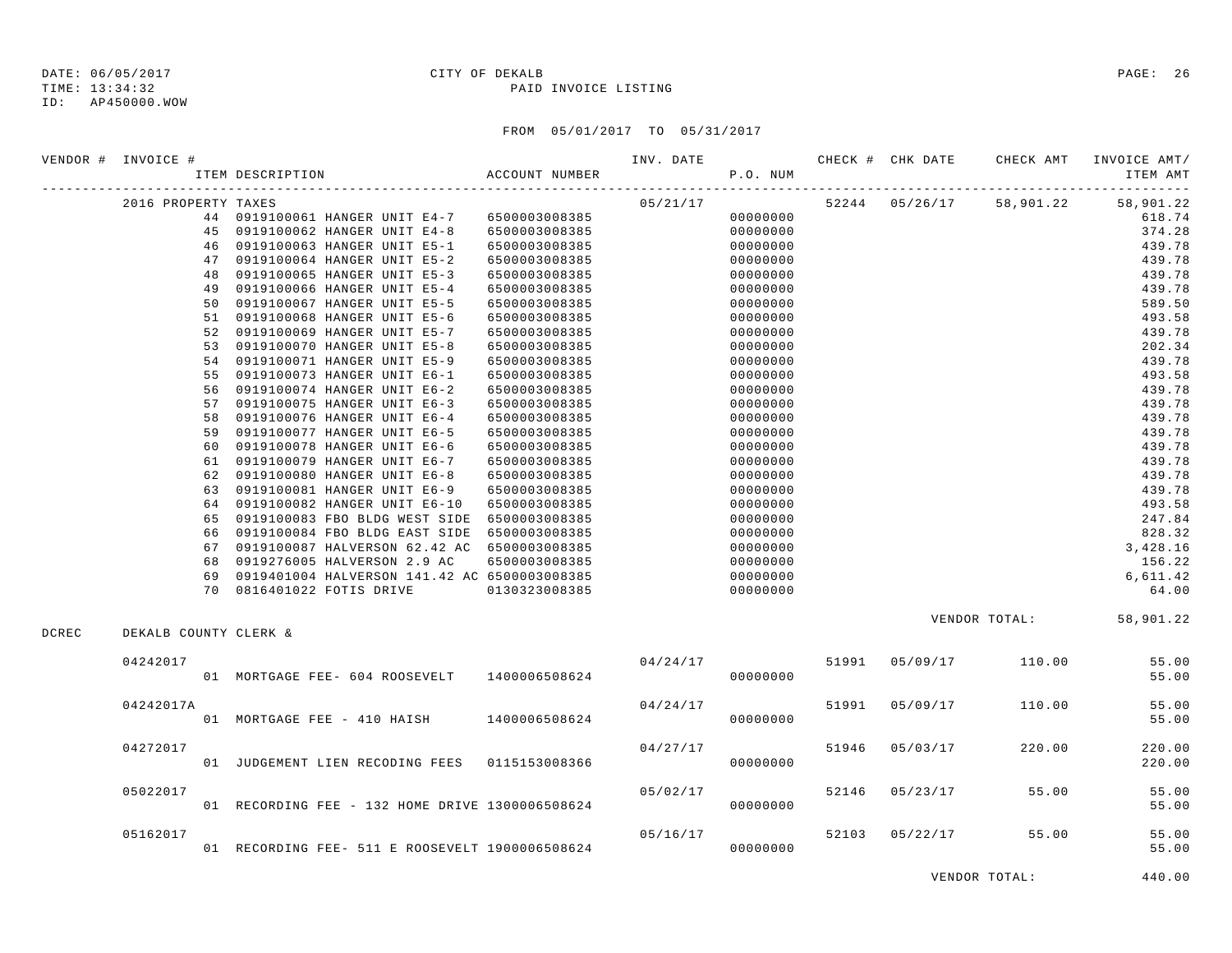### TIME: 13:34:32 PAID INVOICE LISTING ID: AP450000.WOW

## DATE: 06/05/2017 CITY OF DEKALB PAGE: 27

|         | VENDOR # INVOICE # | ITEM DESCRIPTION                              | ACCOUNT NUMBER |          | P.O. NUM |       | INV. DATE CHECK # CHK DATE | CHECK AMT                       | INVOICE AMT/<br>ITEM AMT |
|---------|--------------------|-----------------------------------------------|----------------|----------|----------|-------|----------------------------|---------------------------------|--------------------------|
| DCYSB   |                    | DEKALB COUNTY YOUTH SERVICE                   |                |          |          |       |                            |                                 |                          |
|         | 04242017           | 01 HUMAN SRVCS FUNDING 1ST QTR 0132103008307  |                | 04/24/17 | 00000000 |       |                            | 51992  05/09/17  9,000.00       | 9,000.00<br>9,000.00     |
| DEKIMP  |                    | DEKALB IMPLEMENT COMPANY                      |                |          |          |       |                            | VENDOR TOTAL:                   | 9,000.00                 |
|         | 73874              | 01 OIL FILTER                                 | 0130332008226  |          | 00000000 |       |                            | $04/11/17$ 51993 05/09/17 74.67 | 74.67<br>74.67           |
| DEKLAWN |                    | DEKALB LAWN & EQUIPMENT CO INC                |                |          |          |       |                            | VENDOR TOTAL:                   | 74.67                    |
|         | 46626              | 01 CHAIN SAW REPAIR                           | 0125273008315  | 03/01/17 | 00000000 |       |                            | 51994 05/09/17 173.18           | 71.65<br>71.65           |
|         | 47183              | 01 SHARPENING                                 | 6000003008310  | 04/04/17 | 00000000 | 51994 | 05/09/17                   | 173.18                          | 33.40<br>33.40           |
|         | 47358              | 01 PRE=CLEANER                                | 0130332008226  | 04/10/17 | 00000000 | 51994 | 05/09/17                   | 173.18                          | 4.43<br>4.43             |
|         | 47372              | 01 AIR KIT, FILTER, PRE-CLEANER 0130332008226 |                | 04/11/17 | 00000000 | 51994 | 05/09/17                   | 173.18                          | 15.46<br>15.46           |
|         | 47416              | 01 PTO SWITCH                                 | 0130332008226  | 04/12/17 | 00000000 |       | 52147 05/23/17             | 212.48                          | 38.29<br>38.29           |
|         | 47462              | 01 21.5 INCH BLADE                            | 6000002008226  | 04/13/17 | 00000000 |       | 51994 05/09/17             | 173.18                          | 48.24<br>48.24           |
|         | 47626              | 01 BELT COVER, BELTS                          | 6000002008226  | 04/17/17 | 00000000 | 52147 | 05/23/17                   | 212.48                          | 25.68<br>25.68           |
|         | 47662              | 01 GREASE CAP, BELT COVER                     | 0130332008226  | 04/18/17 | 00000000 | 52147 | 05/23/17                   | 212.48                          | 23.52<br>23.52           |
|         | 47731              | 01 TRIMMER LINE                               | 0130332008226  | 04/19/17 | 00000000 | 52147 | 05/23/17                   | 212.48                          | 14.95<br>14.95           |
|         | 48002              | $01$ $(2)$ BLADES                             | 0130332008226  | 04/26/17 | 00000000 |       | 52147 05/23/17             | 212.48                          | 110.04<br>110.04         |
| DEKSYC  | DEKALB SYCAMORE    |                                               |                |          |          |       |                            | VENDOR TOTAL:                   | 385.66                   |
|         | 15922              |                                               |                | 04/05/17 |          |       |                            | 51995 05/09/17 44.09            | 44.09                    |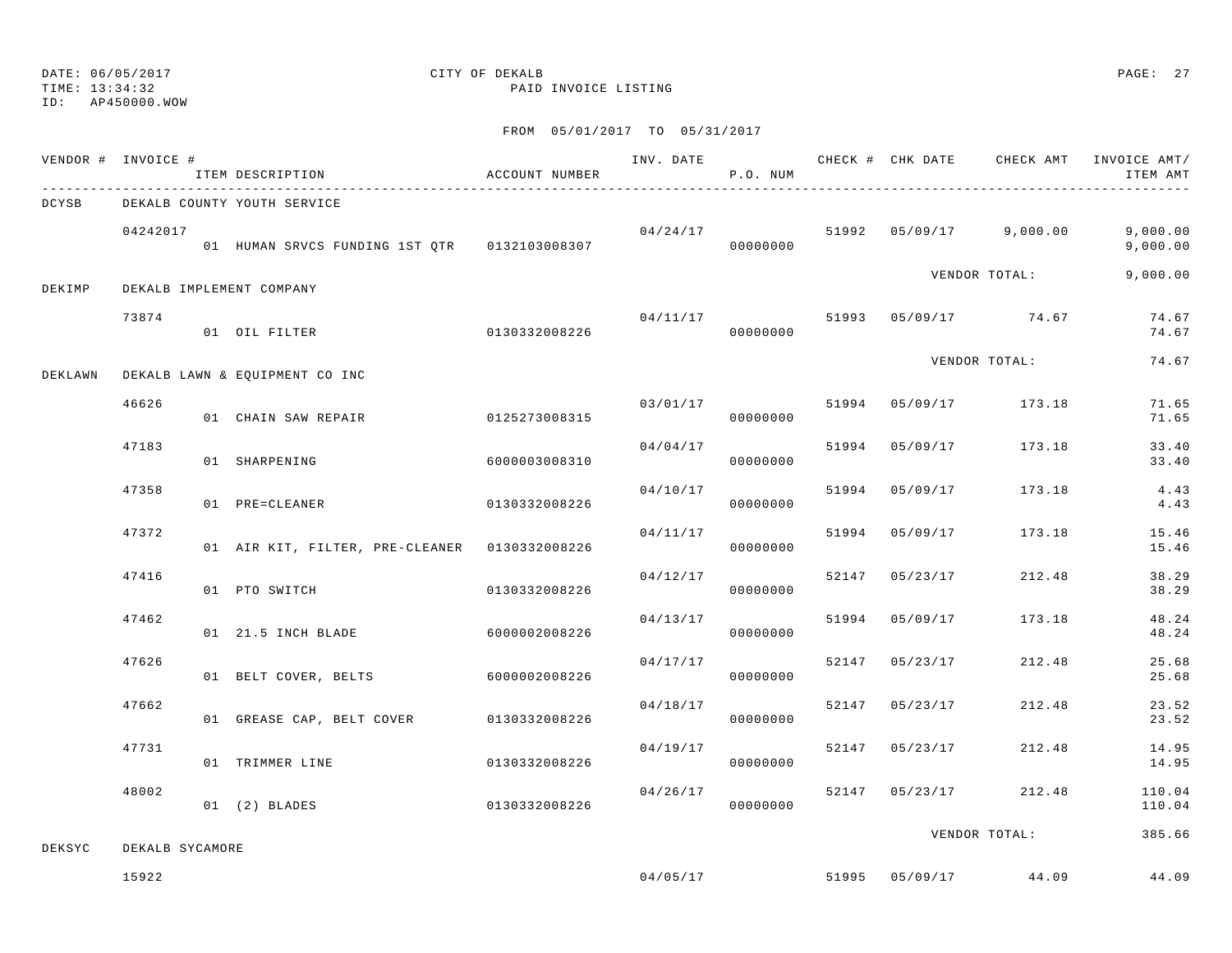TIME: 13:34:32 PAID INVOICE LISTING

ID: AP450000.WOW

|        | VENDOR # INVOICE #  | ITEM DESCRIPTION          | ACCOUNT NUMBER | INV. DATE | P.O. NUM             |       |                | CHECK # CHK DATE CHECK AMT INVOICE AMT/ | ITEM AMT             |
|--------|---------------------|---------------------------|----------------|-----------|----------------------|-------|----------------|-----------------------------------------|----------------------|
|        |                     |                           |                |           |                      |       |                |                                         |                      |
|        | 15922               | 01 HANDLE, BEZEL          | 6000002008226  |           | 04/05/17<br>00000000 |       | 51995 05/09/17 | 44.09                                   | 44.09<br>44.09       |
|        | 16193               | 01 KNOBS                  | 0120222008226  | 04/21/17  | 00000000             | 52148 | 05/23/17       | 356.26                                  | 6.25<br>6.25         |
|        | 16299               | 01 PANEL                  | 0120223008315  | 05/02/17  | 00000000             | 52148 | 05/23/17       | 356.26                                  | 350.01<br>350.01     |
| DELHOM |                     | DELANO'S HOME DECORATING  |                |           |                      |       |                | VENDOR TOTAL:                           | 400.35               |
|        | D11537              | 01 PAINT ROOM 119         | 0130322008219  | 02/27/17  | 00000000             | 51996 |                | 05/09/17 67.12                          | 33.56<br>33.56       |
|        | D11538              | 01 PAINT ROOM 119         | 0130322008219  | 02/27/17  | 00000000             | 51996 | 05/09/17       | 67.12                                   | 33.56<br>33.56       |
|        | D11717              | 01 INSTALL CARPET         | 1400006508625  | 04/14/17  | 00000000             | 52149 |                | $05/23/17$ 3,660.80                     | 3,660.80<br>3,660.80 |
| DELL   | DELL MARKETING L.P. |                           |                |           |                      |       |                | VENDOR TOTAL:                           | 3,727.92             |
|        | 10153929006         | 01 DSATS MONITOR          | 0910006008515  | 03/15/17  | 00000000             |       | 51997 05/09/17 | 4,267.60                                | 299.99<br>299.99     |
|        | 10154734765         | 01 DSATS LAPTOP           | 0910006008515  | 03/19/17  | 00000000             | 51997 | 05/09/17       | 4,267.60                                | 2,027.16<br>2,027.16 |
|        | 10155400560         | 01 COMPUTER               | 0117126008515  | 04/21/17  | 00000000             | 51997 | 05/09/17       | 4,267.60                                | 558.54<br>558.54     |
|        | 10155732966         | 01 COMPUTER SLEEVE        | 0117126008515  | 03/23/17  | 00000000             | 51997 | 05/09/17       | 4,267.60                                | 44.98<br>44.98       |
|        | 10157004615         | 01 DSATS WORKSTATION      | 0910006008515  | 03/30/17  | 00000000             | 51997 | 05/09/17       | 4,267.60                                | 1,336.93<br>1,336.93 |
|        | 10159018426         | 01 OFFICE COMPUTER SYSTEM | 5355003008310  | 04/08/17  | 00000000             | 52150 | 05/23/17       | 6,987.93                                | 3,970.56<br>3,970.56 |
|        | 10159186726         | 01 OFFICE COMPUTER SYSTEM | 5355003008310  | 04/10/17  | 00000000             | 52150 | 05/23/17       | 6,987.93                                | 1,156.54<br>1,156.54 |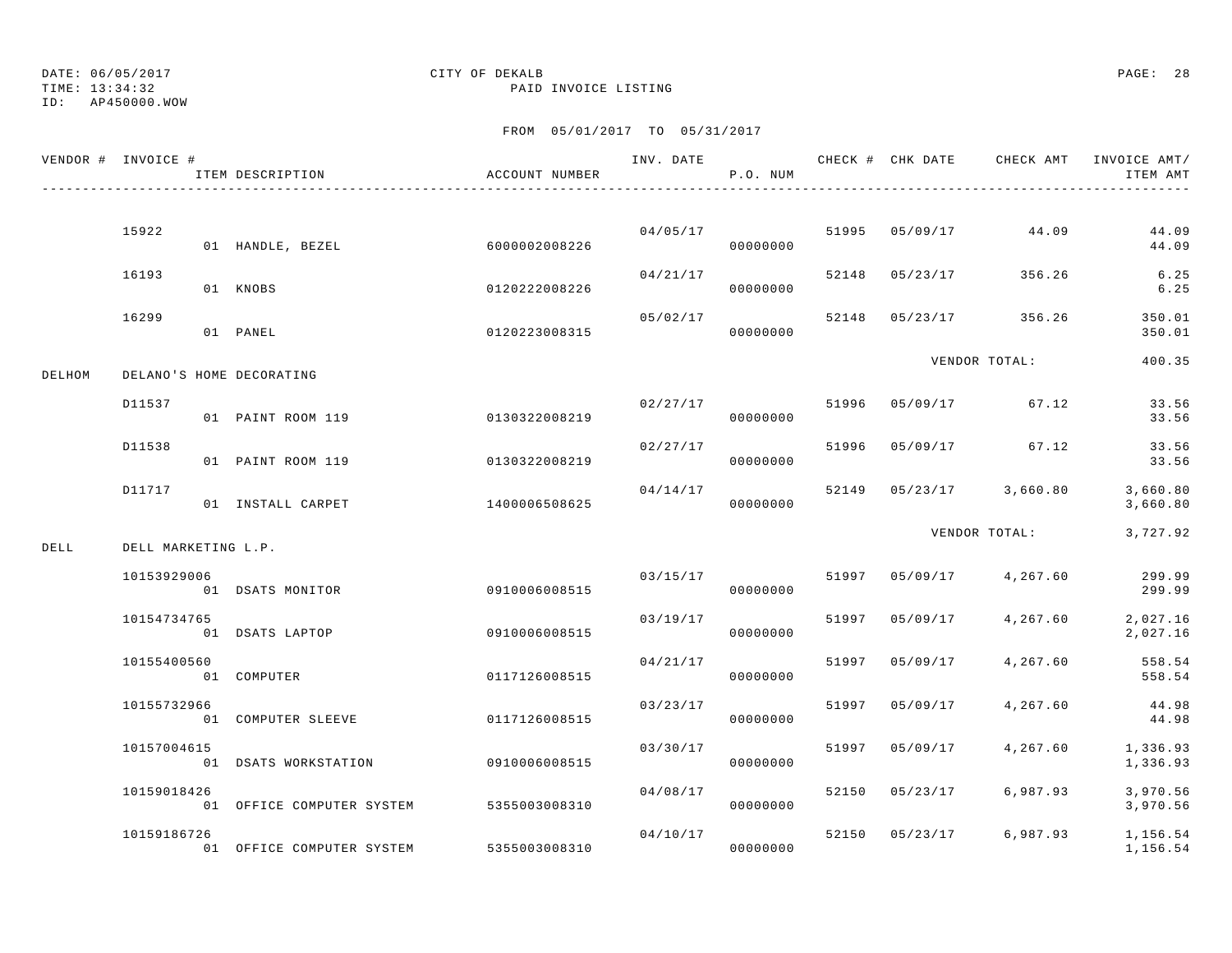TIME: 13:34:32 PAID INVOICE LISTING

ID: AP450000.WOW

|         | VENDOR # INVOICE # | ITEM DESCRIPTION                               | ACCOUNT NUMBER |                | P.O. NUM             |       | INV. DATE CHECK # CHK DATE | CHECK AMT                         | INVOICE AMT/<br>ITEM AMT                     |
|---------|--------------------|------------------------------------------------|----------------|----------------|----------------------|-------|----------------------------|-----------------------------------|----------------------------------------------|
|         | 10160810030        | 01 WIRELESS MOUSE KEYBOARD/MOUSE 0117122008285 |                |                | 04/18/17<br>00000000 |       |                            | 52150 05/23/17 6,987.93           | 201.95<br>201.95                             |
|         | 10162899416        | 01 COMPUTER MONITOR 0117122008285              |                | 04/28/17       | 00000000             |       |                            | 52150 05/23/17 6,987.93           | 492.97<br>492.97                             |
|         | 10163184032        | 01 OFFICE COMPUTER SYSTEM 5355003008310        |                | 04/30/17       | 00000000             |       |                            |                                   | 52150 05/23/17 6,987.93 1,165.91<br>1,165.91 |
| DINFIR  |                    | E & B FIRE AND SAFETY INC                      |                |                |                      |       |                            | VENDOR TOTAL:                     | 11,255.53                                    |
|         | 39969              | 01 TOOLS                                       | 0125272008240  | 04/06/17 51998 | 00000000             |       |                            | 05/09/17 30.93                    | 30.93<br>30.93                               |
|         | 40190              | 01 HELMETS                                     | 0125272008240  | 04/25/17       | 00000000             |       |                            | 52151 05/23/17 84.92              | 84.92<br>84.92                               |
| DISBENW | DISCOVERY BENEFITS |                                                |                |                |                      |       |                            | VENDOR TOTAL:                     | 115.85                                       |
|         | 13740              | 01 FSA MONTHLY FEES - APRIL 2017 7100003008394 |                | 04/30/17       | 00000000             |       |                            | D001402 05/23/17 450.00           | 450.00<br>450.00                             |
| DIXOTT  |                    | BARBECK COMMUNICATIONS INC DBA                 |                |                |                      |       |                            | VENDOR TOTAL:                     | 450.00                                       |
|         | 242894             | 01 REPROGRAM RADIO                             | 0125273008310  |                | 04/13/17<br>00000000 |       |                            | 51999 05/09/17 278.54             | 45.00<br>45.00                               |
|         | 442993             | 01 OUTDOOR CABINET EQUIPMENT 5355006008515     |                | 03/30/17       | 00000000             |       | 52094 05/12/17             | 21,811.50                         | 21,811.50<br>21,811.50                       |
|         | 442995             | 01 MAINTENANCE CONTRACT - MAY 17 0125276008580 |                | 04/03/17       | 00000000             | 51999 |                            | $05/09/17$ 278.54                 | 233.54<br>233.54                             |
|         | 443052             | 01 MAINTENANCE - JUNE 2017 0125276008580       |                | 05/01/17       | 00000000             |       | 52152 05/23/17             | 233.54                            | 233.54<br>233.54                             |
| EATDOU  | DOUGLAS EATON      |                                                |                |                |                      |       |                            | VENDOR TOTAL:                     | 22, 323.58                                   |
|         | 04052017           | 01 TRAINING PARKING FEE REIMB. 0132103008376   |                |                | 00000000             |       |                            | $04/05/17$ D001410 05/23/17 38.00 | 38.00<br>38.00                               |
|         |                    |                                                |                |                |                      |       |                            | VENDOR TOTAL:                     | 38.00                                        |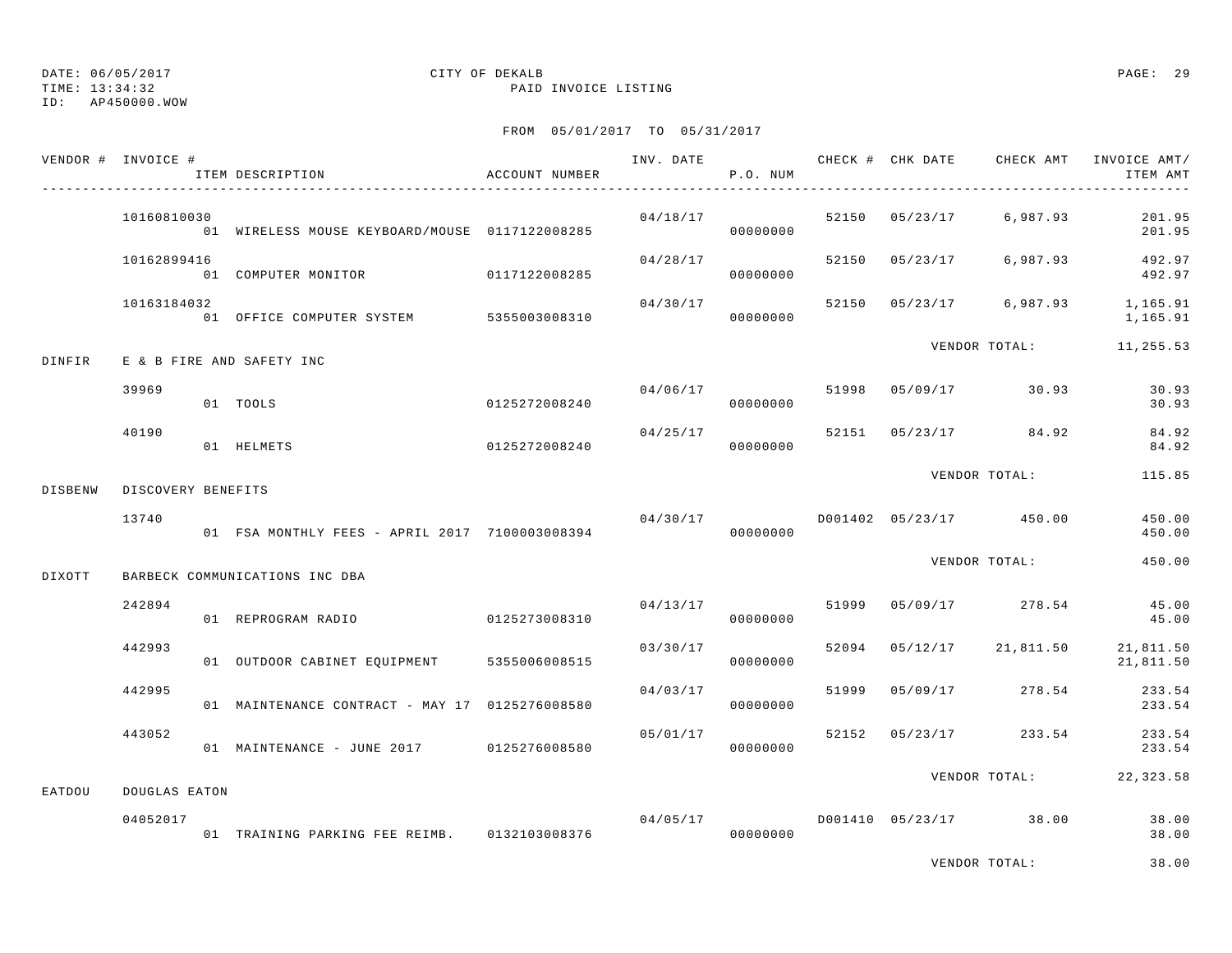TIME: 13:34:32 PAID INVOICE LISTING

ID: AP450000.WOW

|        | VENDOR # INVOICE # | ITEM DESCRIPTION                              | ACCOUNT NUMBER |          | P.O. NUM |       | INV. DATE CHECK # CHK DATE CHECK AMT | INVOICE AMT/<br>ITEM AMT       |
|--------|--------------------|-----------------------------------------------|----------------|----------|----------|-------|--------------------------------------|--------------------------------|
| ECOWAT |                    | ECOWATER SYSTEMS                              |                |          |          |       |                                      |                                |
|        | 04222017           | 01 WATER SYSTEM RENTAL 6500002008219          |                | 04/22/17 | 00000000 |       | 52153 05/23/17 13.94                 | 13.94<br>13.94                 |
| ECYSOL |                    | JACQUELYN JACOBSON                            |                |          |          |       | VENDOR TOTAL:                        | 13.94                          |
|        | 2611               | 01 METER RADIO DEVICE DISPOSAL 6000003008346  |                | 03/28/17 | 00000000 | 52000 | 05/09/17 75.00                       | 75.00<br>75.00                 |
| ELDCAR |                    | ELDER CARE SERVICES OF                        |                |          |          |       | VENDOR TOTAL:                        | 75.00                          |
|        | 04242017           | 01 HUMAN SRVCS FUNDING 1ST QTR 0132103008307  |                | 04/24/17 | 00000000 | 52001 | $05/09/17$ 3,500.00                  | 3,500.00<br>3,500.00           |
|        | 05022017           | 01 CDBG - PUBLIC SRVCS 1900003008307          |                | 05/02/17 | 00000000 | 51947 | 05/03/17 843.50                      | 843.50<br>843.50               |
| ELMSTR |                    | ELM STREET REALTORS                           |                |          |          |       |                                      | VENDOR TOTAL: 4,343.50         |
|        | 04242017           | 01 WATER REFUND #2002093670-00 6000000063444  |                | 04/24/17 | 00000000 | 52002 | 05/09/17 11.17                       | 11.17<br>11.17                 |
| EMSAR  | ERLA INC.          |                                               |                |          |          |       | VENDOR TOTAL:                        | 11.17                          |
|        | 61950              | 01 STAIR CHAIR MAINTENANCE                    | 0125273008315  | 02/27/17 | 00000000 | 52003 | 05/09/17 1,818.15                    | 1,818.15<br>1,818.15           |
| ERETUB |                    | ERECT-A-TUBE, INC.                            |                |          |          |       | VENDOR TOTAL:                        | 1,818.15                       |
|        | 00046778           | 01 SAFETY OVERTURN SWITCH 6500002008218       |                | 04/17/17 | 00000000 | 52154 | 05/23/17 121.01                      | 121.01<br>121.01               |
| FAIBRY | BRYAN FAIVRE       |                                               |                |          |          |       | VENDOR TOTAL:                        | 121.01                         |
|        | 04182017           | 01 WATER OPRTRS LICENSE RENEWAL 6000003008385 |                | 04/18/17 | 00000000 |       | D001389 05/09/17 10.00               | 10.00<br>10.00                 |
| FAMSER |                    | FAMILY SERVICE AGENCY OF                      |                |          |          |       | VENDOR TOTAL:                        | 10.00                          |
|        | 04242017           |                                               |                | 04/24/17 |          | 52004 |                                      | $05/09/17$ 3, 250.00 3, 250.00 |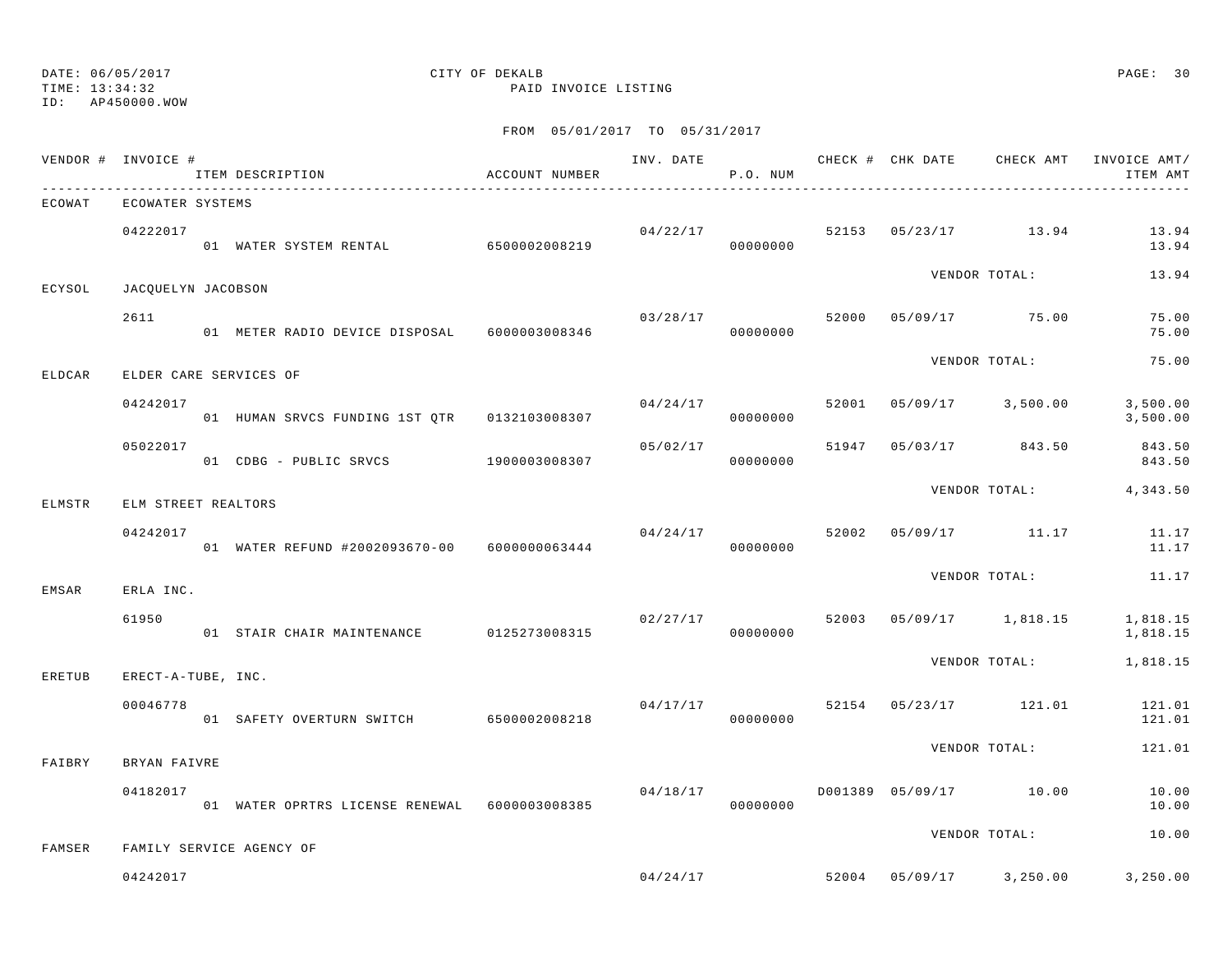DATE: 06/05/2017 CITY OF DEKALB PAGE: 31 TIME: 13:34:32 PAID INVOICE LISTING

ID: AP450000.WOW

### FROM 05/01/2017 TO 05/31/2017

|        | VENDOR # INVOICE # | ITEM DESCRIPTION                                   | ACCOUNT NUMBER                 |          | P.O. NUM             |       |          |                                          | INV. DATE 6 CHECK # CHK DATE CHECK AMT INVOICE AMT/<br>ITEM AMT              |
|--------|--------------------|----------------------------------------------------|--------------------------------|----------|----------------------|-------|----------|------------------------------------------|------------------------------------------------------------------------------|
|        | 04242017           | 01 HUMAN SRVCS FUNDING 1ST OTR 0132103008307       |                                |          | 00000000             |       |          |                                          | $0.4 / 2.4 / 17$ $5.2004$ $0.5 / 0.9 / 17$ $3.250.00$ $3.250.00$<br>3,250.00 |
| FARSCO | SCOTT FARRELL      |                                                    |                                |          |                      |       |          | VENDOR TOTAL:                            | 3,250.00                                                                     |
|        | 04252017           | 01 TOBACCO COMPLIANCE REIMB. 0120242008243         |                                |          | 00000000             |       |          | $04/25/17$ $D001390$ $05/09/17$ $171.80$ | 171.80<br>171.80                                                             |
| FASTEN | FASTENAL COMPANY   |                                                    |                                |          |                      |       |          | VENDOR TOTAL:                            | 171.80                                                                       |
|        | ILCOR96291         | 01 HAMMER DRILL IMPACT DRIVER KIT 0130322008295    |                                |          | 00000000             |       |          | $05/02/17$ 52155 05/23/17 466.99         | 466.99<br>466.99                                                             |
| FEDEX  | FEDEX              |                                                    |                                |          |                      |       |          | VENDOR TOTAL:                            | 466.99                                                                       |
|        | $5 - 745 - 69967$  | 01 FREIGHT                                         | 0116103008305                  |          | 00000000             |       |          | $03/22/17$ 52005 05/09/17 23.25          | 23.25<br>23.25                                                               |
|        | $5 - 782 - 99960$  | 01 FY18 APP MAILING FEE<br>02 FY18 APP MAILING FEE | 0920003008305<br>0920003008305 | 04/26/17 | 00000000<br>00000000 |       |          | 52156 05/23/17 24.79                     | 24.79<br>16.11<br>8.68                                                       |
| FERENT |                    | FERGUSON ENTERPRISES INC.                          |                                |          |                      |       |          | VENDOR TOTAL:                            | 48.04                                                                        |
|        | 0233304            | 01 PLUMBING SUPPLIES                               | 6000002008232                  |          | 03/28/17<br>00000000 | 52006 | 05/09/17 | 5,175.86                                 | 5,136.56<br>5,136.56                                                         |
|        | 0234046            | 01 PLUMBING SUPPLIES                               | 6000002008232                  | 03/31/17 | 00000000             | 52006 |          | 05/09/17 5,175.86                        | 39.30<br>39.30                                                               |
|        | 0235467            | 01 STORM SEWER REPAIR PARTS 0130332008233          |                                | 04/11/17 | 00000000             | 52157 |          | 05/23/17 309.32                          | 309.32<br>309.32                                                             |
| FINSAM | SAMUEL C. FINCH    |                                                    |                                |          |                      |       |          | VENDOR TOTAL:                            | 5,485.18                                                                     |
|        | 04192017           | 01 POLICE/FIRE COM JAN/FEB/MAR 17 0116102008201    |                                | 04/19/17 | 00000000             |       |          | 52007 05/09/17 30.00                     | 30.00<br>30.00                                                               |

VENDOR TOTAL: 30.00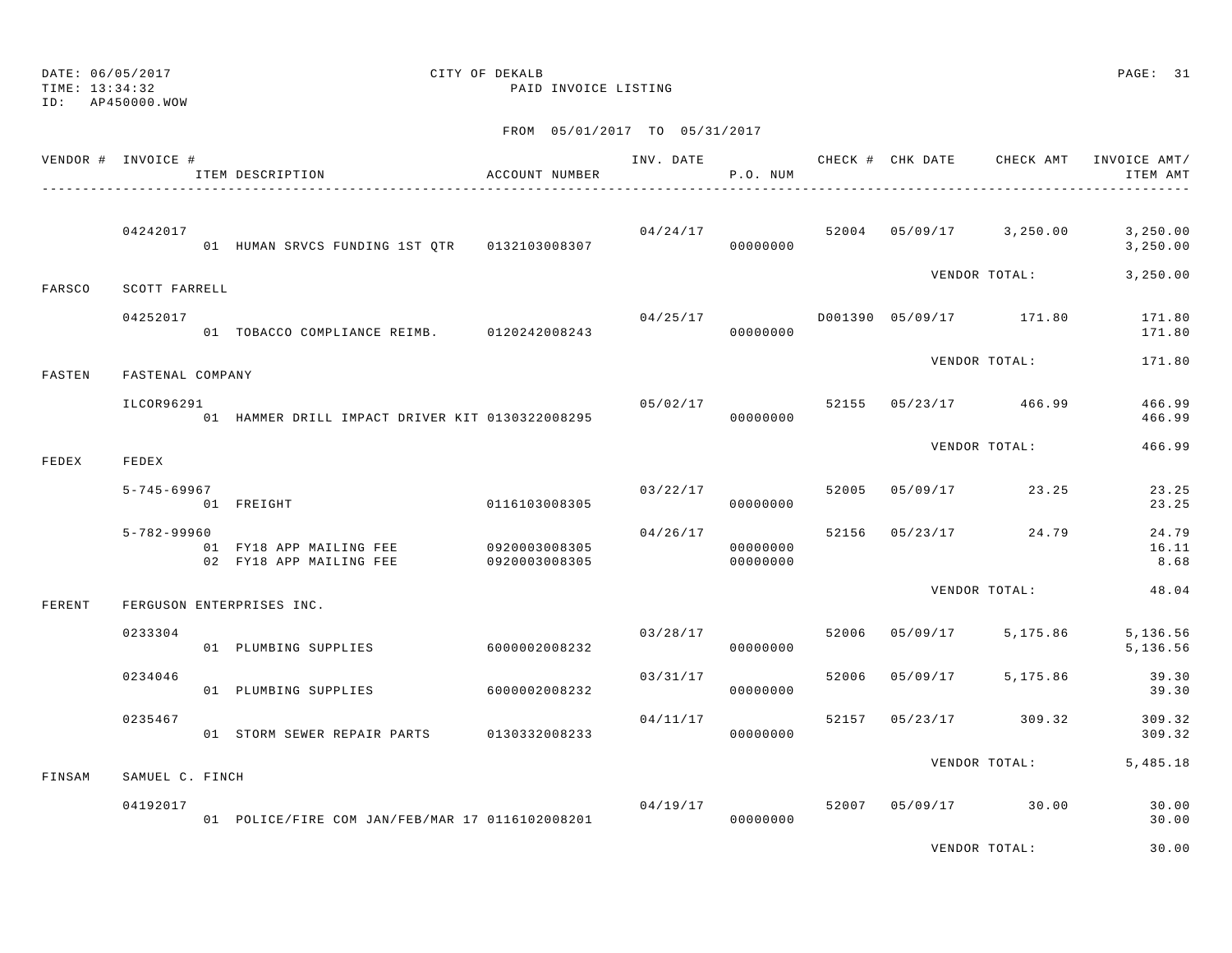### TIME: 13:34:32 PAID INVOICE LISTING

## DATE: 06/05/2017 CITY OF DEKALB PAGE: 32

ID: AP450000.WOW

|        | VENDOR # INVOICE # | ITEM DESCRIPTION                                                                      | ACCOUNT NUMBER                 |          | P.O. NUM                         |       | INV. DATE CHECK # CHK DATE | CHECK AMT               | INVOICE AMT/<br>ITEM AMT          |
|--------|--------------------|---------------------------------------------------------------------------------------|--------------------------------|----------|----------------------------------|-------|----------------------------|-------------------------|-----------------------------------|
| FIRSAF |                    | FIREWATCH SAFETY SERVICES, INC                                                        |                                |          |                                  |       |                            |                         |                                   |
|        | 1627               | 01 FIRE EXTINGUISHERS                                                                 | 0130322008219                  |          | 04/20/17<br>00000000             |       |                            | 52158 05/23/17 465.00   | 465.00<br>465.00                  |
| FIRSUP |                    | FIREGROUND SUPPLY, INC.                                                               |                                |          |                                  |       |                            | VENDOR TOTAL:           | 465.00                            |
|        | 16977              | 01 PROMOTIONAL CLOTHING 0125272008240                                                 |                                | 04/04/17 | 00000000                         | 52008 |                            | 05/09/17 170.50         | 170.50<br>170.50                  |
|        | 17114              | 01 PROMOTIONAL CLOTHING 0125272008240                                                 |                                | 05/05/17 | 00000000                         |       | 52159 05/23/17             | 645.25                  | 645.25<br>645.25                  |
| FLEPRI | FLEETPRIDE, INC    |                                                                                       |                                |          |                                  |       |                            | VENDOR TOTAL:           | 815.75                            |
|        | 83755659           | 01 AIR VALVE KIT                                                                      | 0130332008226                  |          | 03/22/17<br>00000000             | 52009 | 05/09/17                   | 658.68                  | 99.47<br>99.47                    |
|        | 83914580           | 01 BATTERY                                                                            | 0130332008226                  | 03/30/17 | 00000000                         | 52009 | 05/09/17                   | 658.68                  | 216.00<br>216.00                  |
|        | 83940963           | 01 STARTER                                                                            | 0130332008226                  | 03/30/17 | 00000000                         | 52009 | 05/09/17                   | 658.68                  | 345.00<br>345.00                  |
|        | 83964210           | 01 BATTERY                                                                            | 0130332008226                  | 03/31/17 | 00000000                         | 52009 | 05/09/17                   | 658.68                  | 69.99<br>69.99                    |
|        | 84059497           | 01 NYLON PUSH-ON MALE CONNECTOR 0130332008226<br>02 OIL TREATMENT<br>03 OIL TREATMENT | 0130332008245<br>6000002008245 | 04/05/17 | 00000000<br>00000000<br>00000000 | 52160 | 05/23/17                   | 124.24                  | 124.24<br>28.48<br>47.88<br>47.88 |
|        | 84204538           | 01 DAMAGED BRAKE PADS CREDIT                                                          | 0120222008226                  | 04/12/17 | 00000000                         | 52009 |                            | 05/09/17 658.68         | $-71.78$<br>$-71.78$              |
| FLESAF |                    | THE TERRAMAR GROUP, INC.                                                              |                                |          |                                  |       |                            | VENDOR TOTAL:           | 782.92                            |
|        | 67034              | 01 SIREN/SPEAKER PARTS 0125272008226                                                  |                                | 12/29/16 | 00000000                         |       |                            | 52010 05/09/17 1,863.71 | 1,863.71<br>1,863.71              |
| FOSFOS |                    | FOSTER & FOSTER CONSULTING                                                            |                                |          |                                  |       |                            | VENDOR TOTAL:           | 1,863.71                          |
|        | 10388              |                                                                                       |                                |          | 05/03/17                         |       |                            | 52161 05/23/17 1,000.00 | 1,000.00                          |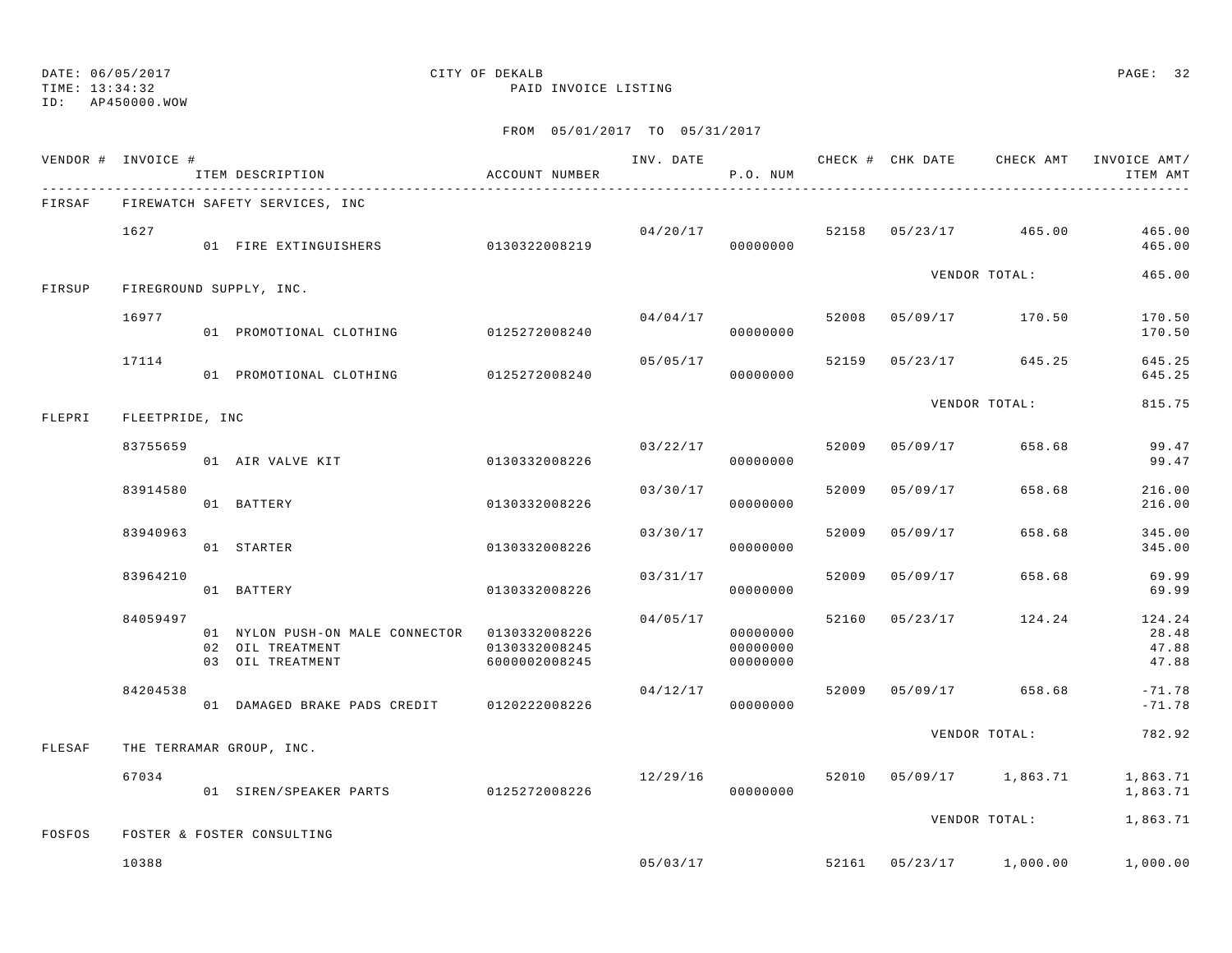DATE: 06/05/2017 CITY OF DEKALB PAGE: 33 ID: AP450000.WOW

TIME: 13:34:32 PAID INVOICE LISTING

|         | VENDOR # INVOICE #   | ACCOUNT NUMBER<br>ITEM DESCRIPTION                                                                                                                                                                                                                                                                                                                                                                                                                                                                                                                                                                                                                                                                                                     |                                                                  |          | P.O. NUM                                                                                                                                                             |       |                      | INV. DATE 6 CHECK # CHK DATE CHECK AMT INVOICE AMT/<br>ITEM AMT                                                                                                       |
|---------|----------------------|----------------------------------------------------------------------------------------------------------------------------------------------------------------------------------------------------------------------------------------------------------------------------------------------------------------------------------------------------------------------------------------------------------------------------------------------------------------------------------------------------------------------------------------------------------------------------------------------------------------------------------------------------------------------------------------------------------------------------------------|------------------------------------------------------------------|----------|----------------------------------------------------------------------------------------------------------------------------------------------------------------------|-------|----------------------|-----------------------------------------------------------------------------------------------------------------------------------------------------------------------|
|         | 10388                |                                                                                                                                                                                                                                                                                                                                                                                                                                                                                                                                                                                                                                                                                                                                        |                                                                  |          |                                                                                                                                                                      |       |                      | $05/03/17$ $52161$ $05/23/17$ $1,000.00$ $1,000.00$<br>1,000.00                                                                                                       |
| FRILAW  | DEAN FRIEDERS DBA    |                                                                                                                                                                                                                                                                                                                                                                                                                                                                                                                                                                                                                                                                                                                                        |                                                                  |          |                                                                                                                                                                      |       | VENDOR TOTAL:        | 1,000.00                                                                                                                                                              |
|         | $2017 - 05$          | 01 LEGAL SERVICES - MAY 2017 7200003008366<br>02 LEGAL SERVICES - MAY 2017<br>03 LEGAL SERVICES - MAY 2017<br>04 LEGAL SERVICES - MAY 2017<br>05 LEGAL SERVICES - MAY 2017                                                                                                                                                                                                                                                                                                                                                                                                                                                                                                                                                             | 6000003008366<br>0920003008366<br>0910003008366<br>0115153008349 | 05/01/17 | 00000000<br>00000000<br>00000000<br>00000000<br>00000000                                                                                                             |       |                      | D001411  05/23/17  17,340.00  17,340.00<br>1,734.00<br>3,468.00<br>433.50<br>433.50<br>11,271.00                                                                      |
| FROCOM  |                      | FRONTIER COMMUNICATIONS                                                                                                                                                                                                                                                                                                                                                                                                                                                                                                                                                                                                                                                                                                                |                                                                  |          |                                                                                                                                                                      |       |                      | VENDOR TOTAL: 17,340.00                                                                                                                                               |
|         | 05012017             | 01 LOCAL PHONE CHARGES - MAY 2017 0120213008337<br>02 LOCAL PHONE CHARGES - MAY 2017 6500003008337<br>03 LOCAL PHONE CHARGES - MAY 2017 0120213008337<br>04 LOCAL PHONE CHARGES - MAY 2017 0117123008337<br>05 LOCAL PHONE CHARGES - MAY 2017 6500003008337<br>06 LOCAL PHONE CHARGES - MAY 2017 0117123008337<br>07 LOCAL PHONE CHARGES - MAY 2017 0120213008337<br>08 LOCAL PHONE CHARGES - MAY 2017 0117123008337<br>09 LOCAL PHONE CHARGES - MAY 2017 6000003008337<br>10 LOCAL PHONE CHARGES - MAY 2017 0130313008337<br>11 LOCAL PHONE CHARGES - MAY 2017 0120213008337<br>12 LOCAL PHONE CHARGES - MAY 2017 0125263008337<br>13 LOCAL PHONE CHARGES - MAY 2017 0117123008337<br>14 LOCAL PHONE CHARGES - MAY 2017 6500003008337 |                                                                  | 05/01/17 | 00000000<br>00000000<br>00000000<br>00000000<br>00000000<br>00000000<br>00000000<br>00000000<br>00000000<br>00000000<br>00000000<br>00000000<br>00000000<br>00000000 |       |                      | 52162 05/23/17 4,396.22 4,396.22<br>61.47<br>122.94<br>81.57<br>518.49<br>624.39<br>59.05<br>45.59<br>45.59<br>77.72<br>189.64<br>978.38<br>541.64<br>974.60<br>75.15 |
| FSI     | FILTER SERVICES INC. |                                                                                                                                                                                                                                                                                                                                                                                                                                                                                                                                                                                                                                                                                                                                        |                                                                  |          |                                                                                                                                                                      |       |                      | VENDOR TOTAL: 4,396.22                                                                                                                                                |
|         | INV158423-87         | 01 PREVENTATIVE MAINTENACE/ FLTRS 0130332008219                                                                                                                                                                                                                                                                                                                                                                                                                                                                                                                                                                                                                                                                                        |                                                                  | 05/06/17 | 00000000                                                                                                                                                             |       | 52163 05/23/17 50.00 | 50.00<br>50.00                                                                                                                                                        |
| FULLCOM |                      | FULL COMPASS SYSTEMS LTD                                                                                                                                                                                                                                                                                                                                                                                                                                                                                                                                                                                                                                                                                                               |                                                                  |          |                                                                                                                                                                      |       | VENDOR TOTAL:        | 50.00                                                                                                                                                                 |
|         | INC00329554          | 01 PERSONAL FM ASSIST LISTENING 0117122008285                                                                                                                                                                                                                                                                                                                                                                                                                                                                                                                                                                                                                                                                                          |                                                                  |          | 01/10/17 52011<br>00000000                                                                                                                                           |       | 05/09/17 1,013.24    | 950.37<br>950.37                                                                                                                                                      |
|         | INC00390267          |                                                                                                                                                                                                                                                                                                                                                                                                                                                                                                                                                                                                                                                                                                                                        |                                                                  | 04/07/17 |                                                                                                                                                                      | 52011 | 05/09/17 1,013.24    | 62.87                                                                                                                                                                 |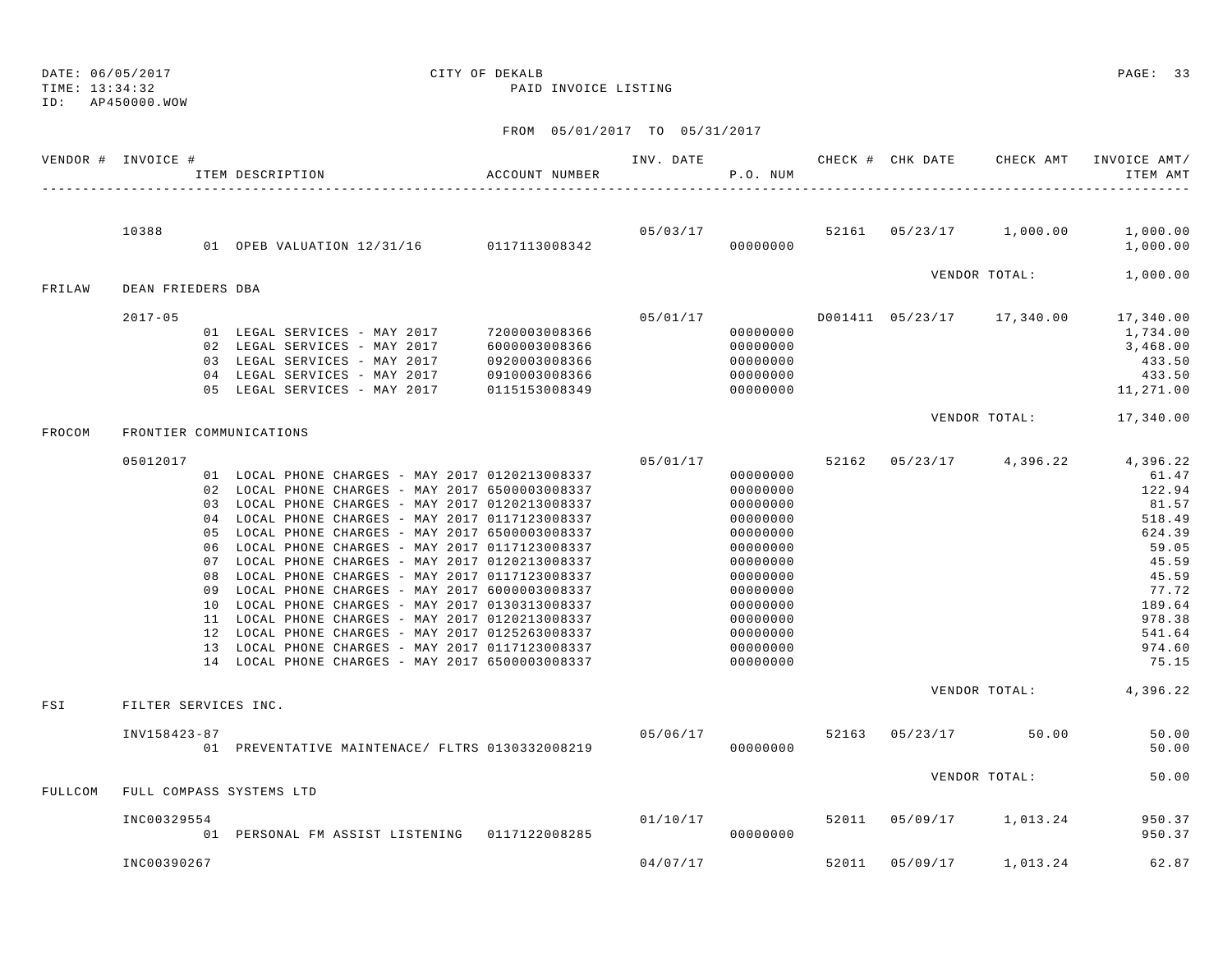ID: AP450000.WOW

TIME: 13:34:32 PAID INVOICE LISTING

|        | VENDOR # INVOICE # | ITEM DESCRIPTION                                                  | ACCOUNT NUMBER |          | P.O. NUM             |       |                |                                          | INV. DATE 6 7 200 CHECK # CHK DATE CHECK AMT INVOICE AMT/<br>ITEM AMT |
|--------|--------------------|-------------------------------------------------------------------|----------------|----------|----------------------|-------|----------------|------------------------------------------|-----------------------------------------------------------------------|
|        | INC00390267        |                                                                   |                |          | 00000000             |       |                | $04/07/17$ 52011 05/09/17 1,013.24       | 62.87<br>62.87                                                        |
| GENFUN | GENERAL FUND       |                                                                   |                |          |                      |       |                |                                          | VENDOR TOTAL: 1,013.24                                                |
|        | 05022017           | 01 SALARY REIMB. Q1 2017 1900009009001                            |                | 05/02/17 | 00000000             |       |                | 51948 05/03/17 6,332.78                  | 6,332.78<br>6,332.78                                                  |
| GILBAR | BARTON GILMORE     |                                                                   |                |          |                      |       |                | VENDOR TOTAL:                            | 6,332.78                                                              |
|        | 04142017           | 01 TRAINING TRAVEL REIMB. 0125273008376                           |                |          | 00000000             |       |                | $04/14/17$ $0001391$ $05/09/17$ $140.76$ | 140.76<br>140.76                                                      |
| GLICAM |                    | THE GLIDDEN CAMPUS FLORIST                                        |                |          |                      |       |                | VENDOR TOTAL:                            | 140.76                                                                |
|        | 012523             | 01 FRESH ARRANGEMENT                                              | 0115152008294  | 04/26/17 | 00000000             |       |                | 52164 05/23/17 176.80                    | 68.90<br>68.90                                                        |
|        | 012584             | 01 FRESH ARRANGEMENT 0115152008294                                |                |          | 04/26/17<br>00000000 | 52164 |                | 05/23/17 176.80                          | 107.90<br>107.90                                                      |
| GONDOG | GONE TO THE DOGS   |                                                                   |                |          |                      |       |                | VENDOR TOTAL:                            | 176.80                                                                |
|        | 03312017           | 01 BATH/BRUSH/TEETH CLEANING - K9 0120223008399                   |                | 03/31/17 | 00000000             |       |                | 52012 05/09/17 47.00                     | 47.00<br>47.00                                                        |
| GORHAR |                    | GORDON'S HARDWARE LLC.                                            |                |          |                      |       |                | VENDOR TOTAL:                            | 47.00                                                                 |
|        | 850443             | 01 YARD WASTE BAGS                                                | 0130322008219  | 03/22/17 | 00000000             |       | 52166 05/23/17 | 582.98                                   | 7.49<br>7.49                                                          |
|        | 850686             | 01 BLACK RUST OLEUM<br>02 PAINT BRUSHES, TRAY LINER 6000002008295 | 6000002008219  | 03/29/17 | 00000000<br>00000000 |       | 52014 05/09/17 | 488.61                                   | 64.46<br>37.99<br>26.47                                               |
|        | 850734             | 01 AIR COMPRESSOR BELT 0130322008210                              |                | 03/30/17 | 00000000             |       | 52014 05/09/17 | 488.61                                   | 8.49<br>8.49                                                          |
|        | 850805             |                                                                   |                | 03/31/17 |                      | 52014 | 05/09/17       | 488.61                                   | 6.49                                                                  |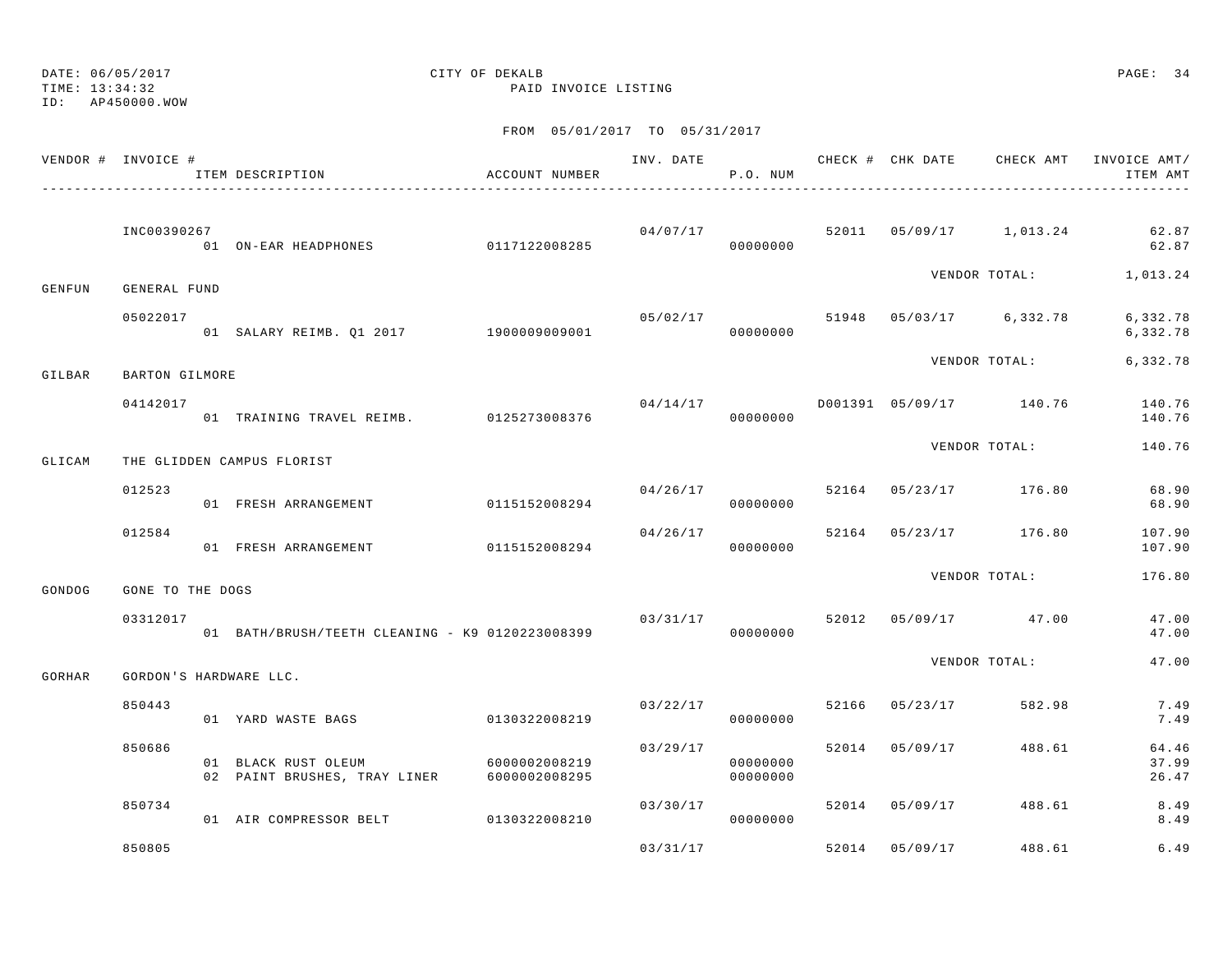ID: AP450000.WOW

### TIME: 13:34:32 PAID INVOICE LISTING

| VENDOR # INVOICE # | ITEM DESCRIPTION                               | ACCOUNT NUMBER | INV. DATE | P.O. NUM             |       | CHECK # CHK DATE | CHECK AMT | INVOICE AMT/<br>ITEM AMT |
|--------------------|------------------------------------------------|----------------|-----------|----------------------|-------|------------------|-----------|--------------------------|
|                    |                                                |                |           |                      |       |                  |           |                          |
| 850805             | 01 SPRAY PRIMER                                | 0130332008226  | 03/31/17  | 00000000             |       | 52014 05/09/17   | 488.61    | 6.49<br>6.49             |
| 850881             | 01 WOOD FILLER                                 | 0130322008219  | 04/03/17  | 00000000             | 52014 | 05/09/17         | 488.61    | 8.98<br>8.98             |
| 850887             | 01 PAINT SUPPLIES                              | 0130322008219  |           | 04/03/17<br>00000000 | 52014 | 05/09/17         | 488.61    | 31.73<br>31.73           |
| 850899             | 01 PAINT BRUSH                                 | 0130322008295  | 04/03/17  | 00000000             | 52014 | 05/09/17         | 488.61    | 0.69<br>0.69             |
| 850933             | 01 COMPRESSOR/CHARGER POWER CORD 0120222008226 |                | 04/04/17  | 00000000             | 52014 | 05/09/17         | 488.61    | 37.87<br>37.87           |
| 850946             | 01 FASTENERS                                   | 0130322008219  | 04/04/17  | 00000000             | 52014 | 05/09/17         | 488.61    | 1.76<br>1.76             |
| 850950             | 01 RETURNED FLASHLIGHT                         | 0130332008295  | 04/04/17  | 00000000             | 52014 | 05/09/17         | 488.61    | $-33.99$<br>$-33.99$     |
| 850971             | 01 GRINDER REPAIR PARTS                        | 0130332008295  | 04/05/17  | 00000000             | 52014 | 05/09/17         | 488.61    | 10.78<br>10.78           |
| 851015             | 01 SIGN REPAIR                                 | 0130332008231  | 04/06/17  | 00000000             | 52014 | 05/09/17         | 488.61    | 64.42<br>64.42           |
| 851022             | 01 VACUUM BELT                                 | 0125272008210  | 04/06/17  | 00000000             | 52014 | 05/09/17         | 488.61    | 3.99<br>3.99             |
| 851024             | 01 ORING                                       | 0125272008226  | 04/06/17  | 00000000             | 52014 | 05/09/17         | 488.61    | 0.99<br>0.99             |
| 851044             | 01 REST ROOM SIGN - BASEMENT                   | 0130322008219  | 04/06/17  | 00000000             | 52014 | 05/09/17         | 488.61    | 2.98<br>2.98             |
| 851059             | 01 WALL PLATES                                 | 0130322008219  | 04/07/17  | 00000000             | 52014 | 05/09/17         | 488.61    | 22.41<br>22.41           |
| 851071             | 01 NITRILE GLOVES, POLY SPRAYER 0130332008295  |                | 04/07/17  | 00000000             | 52014 | 05/09/17         | 488.61    | 55.86<br>55.86           |
| 851085             | 01 FLAGPOLE REPAIR                             | 0125272008210  |           | 04/07/17<br>00000000 |       | 52014 05/09/17   | 488.61    | 5.58<br>5.58             |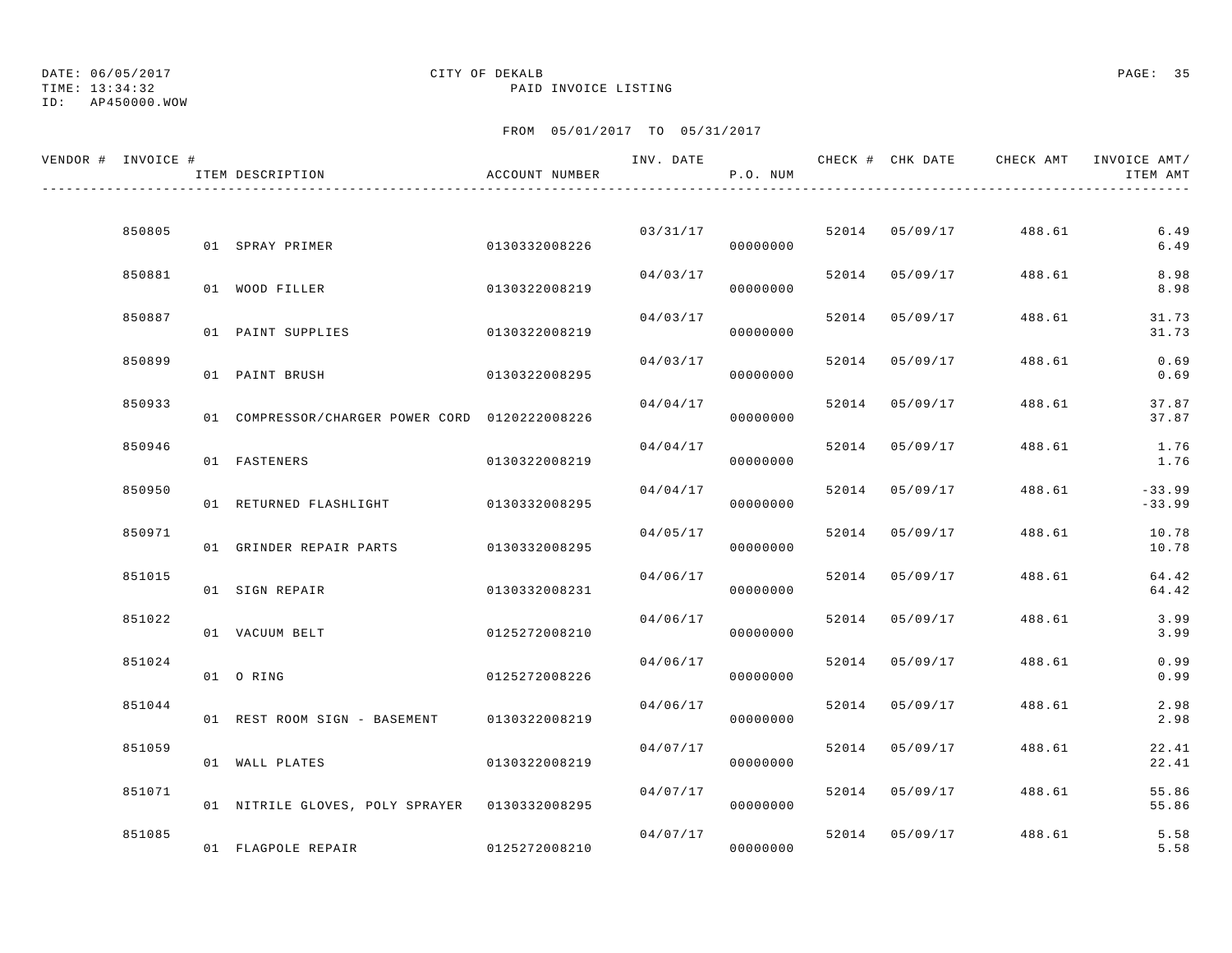TIME: 13:34:32 PAID INVOICE LISTING

ID: AP450000.WOW

| VENDOR # INVOICE # | ITEM DESCRIPTION                                | ACCOUNT NUMBER | INV. DATE | P.O. NUM |       |                | CHECK # CHK DATE CHECK AMT | INVOICE AMT/<br>ITEM AMT |
|--------------------|-------------------------------------------------|----------------|-----------|----------|-------|----------------|----------------------------|--------------------------|
| 851110             | 01 BRASS TEE                                    | 0120222008226  | 04/07/17  | 00000000 |       | 52166 05/23/17 | 582.98                     | 4.99<br>4.99             |
| 851121             | 01 PISTOL NOZZLE                                | 0125272008210  | 04/08/17  | 00000000 |       | 52014 05/09/17 | 488.61                     | 8.99<br>8.99             |
| 851131             | 01 ACETONE                                      | 0130322008291  | 04/08/17  | 00000000 |       | 52014 05/09/17 | 488.61                     | 7.99<br>7.99             |
| 851143             | 01 BUILDING PARTS                               | 0125272008210  | 04/09/17  | 00000000 | 52014 | 05/09/17       | 488.61                     | 3.02<br>3.02             |
| 851157             | 01 FLASHLIGHT                                   | 0130332008295  | 04/10/17  | 00000000 | 52014 | 05/09/17       | 488.61                     | 34.99<br>34.99           |
| 851190             | 01 JANITORIAL SUPPLIES                          | 0125272008291  | 04/10/17  | 00000000 |       | 52014 05/09/17 | 488.61                     | 7.78<br>7.78             |
| 851191             | 01 CHUCK KEY                                    | 0125272008291  | 04/10/17  | 00000000 |       | 52014 05/09/17 | 488.61                     | 7.99<br>7.99             |
| 851193             | 01 PVC PIPE/ADAPTER                             | 6500003008348  | 04/10/17  | 00000000 |       | 52166 05/23/17 | 582.98                     | 4.78<br>4.78             |
| 851206             | 01 FUEL TANK MOUNTING STUDS 0120252008226       |                | 04/11/17  | 00000000 |       | 52166 05/23/17 | 582.98                     | 3.80<br>3.80             |
| 851209             | 01 VAC FILTER, WET/DRY VACUUM                   | 0117122008204  | 04/11/17  | 00000000 |       | 52166 05/23/17 | 582.98                     | 48.98<br>48.98           |
| 851261             | 01 ROUND UP                                     | 0130333008313  | 04/12/17  | 00000000 |       | 52014 05/09/17 | 488.61                     | 91.98<br>91.98           |
| 851276             | 01 SLOTTED ANGLE                                | 0120222008226  | 04/12/17  | 00000000 |       | 52166 05/23/17 | 582.98                     | 15.99<br>15.99           |
| 851294             | 01 DESK SCREWS                                  | 0130322008219  | 04/12/17  | 00000000 |       | 52014 05/09/17 | 488.61                     | 11.99<br>11.99           |
| 851351             | 01 SHRINK TUBE, TIE MOUNT, SOLDER 0130332008226 |                | 04/14/17  | 00000000 |       | 52166 05/23/17 | 582.98                     | 16.06<br>16.06           |
| 851429             | 01 VBELT ROTOTILLER                             | 6000002008226  | 04/17/17  | 00000000 |       | 52014 05/09/17 | 488.61                     | 6.49<br>6.49             |
| 851442             |                                                 |                | 04/17/17  |          | 52014 | 05/09/17       | 488.61                     | 11.37                    |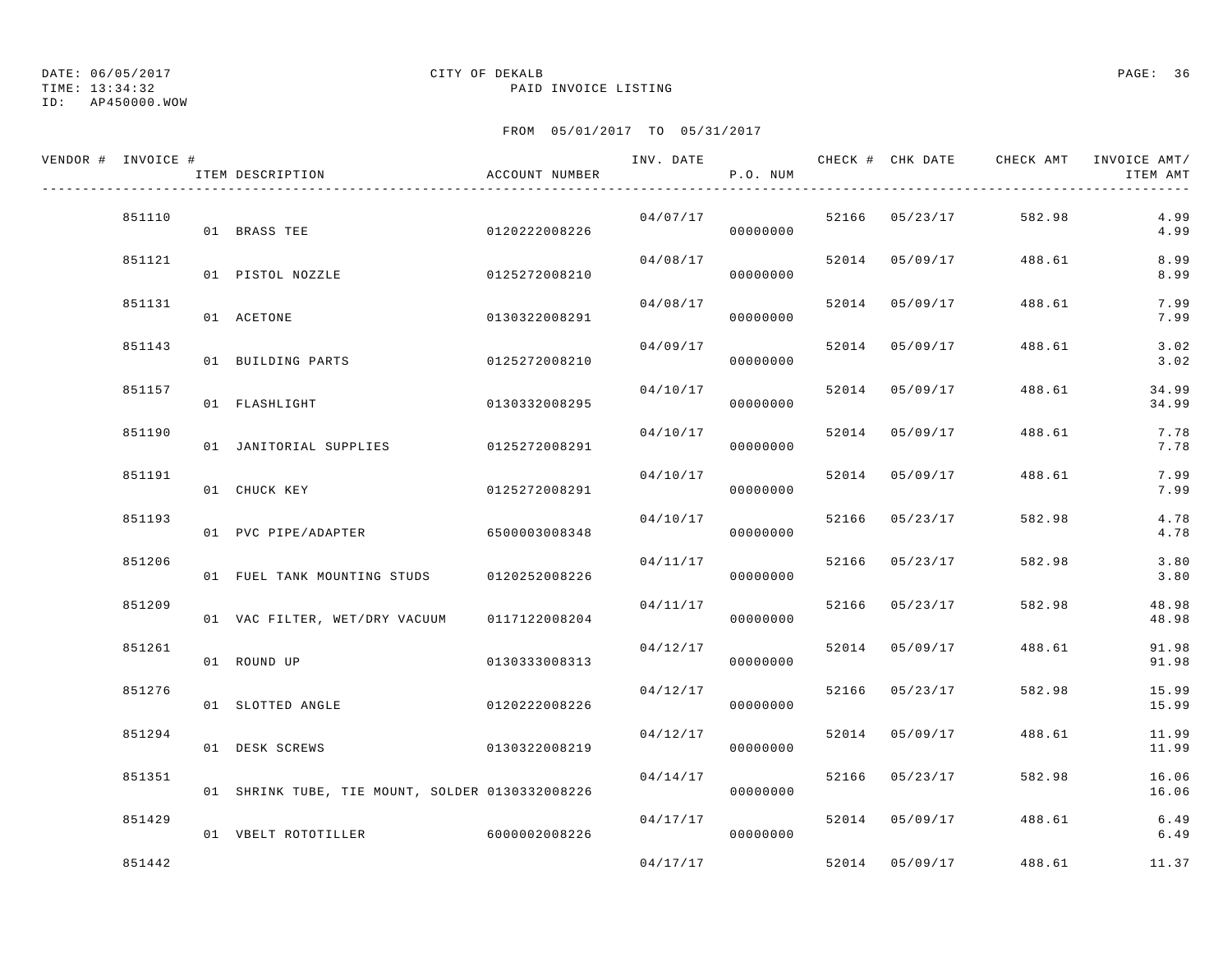TIME: 13:34:32 PAID INVOICE LISTING

ID: AP450000.WOW

| VENDOR # INVOICE # |        | ITEM DESCRIPTION         | ACCOUNT NUMBER | INV. DATE | P.O. NUM             |       | CHECK # CHK DATE | CHECK AMT | INVOICE AMT/<br>ITEM AMT |
|--------------------|--------|--------------------------|----------------|-----------|----------------------|-------|------------------|-----------|--------------------------|
|                    |        |                          |                |           |                      |       |                  |           |                          |
|                    | 851442 | 01 DEHUMIDIFIER FILTER   | 0130322008210  |           | 04/17/17<br>00000000 |       | 52014 05/09/17   | 488.61    | 11.37<br>11.37           |
|                    | 851466 | 01 TOGGLE SWITCH         | 0125272008210  | 04/17/17  | 00000000             |       | 52166 05/23/17   | 582.98    | 9.78<br>9.78             |
|                    | 851467 | 01 FLOOR OUTLET SCREWS   | 0130322008219  | 04/17/17  | 00000000             |       | 52014 05/09/17   | 488.61    | 2.53<br>2.53             |
|                    | 851512 | 01 HAMMER                | 0130332008295  | 04/18/17  | 00000000             | 52166 | 05/23/17         | 582.98    | 32.99<br>32.99           |
|                    | 851525 | 01 BUCKETS               | 0130332008295  | 04/18/17  | 00000000             | 52166 | 05/23/17         | 582.98    | 18.28<br>18.28           |
|                    | 851611 | 01 MISC FASTENERS        | 0130332008231  | 04/20/17  | 00000000             |       | 52166 05/23/17   | 582.98    | 23.88<br>23.88           |
|                    | 851622 | 01 SOCKETS/ADAPTERS      | 0125272008226  | 04/20/17  | 00000000             |       | 52166 05/23/17   | 582.98    | 16.58<br>16.58           |
|                    | 851702 | 01 MARKING WAND          | 6000002008295  | 04/24/17  | 00000000             | 52166 | 05/23/17         | 582.98    | 28.99<br>28.99           |
|                    | 851703 | 01 CHALK LINE REEL/CHALK | 0130332008295  | 04/24/17  | 00000000             |       | 52166 05/23/17   | 582.98    | 8.99<br>8.99             |
|                    | 851705 | 02 SCREWDRIVER           | 0130332008295  | 04/24/17  | 00000000             |       | 52166 05/23/17   | 582.98    | 27.97<br>10.99           |
|                    | 851727 | 03 V-BELT                | 0130322008210  | 04/24/17  | 00000000             |       | 52166 05/23/17   | 582.98    | 16.98<br>0.99            |
|                    | 851744 | 01 SUPER GLUE            | 0125272008226  | 04/25/17  | 00000000             | 52166 | 05/23/17         | 582.98    | 0.99<br>9.98             |
|                    | 851747 | 01 FILE CABINET PAINT    | 0130322008219  | 04/25/17  | 00000000             |       | 52166 05/23/17   | 582.98    | 9.98<br>4.99             |
|                    | 851756 | 01 FILE CABINET PAINT    | 0130322008219  | 04/25/17  | 00000000             |       | 52166 05/23/17   | 582.98    | 4.99<br>4.29             |
|                    | 851763 | 01 NAIL COVE BASE GLUE   | 0130322008219  | 04/25/17  | 00000000             |       | 52166 05/23/17   | 582.98    | 4.29<br>45.23            |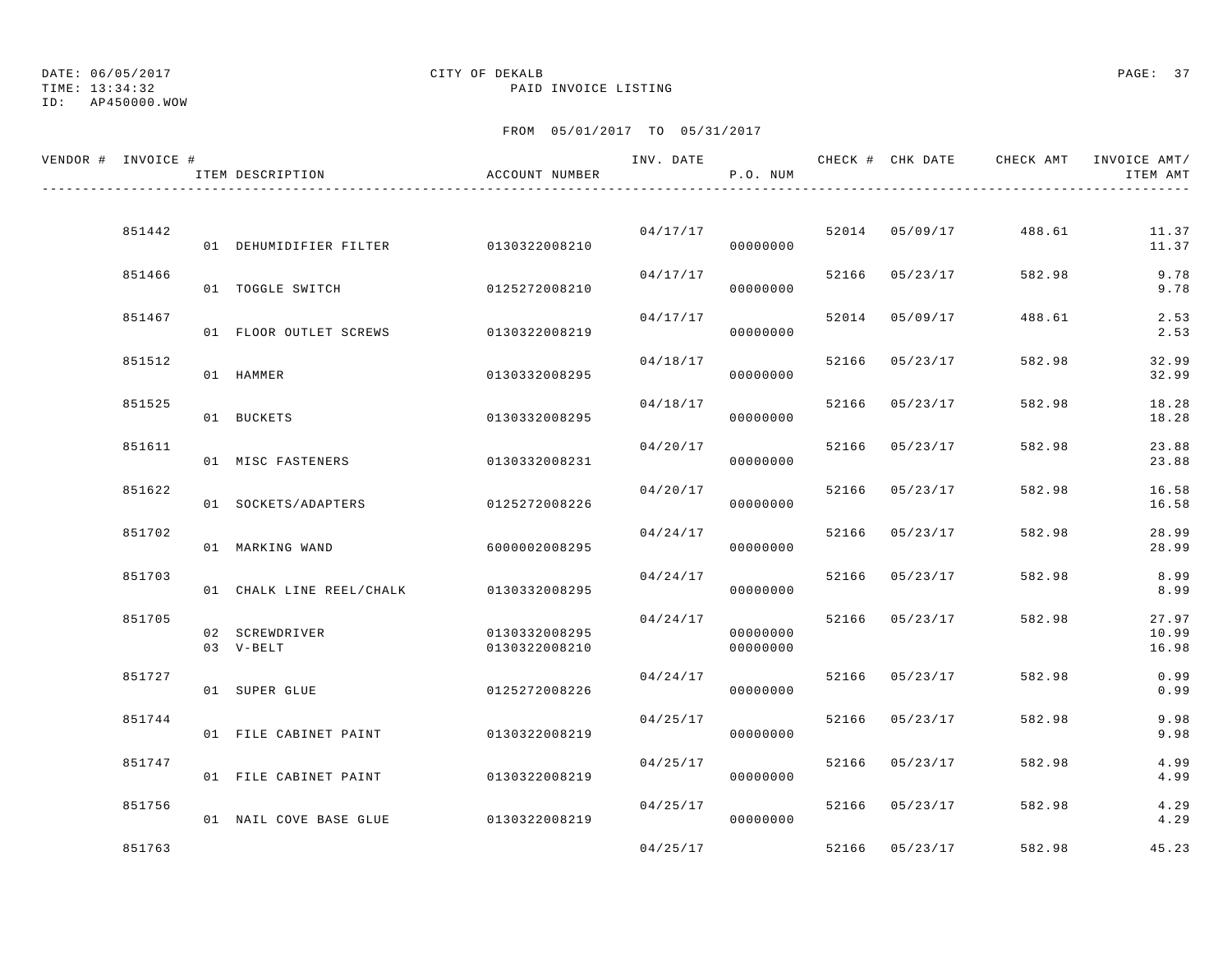TIME: 13:34:32 PAID INVOICE LISTING

ID: AP450000.WOW

## FROM 05/01/2017 TO 05/31/2017

| VENDOR # INVOICE # | ITEM DESCRIPTION                                | ACCOUNT NUMBER |          | P.O. NUM |       |                |        | ITEM AMT       |
|--------------------|-------------------------------------------------|----------------|----------|----------|-------|----------------|--------|----------------|
| 851763             | 01 PLEXIGLAS                                    | 0120222008226  | 04/25/17 | 00000000 |       | 52166 05/23/17 | 582.98 | 45.23<br>45.23 |
| 851812             | 01 PUTTY KNIFE                                  | 0130332008295  | 04/26/17 | 00000000 |       | 52166 05/23/17 | 582.98 | 2.99<br>2.99   |
| 851813             | 01 PVC CEMENT, PRIMER, TAPE, HOSE 6000002008219 |                | 04/26/17 | 00000000 |       | 52166 05/23/17 | 582.98 | 47.35<br>47.35 |
| 851833             | 01 COPPER TEE/ELBOW, FITTING TOOL 6000002008232 |                | 04/26/17 | 00000000 |       | 52166 05/23/17 | 582.98 | 51.81<br>51.81 |
| 851835             | 02 UNIT VENT DRAIN TOOLS 0130322008295          |                | 04/26/17 | 00000000 | 52166 | 05/23/17       | 582.98 | 16.48<br>16.48 |
| 851836             | 01 SQUEEGEE, FASTENERS 0125272008210            |                | 04/26/17 | 00000000 |       | 52166 05/23/17 | 582.98 | 12.54<br>12.54 |
| 851864             | 01 TUBING, FASTENERS 0130322008219              |                | 04/27/17 | 00000000 |       | 52166 05/23/17 | 582.98 | 12.72<br>12.72 |
| 851931             | 01 WALL PLATES                                  | 0130322008219  | 04/28/17 | 00000000 | 52166 | 05/23/17       | 582.98 | 1.87<br>1.87   |
| 851978             | 01 AIR HANDLER BELT                             | 6000002008210  | 05/01/17 | 00000000 | 52166 | 05/23/17       | 582.98 | 20.58<br>20.58 |
| 852034             | 01 REPAIR BATHROOM SINK                         | 0130322008210  | 05/02/17 | 00000000 | 52166 | 05/23/17       | 582.98 | 14.07<br>14.07 |
| 852091             | 01 RESTROOM REPAIR                              | 0130322008219  | 05/03/17 | 00000000 |       | 52166 05/23/17 | 582.98 | 6.98<br>6.98   |
| 852099             | 01 VELCRO TAPE, STRIPS 0130332008226            |                | 05/03/17 | 00000000 |       | 52166 05/23/17 | 582.98 | 32.88<br>32.88 |
| 852103             | 01 SHOWER REPAIR                                | 0125272008210  | 05/03/17 | 00000000 | 52166 | 05/23/17       | 582.98 | 21.99<br>21.99 |
| 852114             | 01 MISC. FASTENERS                              | 0130322008219  | 05/04/17 | 00000000 |       | 52166 05/23/17 | 582.98 | 2.31<br>2.31   |
| 852154             | 01 CLAMPS                                       | 0125272008210  | 05/04/17 | 00000000 |       | 52166 05/23/17 | 582.98 | 3.38<br>3.38   |
|                    |                                                 |                |          |          |       |                |        |                |

VENDOR TOTAL: 1,071.59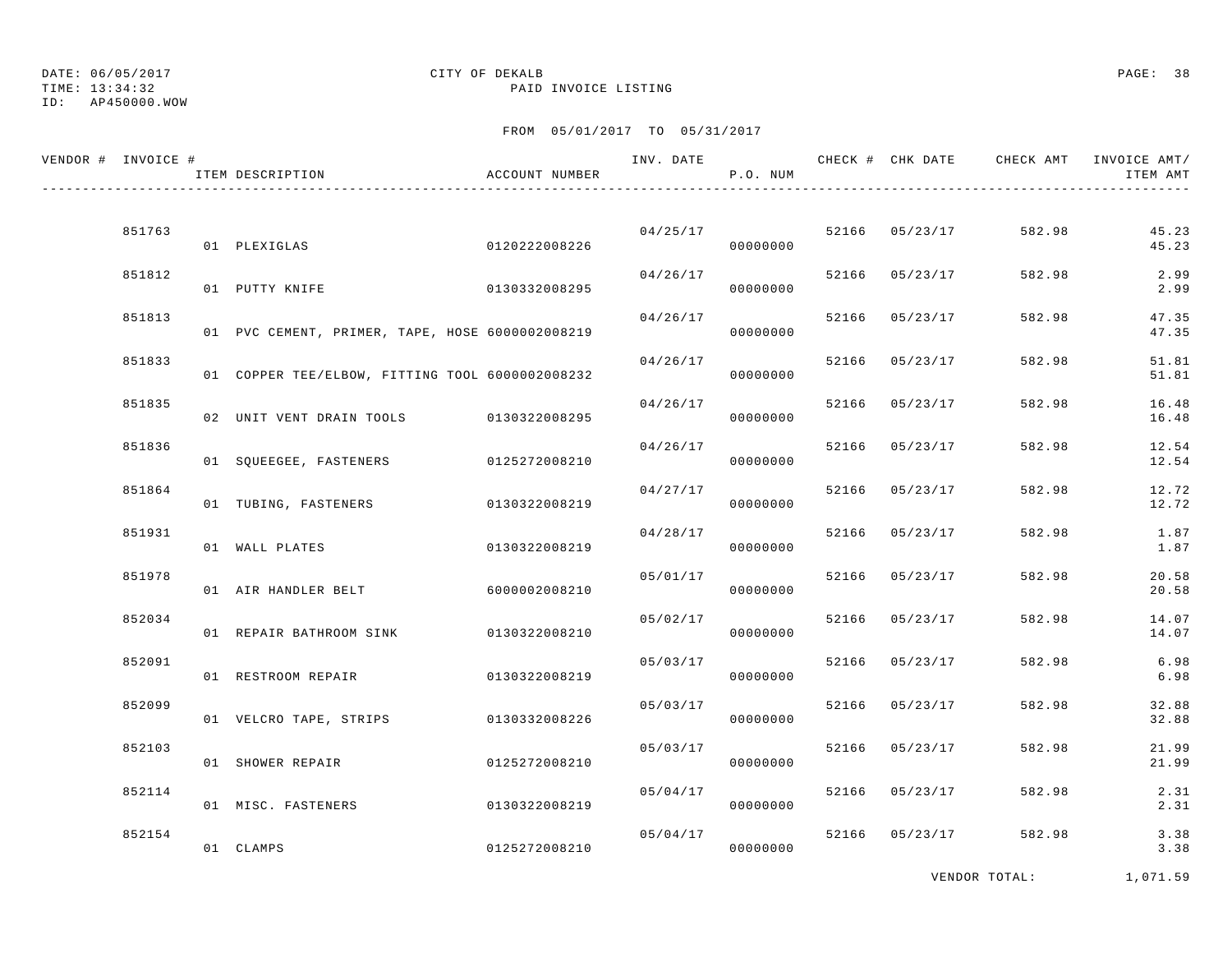## ID: AP450000.WOW

### DATE: 06/05/2017 CITY OF DEKALB PAGE: 39 TIME: 13:34:32 PAID INVOICE LISTING

|        | VENDOR # INVOICE #        | ITEM DESCRIPTION                                                                                   | ACCOUNT NUMBER | INV. DATE | P.O. NUM             |       |          | CHECK # CHK DATE CHECK AMT              | INVOICE AMT/<br>ITEM AMT         |
|--------|---------------------------|----------------------------------------------------------------------------------------------------|----------------|-----------|----------------------|-------|----------|-----------------------------------------|----------------------------------|
|        | GOVTEMPS GOVTEMPS USA LLC |                                                                                                    |                |           |                      |       |          |                                         |                                  |
|        | 2244196                   | 01 FINANCE TEMP SRVCS W/E 4/23/17 0117113008399<br>02 FINANCE TEMP SRVCS W/E 4/30/17 0117113008399 |                |           | 00000000<br>00000000 |       |          | $05/10/17$ 52095 $05/12/17$ 2,310.00    | 2,310.00<br>1,155.00<br>1,155.00 |
| GRECLE | GREENACRE CLEANERS/       |                                                                                                    |                |           |                      |       |          | VENDOR TOTAL:                           | 2,310.00                         |
|        | 440020                    | 01 DRYCLEAN - GEAR                                                                                 | 0125272008240  |           | 03/27/17<br>00000000 |       |          | 52015 05/09/17 14.95                    | 5.05<br>5.05                     |
|        | 440021                    | 01 DRYCLEAN - GEAR                                                                                 | 0125272008240  | 03/27/17  | 00000000             | 52015 | 05/09/17 | 14.95                                   | 9.90<br>9.90                     |
|        | 442482                    | 01 DRYCLEAN - GEAR                                                                                 | 0125272008240  |           | 04/17/17<br>00000000 | 52167 |          | 05/23/17 13.70                          | 5.10<br>5.10                     |
|        | 443677                    | 01 DRYCLEAN - GEAR                                                                                 | 0125272008240  | 04/27/17  | 00000000             | 52167 |          | 05/23/17 13.70                          | 8.60<br>8.60                     |
| GRELAK |                           | GREAT LAKES FIRE & SAFETY                                                                          |                |           |                      |       |          | VENDOR TOTAL:                           | 28.65                            |
|        | 165050                    | 01 BADGES                                                                                          | 0120222008270  | 09/20/16  | 00000000             |       |          | 52016 05/09/17 179.00                   | 179.00<br>179.00                 |
| GROJOH |                           | LAW OFFICES OF JOHN GROTTO                                                                         |                |           |                      |       |          | VENDOR TOTAL:                           | 179.00                           |
|        | 04012017                  | 01 PRO LGL SRVCS AH MARCH 2017 0115153008366                                                       |                | 04/01/17  | 00000000             |       |          | 52017 05/09/17 375.00                   | 375.00<br>375.00                 |
|        | 05012017                  | 01 PRO LGL SRVCS AH - APRIL 2017 0115153008366                                                     |                | 05/01/17  | 00000000             | 52168 |          | 05/23/17 375.00                         | 375.00<br>375.00                 |
| GSRPLU |                           | G'S R PLUMBING & HEATING, INC.                                                                     |                |           |                      |       |          | VENDOR TOTAL:                           | 750.00                           |
|        | 133642                    | 01 REPAIR VALVE/DRAIN                                                                              | 0130323008311  | 04/19/17  | 00000000             |       |          | 52169 05/23/17 256.92                   | 256.92<br>256.92                 |
| GUZGEO | GEOFFREY GUZINSKI         |                                                                                                    |                |           |                      |       |          | VENDOR TOTAL:                           | 256.92                           |
|        | 05262017                  |                                                                                                    |                |           |                      |       |          | 05/26/17 113.36 D001415 05/26/17 413.36 | 413.36                           |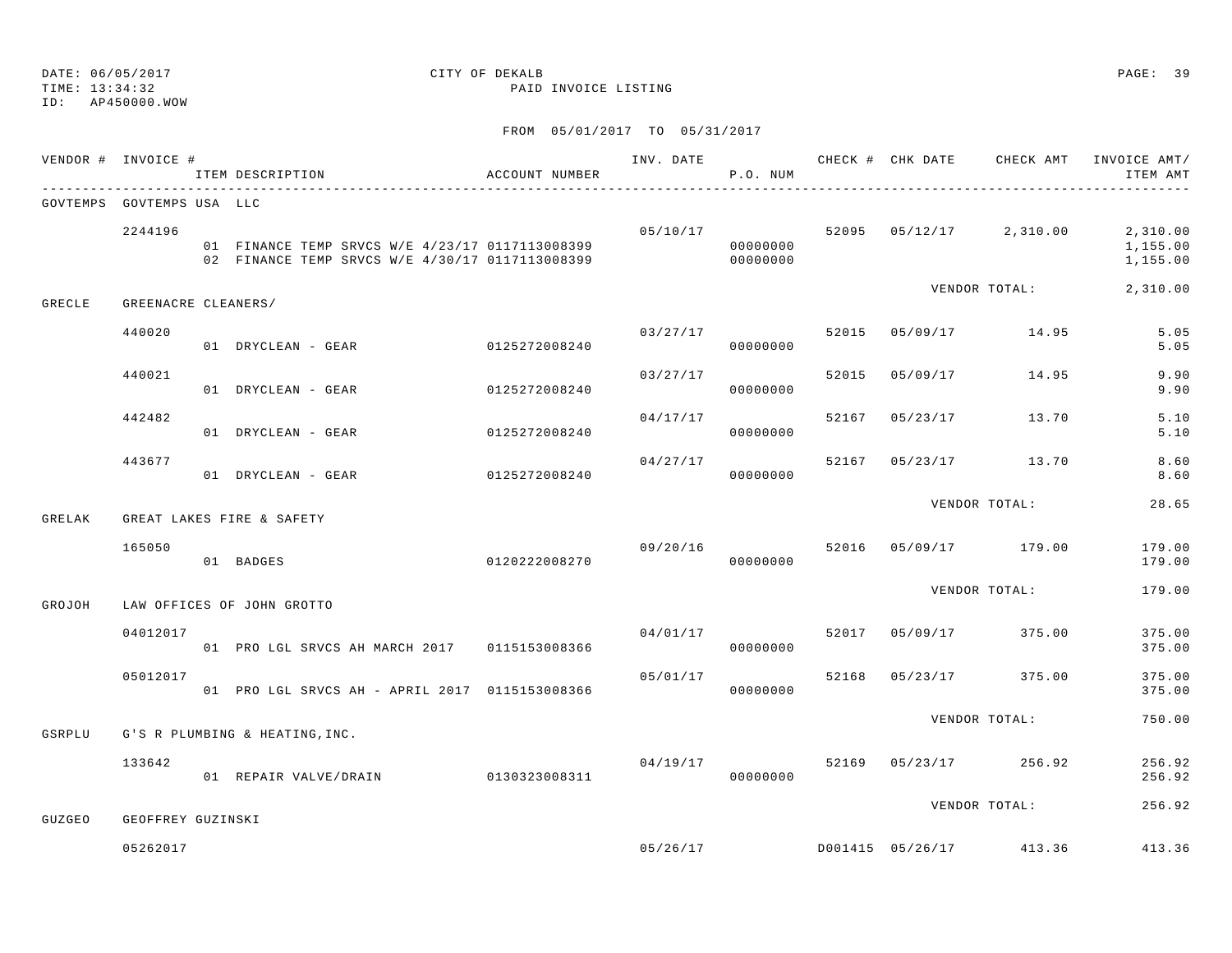TIME: 13:34:32 PAID INVOICE LISTING

ID: AP450000.WOW

|        | VENDOR # INVOICE # | ITEM DESCRIPTION                                | ACCOUNT NUMBER |          | P.O. NUM             |       |                |                                    | INV. DATE 6 CHECK # CHK DATE CHECK AMT INVOICE AMT/<br>ITEM AMT |
|--------|--------------------|-------------------------------------------------|----------------|----------|----------------------|-------|----------------|------------------------------------|-----------------------------------------------------------------|
|        | 05262017           | 01 REFUND PAYROLL TAXES 0120221008101           |                | 05/26/17 | 00000000             |       |                | D001415 05/26/17 413.36            | 413.36<br>413.36                                                |
| HACH   | HACH COMPANY       |                                                 |                |          |                      |       |                |                                    | VENDOR TOTAL: 413.36                                            |
|        | 10405628           | 01 WATER TESTING SUPPLIES 6000002008244         |                |          | 00000000             |       |                | $04/11/17$ 52170 05/23/17 1,310.05 | 1,292.16<br>1,292.16                                            |
|        | 10407534           | 01 WATER TESTING SUPPLIES                       | 6000002008244  | 04/12/17 | 00000000             |       |                | 52170 05/23/17 1,310.05            | 17.89<br>17.89                                                  |
| HAMLEN |                    | HAMPTON, LENZINI & RENWICK INC                  |                |          |                      |       |                | VENDOR TOTAL:                      | 1,310.05                                                        |
|        | 20170481           | 01 PRO SERVICES THROUGH 3/11/17  1000002008331  |                |          | 03/23/17<br>00000000 | 52018 |                | 05/09/17 6,276.50                  | 6, 219.00<br>6,219.00                                           |
|        | 2017070565         | 01 PRO SERVICES MARCH 2017 1000002008331        |                | 04/11/17 | 00000000             |       | 52018 05/09/17 | 6,276.50                           | 57.50<br>57.50                                                  |
| HAMPLU | HAMP PLUMBING      |                                                 |                |          |                      |       |                | VENDOR TOTAL:                      | 6,276.50                                                        |
|        | 04282017           | 01 WATER SRVCS - 1142 MARKET ST 1300006508624   |                | 04/28/17 | 00000000             |       |                | 52171 05/23/17 150.00              | 150.00<br>150.00                                                |
| HARCOR | HARDER CORP        |                                                 |                |          |                      |       |                | VENDOR TOTAL:                      | 150.00                                                          |
|        | R118249            | 01 JANITORIAL SUPPLIES 0125272008291            |                |          | 04/04/17<br>00000000 | 52019 |                | $05/09/17$ 33.03                   | 33.03<br>33.03                                                  |
|        | R118518            | 01 JANITORIAL SUPPLIES                          | 0125272008291  | 04/20/17 | 00000000             |       |                | 52172 05/23/17 48.94               | 48.94<br>48.94                                                  |
| HARRIS |                    | HARRIS COMPUTER SYSTEMS                         |                |          |                      |       |                | VENDOR TOTAL:                      | 81.97                                                           |
|        | MN00003362         | 01 MSI ANNUAL MAINTENANCE RENEWAL 0117124008450 |                | 04/20/17 | 00000000             | 52020 |                |                                    | 05/09/17 15,318.13 15,318.13<br>15,318.13                       |
|        | XT00006021         | 01 ICONNECT - APRIL 2017 6000003008330          |                | 04/28/17 | 00000000             |       |                | 52173 05/23/17 759.44              | 759.44<br>759.44                                                |
|        |                    |                                                 |                |          |                      |       |                | VENDOR TOTAL:                      | 16,077.57                                                       |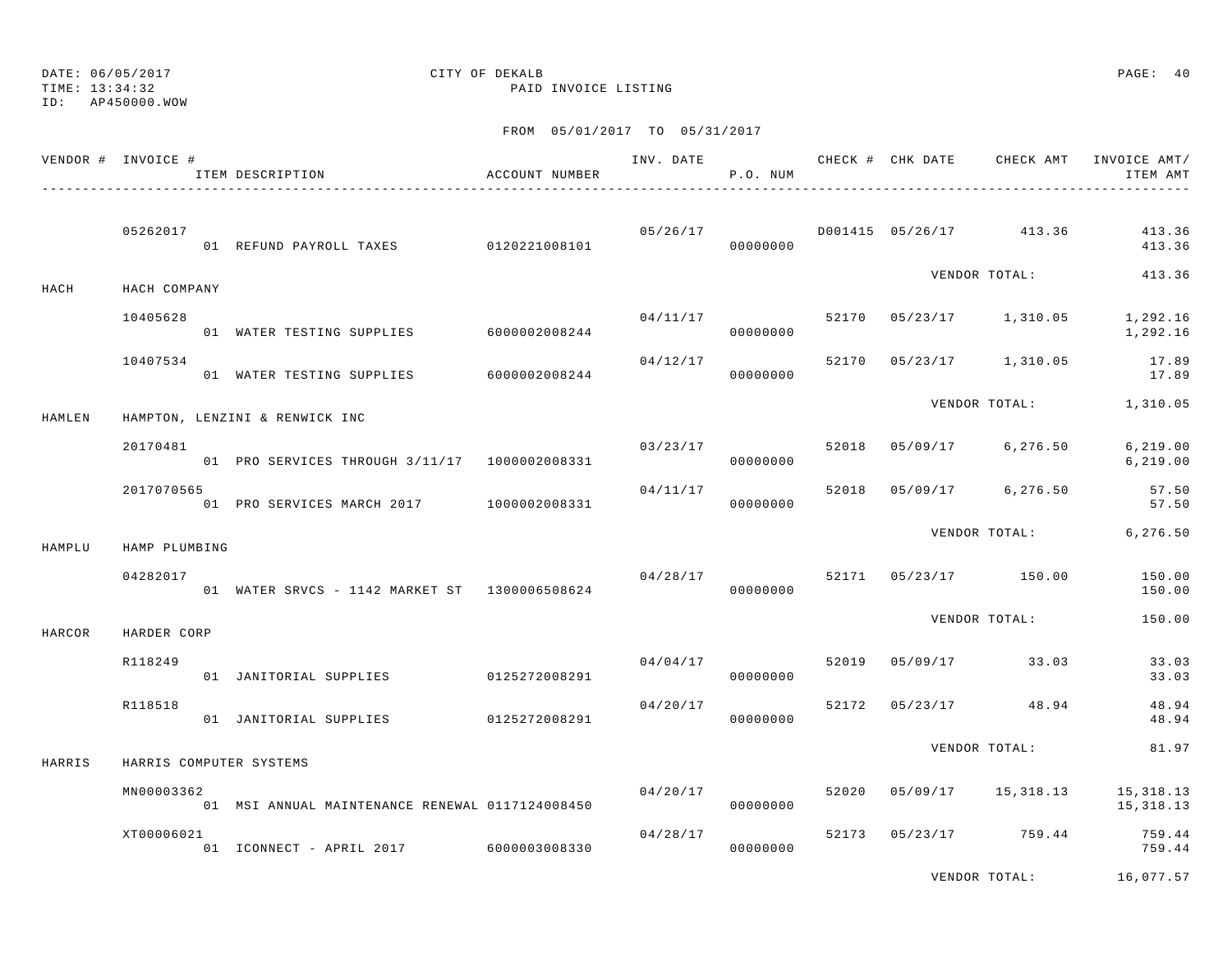TIME: 13:34:32 PAID INVOICE LISTING

ID: AP450000.WOW

|         | VENDOR # INVOICE # | ITEM DESCRIPTION                               | ACCOUNT NUMBER |          | P.O. NUM             |       |          |                            | INV. DATE 6 CHECK # CHK DATE CHECK AMT INVOICE AMT/<br>ITEM AMT |
|---------|--------------------|------------------------------------------------|----------------|----------|----------------------|-------|----------|----------------------------|-----------------------------------------------------------------|
| HDSUP   |                    | HD SUPPLY WATERWORKS, LTD.                     |                |          |                      |       |          |                            |                                                                 |
|         | G849549            | 01 WATER SYSTEM FITTINGS 6200006008583         |                |          | 04/13/17<br>00170003 |       |          | 52174 05/23/17 20,720.09   | 18,545.00<br>18,545.00                                          |
|         | G938534            | 01 WATER SYSTEM FITTINGS 6000002008232         |                | 03/24/17 | 00000000             | 52021 |          | 05/09/17 865.64            | 865.64<br>865.64                                                |
|         | H049176            | 01 WATER SYSTEM FITTINGS 6000002008232         |                | 04/18/17 | 00000000             |       |          | 52174 05/23/17 20,720.09   | 2,175.09<br>2,175.09                                            |
| HILINE  |                    | HI-LINE UTILITY SUPPLY                         |                |          |                      |       |          | VENDOR TOTAL:              | 21,585.73                                                       |
|         | 10036283           | 01 WATER METER REPAIR SUPPLIES 6000002008226   |                | 02/09/17 | 00000000             |       |          | 52022 05/09/17 233.92      | 233.92<br>233.92                                                |
| HOPHAV  |                    | HOPE HAVEN OF DEKALB CO, INC                   |                |          |                      |       |          | VENDOR TOTAL:              | 233.92                                                          |
|         | 04242017           | 01 HUMAN SRVCS FUNDING 1ST QTR 0132103008307   |                | 04/24/17 | 00000000             | 52023 |          | 05/09/17 1,250.00          | 1,250.00<br>1,250.00                                            |
|         | 05022017           | 01 CDBG - PUBLIC SRVCS 1900003008307           |                | 05/02/17 | 00000000             |       |          | 51949  05/03/17  12,000.00 | 12,000.00<br>12,000.00                                          |
| HORDIST |                    | HORIZON DISTRIBUTORS, INC.                     |                |          |                      |       |          | VENDOR TOTAL:              | 13,250.00                                                       |
|         | S3333639.001       | 01 JANITORIAL SUPPLIES 0125272008291           |                | 04/12/17 | 00000000             |       |          | 52024 05/09/17 184.32      | 184.32<br>184.32                                                |
| HRGREEN | HR GREEN           |                                                |                |          |                      |       |          | VENDOR TOTAL:              | 184.32                                                          |
|         | 110541             | 01 BLDG PLAN REVIEW/INSP. FEB 17 0132133008399 |                | 03/16/17 | 00000000             | 52175 | 05/23/17 | 53,053.47                  | 27,653.55<br>27,653.55                                          |
|         | 111212             | 01 BLDG PLAN REVIEW/INSP. MAR 17 0132133008399 |                | 04/24/17 | 00000000             |       |          | 52175 05/23/17 53,053.47   | 25,399.92<br>25,399.92                                          |
| HUBPRI  | HUB PRINTING INC   |                                                |                |          |                      |       |          | VENDOR TOTAL:              | 53,053.47                                                       |
|         | $30660 - 7$        | 01 (25) 2017 BUDGET BOOKS 0117112008202        |                |          | 05/10/17<br>00000000 |       |          | 52104 05/22/17 2,597.50    | 2,597.50<br>2,597.50                                            |
|         |                    |                                                |                |          |                      |       |          | VENDOR TOTAL:              | 2,597.50                                                        |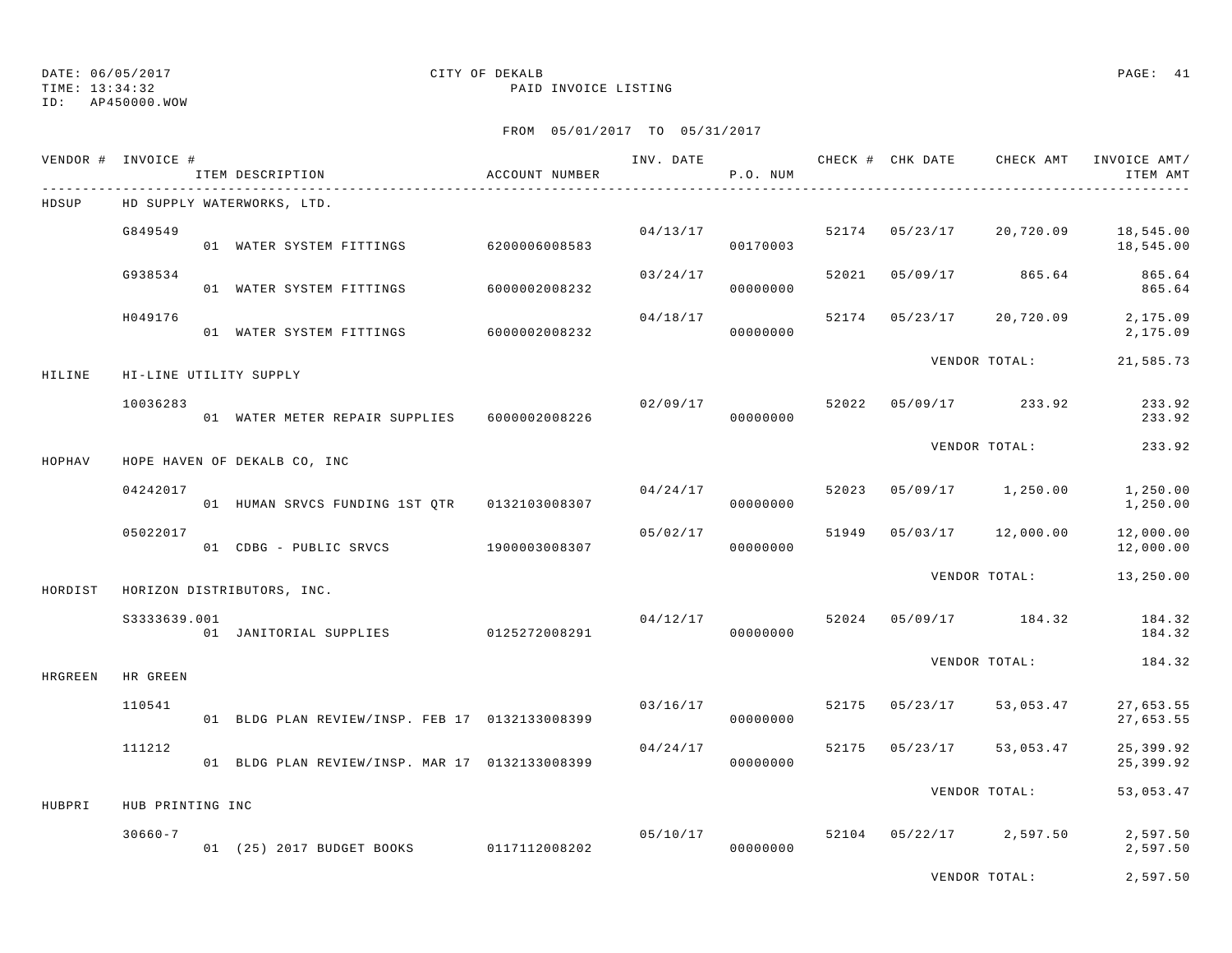TIME: 13:34:32 PAID INVOICE LISTING

ID: AP450000.WOW

|               | VENDOR # INVOICE #    | ITEM DESCRIPTION<br>---------------------------------                                              | ACCOUNT NUMBER |                | P.O. NUM             |  | INV. DATE 6 7 20 20 CHECK # CHK DATE 6 CHECK AMT INVOICE AMT | ITEM AMT               |
|---------------|-----------------------|----------------------------------------------------------------------------------------------------|----------------|----------------|----------------------|--|--------------------------------------------------------------|------------------------|
| IDEAUT        | IDENTITY AUTOMATION   |                                                                                                    |                |                |                      |  |                                                              |                        |
|               | INV-00891             | 01 RAPID IDENTITY MAINTENANCE 17 0117124008450                                                     |                |                | 000000000            |  | $01/31/17$ $52025$ $05/09/17$ $966.00$                       | 966.00<br>966.00       |
| <b>IDELAB</b> | IDEXX LABORATORIES    |                                                                                                    |                |                |                      |  | VENDOR TOTAL:                                                | 966.00                 |
|               | 3014802830            | 01 GAMMA IRAD COLILERT 6000002008244                                                               |                | 04/10/17       | 00000000             |  | 52026 05/09/17 2,764.90                                      | 2,764.90<br>2,764.90   |
| IGFOA         | IGFOA                 |                                                                                                    |                |                |                      |  | VENDOR TOTAL:                                                | 2,764.90               |
|               | 06212017              | 01 UTILITY BILLING SEMINAR 0117113008376                                                           |                | 04/19/17 52027 | 00000000             |  | 05/09/17 115.00                                              | 115.00<br>115.00       |
| ILEPA         | ILLINOIS EPA (NPDES)  |                                                                                                    |                |                |                      |  | VENDOR TOTAL:                                                | 115.00                 |
|               | 05012017              | 01 IEPA LOAN #L17-1614 - MAY 2017 6000004508417<br>02 IEPA LOAN #L17-1614 - MAY 2017 6000004508418 |                | 05/01/17       | 00000000<br>00000000 |  | $1108$ $05/23/17$ $109,405.78$ $109,405.78$                  | 97,680.86<br>11,724.92 |
| ILLDEP        |                       | ILLINOIS DEPT OF PUBLIC HEALTH                                                                     |                |                |                      |  | VENDOR TOTAL:                                                | 109,405.78             |
|               | SYS#0165              | 01 ENT-P TO EMT-B DOWNGRADE 0125273008315                                                          |                |                | 00000000             |  | $05/03/17$ 52176 05/23/17 10.00                              | 10.00<br>10.00         |
| ILLPUB        |                       | ILLINOIS PUBLIC WORKS MUTUAL                                                                       |                |                |                      |  | VENDOR TOTAL:                                                | 10.00                  |
|               | 2018                  | 01 2016 MEMBERSHIP RENEWAL 0130313008399                                                           |                | 05/20/16       | 00000000             |  | 52177 05/23/17 250.00                                        | 250.00<br>250.00       |
| <b>ILLREV</b> |                       | ILLINOIS DEPARTMENT OF REVENUE                                                                     |                |                |                      |  | VENDOR TOTAL:                                                | 250.00                 |
|               | $0 - 363 - 069 - 888$ | 01 4020-3581 ST-1 DTMA APRIL 2017 6500000063437                                                    |                | 05/09/17       | 00000000             |  | D001403 05/23/17 1,594.00                                    | 1,594.00<br>1,594.00   |
| ILSOSDS       |                       | ILLINOIS SECRETARY OF STATE                                                                        |                |                |                      |  | VENDOR TOTAL: 1,594.00                                       |                        |
|               | 04032017              |                                                                                                    |                |                |                      |  | $04/03/17$ 52028 05/09/17 20.00                              | 20.00                  |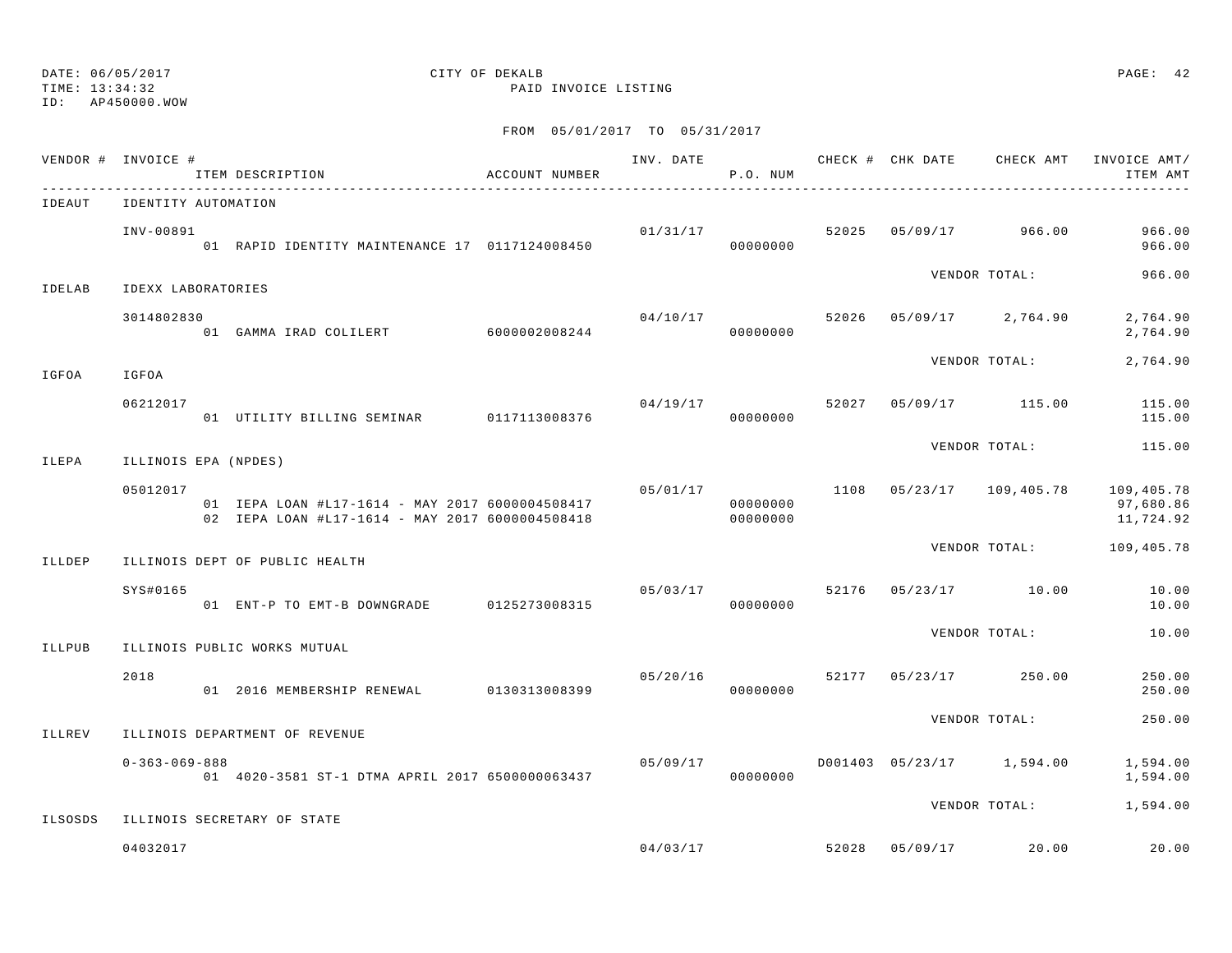TIME: 13:34:32 PAID INVOICE LISTING

ID: AP450000.WOW

|        | VENDOR # INVOICE # |                                                          | ITEM DESCRIPTION                                                                                                                                                                                                                                                                                                                                                                                                                                                                                               | ACCOUNT NUMBER                                                                                                                                                                                                                                              | INV. DATE | P.O. NUM                                                                                                                                                                         |       | CHECK # CHK DATE | CHECK AMT     | INVOICE AMT/<br>ITEM AMT                                                                                                                                        |
|--------|--------------------|----------------------------------------------------------|----------------------------------------------------------------------------------------------------------------------------------------------------------------------------------------------------------------------------------------------------------------------------------------------------------------------------------------------------------------------------------------------------------------------------------------------------------------------------------------------------------------|-------------------------------------------------------------------------------------------------------------------------------------------------------------------------------------------------------------------------------------------------------------|-----------|----------------------------------------------------------------------------------------------------------------------------------------------------------------------------------|-------|------------------|---------------|-----------------------------------------------------------------------------------------------------------------------------------------------------------------|
|        | 04032017           |                                                          | 01 ADMIN CASE DL SPNSN FEES 0115153008366                                                                                                                                                                                                                                                                                                                                                                                                                                                                      |                                                                                                                                                                                                                                                             | 04/03/17  | 00000000                                                                                                                                                                         | 52028 | 05/09/17         | 20.00         | 20.00<br>20.00                                                                                                                                                  |
| IMPNET |                    |                                                          | IMPACT NETWORKING, LLC                                                                                                                                                                                                                                                                                                                                                                                                                                                                                         |                                                                                                                                                                                                                                                             |           |                                                                                                                                                                                  |       |                  | VENDOR TOTAL: | 20.00                                                                                                                                                           |
|        | 803554             |                                                          | 01 CONTRACT OVERAGE CHRGS                                                                                                                                                                                                                                                                                                                                                                                                                                                                                      | 0117122008202                                                                                                                                                                                                                                               | 03/28/17  | 00000000                                                                                                                                                                         | 52029 | 05/09/17         | 9,245.37      | 872.34<br>872.34                                                                                                                                                |
|        | 807810             |                                                          | 01 CONTRACT BASE RATE<br>02 COPY OVERAGE                                                                                                                                                                                                                                                                                                                                                                                                                                                                       | 0117113008310<br>0117112008202                                                                                                                                                                                                                              | 04/04/17  | 00000000<br>00000000                                                                                                                                                             | 52029 | 05/09/17         | 9,245.37      | 864.63<br>464.00<br>400.63                                                                                                                                      |
|        | 809039             |                                                          | 01 CONTRACT CHARGES                                                                                                                                                                                                                                                                                                                                                                                                                                                                                            | 0120212008202                                                                                                                                                                                                                                               | 04/05/17  | 00000000                                                                                                                                                                         | 52029 | 05/09/17         | 9,245.37      | 916.28<br>916.28                                                                                                                                                |
|        | 813175             | 01<br>05<br>06<br>07<br>08<br>09<br>10<br>11<br>12<br>14 | SHARP MXC312 12/10/16-3/9/17<br>02 KONICA C264E 12/10/16-3/9/17<br>03 MINOLTA C654 12/10/16-3/9/17<br>04 MINOLTA C552 12/10/16-3/9/17<br>SHARP MX2615N 12/10/16-3/9/17<br>SHARP MXC312 12/10/16-3/9/17<br>SHARP MXC312 12/10/16-3/9/17<br>SHARP MXC312 12/10/16-3/8/17<br>MINOLTA C284E 12/10/16-3/9/17<br>SHARP MXC312 12/10/16-3/9/17<br>SHARP MXC312 12/10/16-3/9/17<br>SHARP MX2615N 12/10/16-3/9/17<br>13 KONICA C3350 12/10/16-3/8/17<br>KONICA C3350 12/10/16-3/8/17<br>15 KONICA C3350 12/10/16-3/8/17 | 0125263008330<br>6000002008202<br>0120212008202<br>0117122008202<br>0117122008202<br>0125263008330<br>0130332008202<br>0120222008242<br>0120222008242<br>0125263008330<br>0115152008202<br>6500006008597<br>0116102008202<br>0115152008202<br>0120222008242 | 04/13/17  | 00000000<br>00000000<br>00000000<br>00000000<br>00000000<br>00000000<br>00000000<br>00000000<br>00000000<br>00000000<br>00000000<br>00000000<br>00000000<br>00000000<br>00000000 | 52029 | 05/09/17         | 9,245.37      | 6,592.12<br>196.49<br>459.89<br>1,121.86<br>469.50<br>801.04<br>368.38<br>209.32<br>205.50<br>376.68<br>189.29<br>385.20<br>73.37<br>231.77<br>979.27<br>524.56 |
|        | 826526             |                                                          | 01 CONTRACT OVERAGE 4/4-5/3/17<br>02 CONTRACT BASE RATE 5/4-6/3/17 0117123008310                                                                                                                                                                                                                                                                                                                                                                                                                               | 0117122008202                                                                                                                                                                                                                                               | 05/04/17  | 00000000<br>00000000                                                                                                                                                             | 52178 | 05/23/17         | 567.37        | 567.37<br>103.37<br>464.00                                                                                                                                      |
| INTBUI |                    |                                                          | INTELLI-BUILDING CONTROL SOL                                                                                                                                                                                                                                                                                                                                                                                                                                                                                   |                                                                                                                                                                                                                                                             |           |                                                                                                                                                                                  |       |                  | VENDOR TOTAL: | 9,812.74                                                                                                                                                        |
|        | $1349 - 9$         |                                                          | 01 SERVICE AGREEMENT - MAY 2017 0130324008450                                                                                                                                                                                                                                                                                                                                                                                                                                                                  |                                                                                                                                                                                                                                                             | 04/20/17  | 00000000                                                                                                                                                                         | 52179 | 05/23/17         | 1,015.00      | 300.00<br>300.00                                                                                                                                                |
|        | SERV349            |                                                          |                                                                                                                                                                                                                                                                                                                                                                                                                                                                                                                |                                                                                                                                                                                                                                                             | 04/21/17  |                                                                                                                                                                                  | 52179 | 05/23/17         | 1,015.00      | 715.00                                                                                                                                                          |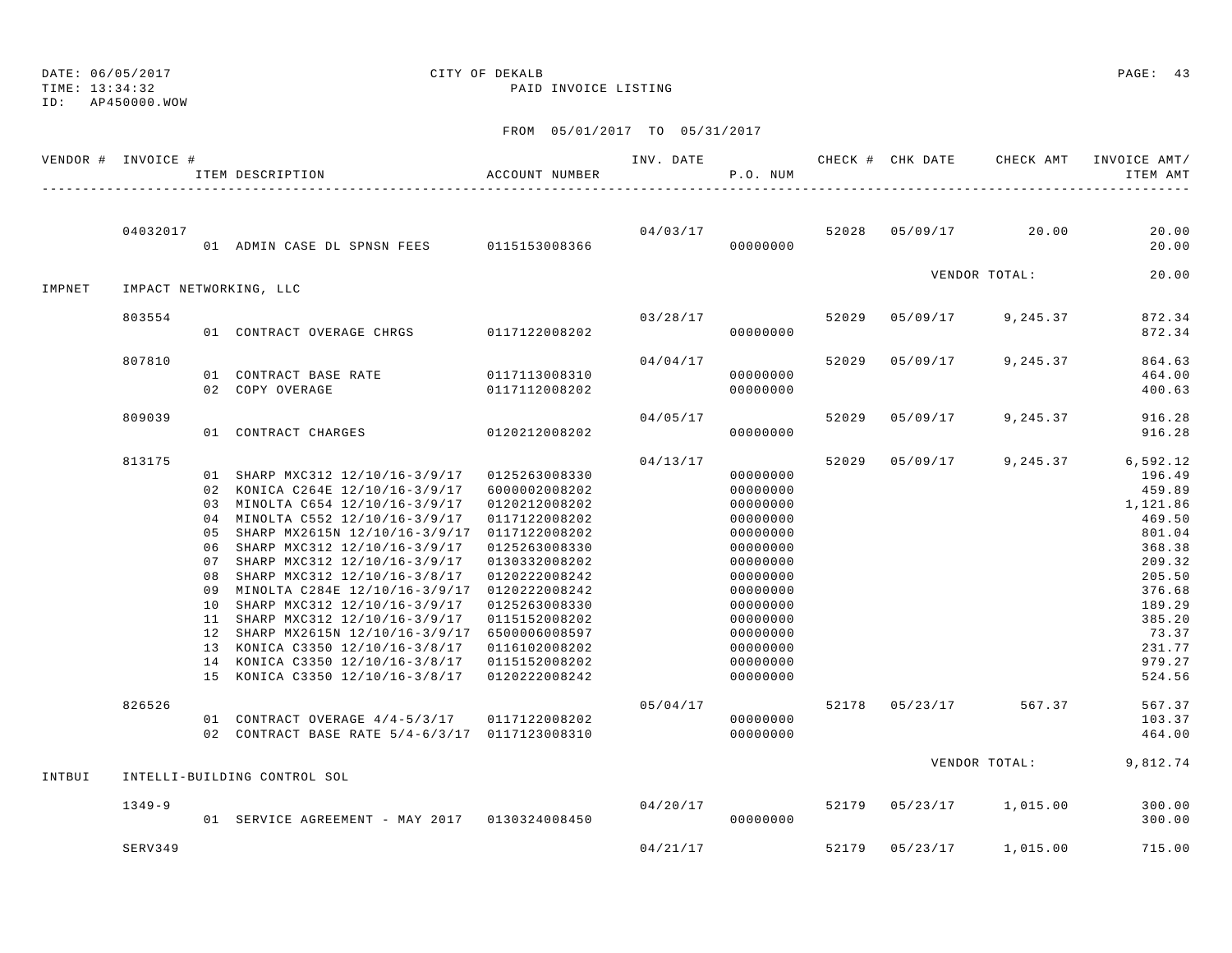TIME: 13:34:32 PAID INVOICE LISTING

ID: AP450000.WOW

|        | VENDOR # INVOICE #  | ITEM DESCRIPTION                                                                                                                                                                                                                                         | ACCOUNT NUMBER                                                                                                                                        | INV. DATE | P.O. NUM                                                                                                 |       | CHECK # CHK DATE | CHECK AMT     | INVOICE AMT/<br>ITEM AMT                                                                                                |
|--------|---------------------|----------------------------------------------------------------------------------------------------------------------------------------------------------------------------------------------------------------------------------------------------------|-------------------------------------------------------------------------------------------------------------------------------------------------------|-----------|----------------------------------------------------------------------------------------------------------|-------|------------------|---------------|-------------------------------------------------------------------------------------------------------------------------|
|        | SERV349             | 01 DISPATCH OFFICE TEMP 0130323008311                                                                                                                                                                                                                    |                                                                                                                                                       | 04/21/17  | 00000000                                                                                                 | 52179 | 05/23/17         | 1,015.00      | 715.00<br>715.00                                                                                                        |
| IPAC   | ILLINOIS POLICE     |                                                                                                                                                                                                                                                          |                                                                                                                                                       |           |                                                                                                          |       |                  | VENDOR TOTAL: | 1,015.00                                                                                                                |
|        | 04282017            | 01 2017-18 MEMBERSHIP DUES                                                                                                                                                                                                                               | 0120223008375                                                                                                                                         | 04/28/17  | 00000000                                                                                                 | 52180 | 05/23/17         | 50.00         | 50.00<br>50.00                                                                                                          |
| IPBC   |                     | INTERGOVERNMENTAL PERSONNEL                                                                                                                                                                                                                              |                                                                                                                                                       |           |                                                                                                          |       |                  | VENDOR TOTAL: | 50.00                                                                                                                   |
|        | 05012017            | 01 EMP LIFE MAY 2017<br>02 EMP HEALTH MAY 2017<br>03 RETIREE HEALTH MAY 2017<br>04 EMP DENTAL MAY 2017<br>05 RETIREE DENTAL MAY 2017<br>06 LIBRARY LIFE MAY 2017<br>07 LIBRARY HEALTH MAY 2017<br>08 LIBRARY DENTAL MAY 2017<br>09 EMP PAY LIFE MAY 2017 | 7100004008475<br>7100004008477<br>7100004008478<br>7100004008477<br>7100004008480<br>7100004008485<br>7100004008486<br>7100004008487<br>0100000002672 | 05/01/17  | 00000000<br>00000000<br>00000000<br>00000000<br>00000000<br>00000000<br>00000000<br>00000000<br>00000000 | 1109  | 05/23/17         | 417,003.71    | 417,003.71<br>1,212.91<br>305, 251.04<br>76,839.66<br>16,906.77<br>4,869.39<br>12.84<br>10,110.88<br>627.12<br>1,173.10 |
| IRVSTE | STEVE IRVING        |                                                                                                                                                                                                                                                          |                                                                                                                                                       |           |                                                                                                          |       |                  | VENDOR TOTAL: | 417,003.71                                                                                                              |
|        | 04282017            | 01 WATER REFUND #1902193920-00                                                                                                                                                                                                                           | 6000000063444                                                                                                                                         | 04/28/17  | 00000000                                                                                                 | 52181 | 05/23/17         | 943.15        | 943.15<br>943.15                                                                                                        |
| JAYBIG | JAY'S BIG ROLLS INC |                                                                                                                                                                                                                                                          |                                                                                                                                                       |           |                                                                                                          |       |                  | VENDOR TOTAL: | 943.15                                                                                                                  |
|        | 068813              | 01 JANITORIAL SUPPLIES                                                                                                                                                                                                                                   | 0130322008291                                                                                                                                         | 05/01/17  | 00000000                                                                                                 | 52182 | 05/23/17         | 1,367.36      | 251.48<br>251.48                                                                                                        |
|        | 068814              | 01 JANITORIAL SUPPLIES                                                                                                                                                                                                                                   | 0130322008291                                                                                                                                         | 05/01/17  | 00000000                                                                                                 | 52182 | 05/23/17         | 1,367.36      | 501.98<br>501.98                                                                                                        |
|        | 417447              | 01 JANITORIAL SUPPLIES                                                                                                                                                                                                                                   | 6000002008291                                                                                                                                         | 01/19/17  | 00000000                                                                                                 | 52182 | 05/23/17         | 1,367.36      | 561.15<br>561.15                                                                                                        |
|        | 805143              | 01 JANITORIAL SUPPLIES                                                                                                                                                                                                                                   | 0130322008291                                                                                                                                         | 04/10/17  | 00000000                                                                                                 | 52030 | 05/09/17         | 622.75        | 622.75<br>622.75                                                                                                        |
|        | 870132              |                                                                                                                                                                                                                                                          |                                                                                                                                                       | 05/03/17  |                                                                                                          | 52182 | 05/23/17         | 1,367.36      | 52.75                                                                                                                   |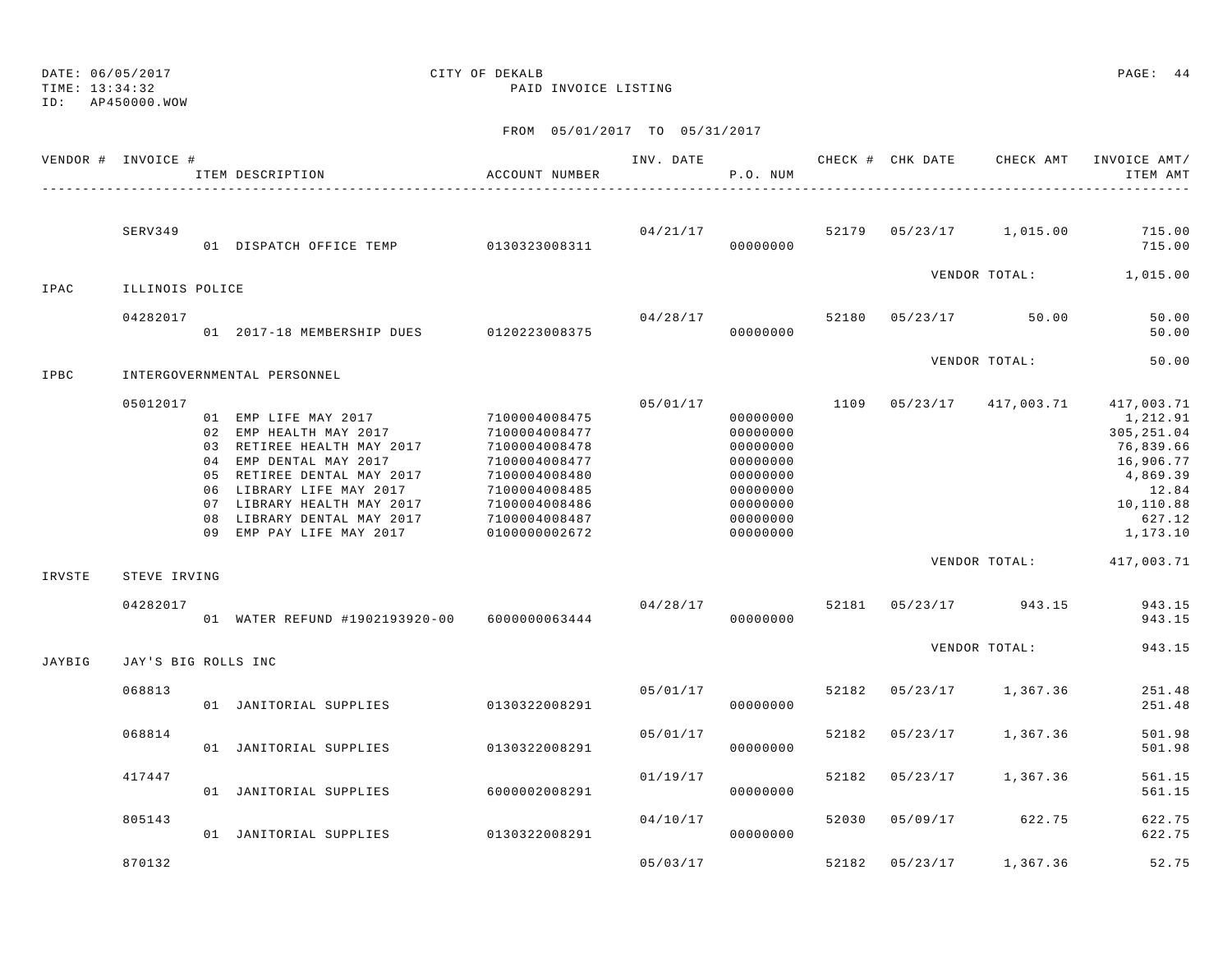TIME: 13:34:32 PAID INVOICE LISTING

ID: AP450000.WOW

|        | VENDOR # INVOICE # | ITEM DESCRIPTION                                                                                 | ACCOUNT NUMBER |          | P.O. NUM             |       | INV. DATE 6 1999 CHECK # CHK DATE 6 CHECK AMT INVOICE AMT | ITEM AMT                   |
|--------|--------------------|--------------------------------------------------------------------------------------------------|----------------|----------|----------------------|-------|-----------------------------------------------------------|----------------------------|
|        |                    |                                                                                                  |                |          |                      |       |                                                           |                            |
|        | 870132             | 01 JANITORIAL SUPPLIES 0130322008291                                                             |                |          | 00000000             |       | $05/03/17$ 52182 $05/23/17$ 1,367.36                      | 52.75<br>52.75             |
| JURMIC | MICHELLE JURECZEK  |                                                                                                  |                |          |                      |       | VENDOR TOTAL: 1,990.11                                    |                            |
|        | 03302017           | 01 NOTARY RENEWAL REIMB. 0115153008366                                                           |                | 03/30/17 | 00000000             |       | D001392 05/09/17 69.00                                    | 69.00<br>69.00             |
| JUSSAF | JUST SAFETY LTD    |                                                                                                  |                |          |                      |       | VENDOR TOTAL:                                             | 69.00                      |
|        | 28425              | 01 FIRST AID SUPPLIES 0120212008204                                                              |                |          | 04/06/17<br>00000000 | 52031 | 05/09/17 176.00                                           | 60.40<br>60.40             |
|        | 28426              | 01 FIRST AID SUPPLIES 0130332008219                                                              |                | 04/06/17 | 00000000             | 52031 | 05/09/17 176.00                                           | 74.55<br>74.55             |
|        | 28427              | 01 FIRST AID SUPPLIES                                                                            | 6000002008219  | 04/06/17 | 00000000             | 52031 | 05/09/17 176.00                                           | 41.05<br>41.05             |
|        | 28569              | 01 FIRST AID SUPPLIES 0120212008204                                                              |                |          | 05/04/17<br>00000000 | 52183 | 05/23/17 50.55                                            | 50.55<br>50.55             |
| KATFIE |                    | KATHLEEN FIELD ORR & ASSOCIATE                                                                   |                |          |                      |       | VENDOR TOTAL:                                             | 226.55                     |
|        | 15218              | 01 PROFESSIONAL SRVCS - MARCH 17 1300003008366<br>02 PROFESSIONAL SRVCS - MARCH 17 1400003008366 |                | 04/04/17 | 00000000<br>00000000 |       | 52032 05/09/17 640.00                                     | 640.00<br>470.00<br>170.00 |
| KISSYS |                    | KISHEALTH SYSTEM HOSPICE                                                                         |                |          |                      |       | VENDOR TOTAL:                                             | 640.00                     |
|        | 04242017           | 01 HUMAN SRVCS FUNDING 2ND OTR 0132103008307                                                     |                | 04/24/17 | 00000000             |       | 52033 05/09/17 1,500.00                                   | 1,500.00<br>1,500.00       |
| KISWAT | KISHWAUKEE WATER   |                                                                                                  |                |          |                      |       | VENDOR TOTAL:                                             | 1,500.00                   |
|        | $022817 - 53$      | 01 2851 CORPORATE JAN-FEB 2017 6000003008355                                                     |                | 03/01/17 | 00000000             |       | 52184 05/23/17 16,382.34                                  | 3,998.52<br>3,998.52       |
|        | $022817 - 54$      |                                                                                                  |                | 03/01/17 |                      |       | 52184 05/23/17 16,382.34                                  | 2,650.01                   |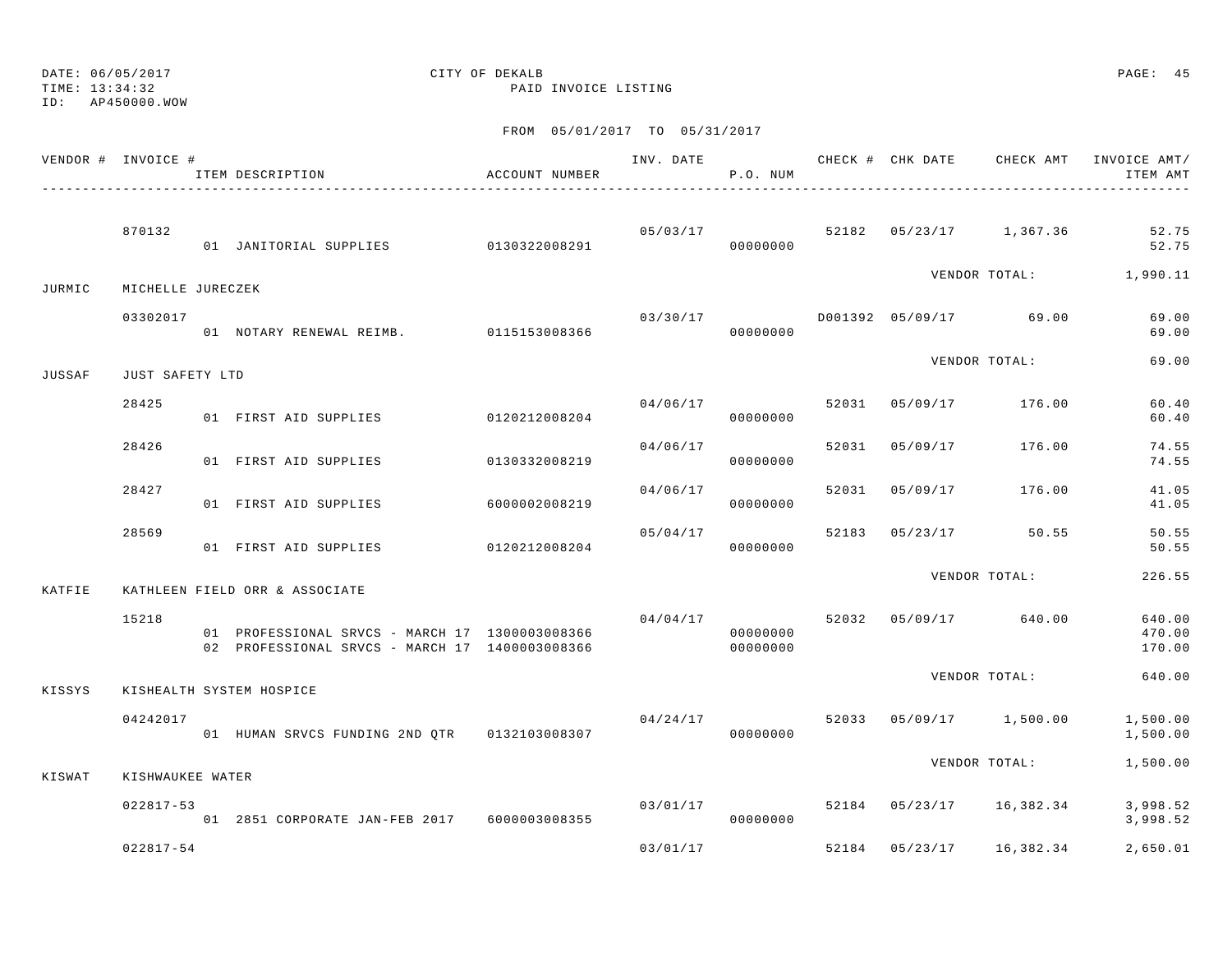TIME: 13:34:32 PAID INVOICE LISTING

ID: AP450000.WOW

|        | VENDOR # INVOICE #    | ITEM DESCRIPTION                                | ACCOUNT NUMBER | INV. DATE | P.O. NUM |       |          | CHECK # CHK DATE GHECK AMT INVOICE AMT/ | ITEM AMT                 |
|--------|-----------------------|-------------------------------------------------|----------------|-----------|----------|-------|----------|-----------------------------------------|--------------------------|
|        |                       |                                                 |                |           |          |       |          |                                         |                          |
|        | 022817-54             | 01 1685 COUNTY FARM JAN-FEB 2017 6000003008355  |                | 03/01/17  | 00000000 | 52184 |          | 05/23/17 16,382.34                      | 2,650.01<br>2,650.01     |
|        | $022817 - 58$         | 01 1154 S 7TH JAN-FEB 2017                      | 6000003008355  | 03/01/17  | 00000000 | 52184 | 05/23/17 | 16,382.34                               | 1,704.49<br>1,704.49     |
|        | 022817-60             | 01 900 W DRESSER JAN-FEB 2017                   | 6000003008355  | 03/01/17  | 00000000 | 52184 | 05/23/17 | 16,382.34                               | 4,510.48<br>4,510.48     |
|        | $022817 - 61$         | 01 1505 W LINCOLN JAN-FEB 2017                  | 6000003008355  | 03/01/17  | 00000000 | 52184 | 05/23/17 | 16,382.34                               | 3,518.84<br>3,518.84     |
|        | 05102017              | 01 SEWER PAYMENT - APR 2017                     | 6000000002220  | 05/10/17  | 00000000 | 52096 | 05/12/17 | 372,934.40                              | 372,934.40<br>372,934.40 |
| LAKINT |                       | LAKESIDE INTERNATIONAL TRUCKS                   |                |           |          |       |          | VENDOR TOTAL:                           | 389,316.74               |
|        | 7099966P              | 01 OIL PAN GASKET                               | 0130332008226  | 03/29/17  | 00000000 | 52034 | 05/09/17 | 59.81                                   | 44.28<br>44.28           |
|        | 7100218P              | 01 TUBE AUTO TRANS                              | 0130332008226  | 04/04/17  | 00000000 | 52034 | 05/09/17 | 59.81                                   | 15.53<br>15.53           |
|        | 7100643P              | 01 SEAL, PLUG                                   | 0130332008226  | 04/10/17  | 00000000 | 52185 | 05/23/17 | 53.82                                   | 16.44<br>16.44           |
|        | 7100906P              | 01 PINION OIL SEAL, FLANGE NUT 0130332008226    |                | 04/14/17  | 00000000 | 52185 |          | $05/23/17$ 53.82                        | 37.38<br>37.38           |
| LARLUX | LARRY LUXTON PAINTING |                                                 |                |           |          |       |          | VENDOR TOTAL:                           | 113.63                   |
|        | 188126                | 01 PAINT MAINTENANCE BUILDING OFF 6500003008348 |                | 04/17/17  | 00000000 | 52186 | 05/23/17 | 969.43                                  | 969.43<br>969.43         |
| LAUCON | MICHAEL S LAUBE       |                                                 |                |           |          |       |          | VENDOR TOTAL:                           | 969.43                   |
|        | M6093                 | 01 REAL ESTATE CONSULTING 1300003008342         |                | 05/11/17  | 00000000 | 52187 |          | $05/23/17$ 7,500.00                     | 7,500.00<br>7,500.00     |
| LAYCHR |                       | LAYNE CHRISTENSEN COMPANY                       |                |           |          |       |          | VENDOR TOTAL:                           | 7,500.00                 |
|        | 89091512              |                                                 |                | 04/18/17  |          | 52188 | 05/23/17 | 4,785.40                                | 4,785.40                 |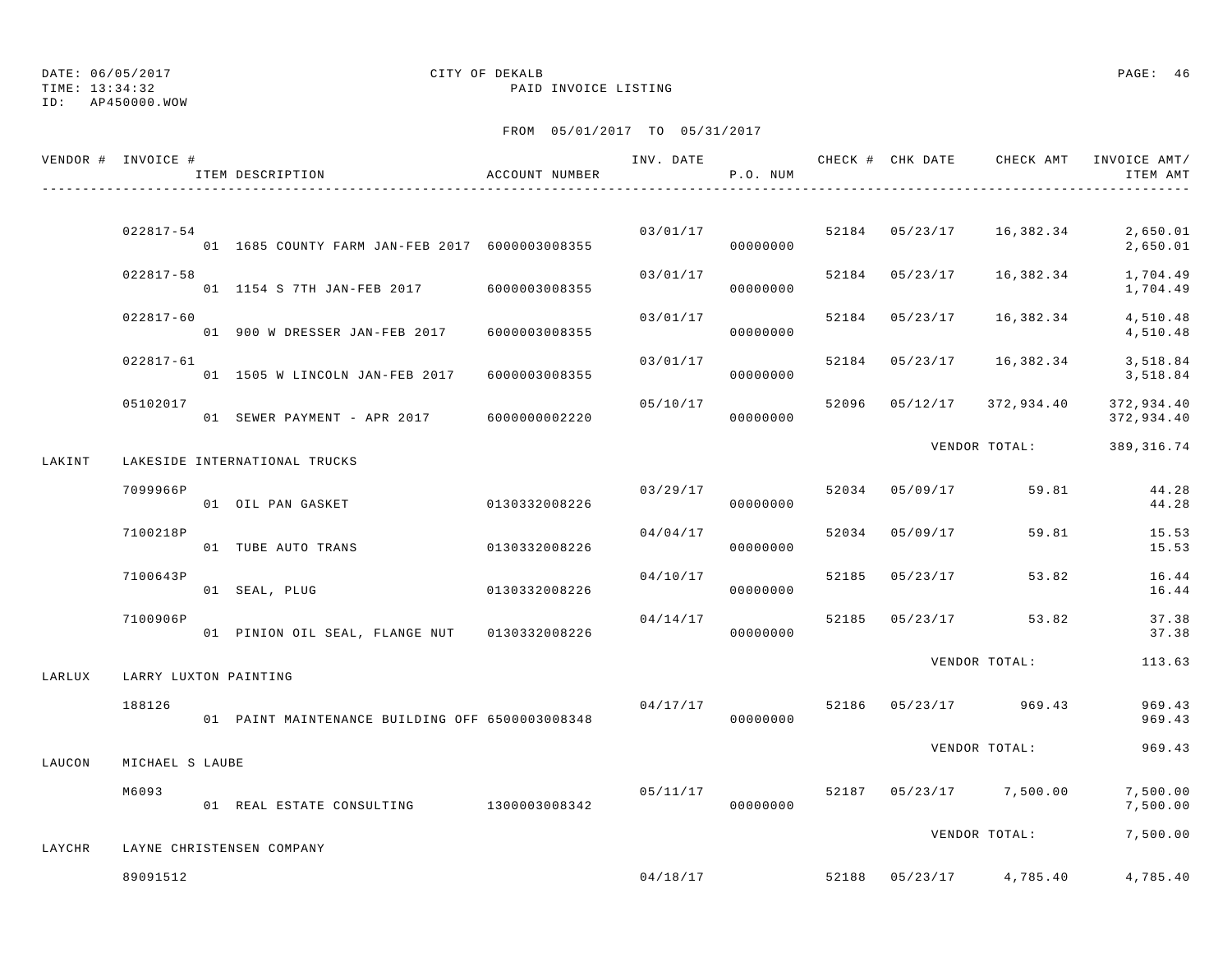DATE: 06/05/2017 CITY OF DEKALB PAGE: 47 TIME: 13:34:32 PAID INVOICE LISTING

ID: AP450000.WOW

|        | VENDOR # INVOICE # | ITEM DESCRIPTION                                | ACCOUNT NUMBER | INV. DATE | P.O. NUM             |       | CHECK # CHK DATE        | CHECK AMT     | INVOICE AMT/<br>ITEM AMT |
|--------|--------------------|-------------------------------------------------|----------------|-----------|----------------------|-------|-------------------------|---------------|--------------------------|
|        | 89091512           | 01 REPAIR WELL #12                              | 6000006008584  | 04/18/17  | 00170005             |       | 52188 05/23/17 4,785.40 |               | 4,785.40<br>4,785.40     |
| LEVJES | JESSICA LEVY       |                                                 |                |           |                      |       |                         | VENDOR TOTAL: | 4,785.40                 |
|        | 03132016           | 01 AMBULANCE FEE REIMB #161097 0100000063423    |                | 03/13/16  | 00000000             |       | 52189 05/23/17 137.00   |               | 137.00<br>137.00         |
| LEXLLC | LEXIPOL LLC        |                                                 |                |           |                      |       |                         | VENDOR TOTAL: | 137.00                   |
|        | 19993              | 01 SOG POLICY MANUAL SUBSCRIPTION 0125273008376 |                |           | 04/01/17<br>00170041 | 52190 | $05/23/17$ 7,032.00     |               | 7,032.00<br>7,032.00     |
| LOEHEA | LOESCHER HEATING   |                                                 |                |           |                      |       |                         | VENDOR TOTAL: | 7,032.00                 |
|        | 128752             | 01 SUMP PUMP INSPECTION 0130323008311           |                | 08/23/16  | 00000000             |       | 52191 05/23/17 250.00   |               | 250.00<br>250.00         |
| LOWCRE |                    | LOWE'S CREDIT SERVICES                          |                |           |                      |       |                         | VENDOR TOTAL: | 250.00                   |
|        | 02358              | 01 FOAM BOARDS                                  | 0130332008233  |           | 04/21/17<br>00000000 | 52193 | 05/23/17                | 678.34        | 30.00<br>30.00           |
|        | 02406              | 01 OXICLEAN, LAUNDRY SOAP                       | 6000002008291  | 04/27/17  | 00000000             | 52193 | 05/23/17                | 678.34        | 20.87<br>20.87           |
|        | 03264              | 01 NAILS, LUMBER                                | 6000002008228  | 05/01/17  | 00000000             | 52193 | 05/23/17                | 678.34        | 63.75<br>63.75           |
|        | 03587              | 01 CABLE, GERM-X, MICROWAVE 0120232008204       |                | 03/15/17  | 00000000             | 52193 | 05/23/17                | 678.34        | 197.05<br>197.05         |
|        | 03626              | 01 CORNER BRACE                                 | 6500003008348  | 04/26/17  | 00000000             | 52193 | 05/23/17                | 678.34        | 7.56<br>7.56             |
|        | 03903              | 01 SAWBLADES, DRILLPRESS PARTS                  | 0125272008240  | 04/04/17  | 00000000             | 52035 | 05/09/17                | 640.91        | 63.76<br>63.76           |
|        | 03905              | 01 CHUCK KEY                                    | 0125272008226  | 04/04/17  | 00000000             | 52193 | 05/23/17                | 678.34        | 4.26<br>4.26             |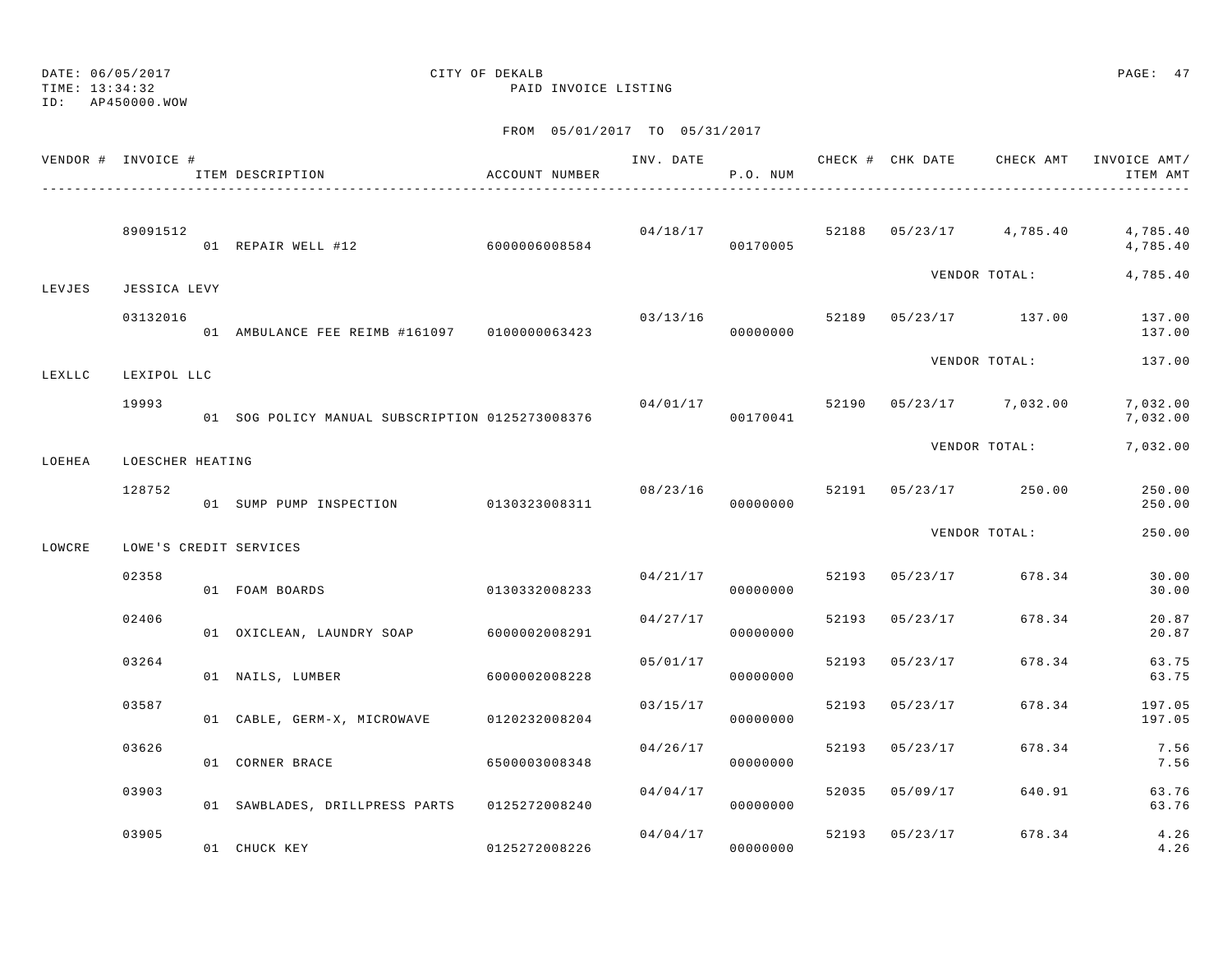## TIME: 13:34:32 PAID INVOICE LISTING

ID: AP450000.WOW

# DATE: 06/05/2017 CITY OF DEKALB PAGE: 48

| VENDOR # INVOICE # | ITEM DESCRIPTION                               | ACCOUNT NUMBER | INV. DATE | P.O. NUM |       |                | CHECK # CHK DATE CHECK AMT | INVOICE AMT/<br>ITEM AMT |
|--------------------|------------------------------------------------|----------------|-----------|----------|-------|----------------|----------------------------|--------------------------|
| 06148              | 01 BUILDING MAINTENANCE SUPPLIES 6500003008348 |                | 04/26/17  | 00000000 |       | 52193 05/23/17 | 678.34                     | 30.24<br>30.24           |
| 06253              | 01 FLAG POLE PARTS                             | 0125272008210  | 05/07/17  | 00000000 |       | 52193 05/23/17 | 678.34                     | 12.30<br>12.30           |
| 06338              | 01 PLUMBING REPAIR PARTS 0130322008219         |                | 04/27/17  | 00000000 |       | 52193 05/23/17 | 678.34                     | 6.50<br>6.50             |
| 06370              | 01 (10) WASTEBASKETS                           | 0130322008219  | 04/27/17  | 00000000 | 52193 | 05/23/17       | 678.34                     | 47.30<br>47.30           |
| 06441              | 01 AMBULANCE COOLER                            | 0125272008241  | 04/27/17  | 00000000 | 52193 | 05/23/17       | 678.34                     | 18.04<br>18.04           |
| 06766              | 01 BUILDING SUPPLIES                           | 6500002008219  | 04/17/17  | 00000000 |       | 52035 05/09/17 | 640.91                     | 192.27<br>192.27         |
| 06875              | 01 TRASH CAN                                   | 0130322008219  | 04/18/17  | 00000000 |       | 52035 05/09/17 | 640.91                     | 18.99<br>18.99           |
| 06901              | 01 CUBICLE BRACKETS                            | 0130322008219  | 04/12/17  | 00000000 | 52035 | 05/09/17       | 640.91                     | 93.23<br>93.23           |
| 06928              | 01 CURTAIN ROD                                 | 0125272008210  | 04/30/17  | 00000000 | 52193 | 05/23/17       | 678.34                     | 3.78<br>3.78             |
| 07062              | 01 LIGHTS                                      | 0130322008219  | 04/13/17  | 00000000 |       | 52035 05/09/17 | 640.91                     | 77.05<br>77.05           |
| 07367              | 01 GATE REPAIR PARTS                           | 0130332008219  | 04/19/17  | 00000000 | 52193 | 05/23/17       | 678.34                     | 4.59<br>4.59             |
| 074444             | 01 GROUNDS & LANDSCAPING REPAIR 6500003008313  |                | 04/19/17  | 00000000 | 52193 | 05/23/17       | 678.34                     | 109.60<br>109.60         |
| 07652              | 01 SURGE PROTECTOR                             | 0130322008219  | 04/24/17  | 00000000 | 52193 | 05/23/17       | 678.34                     | 13.28<br>13.28           |
| 07863              | 01 TRAINING SUPPLIES                           | 0125273008376  | 04/07/17  | 00000000 |       | 52035 05/09/17 | 640.91                     | 6.08<br>6.08             |
| 07871              | 01 SURGE PROTECTOR                             | 0130322008219  | 04/25/17  | 00000000 |       | 52193 05/23/17 | 678.34                     | 13.28<br>13.28           |
| 08516              |                                                |                | 05/01/17  |          |       | 52193 05/23/17 | 678.34                     | 28.49                    |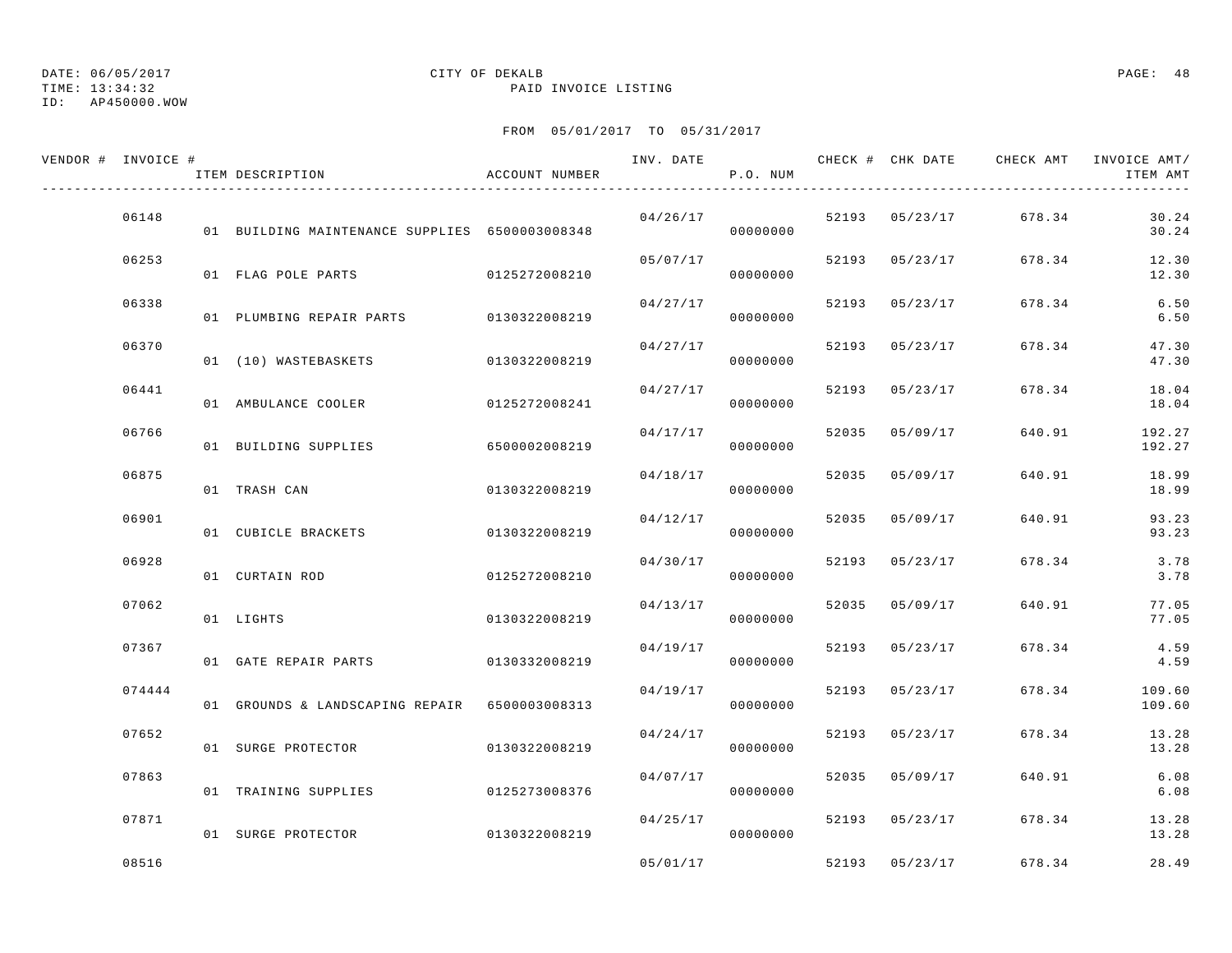TIME: 13:34:32 PAID INVOICE LISTING

ID: AP450000.WOW

|         | VENDOR # INVOICE #    | ITEM DESCRIPTION                                                           | ACCOUNT NUMBER |          | P.O. NUM                         |       |                |                         | INV. DATE 6 CHECK # CHK DATE CHECK AMT INVOICE AMT/<br>ITEM AMT |
|---------|-----------------------|----------------------------------------------------------------------------|----------------|----------|----------------------------------|-------|----------------|-------------------------|-----------------------------------------------------------------|
|         |                       |                                                                            |                |          |                                  |       |                |                         |                                                                 |
|         | 08516                 | 01 DRILL BIT SET 0130322008295                                             |                | 05/01/17 | 00000000                         |       | 52193 05/23/17 | 678.34                  | 28.49<br>28.49                                                  |
|         | 08634                 | 01 REPAIR MENS RESTROOM FAUCET 0130322008210<br>02 ROUND-UP WEED KILLER    | 0130322008219  | 05/02/17 | 00000000<br>00000000<br>00000000 |       | 52193 05/23/17 | 678.34                  | 96.47<br>55.11<br>30.38<br>10.98                                |
|         | 08779                 | 01 OUTLET                                                                  | 0130322008219  | 04/05/17 | 00000000                         |       | 52035 05/09/17 | 640.91                  | 9.44<br>9.44                                                    |
|         | 08860                 | 01 BUILDING MAINTENANCE 6500003008348                                      |                | 04/06/17 | 00000000                         | 52035 | 05/09/17       | 640.91                  | 64.57<br>64.57                                                  |
|         | 08958                 | 01 MISC SUPPLIES                                                           | 0130322008219  | 04/07/17 | 00000000                         | 52035 | 05/09/17       | 640.91                  | 133.28<br>133.28                                                |
|         | 15544                 | 01 AMBULANCE COOLER CREDIT                                                 | 0125272008241  | 04/27/17 | 00000000                         | 52193 | 05/23/17       | 678.34                  | $-18.04$<br>$-18.04$                                            |
|         | 15889                 | 01 RETURNED FAUCET SUPPLIES                                                | 0130322008210  | 05/02/17 | 00000000                         |       | 52193 05/23/17 | 678.34                  | $-10.98$<br>$-10.98$                                            |
|         | 16056                 | 01 RETURNED BRACKETS                                                       | 0130322008219  | 04/14/17 | 00000000                         | 52035 | 05/09/17       | 640.91                  | $-35.72$<br>$-35.72$                                            |
|         | 41724                 | 01 BUILDING SUPPLIES                                                       | 0125272008210  | 03/11/17 | 00000000                         | 52035 | 05/09/17       | 640.91                  | 17.96<br>17.96                                                  |
| LUNKIR  | KIRT T. LUNDBECK      |                                                                            |                |          |                                  |       |                | VENDOR TOTAL:           | 1,319.25                                                        |
|         | 04092017              | 01 MUNI BND DRCTR 1 QTR 2017 0110113008399                                 |                | 04/09/17 | 00000000                         |       |                | 52036 05/09/17 2,250.00 | 2,250.00<br>2,250.00                                            |
| MAILFIN | MAILROOM FINANCE INC. |                                                                            |                |          |                                  |       |                | VENDOR TOTAL:           | 2,250.00                                                        |
|         | N6483468              | 01 POSTAGE MACHINE LEASE PMT 0117113008310<br>02 POSTAGE MACHINE LEASE PMT | 0120213008305  | 04/04/17 | 00000000<br>00000000             |       |                | 52037 05/09/17 759.12   | 759.12<br>379.56<br>379.56                                      |
| MALKEU  | KEUNTE MALLETT        |                                                                            |                |          |                                  |       |                | VENDOR TOTAL:           | 759.12                                                          |
|         | 03242017              |                                                                            |                |          | 03/24/17                         |       |                | D001393 05/09/17 302.76 | 302.76                                                          |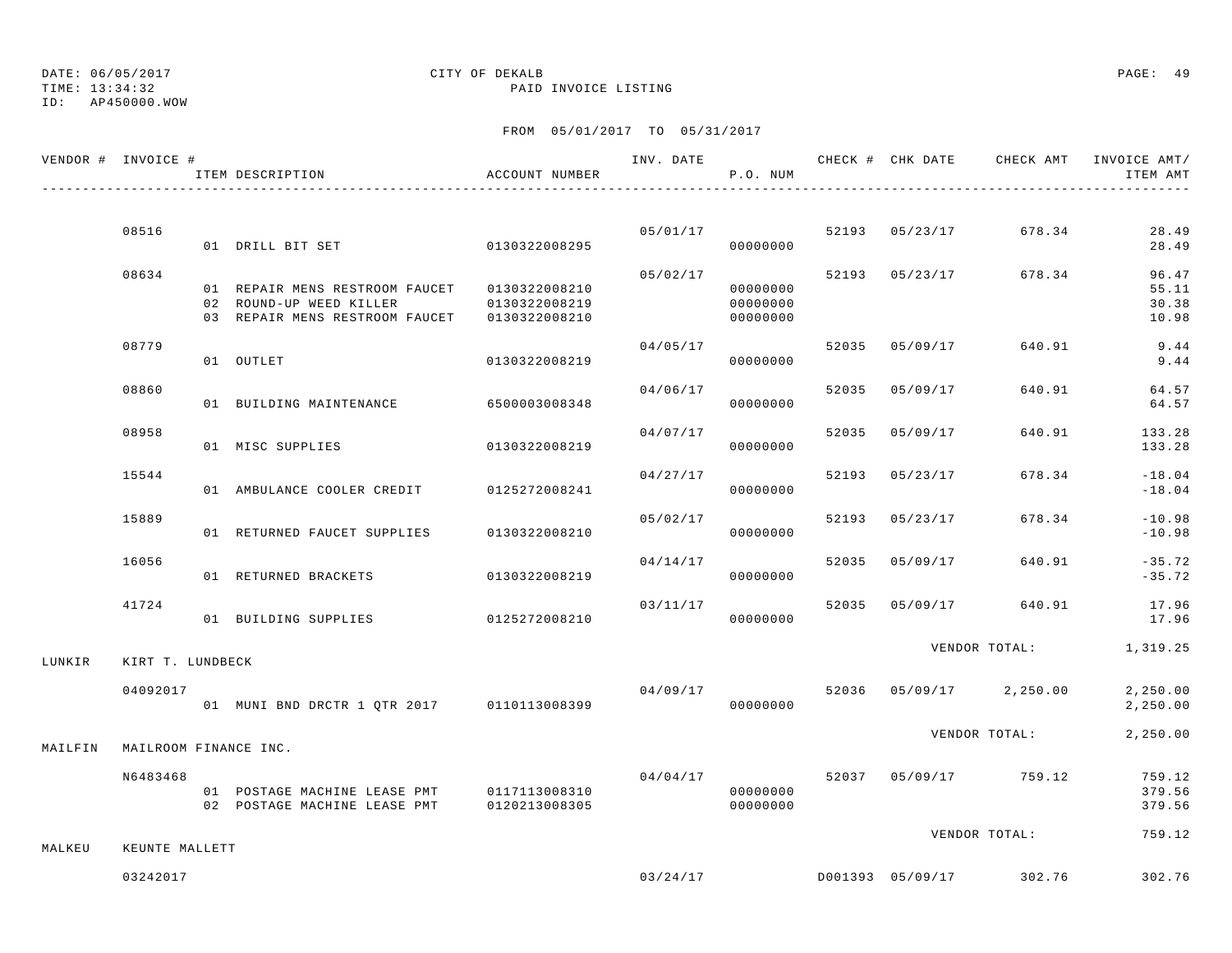TIME: 13:34:32 PAID INVOICE LISTING

ID: AP450000.WOW

|        | VENDOR # INVOICE # | ITEM DESCRIPTION                            | ACCOUNT NUMBER |          | P.O. NUM             |  |                                        | ITEM AMT         |
|--------|--------------------|---------------------------------------------|----------------|----------|----------------------|--|----------------------------------------|------------------|
|        | 03242017           | 01 TRAINING TRAVEL REIMB. 0120223008376     |                |          | 00000000             |  | $03/24/17$ $D001393$ $05/09/17$ 302.76 | 302.76<br>302.76 |
| MALVET |                    | MALTA VETERINARY HOSPITAL PC                |                |          |                      |  | VENDOR TOTAL:                          | 302.76           |
|        | 176716             | 01 BOARDING - STRAY ANIMAL 0120242008243    |                |          | 01/16/17<br>00000000 |  | 52194 05/23/17 120.00                  | 40.00<br>40.00   |
|        | 177924             | 01 BOARDING - STRAY ANIMAL 0120242008243    |                | 03/27/17 | 00000000             |  | 52194 05/23/17 120.00                  | 60.00<br>60.00   |
|        | 177981             | 01 BOARDING - STRAY ANIMAL 0120242008243    |                | 03/28/17 | 00000000             |  | 52194 05/23/17 120.00                  | 20.00<br>20.00   |
| MCHANA |                    | MCHENRY ANALYTICAL WATER                    |                |          |                      |  | VENDOR TOTAL:                          | 120.00           |
|        | 593831             | 01 FLUORIDE TESTING - (5) WTP 6000003008356 |                | 03/30/17 | 00000000             |  | 52038 05/09/17 45.00                   | 45.00<br>45.00   |
|        | 594089             | 01 (5) FLUORIDE TESTING 6000003008356       |                | 04/21/17 | 00000000             |  | 52195 05/23/17 45.00                   | 45.00<br>45.00   |
| MCMCHR | CHRISTOPHER MCMEEN |                                             |                |          |                      |  | VENDOR TOTAL:                          | 90.00            |
|        | 04052017           | 01 TRAINING TRAVEL REIMB. 0120233008376     |                | 04/05/17 | 00000000             |  | D001394 05/09/17 40.02                 | 40.02<br>40.02   |
| MCNCHA | CHAD MCNETT        |                                             |                |          |                      |  | VENDOR TOTAL:                          | 40.02            |
|        | 04112017           | 01 TRAINING TRAVEL REIMB. 0120223008376     |                |          | 00000000             |  | $04/11/17$ D001395 05/09/17 19.69      | 19.69<br>19.69   |
| MELLOC | MELIN'S LOCK & KEY |                                             |                |          |                      |  | VENDOR TOTAL:                          | 19.69            |
|        | 19794              | 01 KEYS                                     | 0130322008219  | 03/23/17 | 00000000             |  | 52196 05/23/17 118.06                  | 59.12<br>59.12   |
|        | 19796              | 01 SQUAD SPARE KEYS 0120222008226           |                |          | 03/23/17<br>00000000 |  | 52196 05/23/17 118.06                  | 47.59<br>47.59   |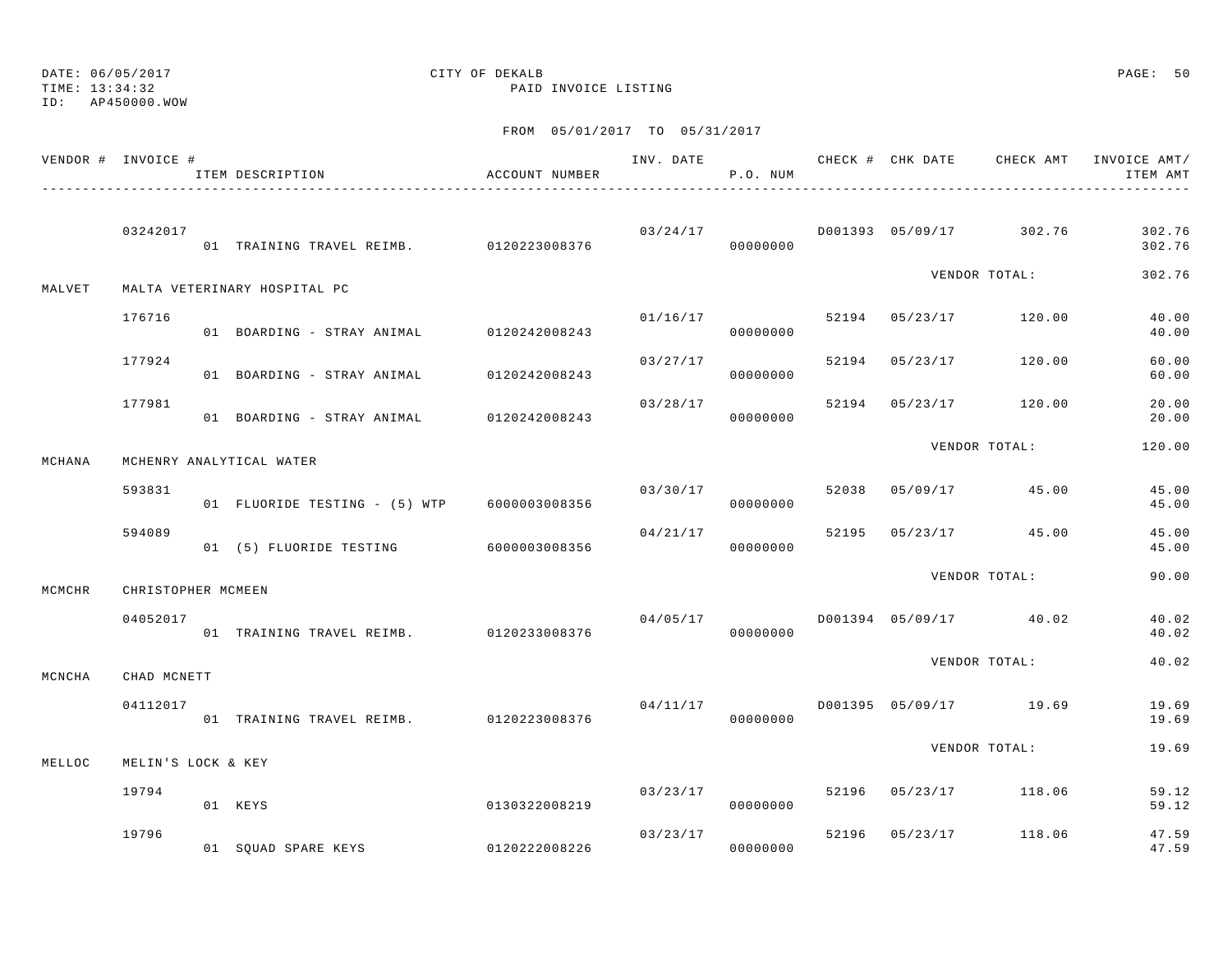TIME: 13:34:32 PAID INVOICE LISTING

ID: AP450000.WOW

|        | VENDOR # INVOICE # | ITEM DESCRIPTION                                                   | ACCOUNT NUMBER                 |          | P.O. NUM             |       |                | INV. DATE 6 CHECK # CHK DATE CHECK AMT INVOICE AMT/ | ITEM AMT                   |
|--------|--------------------|--------------------------------------------------------------------|--------------------------------|----------|----------------------|-------|----------------|-----------------------------------------------------|----------------------------|
|        | 19871              | 01 ROOM KEY                                                        | 0130322008219                  | 04/17/17 | 00000000             |       |                | 52039 05/09/17 97.66                                | 2.31<br>2.31               |
|        | 19872              | 01 FILE KEY                                                        | 0130322008219                  | 04/18/17 | 00000000             |       | 52039 05/09/17 | 97.66                                               | 1.85<br>1.85               |
|        | 19883              | 01 SPARE KEYS                                                      | 0120222008226                  | 04/24/17 | 00000000             | 52196 | 05/23/17       | 118.06                                              | 8.34<br>8.34               |
|        | 19891              | 01 KEYS                                                            | 0130322008219                  | 04/25/17 | 00000000             | 52196 | 05/23/17       | 118.06                                              | 3.01<br>3.01               |
|        | $40117 - 5$        | 01 REPLACE DEADBOLT                                                | 6500003008348                  | 04/01/17 | 00000000             |       |                | 52039 05/09/17 97.66                                | 93.50<br>93.50             |
| MENSYC | MENARDS SYCAMORE   |                                                                    |                                |          |                      |       |                | VENDOR TOTAL:                                       | 215.72                     |
|        | 47908              | 01 UTILITY HANGER                                                  | 6000002008232                  |          | 03/29/17<br>00000000 |       |                | 52040 05/09/17 17.89                                | 17.89<br>17.89             |
|        | 49571              | 01 LUMBER                                                          | 6000002008228                  | 04/18/17 | 00000000             |       | 52197 05/23/17 | 67.99                                               | 18.00<br>18.00             |
|        | 50930              | 01 RESTROOM LIGHT                                                  | 0130322008219                  | 05/04/17 | 00000000             |       |                | 52197 05/23/17 67.99                                | 49.99<br>49.99             |
| METWES |                    | METRO WEST COUNCIL OF                                              |                                |          |                      |       |                | VENDOR TOTAL:                                       | 85.88                      |
|        | 2907               | 01 2017 LEG. DRIVE DOWN<br>02 2017 LEG. DRIVE DOWN                 | 0115153008376<br>0110103008376 | 03/22/17 | 00000000<br>00000000 |       | 52041 05/09/17 | 735.00                                              | 700.00<br>175.00<br>525.00 |
|        | 2932               | 01 BOARD MEETING - 3/23/17 0115153008376                           |                                | 03/27/17 | 00000000             |       | 52041 05/09/17 | 735.00                                              | 35.00<br>35.00             |
|        | 2985               | 01 BOARD MEETING 4/27/17<br>02 BOARD MEETING 4/27/17 0110103008376 | 0115153008376                  | 05/01/17 | 00000000<br>00000000 |       |                | 52198 05/23/17 70.00                                | 70.00<br>35.00<br>35.00    |
| MICSCI |                    | DRYSDALE ENTERPRISES, INC                                          |                                |          |                      |       |                | VENDOR TOTAL:                                       | 805.00                     |
|        | 83400              |                                                                    |                                |          | 04/10/17             |       |                | 52042 05/09/17 1,204.87                             | 1,204.87                   |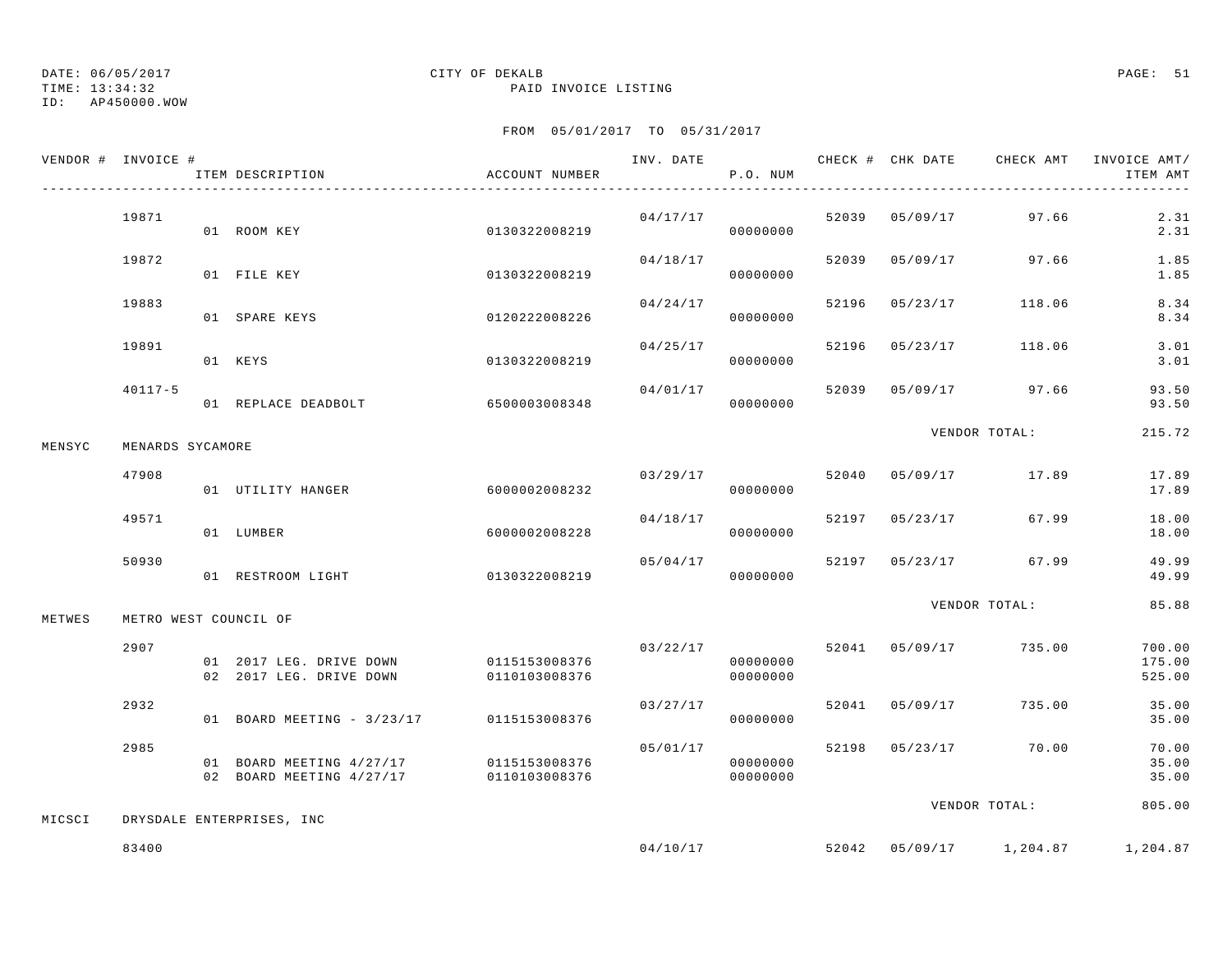TIME: 13:34:32 PAID INVOICE LISTING

ID: AP450000.WOW

|         | VENDOR # INVOICE #   | ITEM DESCRIPTION                               | ACCOUNT NUMBER | INV. DATE | P.O. NUM |       |          |                                    | CHECK # CHK DATE CHECK AMT INVOICE AMT/<br>ITEM AMT |
|---------|----------------------|------------------------------------------------|----------------|-----------|----------|-------|----------|------------------------------------|-----------------------------------------------------|
|         | 83400                | 01 WATER SAMPLE BOTTLES 6000002008244          |                | 04/10/17  | 00000000 |       |          |                                    | 52042  05/09/17  1,204.87  1,204.87<br>1,204.87     |
| MIDCIT  | MID CITY             |                                                |                |           |          |       |          |                                    | VENDOR TOTAL: 1,204.87                              |
|         | $421654 - 0$         | 01 OFFICE FURNITURE (CD 1ST FLR) 5355006008510 |                | 04/21/17  | 00170032 |       |          | 52199 05/23/17 15,493.48           | 15,493.48<br>15,493.48                              |
| MIDSAL  | MIDWEST SALT, LLC    |                                                |                |           |          |       |          | VENDOR TOTAL:                      | 15,493.48                                           |
|         | P436869              | 01 BULK ROCK SALT                              | 6000002008250  | 03/24/17  | 00170017 | 52200 |          | $05/23/17$ 7,529.14                | 2,360.79<br>2,360.79                                |
|         | P436918              | 01 BULK ROCK SALT                              | 6000002008250  | 04/07/17  | 00170017 | 52043 | 05/09/17 | 10,505.06                          | 2,671.59<br>2,671.59                                |
|         | P436920              | 01 BULK ROCK SALT                              | 6000002008250  | 04/07/17  | 00170017 | 52043 | 05/09/17 | 10,505.06                          | 2,573.17<br>2,573.17                                |
|         | P436924              | 01 BULK ROCK SALT                              | 6000002008250  | 04/10/17  | 00170017 | 52043 | 05/09/17 | 10,505.06                          | 2,505.83<br>2,505.83                                |
|         | P436925              | 01 BULK ROCK SALT                              | 6000002008250  | 04/10/17  | 00170017 | 52043 | 05/09/17 | 10,505.06                          | 2,754.47<br>2,754.47                                |
|         | P436974              | 01 BULK ROCK SALT                              | 6000002008250  | 04/25/17  | 00170017 | 52200 |          | $05/23/17$ 7,529.14                | 2,741.52<br>2,741.52                                |
|         | P436975              | 01 BULK ROCK SALT                              | 6000002008250  | 04/25/17  | 00170017 | 52200 |          | 05/23/17 7,529.14                  | 2,426.83<br>2,426.83                                |
| MIKAUT2 | KATHLEEN A CRAFT     |                                                |                |           |          |       |          | VENDOR TOTAL:                      | 18,034.20                                           |
|         | 031730               | 01 SAFETY LANE TESTS                           | 0130333008315  | 03/31/17  | 00000000 | 52044 | 05/09/17 | 81.00                              | 54.00<br>54.00                                      |
|         | 031748               | 01 SAFETY LANE TEST                            | 0125273008315  | 03/31/17  | 00000000 |       |          | 52044 05/09/17 81.00               | 27.00<br>27.00                                      |
| MISPRO  | MISSMAN PROFESSIONAL |                                                |                |           |          |       |          | VENDOR TOTAL:                      | 81.00                                               |
|         | 40700                |                                                |                |           |          |       |          | $04/11/17$ 52045 05/09/17 1,775.75 | 91.25                                               |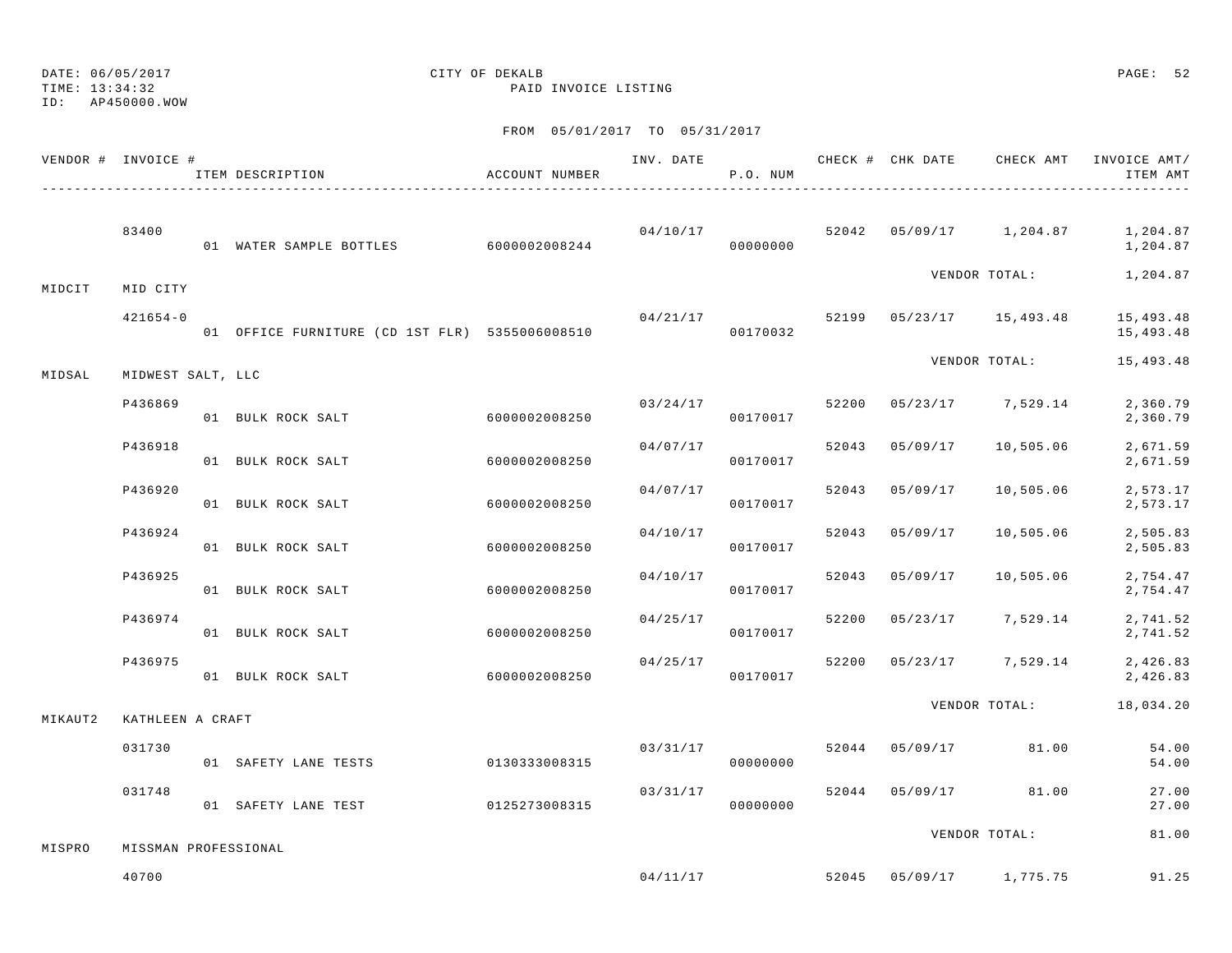TIME: 13:34:32 PAID INVOICE LISTING

ID: AP450000.WOW

### FROM 05/01/2017 TO 05/31/2017

| VENDOR # INVOICE # |                | ITEM DESCRIPTION                                                                                                                                                                                 | ACCOUNT NUMBER                 |          | P.O. NUM             |       | INV. DATE 6 1997 CHECK # CHK DATE 6 CHECK AMT INVOICE AMT | ITEM AMT                                                                               |
|--------------------|----------------|--------------------------------------------------------------------------------------------------------------------------------------------------------------------------------------------------|--------------------------------|----------|----------------------|-------|-----------------------------------------------------------|----------------------------------------------------------------------------------------|
|                    |                |                                                                                                                                                                                                  |                                |          |                      |       |                                                           |                                                                                        |
|                    | 40700          | 01 PRO SERVICES MARCH 2017 0100000001265                                                                                                                                                         |                                |          | 04/11/17<br>00000000 | 52045 | 05/09/17 1,775.75                                         | 91.25<br>91.25                                                                         |
|                    | 40701          | 01 PRO SERVICES MARCH 2017                                                                                                                                                                       | 0100000001265                  | 04/11/17 | 00000000             |       | 52045 05/09/17 1,775.75                                   | 480.00<br>480.00                                                                       |
|                    | 40702          | 01 PRO SERVICES MARCH 2017                                                                                                                                                                       | 0100000001265                  | 04/11/17 | 00000000             | 52045 | 05/09/17 1,775.75                                         | 1,204.50<br>1,204.50                                                                   |
| MOBINC             | MOBOTREX INC   |                                                                                                                                                                                                  |                                |          |                      |       | VENDOR TOTAL:                                             | 1,775.75                                                                               |
|                    | 218572         | 01 EZ COMM STATION                                                                                                                                                                               | 0130332008230                  |          | 04/24/17<br>00000000 |       | 52201 05/23/17 770.00                                     | 770.00<br>770.00                                                                       |
| MUNEME             | MES - ILLINOIS |                                                                                                                                                                                                  |                                |          |                      |       | VENDOR TOTAL:                                             | 770.00                                                                                 |
|                    | IB1107011      | 01 FACE PIECE REPAIR 6125273008311                                                                                                                                                               |                                | 02/21/17 | 00000000             | 52046 | 05/09/17 418.00                                           | 418.00<br>418.00                                                                       |
|                    | IN1127747      | 01 SCBA FUNCTION TEST                                                                                                                                                                            | 0125273008311                  | 05/01/17 | 00000000             | 52202 | 05/23/17 1,925.75                                         | 1,925.75<br>1,925.75                                                                   |
| MUNMAR             |                | MUNICIPAL MARKING DISTRIBUTORS                                                                                                                                                                   |                                |          |                      |       | VENDOR TOTAL:                                             | 2,343.75                                                                               |
|                    | 20459          | 01 PLASTIC FLAGS<br>02 PLASTIC FLAGS                                                                                                                                                             | 0130332008229<br>0130332008230 | 04/04/17 | 00000000<br>00000000 |       | 52047 05/09/17 385.60                                     | 286.00<br>143.00<br>143.00                                                             |
|                    | 20471          | 01 SPRAY PAINT CANS                                                                                                                                                                              | 0130332008231                  | 04/27/17 | 00000000             | 52047 | 05/09/17 385.60                                           | 99.60<br>99.60                                                                         |
| NACHA DD UNDEFINED |                |                                                                                                                                                                                                  |                                |          |                      |       | VENDOR TOTAL:                                             | 385.60                                                                                 |
|                    |                | 01 TOTAL DIRECT DEPOSITS<br>01 TOTAL DIRECT DEPOSITS<br>01 TOTAL DIRECT DEPOSITS<br>01 TOTAL DIRECT DEPOSITS<br>01 TOTAL DIRECT DEPOSITS<br>01 TOTAL DIRECT DEPOSITS<br>01 TOTAL DIRECT DEPOSITS |                                |          |                      |       |                                                           | 303,183.00<br>1,357.65<br>15,163.71<br>54, 133. 27<br>44,334.79<br>40,440.98<br>413.36 |

VENDOR TOTAL: 0.00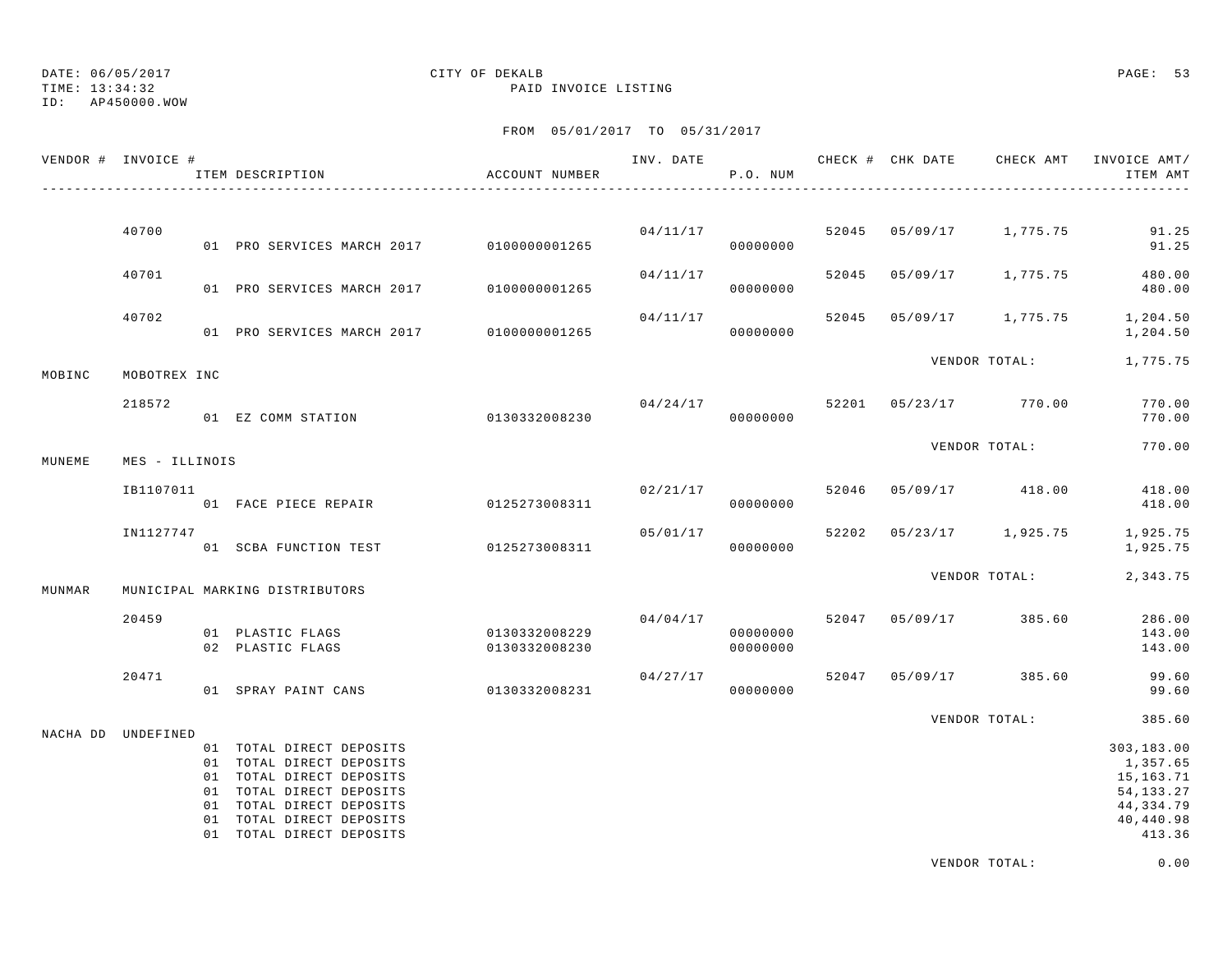ID: AP450000.WOW

TIME: 13:34:32 PAID INVOICE LISTING

|        | VENDOR # INVOICE # | ITEM DESCRIPTION                               | ACCOUNT NUMBER |          | P.O. NUM             |       |          |                         | INV. DATE 6 . CHECK # CHK DATE 6 . CHECK AMT INVOICE AMT<br>ITEM AMT |
|--------|--------------------|------------------------------------------------|----------------|----------|----------------------|-------|----------|-------------------------|----------------------------------------------------------------------|
| NACMAR | MARK NACHMAN       |                                                |                |          |                      |       |          |                         |                                                                      |
|        | 04142017           | 01 TRAINING TRAVEL REIMB. 0120243008376        |                |          | 04/14/17<br>00000000 |       |          | D001396 05/09/17 49.00  | 49.00<br>49.00                                                       |
| NAVJER | JEREMIAH NAVRATIL  |                                                |                |          |                      |       |          | VENDOR TOTAL:           | 49.00                                                                |
|        | 04202017           | 01 WATER REFUND #1902082020-00 6000000063444   |                | 04/20/17 | 00000000             |       |          | 52048 05/09/17 11.17    | 11.17<br>11.17                                                       |
| NFPA   | NFPA INTERNATIONAL |                                                |                |          |                      |       |          | VENDOR TOTAL:           | 11.17                                                                |
|        | 6934701X           | 01 NFPA RENEWAL                                | 0125273008375  | 04/04/17 | 00000000             |       |          | 52049 05/09/17 175.00   | 175.00<br>175.00                                                     |
|        | 6962227X           | 01 NFPA CODES RENEWAL                          | 0125273008375  | 05/01/17 | 00000000             |       |          | 52203 05/23/17 1,345.50 | 1,345.50<br>1,345.50                                                 |
| NGUSAB |                    | NGUZO SABA MEN'S CLUB                          |                |          |                      |       |          | VENDOR TOTAL:           | 1,520.50                                                             |
|        | 04242017           | 01 HUMAN SRVCS FUNDING 1ST QTR 0132103008307   |                | 04/24/17 | 00000000             | 52050 |          | 05/09/17 1,500.00       | 1,500.00<br>1,500.00                                                 |
| NICOR  | NICOR              |                                                |                |          |                      |       |          | VENDOR TOTAL:           | 1,500.00                                                             |
|        | 03212017           | 01 900 W DRESSER 2/17-3/21/17 6000003008351    |                | 03/21/17 | 00000000             |       |          | 52051 05/09/17 3,152.98 | 626.55<br>626.55                                                     |
|        | 03222017           | 01 2851 CORPORATE 2/17-3/21/17                 | 6000003008351  | 03/22/17 | 00000000             | 52051 | 05/09/17 | 3,152.98                | 250.40<br>250.40                                                     |
|        | 03222017A          | 01 1202 S 7TH 2/17-3/22/17                     | 6000003008351  | 03/22/17 | 00000000             | 52051 | 05/09/17 | 3,152.98                | 274.05<br>274.05                                                     |
|        | 03242017           | 01 1505 W LINCOLN 2/21-3/24/17 6000003008351   |                | 03/24/17 | 00000000             | 52051 | 05/09/17 | 3,152.98                | 936.99<br>936.99                                                     |
|        | 03272017           | 01 1216 MARKET 2/23-3/27/17 6000003008351      |                | 03/27/17 | 00000000             | 52051 | 05/09/17 | 3,152.98                | 748.67<br>748.67                                                     |
|        | 03272017E          | 01 1685 COUNTY FARM 2/23-3/27/17 6000003008351 |                | 03/27/17 | 00000000             | 52051 | 05/09/17 | 3,152.98                | 316.32<br>316.32                                                     |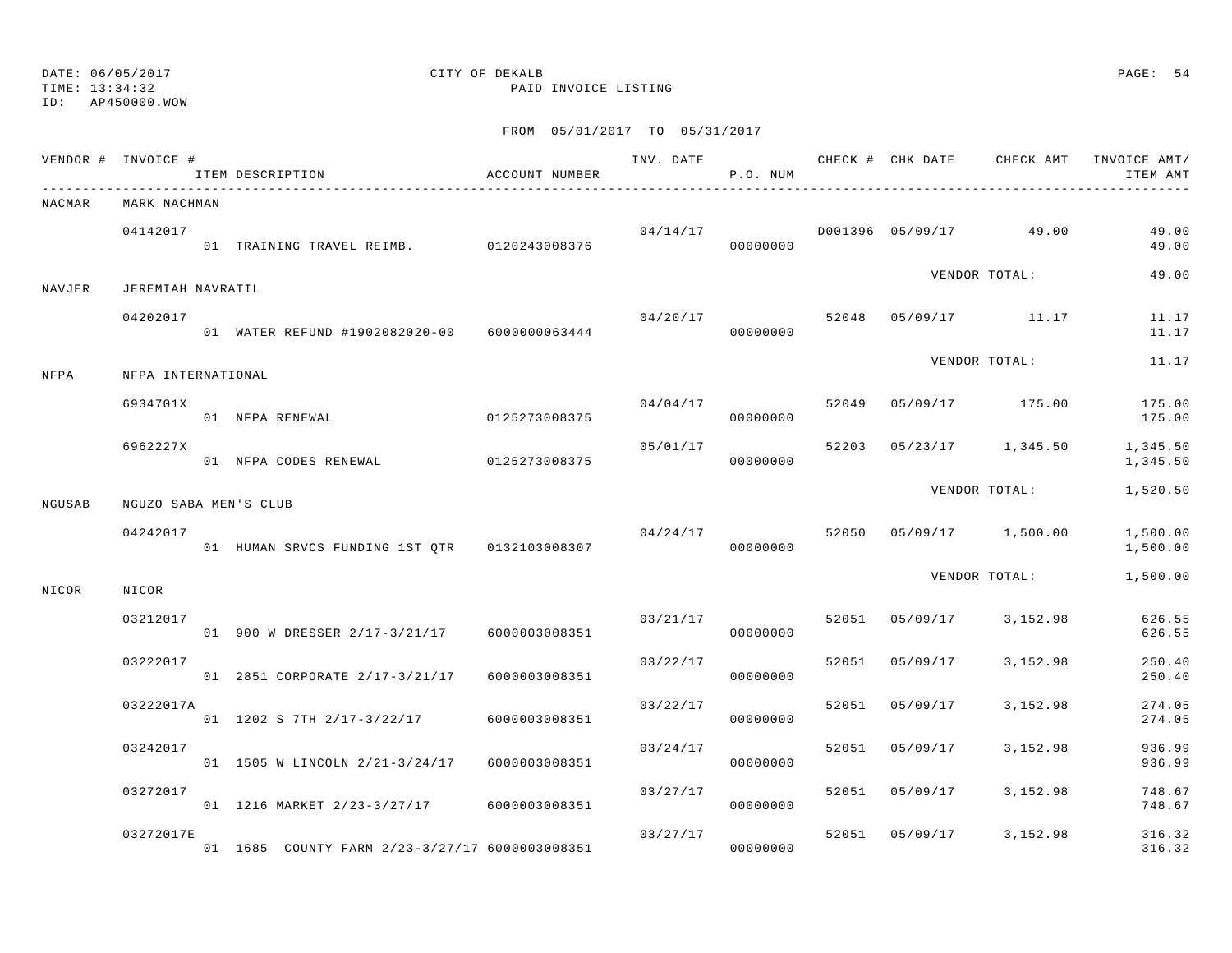### TIME: 13:34:32 PAID INVOICE LISTING ID: AP450000.WOW

## DATE: 06/05/2017 CITY OF DEKALB PAGE: 55

|        | VENDOR # INVOICE # | ITEM DESCRIPTION                                   | ACCOUNT NUMBER                 |          | P.O. NUM             |       |                | INV. DATE 6 7 200 CHECK # CHK DATE 6 2 CHECK AMT INVOICE AMT/ | ITEM AMT              |
|--------|--------------------|----------------------------------------------------|--------------------------------|----------|----------------------|-------|----------------|---------------------------------------------------------------|-----------------------|
|        | 04202017A          | 01 2851 CORPORATE DR 3/21-4/20/17 6000003008351    |                                | 04/20/17 | 00000000             |       |                | $52204$ $05/23/17$ 1,943.28                                   | 257.09<br>257.09      |
|        | 04202017B          | 01 1202 S 7TH 3/22-4/20/17 6000003008351           |                                | 04/20/17 | 00000000             |       | 52204 05/23/17 | 1,943.28                                                      | 176.27<br>176.27      |
|        | 04212017A          | 01 1505 W LINCOLN 3/22-4/21/17 6000003008351       |                                | 04/21/17 | 00000000             | 52204 | 05/23/17       | 1,943.28                                                      | 296.27<br>296.27      |
|        | 04212017B          | 01 900 W DRESSER 3/21-4/21/17                      | 6000003008351                  | 04/21/17 | 00000000             | 52204 | 05/23/17       | 1,943.28                                                      | 641.86<br>641.86      |
|        | 04272017A          | 01 2100 PLEASANT 3/27-4/26/17                      | 6500003008355                  | 04/27/17 | 00000000             |       | 52204 05/23/17 | 1,943.28                                                      | 120.11<br>120.11      |
|        | 04272017B          | 01 S PLEASANT ST 3/27-4/26/17                      | 6500003008355                  | 04/27/17 | 00000000             |       | 52204 05/23/17 | 1,943.28                                                      | 153.96<br>153.96      |
|        | 04272017C          | 01 3331 PLEASANT ST 3/27-4/27/17 6500003008355     |                                | 04/27/17 | 00000000             | 52204 | 05/23/17       | 1,943.28                                                      | 116.73<br>116.73      |
|        | 04272017D          | 01 3232 PLEASANT 3/27-4/26/17 6500003008355        |                                | 04/27/17 | 00000000             |       |                | 52204 05/23/17 1,943.28                                       | 180.99<br>180.99      |
| NITAB  |                    | NORTHERN ILLINOIS TRAINING                         |                                |          |                      |       |                | VENDOR TOTAL:                                                 | 5,096.26              |
|        | 1754               | 01 FEMALE ENFORCER TRAINING                        | 0120243008376                  |          | 04/20/17<br>00000000 | 52205 |                | $05/23/17$ 50.00                                              | 50.00<br>50.00        |
|        | 1807               | 01 OFFICER ASSESSMENT                              | 0120223008376                  | 04/03/17 | 00000000             |       |                | 52052 05/09/17 5,525.00                                       | 5,525.00<br>5,525.00  |
| NIUSPA |                    | NORTHERN ILLINOIS UNIVERSITY                       |                                |          |                      |       |                | VENDOR TOTAL:                                                 | 5,575.00              |
|        | PRI004392          | 01 INTERN MONTHLY CHRGS-MARCH 17 0115151008103     |                                |          | 04/04/17<br>00000000 |       |                | 52053 05/09/17 1,240.00                                       | 1,240.00<br>1,240.00  |
| NIWAT  |                    | NORTHERN ILLINOIS WATER WORKS                      |                                |          |                      |       |                | VENDOR TOTAL:                                                 | 1,240.00              |
|        | 42115              | 01 WATER COOLER BOTTLES<br>02 WATER COOLER BOTTLES | 0110102008204<br>0115152008204 | 03/24/17 | 00000000<br>00000000 |       |                | 52054 05/09/17 189.25                                         | 70.75<br>4.45<br>4.45 |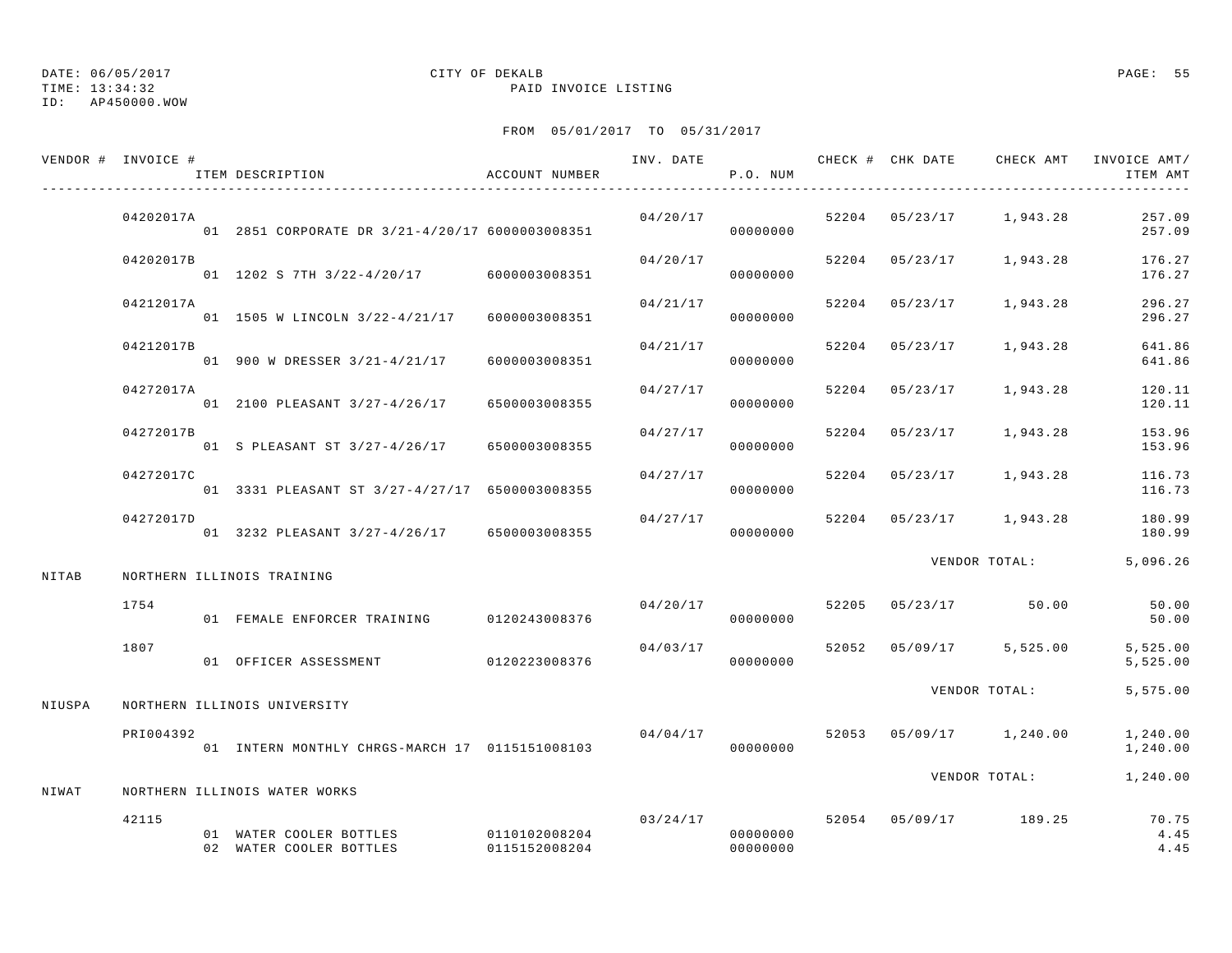### TIME: 13:34:32 PAID INVOICE LISTING

| VENDOR # INVOICE # |       |          | ITEM DESCRIPTION                             | ACCOUNT NUMBER                 | INV. DATE | P.O. NUM             | CHECK # CHK DATE | CHECK AMT             | INVOICE AMT/<br>ITEM AMT<br>----- |
|--------------------|-------|----------|----------------------------------------------|--------------------------------|-----------|----------------------|------------------|-----------------------|-----------------------------------|
|                    | 42115 |          |                                              |                                | 03/24/17  |                      |                  | 52054 05/09/17 189.25 | 70.75                             |
|                    |       |          | 03 WATER COOLER BOTTLES                      | 0116102008204                  |           | 00000000             |                  |                       | 4.45                              |
|                    |       |          | 04 WATER COOLER BOTTLES                      | 0117112008204                  |           | 00000000             |                  |                       | 4.45                              |
|                    |       | 0.5      | WATER COOLER BOTTLES                         | 0117122008204                  |           | 00000000             |                  |                       | 4.38                              |
|                    |       | 06       | WATER COOLER BOTTLES                         | 0130324008450                  |           | 00000000             |                  |                       | 35.37                             |
|                    |       | 07       | WATER COOLER BOTTLES                         | 0130352008204                  |           | 00000000             |                  |                       | 4.45                              |
|                    |       | 08       | WATER COOLER BOTTLES                         | 0132102008204                  |           | 00000000             |                  |                       | 4.45                              |
|                    |       | 09       | WATER COOLER BOTTLES                         | 0910002008204                  |           | 00000000             |                  |                       | 2.12                              |
|                    |       | 10       | WATER COOLER BOTTLES                         | 0920002008204                  |           | 00000000             |                  |                       | 2.18                              |
|                    | 42145 |          |                                              |                                | 03/31/17  |                      |                  | 52054 05/09/17 189.25 | 53.50                             |
|                    |       |          | 01 WATER COOLER BOTTLES                      | 0110102008204                  |           | 00000000             |                  |                       | 3.37                              |
|                    |       | 02       | WATER COOLER BOTTLES                         | 0115152008204                  |           | 00000000             |                  |                       | 3.37                              |
|                    |       | 03       | WATER COOLER BOTTLES                         | 0116102008204                  |           | 00000000             |                  |                       | 3.37                              |
|                    |       | 04       | WATER COOLER BOTTLES                         | 0117112008204                  |           | 00000000             |                  |                       | 3.37                              |
|                    |       | 05       | WATER COOLER BOTTLES                         | 0117122008204                  |           | 00000000             |                  |                       | 3.31                              |
|                    |       | 06       | WATER COOLER BOTTLES                         | 0130324008450                  |           | 00000000             |                  |                       | 26.75                             |
|                    |       | 07       | WATER COOLER BOTTLES                         | 0130352008204                  |           | 00000000             |                  |                       | 3.37                              |
|                    |       | 08       | WATER COOLER BOTTLES                         | 0132102008204                  |           | 00000000             |                  |                       | 3.37                              |
|                    |       | 09       | WATER COOLER BOTTLES                         | 0910002008204                  |           | 00000000             |                  |                       | 1.60                              |
|                    |       | 10       | WATER COOLER BOTTLES                         | 0920002008204                  |           | 00000000             |                  |                       | 1.62                              |
|                    | 42176 |          |                                              |                                | 04/07/17  |                      |                  | 52054 05/09/17 189.25 | 65.00                             |
|                    |       |          | 01 WATER COOLER BOTTLES                      | 0110102008204                  |           | 00000000             |                  |                       | 4.09                              |
|                    |       | 02       | WATER COOLER BOTTLES                         | 0115152008204                  |           | 00000000             |                  |                       | 4.09                              |
|                    |       | 03       | WATER COOLER BOTTLES                         | 0116102008204                  |           | 00000000             |                  |                       | 4.09                              |
|                    |       | 04       | WATER COOLER BOTTLES                         | 0117112008204                  |           | 00000000             |                  |                       | 4.09                              |
|                    |       | 05       | WATER COOLER BOTTLES                         | 0117122008204                  |           | 00000000             |                  |                       | 4.03                              |
|                    |       | 06       | WATER COOLER BOTTLES                         | 0130324008450                  |           | 00000000             |                  |                       | 32.50                             |
|                    |       | 07       | WATER COOLER BOTTLES                         | 0130352008204                  |           | 00000000             |                  |                       | 4.09<br>4.09                      |
|                    |       | 08       | WATER COOLER BOTTLES                         | 0132102008204                  |           | 00000000             |                  |                       | 1.95                              |
|                    |       | 09<br>10 | WATER COOLER BOTTLES<br>WATER COOLER BOTTLES | 0910002008204<br>0920002008204 |           | 00000000<br>00000000 |                  |                       | 1.98                              |
|                    |       |          |                                              |                                |           |                      |                  |                       |                                   |
|                    | 42200 |          |                                              |                                | 04/14/17  |                      |                  | 52207 05/23/17 199.50 | 76.50                             |
|                    |       |          | 01 WATER COOLER BOTTLES                      | 0110102008204                  |           | 00000000             |                  |                       | 4.81                              |
|                    |       | 02       | WATER COOLER BOTTLES                         | 0115152008204                  |           | 00000000             |                  |                       | 4.81                              |
|                    |       | 03       | WATER COOLER BOTTLES                         | 0116102008204                  |           | 00000000             |                  |                       | 4.81                              |
|                    |       | 04       | WATER COOLER BOTTLES                         | 0117112008204                  |           | 00000000             |                  |                       | 4.81                              |
|                    |       | 05       | WATER COOLER BOTTLES                         | 0117122008204                  |           | 00000000             |                  |                       | 4.74                              |
|                    |       | 06       | WATER COOLER BOTTLES                         | 0130324008450                  |           | 00000000             |                  |                       | 38.25                             |
|                    |       | 07       | WATER COOLER BOTTLES                         | 0130352008204                  |           | 00000000             |                  |                       | 4.81                              |
|                    |       | 08       | WATER COOLER BOTTLES                         | 0132102008204                  |           | 00000000             |                  |                       | 4.81<br>2.29                      |
|                    |       | 09<br>10 | WATER COOLER BOTTLES<br>WATER COOLER BOTTLES | 0910002008204<br>0920002008204 |           | 00000000<br>00000000 |                  |                       | 2.36                              |
|                    | 42248 |          |                                              |                                | 04/28/17  |                      | 52207 05/23/17   | 199.50                | 30.50                             |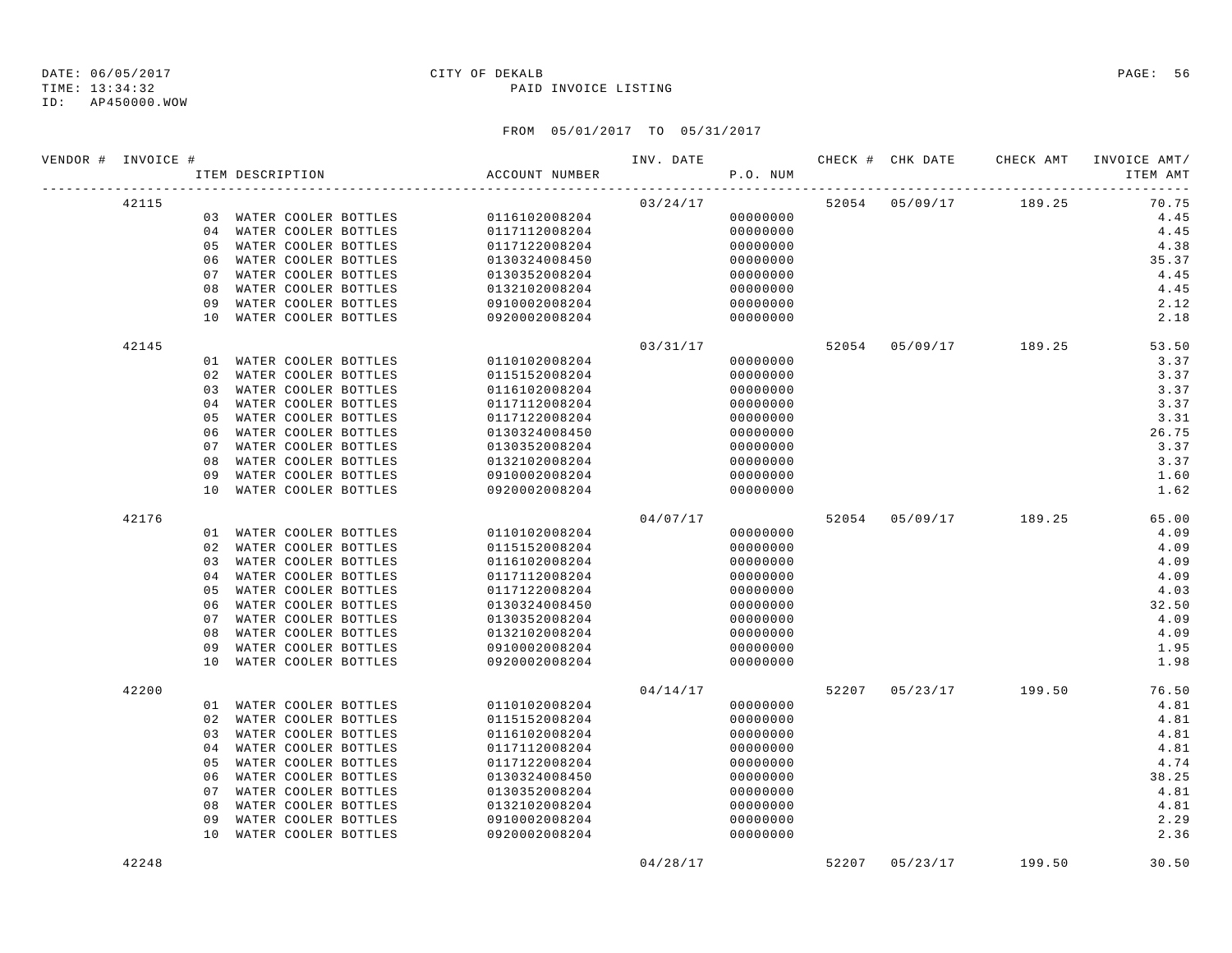ID: AP450000.WOW

## TIME: 13:34:32 PAID INVOICE LISTING

|         | VENDOR # INVOICE # |                |                                |                                             |                | INV. DATE |          |       |                | CHECK # CHK DATE CHECK AMT | INVOICE AMT/ |
|---------|--------------------|----------------|--------------------------------|---------------------------------------------|----------------|-----------|----------|-------|----------------|----------------------------|--------------|
|         |                    |                | ITEM DESCRIPTION               |                                             | ACCOUNT NUMBER |           | P.O. NUM |       |                |                            | ITEM AMT     |
|         |                    |                |                                |                                             |                |           |          |       |                |                            |              |
|         | 42248              |                |                                |                                             |                | 04/28/17  |          |       | 52207 05/23/17 | 199.50                     | 30.50        |
|         |                    |                | 01 WATER COOLER BOTTLES        |                                             | 0110102008204  |           | 00000000 |       |                |                            | 1.92         |
|         |                    |                | 02 WATER COOLER BOTTLES        |                                             | 0115152008204  |           | 00000000 |       |                |                            | 1.92         |
|         |                    |                | 03 WATER COOLER BOTTLES        |                                             | 0116102008204  |           | 00000000 |       |                |                            | 1.92         |
|         |                    |                | 04 WATER COOLER BOTTLES        |                                             | 0117112008204  |           | 00000000 |       |                |                            | 1.92         |
|         |                    | 05             | WATER COOLER BOTTLES           |                                             | 0117122008204  |           | 00000000 |       |                |                            | 1.89         |
|         |                    | 06             | WATER COOLER BOTTLES           |                                             | 0130324008450  |           | 00000000 |       |                |                            | 15.25        |
|         |                    | 07             | WATER COOLER BOTTLES           |                                             | 0130352008204  |           | 00000000 |       |                |                            | 1.92         |
|         |                    | 08             | WATER COOLER BOTTLES           |                                             | 0132102008204  |           | 00000000 |       |                |                            | 1.92         |
|         |                    | 09             | WATER COOLER BOTTLES           |                                             | 0910002008204  |           | 00000000 |       |                |                            | 0.91         |
|         |                    | 10             | WATER COOLER BOTTLES           |                                             | 0920002008204  |           | 00000000 |       |                |                            | 0.93         |
|         | 42254              |                |                                |                                             |                | 04/28/17  |          | 52207 | 05/23/17       | 199.50                     | 16.00        |
|         |                    |                | 01 WATER COOLER RENTAL         |                                             | 0110102008204  |           | 00000000 |       |                |                            | 2.00         |
|         |                    | 02             | WATER COOLER RENTAL            |                                             | 0115152008204  |           | 00000000 |       |                |                            | 2.00         |
|         |                    |                | 03 WATER COOLER RENTAL         |                                             | 0116102008204  |           | 00000000 |       |                |                            | 2.00         |
|         |                    | 04             | WATER COOLER RENTAL            |                                             | 0117112008204  |           | 00000000 |       |                |                            | 2.00         |
|         |                    | 05             | WATER COOLER RENTAL            |                                             | 0117122008204  |           | 00000000 |       |                |                            | 2.00         |
|         |                    | 06             | WATER COOLER RENTAL            |                                             | 0130352008204  |           | 00000000 |       |                |                            | 2.00         |
|         |                    | 07             | WATER COOLER RENTAL            |                                             | 0132102008204  |           | 00000000 |       |                |                            | 2.00         |
|         |                    | 08             | WATER COOLER RENTAL            |                                             | 0910002008204  |           | 00000000 |       |                |                            | 0.99         |
|         |                    | 09             | WATER COOLER RENTAL            |                                             | 0920002008204  |           | 00000000 |       |                |                            | 1.01         |
|         | 90011362           |                |                                |                                             |                | 04/24/17  |          | 52207 | 05/23/17       | 199.50                     | 76.50        |
|         |                    |                | 01 WATER COOLER BOTTLES        |                                             | 0110102008204  |           | 00000000 |       |                |                            | 4.81         |
|         |                    | 02             | WATER COOLER BOTTLES           |                                             | 0115152008204  |           | 00000000 |       |                |                            | 4.81         |
|         |                    |                | 03 WATER COOLER BOTTLES        |                                             | 0116102008204  |           | 00000000 |       |                |                            | 4.81         |
|         |                    | 0 <sub>4</sub> | WATER COOLER BOTTLES           |                                             | 0117112008204  |           | 00000000 |       |                |                            | 4.81         |
|         |                    | 05             | WATER COOLER BOTTLES           |                                             | 0117122008204  |           | 00000000 |       |                |                            | 4.74         |
|         |                    | 06             | WATER COOLER BOTTLES           |                                             | 0130324008450  |           | 00000000 |       |                |                            | 38.25        |
|         |                    | 0.7            | WATER COOLER BOTTLES           |                                             | 0130352008204  |           | 00000000 |       |                |                            | 4.81         |
|         |                    | 08             | WATER COOLER BOTTLES           |                                             | 0132102008204  |           | 00000000 |       |                |                            | 4.81         |
|         |                    | 09             | WATER COOLER BOTTLES           |                                             | 0910002008204  |           | 00000000 |       |                |                            | 2.29         |
|         |                    | 10             | WATER COOLER BOTTLES           |                                             | 0920002008204  |           | 00000000 |       |                |                            | 2.36         |
| ONSPOT  | ON THE SPOT        |                |                                |                                             |                |           |          |       |                | VENDOR TOTAL:              | 388.75       |
|         |                    |                |                                |                                             |                |           |          |       |                |                            |              |
|         | 1039               |                |                                |                                             |                | 04/13/17  |          |       | 52055 05/09/17 | 584.34                     | 584.34       |
|         |                    |                |                                | 01 REPAIR/PAINT CHILLER PIPES 0130323008348 |                |           | 00000000 |       |                |                            | 584.34       |
|         |                    |                |                                |                                             |                |           |          |       |                | VENDOR TOTAL:              | 584.34       |
| OVRDOOR |                    |                | OVERHEAD DOOR COMPANY ROCKFORD |                                             |                |           |          |       |                |                            |              |
|         | 88210              |                |                                |                                             |                | 12/16/16  |          | 52056 | 05/09/17       | 109.00                     | 109.00       |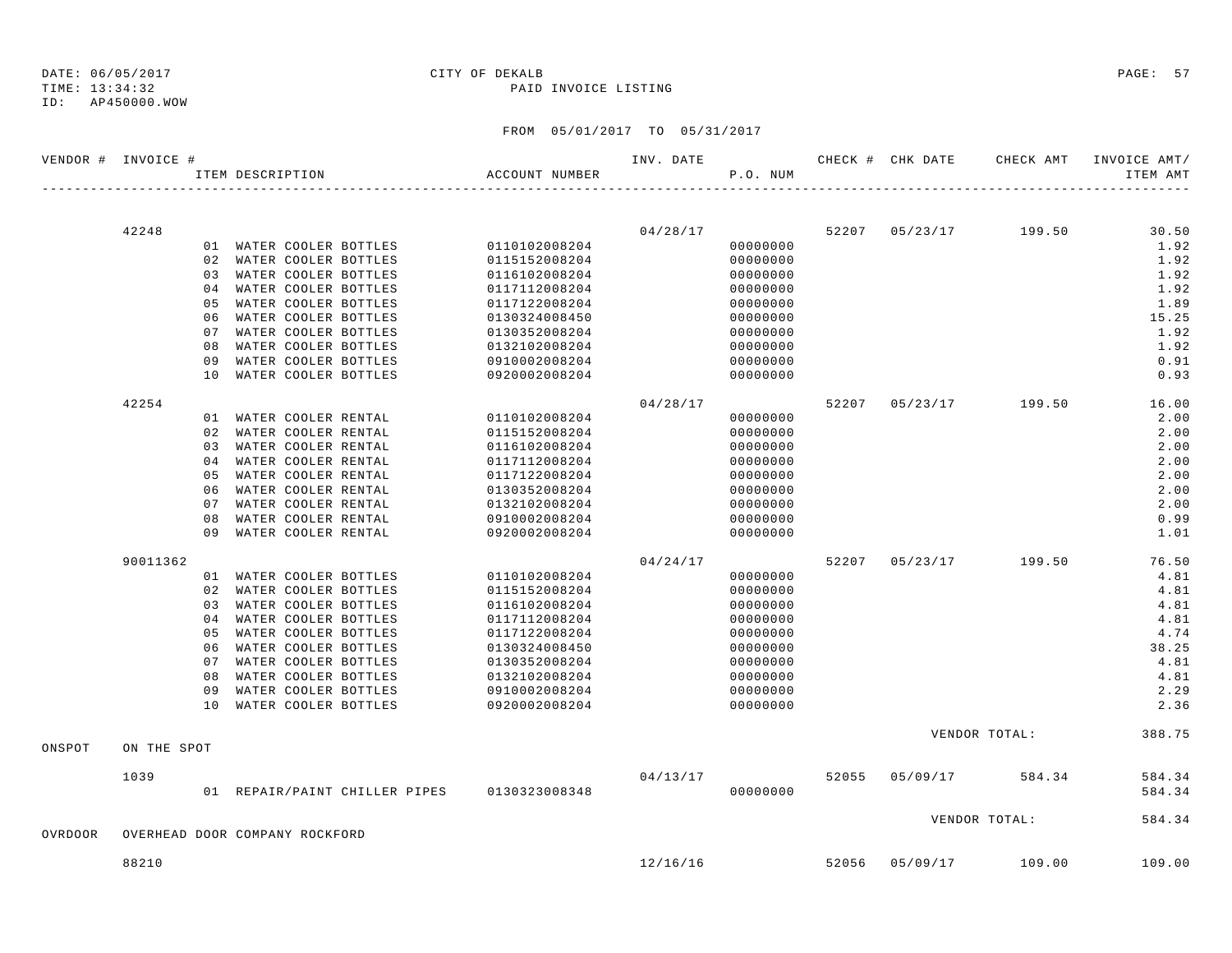FROM 05/01/2017 TO 05/31/2017 VENDOR # INVOICE # THE SAMPLE FOR THE CHECK AND THE CHECK AND CHECK FOR CHECK AMT INVOICE AMT/ ITEM DESCRIPTION ACCOUNT NUMBER P.O. NUM ITEM AMT---------------------------------------------------------------------------------------------------------------------------------------------- 88210 12/16/16 52056 05/09/17 109.00 109.00 01 REPAIR GARAGE DOOR 6000003008348 000000000 109.00 109.00 VENDOR TOTAL: 109.00 OZIILL OZINGA ILLINOIS RMC, INC. 867397 04/12/17 52208 05/23/17 341.00 341.00 01 MATERIAL 0130332008233 00000000 341.00VENDOR TOTAL: 341.00 PARAMO AMONAQUENETTE PARKER  $04/19/17$  30.00 30.00 30.00 01 POLICE/FIRE COM JAN/FEB/MAR 17 0116102008201 000000000 00000000 0000000 30.00 VENDOR TOTAL: 30.00PARJOH JOHNNY PARKER BAIRD $03/24/17$   $03/24/17$   $52058$   $05/09/17$   $10.00$   $10.00$  01 REFUND PARKING PASS 0085 0100000002325 00000000 10.00VENDOR TOTAL: 10.00PATCAT PATTEN CAT PO630011466 03/29/17 52059 05/09/17 155.00 155.00 01 GENERATOR INSPECTION/REPAIR 0130333008310 00000000 155.00 VENDOR TOTAL: 155.00PATLIN PATLIN INC. 57472-1 02/09/17 52209 05/23/17 84.84 84.84 01 MAINTENANCE PARTS 6500002008226 00000000 84.84 58086-1 03/27/17 52060 05/09/17 364.72 364.72 01 WD-40 OIL 6000002008219 00000000 263.2602 MISC SHOP SUPPLIES 6000002008232 00000000 101.46

PEARON RONALD PEARSON

| 04212017 |                      |               | 04/21/17 |          | 52061 | 05/09/17 | 250.00 | 250.00 |
|----------|----------------------|---------------|----------|----------|-------|----------|--------|--------|
|          | 2016 WELLNESS REIMB. | 7100004008476 |          | 00000000 |       |          |        | 250.00 |

VENDOR TOTAL: 250.00

449.56

VENDOR TOTAL: 449.56

### DATE: 06/05/2017 CITY OF DEKALB PAGE: 58 TIME: 13:34:32 PAID INVOICE LISTING

ID: AP450000.WOW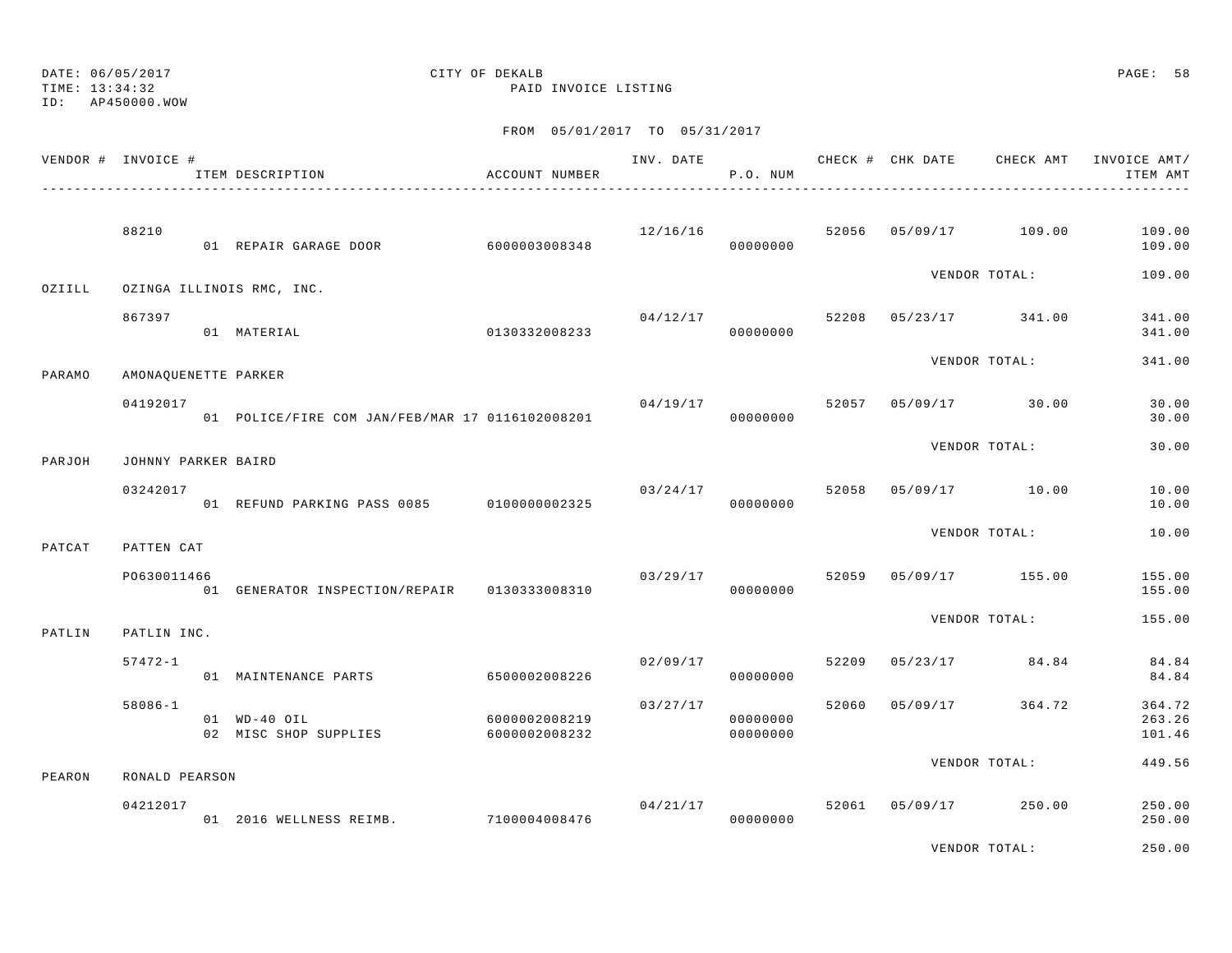TIME: 13:34:32 PAID INVOICE LISTING

ID: AP450000.WOW

|                | VENDOR # INVOICE #      | ITEM DESCRIPTION                                                                    | ACCOUNT NUMBER                 |          | P.O. NUM                         |       |                                          | INV. DATE 6 CHECK # CHK DATE CHECK AMT INVOICE AMT/<br>ITEM AMT |
|----------------|-------------------------|-------------------------------------------------------------------------------------|--------------------------------|----------|----------------------------------|-------|------------------------------------------|-----------------------------------------------------------------|
| PETTRA         |                         | PETROLEUM TRADERS CORPORATION                                                       |                                |          |                                  |       |                                          |                                                                 |
|                | 1121807                 | 01 BULK FUEL SERVICES 0100000001520<br>02 BULK FUEL SERVICES 0100000001510 00170027 |                                | 04/13/17 | 00170027                         |       |                                          | 52210 05/23/17 14,623.05 14,623.05<br>11,838.33<br>2,784.72     |
| POMPS          | POMP'S TIRE SERVICE INC |                                                                                     |                                |          |                                  |       | VENDOR TOTAL:                            | 14,623.05                                                       |
|                | 330093934               | 01 REPAIR TIRE<br>02 REPAIR TIRE                                                    | 6000002008226<br>6000003008315 |          | 04/12/17<br>00000000<br>00000000 | 52062 | 05/09/17 559.20                          | 559.20<br>59.20<br>500.00                                       |
|                | 640050433               | 01 (8) TIRES                                                                        | 60000002008226                 | 04/11/17 | 00000000                         |       | 52211 05/23/17 2,709.40                  | 2,709.40<br>2,709.40                                            |
| PRISAD         | SADIE PRISTAVE          |                                                                                     |                                |          |                                  |       | VENDOR TOTAL:                            | 3,268.60                                                        |
|                | 04142017                | 01 TRAINING TRAVEL REIMB. 0120243008376                                             |                                | 04/14/17 | 00000000                         |       | D001412 05/23/17 202.41                  | 202.41<br>202.41                                                |
| RAIAND         | ANDREW RAIH             |                                                                                     |                                |          |                                  |       | VENDOR TOTAL:                            | 202.41                                                          |
|                | 04232017                | 01 TRAINING TRAVEL REIMB. 0130333008376                                             |                                |          | 00000000                         |       | $04/23/17$ $D001397$ $05/09/17$ $314.67$ | 314.67<br>314.67                                                |
| <b>RAYDOO</b>  | RAYNOR DOOR AUTHORITY   |                                                                                     |                                |          |                                  |       | VENDOR TOTAL:                            | 314.67                                                          |
|                | 123744                  | 01 REPAIR OVERHEAD DOORS 0125273008348                                              |                                | 04/30/17 | 00000000                         |       | 52212 05/23/17 300.00                    | 300.00<br>300.00                                                |
| <b>RAYOHER</b> | RAY O'HERRON CO INC     |                                                                                     |                                |          |                                  |       | VENDOR TOTAL:                            | 300.00                                                          |
|                | 1720134-IN              | --.<br>01 NEW HIRE UNIFORM 0120232008270                                            |                                | 04/11/17 | 00000000                         | 52063 | $05/09/17$ 290.34                        | 290.34<br>290.34                                                |
| RBGSUP         | RBG SUPPLY              |                                                                                     |                                |          |                                  |       | VENDOR TOTAL:                            | 290.34                                                          |
|                | 222112                  | 01 JNTRL SPPLYS                                                                     | 0130322008291                  | 07/28/16 | 00000000                         |       | 52064 05/09/17 1,493.03                  | 166.70<br>166.70                                                |
|                | 222581                  |                                                                                     |                                | 09/28/16 |                                  |       | 52064 05/09/17 1,493.03                  | 359.91                                                          |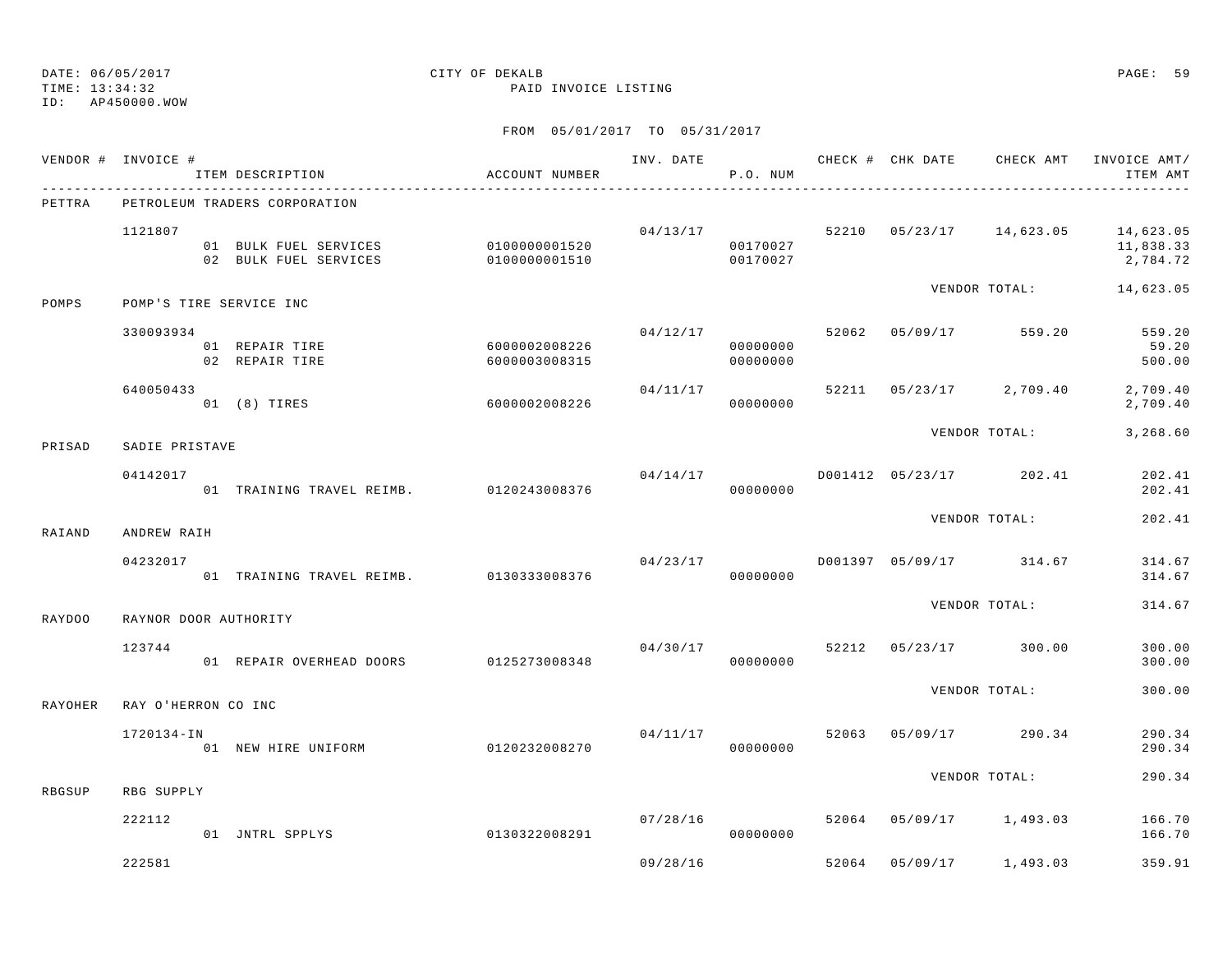TIME: 13:34:32 PAID INVOICE LISTING

ID: AP450000.WOW

|         | VENDOR # INVOICE #   | ITEM DESCRIPTION                             | ACCOUNT NUMBER |          | P.O. NUM |       |          | INV. DATE 6 7 CHECK # CHK DATE CHECK AMT INVOICE AMT/ | ITEM AMT               |
|---------|----------------------|----------------------------------------------|----------------|----------|----------|-------|----------|-------------------------------------------------------|------------------------|
|         |                      |                                              |                |          |          |       |          |                                                       |                        |
|         | 222581               | 01 JNTRL SPPLYS                              | 0130322008291  | 09/28/16 | 00000000 |       |          | 52064 05/09/17 1,493.03                               | 359.91<br>359.91       |
|         | 222797               | 01 JNTRL SPPLYS                              | 0130322008291  | 10/26/16 | 00000000 | 52064 |          | 05/09/17 1,493.03                                     | 559.82<br>559.82       |
|         | 223145               | 01 JNTRL SPPLYS                              | 0130322008291  | 12/16/16 | 00000000 |       |          | 52064 05/09/17 1,493.03                               | 406.60<br>406.60       |
| REDWING | RED WING SHOE STORE  |                                              |                |          |          |       |          | VENDOR TOTAL:                                         | 1,493.03               |
|         | 33                   | 01 SAFETY BOOTS                              | 0100000002690  | 10/13/16 | 00000000 | 52065 |          | 05/09/17 361.23                                       | 165.74<br>165.74       |
|         | 6868                 | 01 SAFETY BOOTS                              | 0100000002690  | 04/01/17 | 00000000 | 52065 | 05/09/17 | 361.23                                                | 195.49<br>195.49       |
|         | 7730                 | 01 SAFETY BOOTS - PW 0100000002690           |                | 04/26/17 | 00000000 | 52213 |          | 05/23/17 131.74                                       | 131.74<br>131.74       |
| REMCLA  | REMAX CLASSIC        |                                              |                |          |          |       |          | VENDOR TOTAL:                                         | 492.97                 |
|         | 05022017             | 01 WATER REFUND #1902188460-01 6000000063444 |                | 05/02/17 | 00000000 |       |          | 52214 05/23/17 11.17                                  | 11.17<br>11.17         |
| REQUIP  | R-EQUIPMENT CO, LLC. |                                              |                |          |          |       |          | VENDOR TOTAL:                                         | 11.17                  |
|         | $03 - 4279$          | 01 UTILITY TERRAIN VEHICLE 0120222008242     |                | 11/28/16 | 00170024 |       |          | 52097 05/12/17 18,435.00                              | 18,435.00<br>18,435.00 |
| RIISTE  | STEVE RIIPPI         |                                              |                |          |          |       |          | VENDOR TOTAL:                                         | 18,435.00              |
|         | 05022017             | 01 CDL LICENSE RENEWAL REIMB. 6000003008385  |                | 05/02/17 | 00000000 |       |          | D001413 05/23/17 30.00                                | 30.00<br>30.00         |
| ROCKRIV |                      | ROCK RIVER SERVICE COMPANY                   |                |          |          |       |          | VENDOR TOTAL:                                         | 30.00                  |
|         | 11299                | 01 HANDICAP DOOR REPAIR 0130323008348        |                |          | 00000000 |       |          | $03/29/17$ 52215 $05/23/17$ 820.00                    | 290.00<br>290.00       |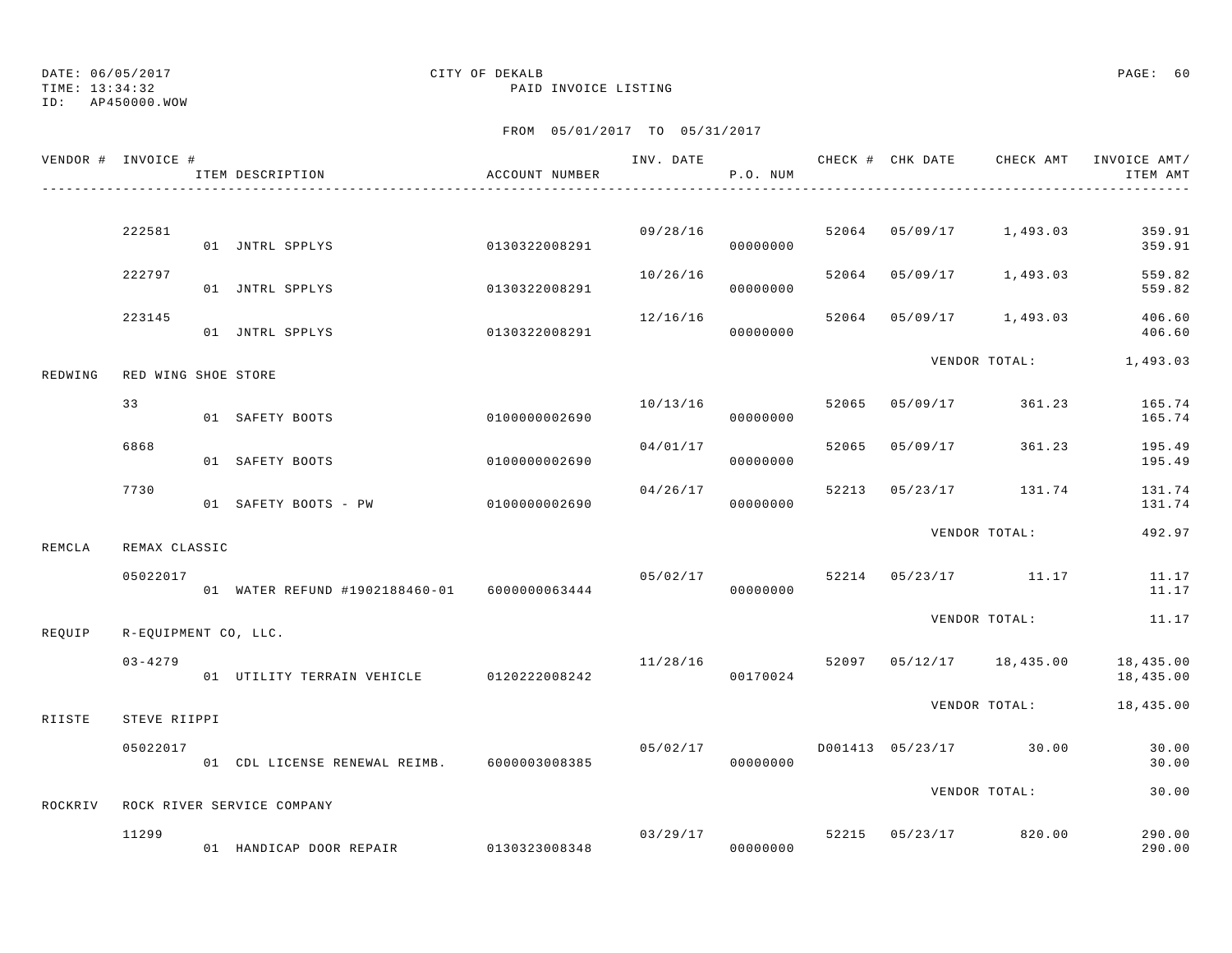TIME: 13:34:32 PAID INVOICE LISTING

ID: AP450000.WOW

|         | VENDOR # INVOICE #   | ITEM DESCRIPTION                        | ACCOUNT NUMBER |          | P.O. NUM |       |                                  | ITEM AMT             |
|---------|----------------------|-----------------------------------------|----------------|----------|----------|-------|----------------------------------|----------------------|
|         | 11309                | 01 FOB READER REPAIR 60130323008348     |                | 03/30/17 | 00000000 |       | 52098 05/12/17 835.00            | 835.00<br>835.00     |
|         | 11353                | 01 HANDICAP DOOR REPAIR 0130323008348   |                | 04/13/17 | 00000000 |       | 52215 05/23/17 820.00            | 530.00<br>530.00     |
| ROUJOA  | JOANNE ROUSE         |                                         |                |          |          |       | VENDOR TOTAL: 1,655.00           |                      |
|         | 04122017             |                                         |                | 04/12/17 |          |       | 51950 05/03/17 124.34            | 124.34<br>124.34     |
| RXAUTO  |                      | RADIATOR EXPRESS & AUTO AIR             |                |          |          |       | VENDOR TOTAL:                    | 124.34               |
|         | 13088                | 01 REPAIR INTAKE GASKET 6500003008315   |                | 04/26/17 | 00000000 |       | 52216 05/23/17 812.66            | 812.66<br>812.66     |
| SAFPAS  | SAFE PASSAGE, INC.   |                                         |                |          |          |       | VENDOR TOTAL:                    | 812.66               |
|         | 04242017             |                                         |                | 04/24/17 | 00000000 |       | 52067 05/09/17 3,000.00          | 3,000.00<br>3,000.00 |
|         | 05022017             | 01 CDBG - PUBLIC SRVCS 1900003008307    |                | 05/02/17 | 00000000 |       | 51951 05/03/17 3,750.00          | 3,750.00<br>3,750.00 |
| SCHWAD  | WADE SCHNECK         |                                         |                |          |          |       | VENDOR TOTAL:                    | 6,750.00             |
|         | 04212017             | 01 TRAINING TRAVEL REIMB. 0125273008376 |                | 04/21/17 | 00000000 |       | D001414 05/23/17 132.76          | 132.76<br>132.76     |
| SELPLU  | SELDAL PLUMBING      |                                         |                |          |          |       | VENDOR TOTAL:                    | 132.76               |
|         | 3700                 | 01 URINAL REPAIR                        | 0125273008348  | 04/10/17 | 00000000 | 52068 | 05/09/17 213.15                  | 213.15<br>213.15     |
|         | 3710                 | 01 PLUMBING REPAIR                      | 0125273008348  | 04/19/17 | 00000000 |       | 52217 05/23/17 164.85            | 164.85<br>164.85     |
| SERVPRO | RPM COMMERCE INC DBA |                                         |                |          |          |       | VENDOR TOTAL:                    | 378.00               |
|         | 3225821              |                                         |                |          |          |       | $01/30/17$ 52069 05/09/17 425.18 | 425.18               |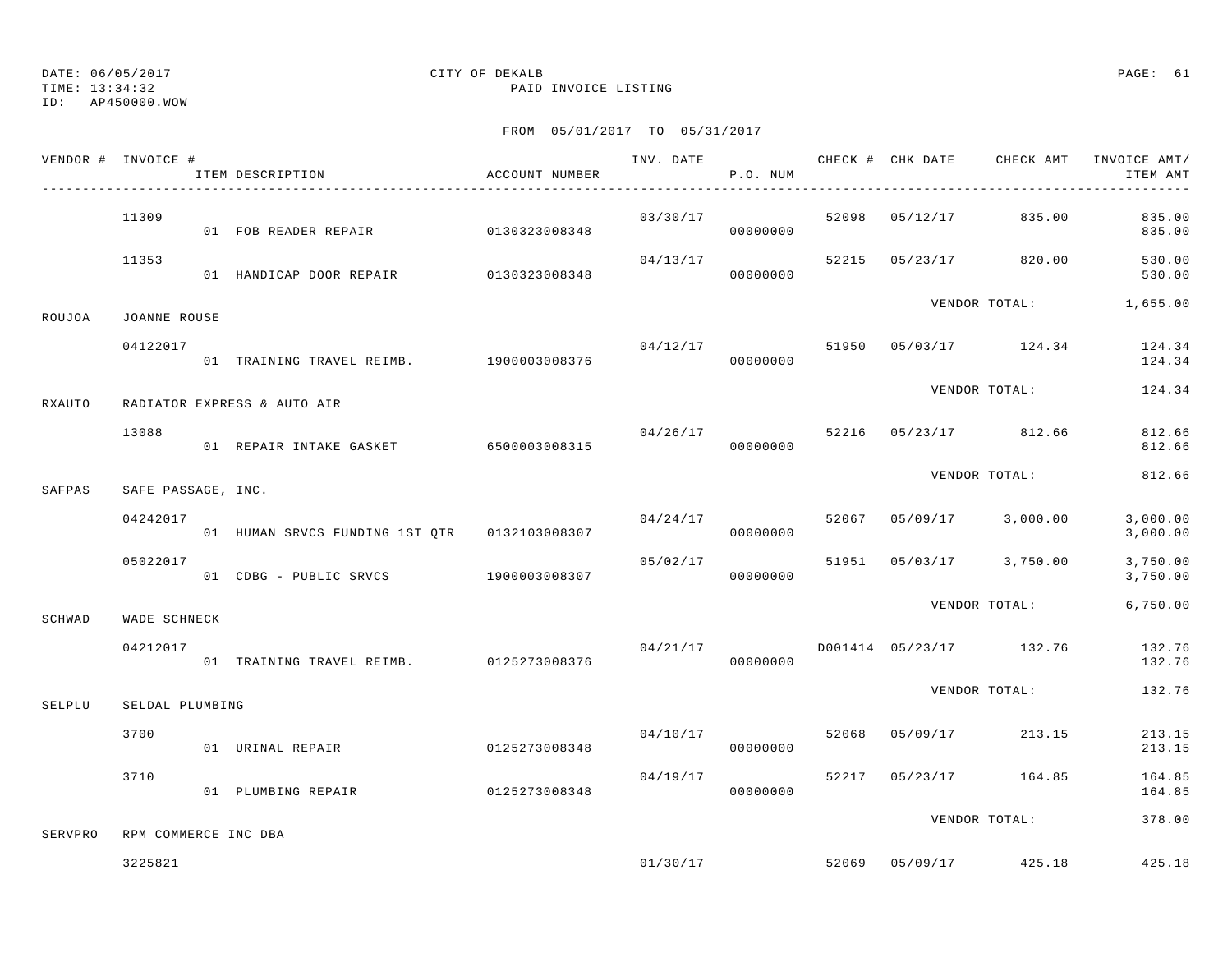TIME: 13:34:32 PAID INVOICE LISTING

ID: AP450000.WOW

| VENDOR # INVOICE # |            | ITEM DESCRIPTION                                | ACCOUNT NUMBER |          | P.O. NUM             |       |                |                         | INV. DATE 6 CHECK # CHK DATE CHECK AMT INVOICE AMT/<br>ITEM AMT |
|--------------------|------------|-------------------------------------------------|----------------|----------|----------------------|-------|----------------|-------------------------|-----------------------------------------------------------------|
|                    | 3225821    | 01 ABATEMENT - 334 DELCY 0100000001265          |                |          | 01/30/17<br>00000000 |       |                | 52069 05/09/17 425.18   | 425.18<br>425.18                                                |
| SHASUB             |            | SHAW SUBURBAN MEDIA GROUP                       |                |          |                      |       |                | VENDOR TOTAL:           | 425.18                                                          |
|                    | 1254772    | 01 DSATS MEETING DATE CHANGE 0910003008366      |                |          | 01/05/17<br>00000000 |       |                | 52070 05/09/17 2,192.60 | 163.80<br>163.80                                                |
|                    | 1259473    | 01 2017 MEETING SCHEDULE 0910003008366          |                | 01/25/17 | 00000000             |       | 52070 05/09/17 | 2,192.60                | 470.00<br>470.00                                                |
|                    | 1265154    | 01 DEKALB CHAMBER BOOK 0132103008376            |                | 03/24/17 | 00000000             | 52070 | 05/09/17       | 2,192.60                | 960.00<br>960.00                                                |
|                    | 1268187    | 01 BID INVITATION - FUEL SUPPLIES 6500003008373 |                | 02/23/17 | 00000000             | 52070 | 05/09/17       | 2,192.60                | 55.80<br>55.80                                                  |
|                    | 1272535    | 01 LEGAL NOTICE - 1020 N 1ST ST 0132103008366   |                | 03/13/17 | 00000000             |       | 52070 05/09/17 | 2,192.60                | 161.40<br>161.40                                                |
|                    | 1391473    | 01 LEGAL NOTICE - CAMPUS CINEMAS 0132103008366  |                | 03/25/17 | 00000000             |       | 52070 05/09/17 | 2,192.60                | 89.40<br>89.40                                                  |
|                    | 1391501    | 01 LEGAL NOTICE - KCC RE-ZONING 0132103008366   |                | 03/25/17 | 00000000             | 52070 |                | 05/09/17 2,192.60       | 292.20<br>292.20                                                |
| SHEWIL             |            | THE SHERWIN WILLIAMS CO.                        |                |          |                      |       |                | VENDOR TOTAL:           | 2,192.60                                                        |
|                    | $2765 - 7$ | 01 STREET MARKING PAINT 0130332008228           |                |          | 04/21/17<br>00170023 |       |                | 52218 05/23/17 7,699.56 | 7,652.25<br>7,652.25                                            |
|                    | $7473 - 1$ | 01 PAINT                                        | 1400006508625  | 04/03/17 | 00000000             |       |                | 52071 05/09/17 159.41   | 54.56<br>54.56                                                  |
|                    | $7534 - 0$ | 01 SUCTION TUBE, COUPLER 0130332008226          |                | 04/04/17 | 00000000             | 52071 |                | 05/09/17 159.41         | 50.29<br>50.29                                                  |
|                    | $7584 - 5$ | 01 PAINT                                        | 1400006508625  | 04/05/17 | 00000000             | 52071 |                | 05/09/17 159.41         | 54.56<br>54.56                                                  |
|                    | $8563 - 8$ | 01 PAINT BATHROOM                               | 0130322008219  | 05/02/17 | 00000000             |       |                | 52218 05/23/17 7,699.56 | 47.31<br>47.31                                                  |
|                    |            |                                                 |                |          |                      |       |                |                         |                                                                 |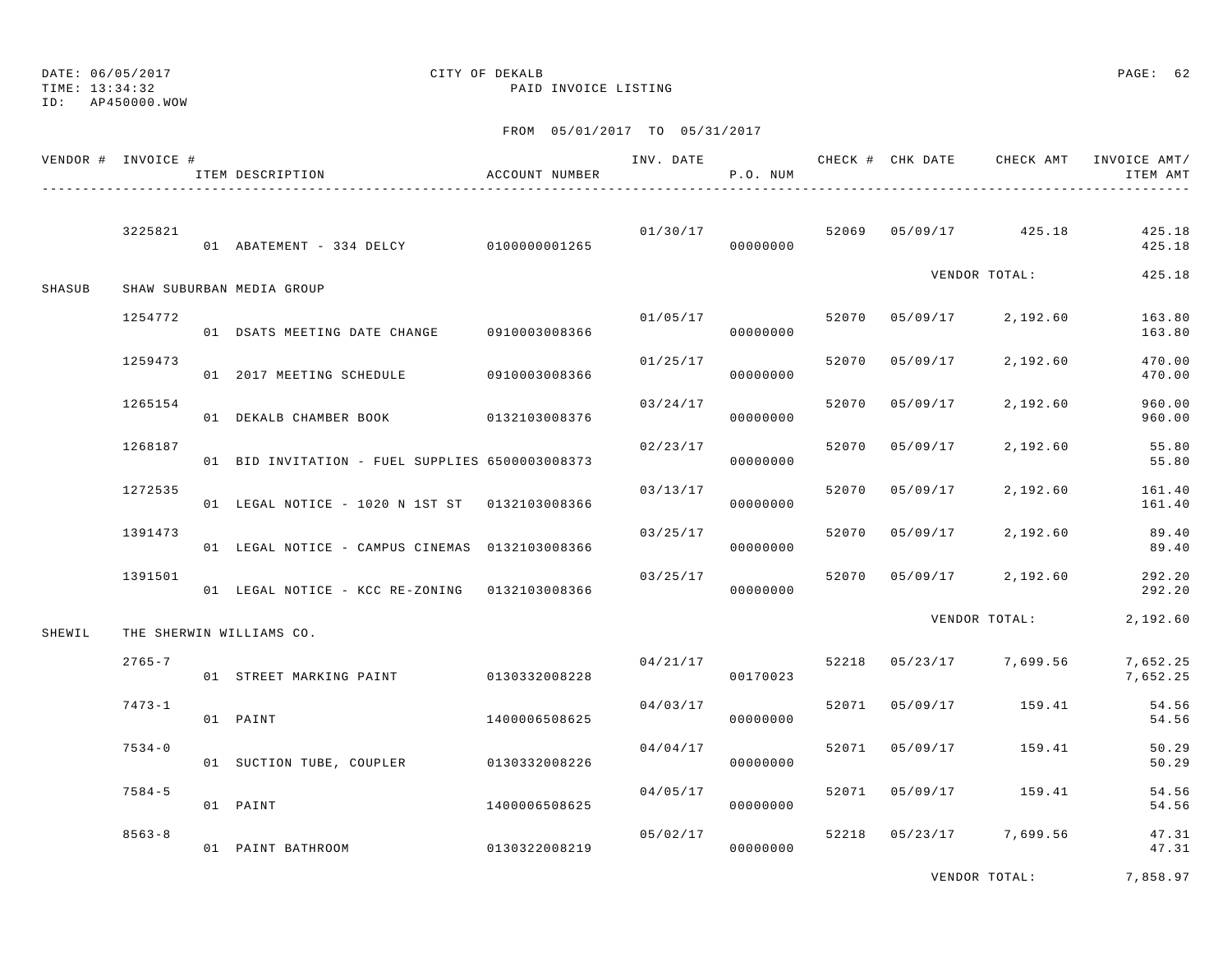ID: AP450000.WOW

TIME: 13:34:32 PAID INVOICE LISTING

|        | VENDOR # INVOICE #   | ITEM DESCRIPTION                                                       | ACCOUNT NUMBER |          | P.O. NUM             |  |                                                 | INV. DATE 6 1999 CHECK # CHK DATE 6 CHECK AMT INVOICE AMT<br>ITEM AMT |
|--------|----------------------|------------------------------------------------------------------------|----------------|----------|----------------------|--|-------------------------------------------------|-----------------------------------------------------------------------|
| SHIINT |                      | SHI INTERNATIONAL CORP                                                 |                |          |                      |  |                                                 |                                                                       |
|        | B06393844            | 01 ENERGIZE UPDATE RENEWAL 0117124008450                               |                |          | 00000000             |  | $04/13/17$ 52219 05/23/17 756.00                | 756.00<br>756.00                                                      |
| SHREDX | SHRED X LTD          |                                                                        |                |          |                      |  | VENDOR TOTAL:                                   | 756.00                                                                |
|        | 25866                | 01 ONSITE DOCUMENT DESTRUCTION 0115153008450                           |                | 04/21/17 | 00000000             |  | 52220 05/23/17 637.00                           | 637.00<br>637.00                                                      |
|        |                      |                                                                        |                |          |                      |  | VENDOR TOTAL:                                   | 637.00                                                                |
| SILALE | 10122016             | ALEXANDER THOMAS SIKSNA<br>01 2016 DEKALB MUNICIPAL BAND 0110113008399 |                | 10/12/16 | 00000000             |  | 52099 05/12/17 100.00                           | 100.00<br>100.00                                                      |
| SRFCON |                      | SRF CONSULTING GROUP INC                                               |                |          |                      |  | VENDOR TOTAL:                                   | 100.00                                                                |
|        | $09425.00 - 6$       | 01 TRANSIT SYSTEM ANALYSIS 0920003008399                               |                | 03/31/17 | 00170014             |  | 52072 05/09/17 6,477.77                         | 6,477.77<br>6,477.77                                                  |
| STELAS |                      | STEPHAN A. LASER ASSOCIATES                                            |                |          |                      |  | VENDOR TOTAL:                                   | 6,477.77                                                              |
|        | 2006197              | 01 PUBLIC SAFETY ASSESSMENT 0116103008333                              |                | 03/31/17 | 00000000             |  | 52221 05/23/17 1,650.00                         | 1,650.00<br>1,650.00                                                  |
| STRPLU |                      | STRYPES PLUS MORE INC.                                                 |                |          |                      |  | VENDOR TOTAL:                                   | 1,650.00                                                              |
|        | 13794                | 01 INSTALL LETTERING TRLR/UTV 0120222008226                            |                |          | 00000000             |  | $0.4/0.5/17$ $0.5/0.73$ $0.5/0.9/17$ $0.5/0.00$ | 450.00<br>450.00                                                      |
|        |                      |                                                                        |                |          |                      |  | VENDOR TOTAL:                                   | 450.00                                                                |
| SUMENV | SUMMIT ENVIRONMENTAL |                                                                        |                |          |                      |  |                                                 |                                                                       |
|        | 155719               | 01 (1) RADIUM TESTS                                                    | 60000003008356 |          | 04/21/17<br>00000000 |  | 52222 05/23/17 798.71                           | 169.87<br>169.87                                                      |
|        | 155948               | 01 (4) RADIUM TESTS                                                    | 6000003008356  | 04/26/17 | 00000000             |  | 52222 05/23/17 798.71                           | 628.84<br>628.84                                                      |
| SUPDIE |                      | SUPERIOR DIESEL, INC.                                                  |                |          |                      |  | VENDOR TOTAL:                                   | 798.71                                                                |
|        | $W1 - 9841$          |                                                                        |                |          |                      |  | $0.4 / 29 / 17$ 52.2.2.3 $0.5 / 23 / 17$ 919.69 | 919.69                                                                |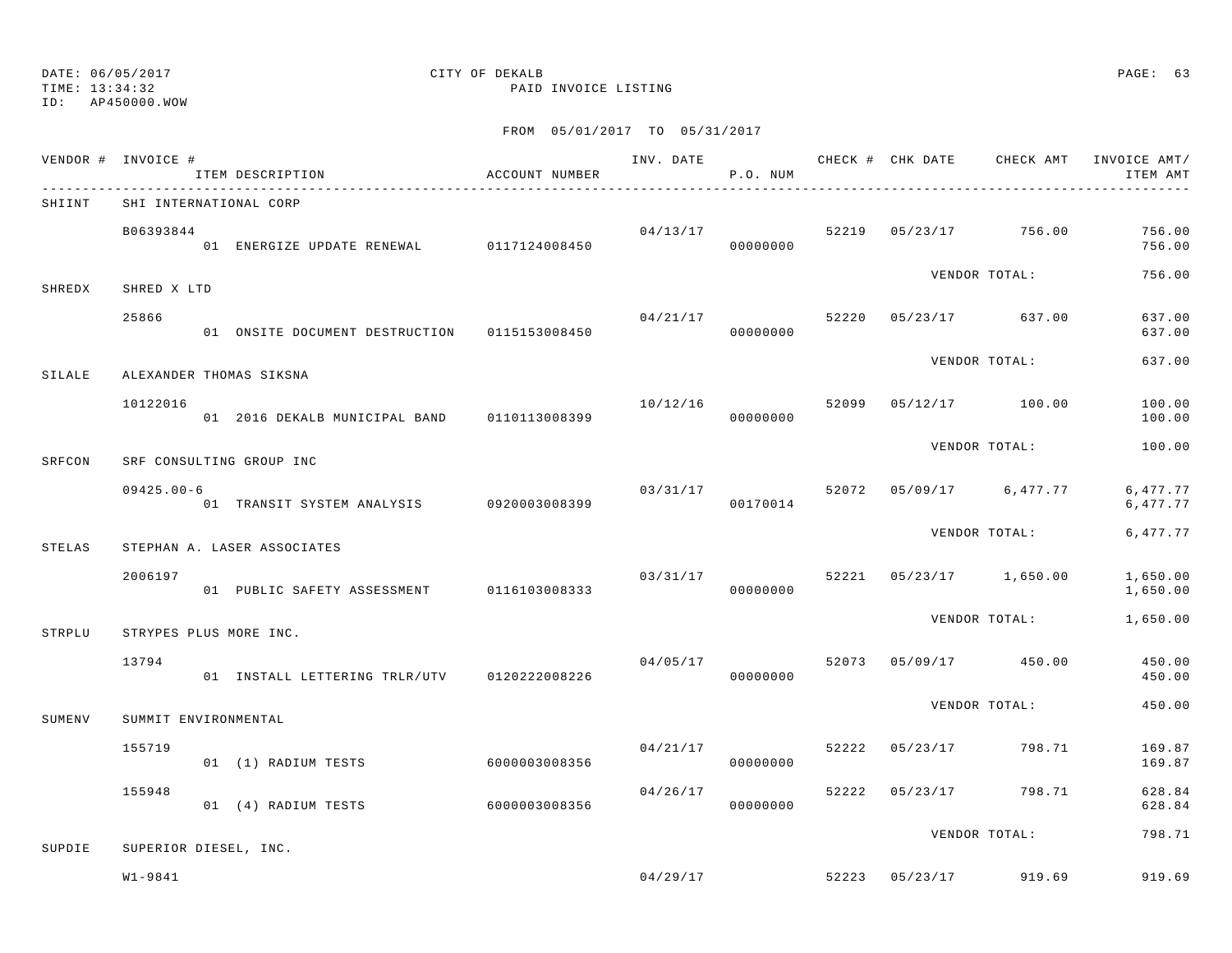DATE: 06/05/2017 CITY OF DEKALB PAGE: 64 TIME: 13:34:32 PAID INVOICE LISTING ID: AP450000.WOW

| VENDOR # INVOICE # |                    | ITEM DESCRIPTION                                                                                     | ACCOUNT NUMBER |          | P.O. NUM             |  |                                  | INV. DATE 6 1997 CHECK # CHK DATE CHECK AMT INVOICE AMT/<br>ITEM AMT |
|--------------------|--------------------|------------------------------------------------------------------------------------------------------|----------------|----------|----------------------|--|----------------------------------|----------------------------------------------------------------------|
|                    | W1-9841            |                                                                                                      |                |          |                      |  | $04/29/17$ 52223 05/23/17 919.69 | 919.69                                                               |
|                    |                    | 01 REPLACE HOSES 0125273008315                                                                       |                |          |                      |  |                                  | 919.69                                                               |
| SUPIND             |                    | SUPERIOR INDUSTRIAL EQUIPMENT                                                                        |                |          |                      |  | VENDOR TOTAL:                    | 919.69                                                               |
|                    | $17 - 1098$        | 01 MYERS PUMP, ELBOW W/GLIDE 6000002008232                                                           |                | 04/13/17 | 00000000             |  | 52074 05/09/17 2,915.00          | 2,915.00<br>2,915.00                                                 |
| SWEELE             |                    | SWEDBERG ELECTRIC INC.                                                                               |                |          |                      |  | VENDOR TOTAL:                    | 2,915.00                                                             |
|                    | 6252               | 01 WELL 13 REPAIR 6000003008328                                                                      |                |          | 00000000             |  | $04/13/17$ 52075 05/09/17 439.30 | 439.30<br>439.30                                                     |
| SYNNET             |                    | SYNDEO NETWORKS, INC.                                                                                |                |          |                      |  | VENDOR TOTAL:                    | 439.30                                                               |
|                    | 6228               |                                                                                                      |                | 03/01/17 |                      |  |                                  | 52224 05/23/17 5,580.00 1,860.00                                     |
|                    |                    | 01 MONTHLY PRO SRVCS - MARCH 2017 0117124008450<br>02 MONTHLY LEASE - MARCH 2017 0117122008285       |                |          | 00000000<br>00000000 |  |                                  | 1,485.00<br>375.00                                                   |
|                    | 6594               | 01 MONTHLY PRO SRVCS - APRIL 2017 0117124008450<br>02 MONTHLY LEASE - APRIL 2017 0117122008285       |                | 04/02/17 | 00000000<br>00000000 |  |                                  | 52224 05/23/17 5,580.00 1,860.00<br>1,485.00<br>375.00               |
|                    | 6758               | 01 MONTHLY PRO SRVCS - MAY 2017 0117124008450<br>02 MONTHLY LEASE - MAY 2017 0117122008285 000000000 |                |          | 05/01/17<br>00000000 |  |                                  | 52224 05/23/17 5,580.00 1,860.00<br>1,485.00<br>375.00               |
| SYNSYS             |                    | SYN-TECH SYSTEMS, INC.                                                                               |                |          |                      |  |                                  | VENDOR TOTAL: 5,580.00                                               |
|                    | 143189             | 01 CREDIT CARD TRANSACTION UPGRD 6500004008450                                                       |                | 04/18/17 | 00000000             |  | 52225 05/23/17 789.00            | 789.00<br>789.00                                                     |
| TDBMAN             | TDB MANAGEMENT     |                                                                                                      |                |          |                      |  | VENDOR TOTAL:                    | 789.00                                                               |
|                    | 05052017           | 01 BOND REFUND 2015-0691 0100000002310                                                               |                | 05/05/17 | 00000000             |  | 52100 05/12/17 5,200.00          | 5, 200.00<br>5, 200.00                                               |
| TERSUP             | TERMINAL SUPPLY CO |                                                                                                      |                |          |                      |  |                                  | VENDOR TOTAL: 5,200.00                                               |
|                    | $10493 - 00$       |                                                                                                      |                | 04/04/17 |                      |  | 52076 05/09/17 39.65             | 39.65                                                                |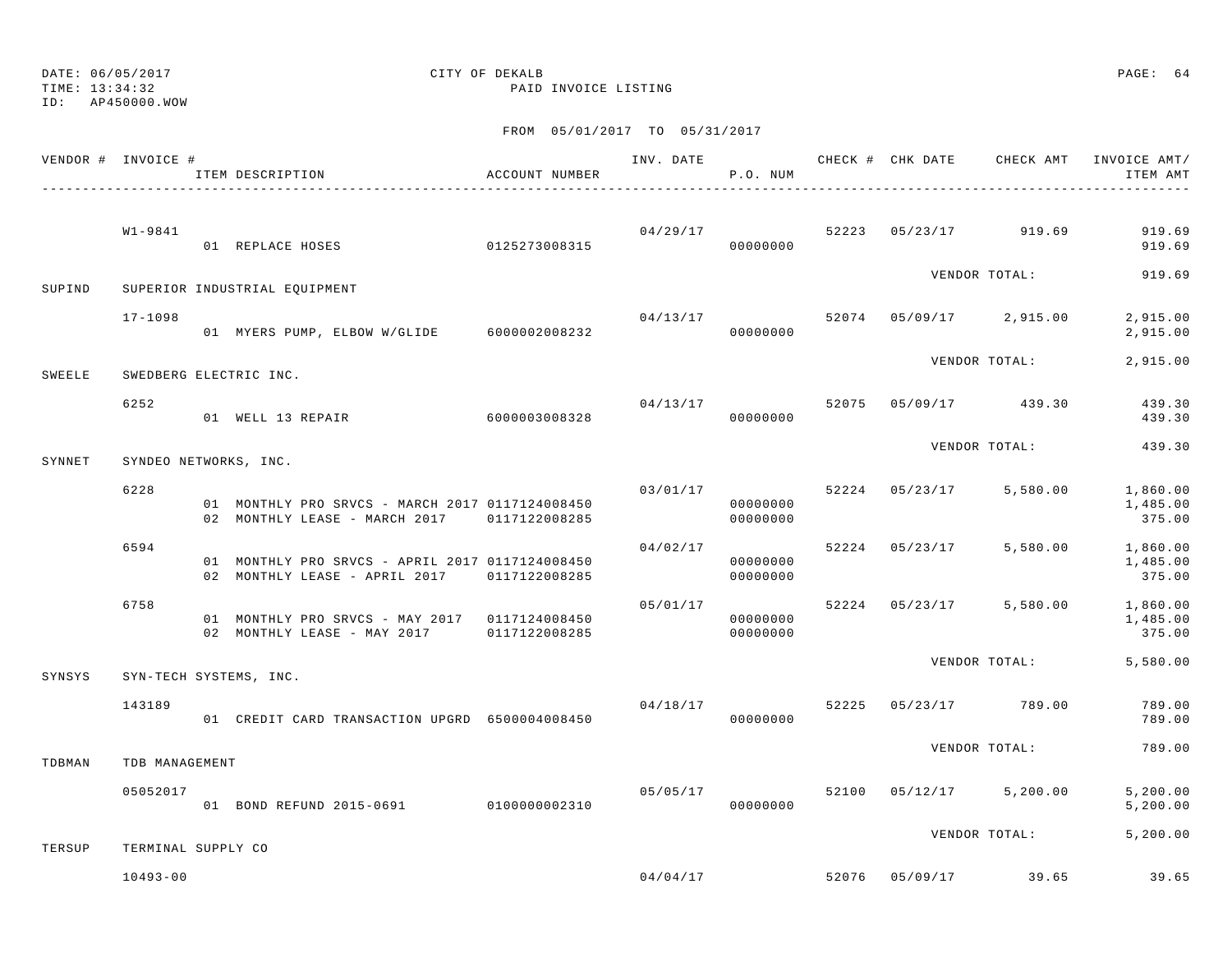TIME: 13:34:32 PAID INVOICE LISTING

# DATE: 06/05/2017 CITY OF DEKALB PAGE: 65

ID: AP450000.WOW

|        | VENDOR # INVOICE #     | ITEM DESCRIPTION                                        | ACCOUNT NUMBER           |          | P.O. NUM             |       |                |                           | INV. DATE 6 1999 CHECK # CHK DATE 6 CHECK AMT INVOICE AMT<br>ITEM AMT |
|--------|------------------------|---------------------------------------------------------|--------------------------|----------|----------------------|-------|----------------|---------------------------|-----------------------------------------------------------------------|
|        | $10493 - 00$           | 01 TYCO/BOSCH RELAY 0120222008226<br>02 SPARE TERMINALS | $0130332008230$ 00000000 |          | 04/04/17<br>00000000 |       |                | 52076 05/09/17 39.65      | 39.65<br>25.02<br>14.63                                               |
| THESIG | THE SIGN SHOP/DEKALB   |                                                         |                          |          |                      |       |                | VENDOR TOTAL:             | 39.65                                                                 |
|        | 23290                  | 01 INSTALL VEHICLE GRAPHICS 0125273008315               |                          |          | 04/06/17<br>00000000 |       |                | 52077 05/09/17 25.00      | 25.00<br>25.00                                                        |
| THOREU | THOMSON REUTERS - WEST |                                                         |                          |          |                      |       |                | VENDOR TOTAL:             | 25.00                                                                 |
|        | 835952531              | 01 MONTHLY FEE - MARCH 2017 0120223008375               |                          |          | 04/04/17<br>00000000 | 52226 |                | 05/23/17 268.00           | 268.00<br>268.00                                                      |
| TRAANA |                        | TRAFFIC ANALYSIS & DESIGN, INC                          |                          |          |                      |       |                | VENDOR TOTAL:             | 268.00                                                                |
|        | 11486                  | 01 DSATS 2017 Traffic Counts 0910003008399              |                          | 03/31/17 | 00170037             |       |                | 52078 05/09/17 4,962.00   | 4,962.00<br>4,962.00                                                  |
| TRISTA | TRI-STATE TOWING       |                                                         |                          |          |                      |       |                | VENDOR TOTAL:             | 4,962.00                                                              |
|        | 31700                  | 01 PD TOW #17-01794                                     | 0120223008384            | 03/11/17 | 00000000             | 52227 |                | 05/23/17 340.00           | 170.00<br>170.00                                                      |
|        | 83921                  | 01 PD TOW #17-03310                                     | 0120223008384            | 05/03/17 | 00000000             |       | 52227 05/23/17 | 340.00                    | 170.00<br>170.00                                                      |
| TROINV | TROTSKY INVESTIGATIVE  |                                                         |                          |          |                      |       |                | VENDOR TOTAL:             | 340.00                                                                |
|        | DEKALB 17-03           | 01 POLYGRAPH TESTING 0116103008333                      |                          |          | 04/16/17<br>00000000 | 52079 |                | 05/09/17 260.00           | 260.00<br>260.00                                                      |
| TSYS   | TSYS                   |                                                         |                          |          |                      |       |                | VENDOR TOTAL:             | 260.00                                                                |
|        | 04302017A              | 01 CREDIT CARD FEES 9097- APR 17 6000003008342          |                          | 04/30/17 | 00000000             |       |                | D001404 05/23/17 580.02   | 580.02<br>580.02                                                      |
|        | 04302017B              |                                                         |                          | 04/30/17 |                      |       |                | D001404 05/23/17 1,999.40 | 1,999.40                                                              |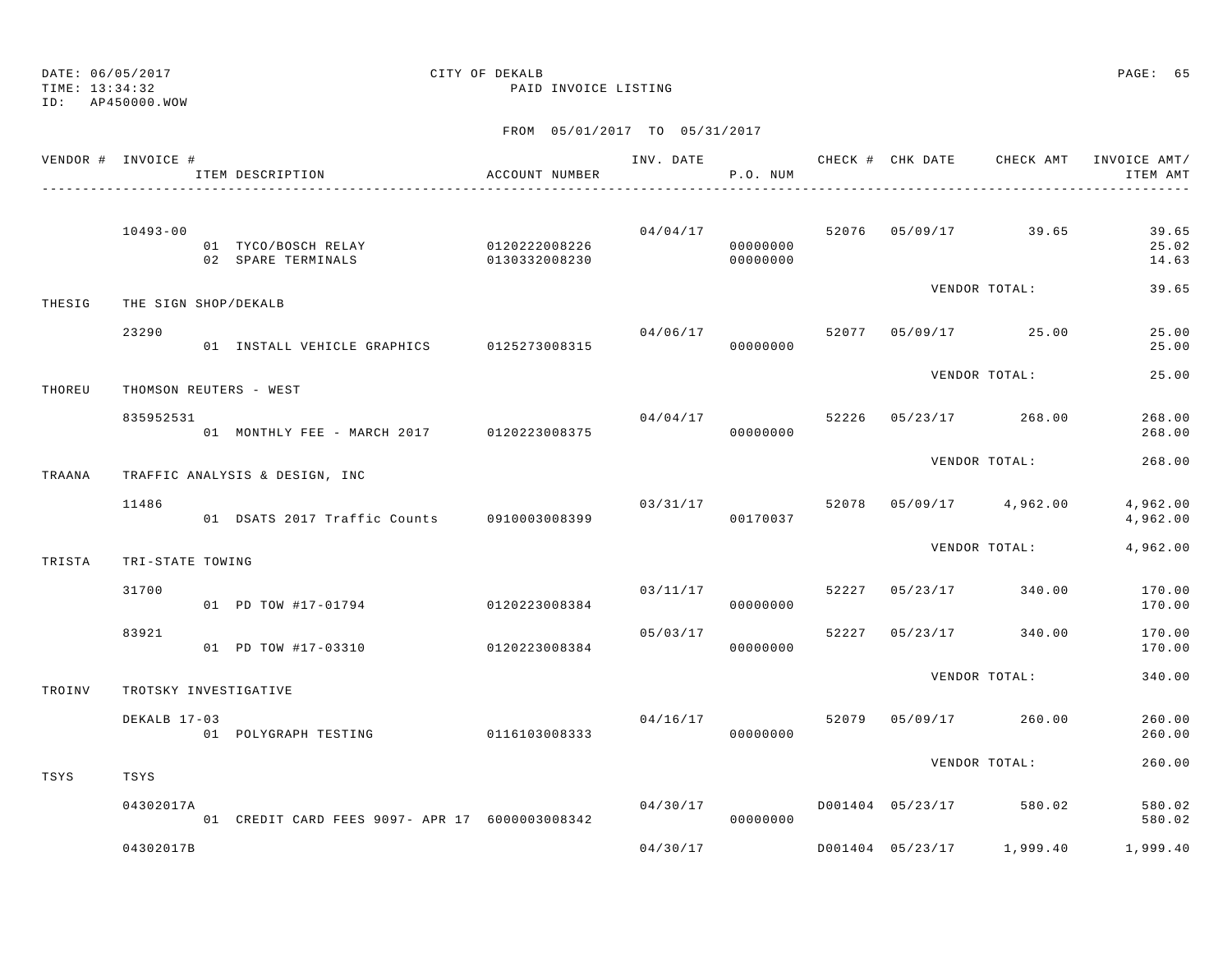ID: AP450000.WOW

### TIME: 13:34:32 PAID INVOICE LISTING

|        | VENDOR # INVOICE #              | ITEM DESCRIPTION                                | ACCOUNT NUMBER                                  |          | P.O. NUM                         |  |                                        | INV. DATE 6 7 CHECK # CHK DATE CHECK AMT INVOICE AMT/<br>ITEM AMT |
|--------|---------------------------------|-------------------------------------------------|-------------------------------------------------|----------|----------------------------------|--|----------------------------------------|-------------------------------------------------------------------|
|        | 04302017B                       |                                                 |                                                 |          |                                  |  |                                        | $04/30/17$ $0001404$ $05/23/17$ $1,999.40$ $1,999.40$             |
|        |                                 | 01 CREDIT CARD FEES 9110 - APR 17 6000003008342 |                                                 |          | 000000000                        |  |                                        | 1,999.40                                                          |
|        | 04302017C                       |                                                 |                                                 |          |                                  |  |                                        | $04/30/17$ $0001404$ $05/23/17$ $198.19$ $198.19$<br>198.19       |
| UNIHEA | UNITED HEALTHCARE               |                                                 |                                                 |          |                                  |  |                                        | VENDOR TOTAL: 2,777.61                                            |
|        | 12272016                        | 01 AMBULANCE REIMB #165527 0100000063423        |                                                 |          | 00000000                         |  | $12/27/16$ 52228 05/23/17 349.72       | 349.72<br>349.72                                                  |
| UNIPRO | UNIQUE PRODUCTS                 |                                                 |                                                 |          |                                  |  | VENDOR TOTAL:                          | 349.72                                                            |
|        | 326321                          | 01 EQUIPMENT REPAIR 6500003008310               |                                                 |          | 00000000                         |  | $04/12/17$ 52229 05/23/17 81.88        | 45.09<br>45.09                                                    |
|        | 326503                          | 01 EQUIPMENT REPAIR 6500003008310               |                                                 | 04/17/17 | 00000000                         |  | 52229 05/23/17 81.88                   | 36.79<br>36.79                                                    |
|        | UOFILLSP UNIVERSITY OF ILLINOIS |                                                 |                                                 |          |                                  |  | VENDOR TOTAL:                          | 81.88                                                             |
|        | UFINX373                        | 01 FIRE INSPECTOR COURSE 0125273008376          |                                                 |          | 00000000                         |  | $03/30/17$ $52080$ $05/09/17$ $350.00$ | 350.00<br>350.00                                                  |
| UPS    | UNITED PARCEL SERVICE           |                                                 |                                                 |          |                                  |  | VENDOR TOTAL:                          | 350.00                                                            |
|        | 00007WX103127                   | 01 FREIGHT<br>02 FREIGHT<br>03 FREIGHT          | 0117113008305<br>0125263008305<br>6000003008305 | 03/25/17 | 00000000<br>00000000<br>00000000 |  | 52081 05/09/17 63.91                   | 24.54<br>3.64<br>14.90<br>6.00                                    |
|        | 00007WX103137                   | 01 FREIGHT                                      | 0125263008305                                   | 04/01/17 | 00000000                         |  | 52081 05/09/17 63.91                   | 7.02<br>7.02                                                      |
|        | 00007WX103147                   | 01 FREIGHT                                      | 6000003008305                                   | 04/08/17 | 00000000                         |  | 52081 05/09/17 63.91                   | 32.35<br>32.35                                                    |
| USABLU | USA BLUEBOOK                    |                                                 |                                                 |          |                                  |  | VENDOR TOTAL:                          | 63.91                                                             |
|        | 227423                          |                                                 |                                                 |          | 04/07/17                         |  | 52230 05/23/17 519.53                  | 86.47                                                             |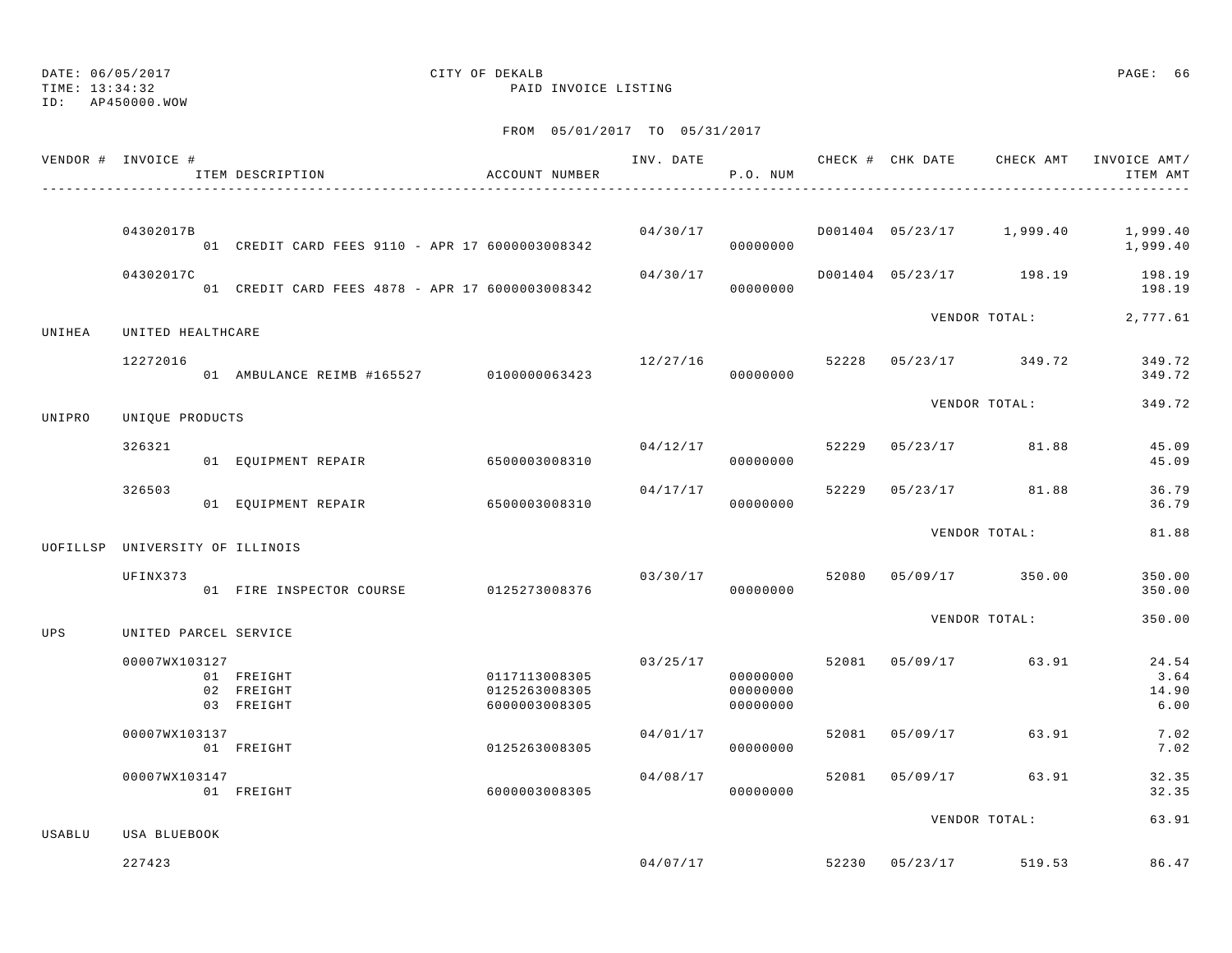TIME: 13:34:32 PAID INVOICE LISTING

ID: AP450000.WOW

|        | VENDOR # INVOICE # | ITEM DESCRIPTION                                                                                 | ACCOUNT NUMBER |          | P.O. NUM             |                |                           | ITEM AMT                              |
|--------|--------------------|--------------------------------------------------------------------------------------------------|----------------|----------|----------------------|----------------|---------------------------|---------------------------------------|
|        |                    |                                                                                                  |                |          |                      |                |                           |                                       |
|        | 227423             | 01 VISOR SHIELD, HEADGEAR 6000002008270                                                          |                |          | 04/07/17<br>00000000 | 52230 05/23/17 | 519.53                    | 86.47<br>86.47                        |
|        | 231177             | 01 (2) FIRE HYDRANT GAUGE                                                                        | 6000002008295  | 04/12/17 | 00000000             | 52230 05/23/17 | 519.53                    | 216.53<br>216.53                      |
|        | 233269             | 01 (2) FIRE HYDRANT GAUGE 6000002008295                                                          |                | 04/14/17 | 00000000             | 52230 05/23/17 | 519.53                    | 216.53<br>216.53                      |
| VAC    |                    | VOLUNTARY ACTION CENTER                                                                          |                |          |                      |                | VENDOR TOTAL:             | 519.53                                |
|        | 04242017           | 01 HUMAN SRVCS FUNDING 1ST OTR 0132103008307                                                     |                | 04/24/17 | 00000000             |                | 52082 05/09/17 8,375.00   | 8,375.00<br>8,375.00                  |
|        | 05022017           | 01 CDBG - PUBLIC SRVCS 1900003008307                                                             |                | 05/02/17 | 00000000             | 51952 05/03/17 | 18,000.00                 | 18,000.00<br>18,000.00                |
|        | 170204             | 01 OPERATING ASSISTANCE - JAN 17 0920003008399                                                   |                | 02/13/17 | 00000000             | 52083 05/09/17 | 65,000.00                 | 65,000.00<br>65,000.00                |
|        | 170204A            | 01 OPERATING ASSISTANCE - JAN 17 0920003008399                                                   |                | 02/13/17 | 00000000             | 51953 05/03/17 | 584,981.58                | 166,947.08<br>166,947.08              |
|        | 170318A            | 01 OPERATING ASSISTANCE - FEB 17 0920003008399                                                   |                | 03/10/17 | 00000000             | 51953 05/03/17 | 584,981.58                | 161,889.00<br>161,889.00              |
|        | 170435             | 01 OPERATING ASSISTANCE - MAR 17 0920003008399<br>02 OPERATING ASSISTANCE - MAR 17 0920003008399 |                | 04/13/17 | 00000000<br>00000000 | 51953 05/03/17 | 584,981.58                | 256,145.50<br>191,145.50<br>65,000.00 |
|        | 170518             | 01 OPERATING ASSISTANCE - APR 17 0920003008399<br>02 OPERATING ASSISTANCE - APR 17 0920003008399 |                | 05/03/17 | 00000000<br>00000000 |                | 52231 05/23/17 240,099.01 | 240,099.01<br>175,099.01<br>65,000.00 |
| VASJOH | JOHN VASHKO        |                                                                                                  |                |          |                      |                | VENDOR TOTAL:             | 916, 455.59                           |
|        | 04072017           | 01 CC OVERPMT REIMB. - FUEL 6500000063437                                                        |                | 04/07/17 | 00000000             |                | 52232 05/23/17 32.08      | 32.08<br>32.08                        |
| VECSTO | VECTOR STOMP       |                                                                                                  |                |          |                      |                | VENDOR TOTAL:             | 32.08                                 |
|        | 001837             |                                                                                                  |                | 01/09/17 |                      |                | 52234 05/23/17 787.00     | 87.00                                 |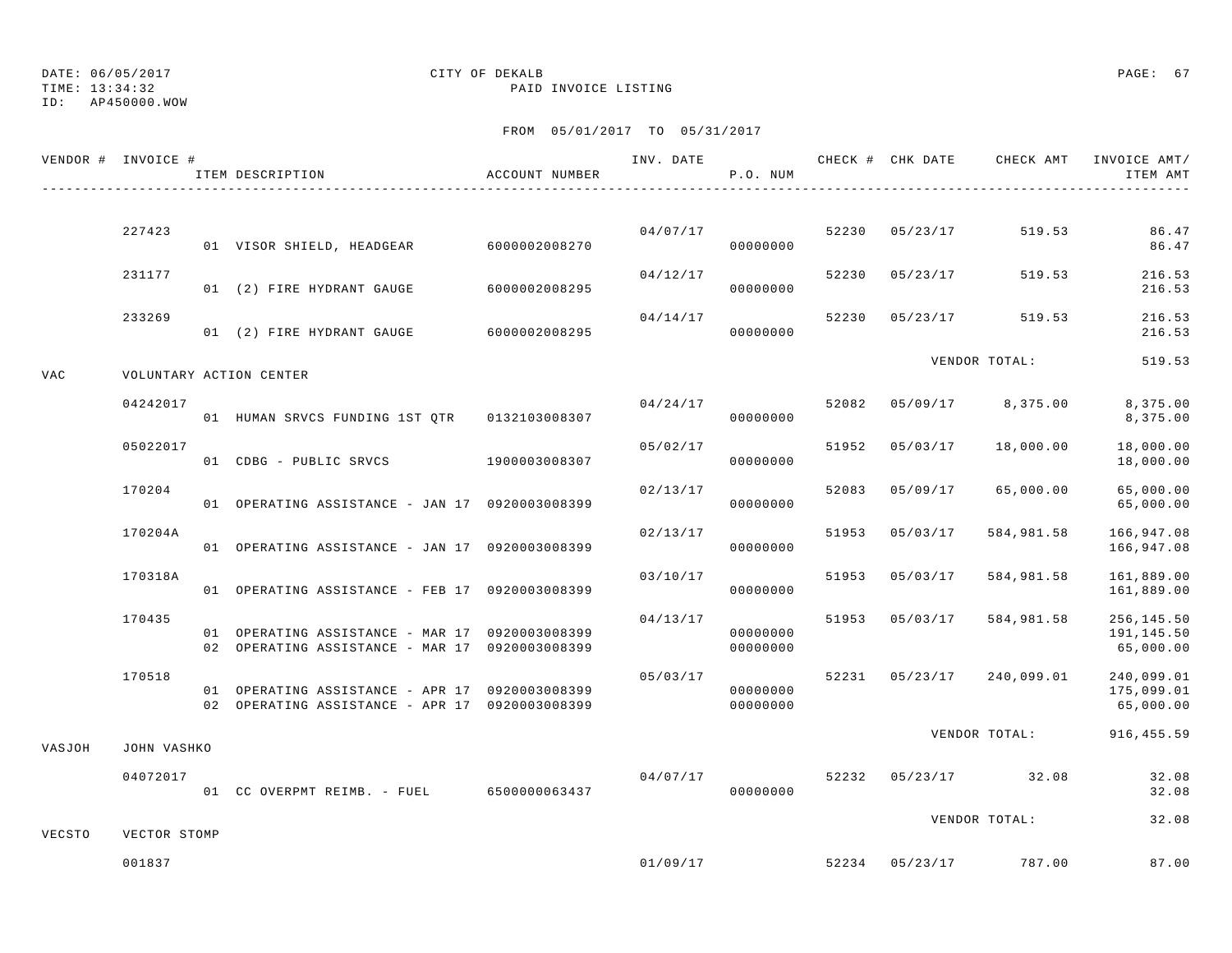TIME: 13:34:32 PAID INVOICE LISTING

ID: AP450000.WOW

| VENDOR # INVOICE # | ITEM DESCRIPTION              | ACCOUNT NUMBER | INV. DATE | P.O. NUM |       | CHECK # CHK DATE | CHECK AMT | INVOICE AMT/<br>ITEM AMT |
|--------------------|-------------------------------|----------------|-----------|----------|-------|------------------|-----------|--------------------------|
|                    |                               |                |           |          |       |                  |           |                          |
| 001837             | 01 INTEGRATED PEST MANAGEMENT | 0130324008450  | 01/09/17  | 00000000 |       | 52234 05/23/17   | 787.00    | 87.00<br>87.00           |
| 001838             | 01 INTEGRATED PEST MANAGEMENT | 0130324008450  | 01/09/17  | 00000000 | 52234 | 05/23/17         | 787.00    | 30.00<br>30.00           |
| 001839             | 01 INTEGRATED PEST MANAGEMENT | 0130324008450  | 01/09/17  | 00000000 |       | 52234 05/23/17   | 787.00    | 20.00<br>20.00           |
| 001841             | 01 INTEGRATED PEST MANAGEMENT | 0130324008450  | 01/09/17  | 00000000 | 52234 | 05/23/17         | 787.00    | 20.00<br>20.00           |
| 001842             | 01 INTEGRATED PEST MANAGEMENT | 0130324008450  | 01/09/17  | 00000000 | 52234 | 05/23/17         | 787.00    | 85.00<br>85.00           |
| 001855             | 01 INTEGRATED PEST MANAGEMENT | 0130324008450  | 02/07/17  | 00000000 | 52234 | 05/23/17         | 787.00    | 30.00<br>30.00           |
| 001856             | 01 INTEGRATED PEST MANAGEMENT | 0130324008450  | 02/07/17  | 00000000 | 52234 | 05/23/17         | 787.00    | 20.00<br>20.00           |
| 001857             | 01 INTEGRATED PEST MANAGEMENT | 0130324008450  | 02/07/17  | 00000000 | 52234 | 05/23/17         | 787.00    | 20.00<br>20.00           |
| 001858             | 01 INTEGRATED PEST MANAGEMENT | 0130324008450  | 02/07/17  | 00000000 |       | 52234 05/23/17   | 787.00    | 20.00<br>20.00           |
| 001859             | 01 INTEGRATED PEST MANAGEMENT | 0130324008450  | 02/07/17  | 00000000 |       | 52234 05/23/17   | 787.00    | 85.00<br>85.00           |
| 001877             | 01 INTEGRATED PEST MANAGEMENT | 0130324008450  | 03/24/17  | 00000000 | 52234 | 05/23/17         | 787.00    | 30.00<br>30.00           |
| 001878             | 01 INTEGRATED PEST MANAGEMENT | 0130324008450  | 03/24/17  | 00000000 | 52234 | 05/23/17         | 787.00    | 20.00<br>20.00           |
| 001879             | 01 INTEGRATED PEST MANAGEMENT | 0130324008450  | 03/24/17  | 00000000 | 52234 | 05/23/17         | 787.00    | 20.00<br>20.00           |
| 001880             | 01 INTEGRATED PEST MANAGEMENT | 0130324008450  | 03/24/17  | 00000000 | 52234 | 05/23/17         | 787.00    | 20.00<br>20.00           |
| 001881             | 01 INTEGRATED PEST MANAGEMENT | 0130324008450  | 03/24/17  | 00000000 |       | 52234 05/23/17   | 787.00    | 85.00<br>85.00           |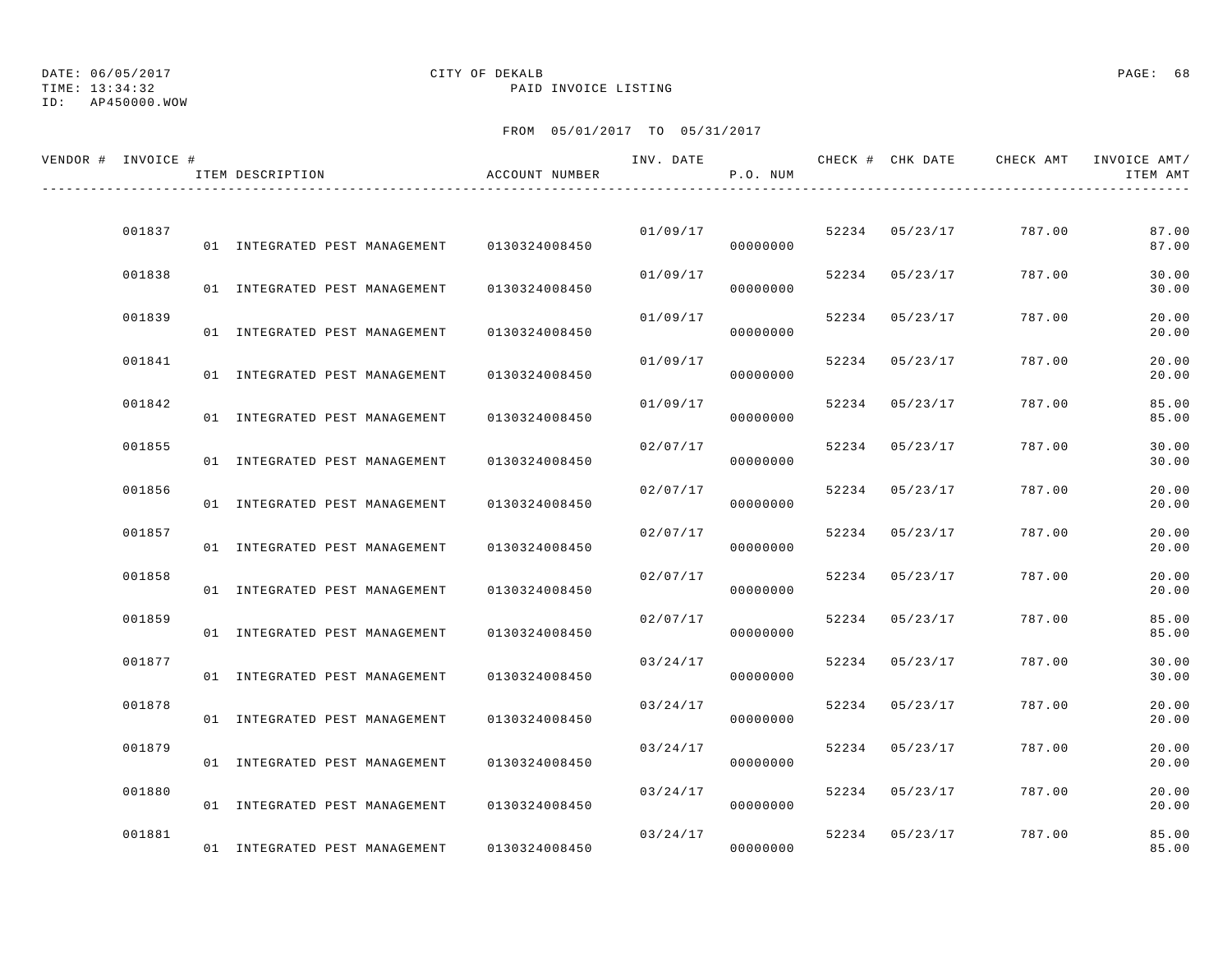TIME: 13:34:32 PAID INVOICE LISTING

ID: AP450000.WOW

|        | VENDOR # INVOICE # | ITEM DESCRIPTION                                                                                                                                                                                                                           | ACCOUNT NUMBER                                                                                                                       |          | P.O. NUM                                                                                     |       |                | INV. DATE 6 CHECK # CHK DATE CHECK AMT | INVOICE AMT/<br>ITEM AMT                                                  |
|--------|--------------------|--------------------------------------------------------------------------------------------------------------------------------------------------------------------------------------------------------------------------------------------|--------------------------------------------------------------------------------------------------------------------------------------|----------|----------------------------------------------------------------------------------------------|-------|----------------|----------------------------------------|---------------------------------------------------------------------------|
|        | 001915             | 01 INTEGRATED PEST MANAGEMENT                                                                                                                                                                                                              | 0130324008450                                                                                                                        | 04/24/17 | 00000000                                                                                     |       | 52234 05/23/17 | 787.00                                 | 30.00<br>30.00                                                            |
|        | 001916             | 01 INTEGRATED PEST MANAGEMENT                                                                                                                                                                                                              | 0130324008450                                                                                                                        | 04/24/17 | 00000000                                                                                     |       | 52234 05/23/17 | 787.00                                 | 20.00<br>20.00                                                            |
|        | 001917             | 01 INTEGRATED PEST MANAGEMENT                                                                                                                                                                                                              | 0130324008450                                                                                                                        | 04/24/17 | 00000000                                                                                     | 52234 | 05/23/17       | 787.00                                 | 20.00<br>20.00                                                            |
|        | 001918             | 01 INTEGRATED PEST MANAGEMENT                                                                                                                                                                                                              | 0130324008450                                                                                                                        | 04/24/17 | 00000000                                                                                     | 52234 | 05/23/17       | 787.00                                 | 20.00<br>20.00                                                            |
|        | 001919             | 01 INTEGRATED PEST MANAGEMENT                                                                                                                                                                                                              | 0130324008450                                                                                                                        | 04/24/17 | 00000000                                                                                     | 52234 | 05/23/17       | 787.00                                 | 85.00<br>85.00                                                            |
|        | 001999             | 01 INTEGRATED PEST MANAGEMENT 0130324008450                                                                                                                                                                                                |                                                                                                                                      | 01/09/17 | 00000000                                                                                     |       | 52234 05/23/17 | 787.00                                 | 20.00<br>20.00                                                            |
| VERLON | VERIZON BUSINESS   |                                                                                                                                                                                                                                            |                                                                                                                                      |          |                                                                                              |       |                | VENDOR TOTAL:                          | 787.00                                                                    |
|        | 67541036           | 01 VERIZON LONG DISTANCE<br>02 VERIZON LONG DISTANCE<br>03 VERIZON LONG DISTANCE<br>04 VERIZON LONG DISTANCE<br>05 VERIZON LONG DISTANCE<br>06 VERIZON LONG DISTANCE<br>07 VERIZON LONG DISTANCE<br>08 VERIZON LONG DISTANCE               | 0117123008337<br>0117123008337<br>0117123008337<br>6500003008337<br>0125263008337<br>0120213008337<br>0130313008337<br>0117123008337 | 05/01/17 | 00000000<br>00000000<br>00000000<br>00000000<br>00000000<br>00000000<br>00000000<br>00000000 | 52235 | 05/23/17       | 223.54                                 | 223.54<br>5.61<br>2.56<br>192.29<br>8.65<br>0.28<br>3.16<br>0.06<br>10.93 |
| VERWIR | VERIZON WIRELESS   |                                                                                                                                                                                                                                            |                                                                                                                                      |          |                                                                                              |       |                | VENDOR TOTAL:                          | 223.54                                                                    |
|        | 9782295543         | 01 WIRELESS CHARGES - MARCH 17 0125263008337                                                                                                                                                                                               |                                                                                                                                      | 03/16/17 | 00000000                                                                                     | 52084 | 05/09/17       | 80.13                                  | 80.13<br>80.13                                                            |
|        | 9783317140         | 01 WIRELESS CHARGES - MAR 2017<br>02 WIRELESS CHARGES - MAR 2017<br>03 WIRELESS CHARGES - MAR 2017<br>04 WIRELESS CHARGES - MAR 2017<br>05 WIRELESS CHARGES - MAR 2017<br>06 WIRELESS CHARGES - MAR 2017<br>07 WIRELESS CHARGES - MAR 2017 | 6500003008337<br>0132103008337<br>0115153008337<br>0125263008337<br>0117123008337<br>0120213008337<br>0117123008337                  | 04/04/17 | 00000000<br>00000000<br>00000000<br>00000000<br>00000000<br>00000000<br>00000000             | 52105 |                | 05/22/17 1,163.92                      | 1,163.92<br>22.67<br>1.13<br>60.42<br>55.43<br>38.01<br>301.98<br>2.25    |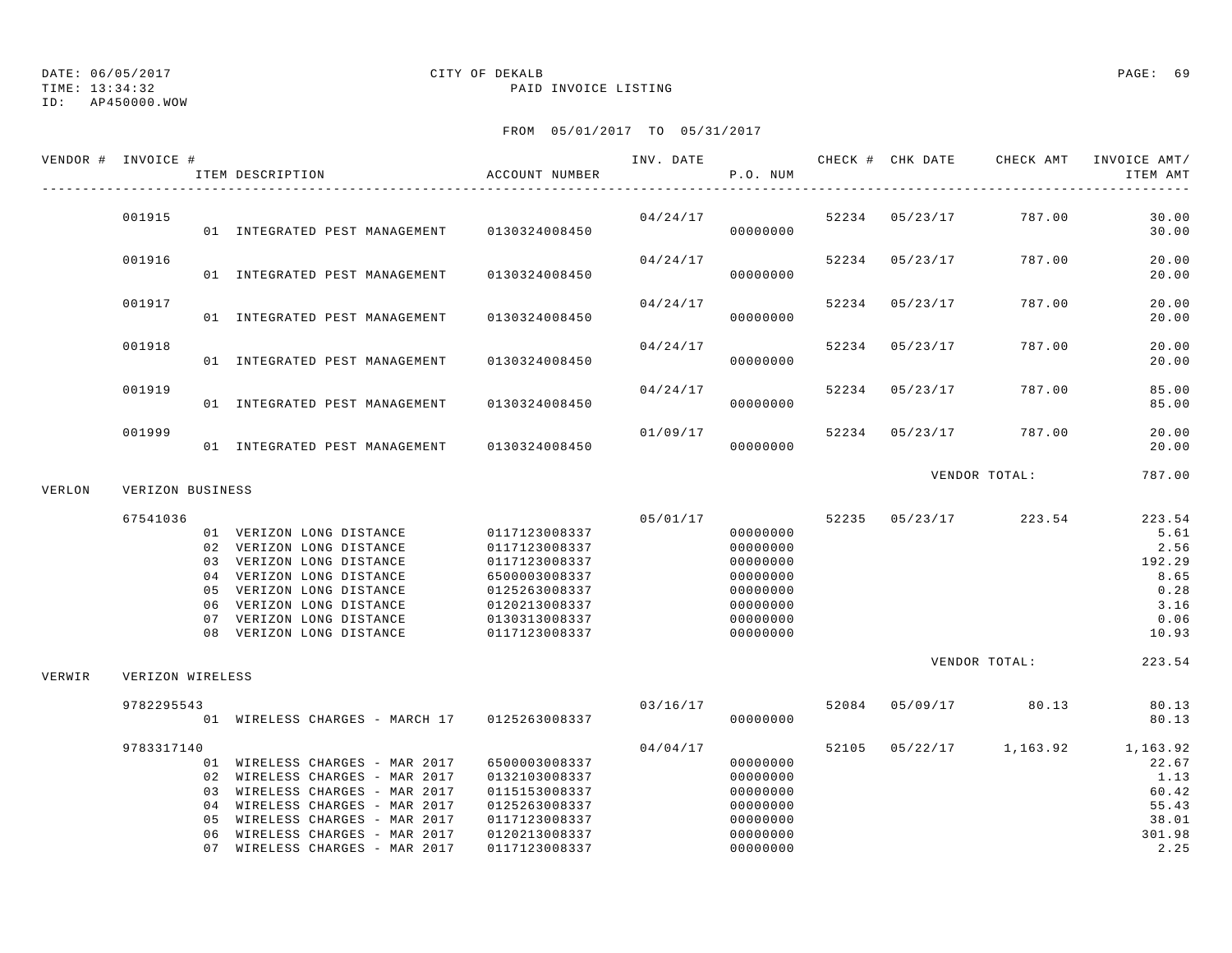TIME: 13:34:32 PAID INVOICE LISTING

ID: AP450000.WOW

| VENDOR # INVOICE # | ITEM DESCRIPTION                             | ACCOUNT NUMBER |           | P.O. NUM |  |                      | INV. DATE 6 7 200 CHECK # CHK DATE 6 CHECK AMT INVOICE AMT<br>ITEM AMT |
|--------------------|----------------------------------------------|----------------|-----------|----------|--|----------------------|------------------------------------------------------------------------|
| 9783317140         |                                              |                |           |          |  |                      | $04/04/17$ 52105 $05/22/17$ 1,163.92 1,163.92                          |
|                    |                                              |                |           |          |  |                      | 345.01                                                                 |
|                    | 09 WIRELESS CHARGES - MAR 2017 6000003008337 |                |           | 00000000 |  |                      | 337.02                                                                 |
| 9783317141         |                                              |                | 04/04/17  |          |  |                      | 52106 05/22/17 2,013.70 2,013.70                                       |
|                    | 01 WIRELESS CHARGES - MAR 2017               | 0115153008337  |           | 00000000 |  |                      | 126.61                                                                 |
|                    | 02 WIRELESS CHARGES - MAR 2017               | 0132103008337  |           | 00000000 |  |                      | 91.00                                                                  |
|                    | 03 WIRELESS CHARGES - MAR 2017               | 0130353008337  |           | 00000000 |  |                      | 56.07                                                                  |
|                    | 04 WIRELESS CHARGES - MAR 2017               | 0117113008337  |           | 00000000 |  |                      | 55.08                                                                  |
|                    | 05 WIRELESS CHARGES - MAR 2017               | 0125263008337  |           | 00000000 |  |                      | 110.16                                                                 |
|                    | 06 WIRELESS CHARGES - MAR 2017               | 0116103008337  |           | 00000000 |  |                      | 65.08                                                                  |
|                    | 07 WIRELESS CHARGES - MAR 2017               | 0117123008337  |           | 00000000 |  |                      | 123.71                                                                 |
|                    | 08 WIRELESS CHARGES - MAR 2017               | 0120213008337  |           | 00000000 |  |                      | 1,111.60                                                               |
|                    | 09 WIRELESS CHARGES - MAR 2017               | 0130313008337  |           | 00000000 |  |                      | 56.67                                                                  |
|                    | 10 WIRELESS CHARGES - MAR 2017               | 0130313008337  |           | 00000000 |  |                      | 55.08                                                                  |
|                    | 11 WIRELESS CHARGES - MAR 2017               | 6000003008337  |           | 00000000 |  |                      | 110.16                                                                 |
|                    | 12 WIRELESS CHARGES - MAR 2017               | 0117126008580  |           | 00000000 |  |                      | 52.48                                                                  |
| 9783317142         |                                              |                | 04/04/17  |          |  |                      | 52107 05/22/17 2,926.83 2,021.10                                       |
|                    | 01 WIRELESS CHARGES - MAR 2017               | 6500003008337  |           | 00000000 |  |                      | 165.24                                                                 |
|                    | 02 WIRELESS CHARGES - MAR 2017               | 0115153008337  |           | 00000000 |  |                      | 240.32                                                                 |
|                    | 03 WIRELESS CHARGES - MAR 2017               | 0132103008337  |           | 00000000 |  |                      | 55.08                                                                  |
|                    | 04 WIRELESS CHARGES - MAR 2017               | 0130353008337  |           | 00000000 |  |                      | $-27.49$                                                               |
|                    | 05 WIRELESS CHARGES - MAR 2017               | 0117123008337  |           | 00000000 |  |                      | 55.08                                                                  |
|                    | 06 WIRELESS CHARGES - MAR 2017               | 0125263008337  |           | 00000000 |  |                      | 256.33                                                                 |
|                    | 07 WIRELESS CHARGES - MAR 2017               | 0117123008337  |           | 00000000 |  |                      | 122.81                                                                 |
| 08                 | WIRELESS CHARGES - MAR 2017                  | 0110103008337  |           | 00000000 |  |                      | 55.08                                                                  |
|                    | 09 WIRELESS CHARGES - MAR 2017               | 0120213008337  |           | 00000000 |  |                      | 749.92                                                                 |
|                    | 10 WIRELESS CHARGES - MAR 2017               | 0130313008337  |           | 00000000 |  |                      | 55.08                                                                  |
|                    | 11 WIRELESS CHARGES - MAR 2017               | 0130313008337  |           | 00000000 |  |                      | 76.61                                                                  |
|                    | 12 WIRELESS CHARGES - MAR 2017               | 6000003008337  |           | 00000000 |  |                      | 72.02                                                                  |
|                    | 13 WIRELESS CHARGES - MAR 2017               | 0117126008580  |           | 00000000 |  |                      | 89.94                                                                  |
|                    | 14 WIRELESS CHARGES - MAR 2017               | 0116103008337  |           | 00000000 |  |                      | 55.08                                                                  |
| 9783317143         |                                              |                | 04/04/17  |          |  |                      | 52107 05/22/17 2,926.83 905.73                                         |
|                    | 01 WIRELESS CHARGES - MAR 2017               | 0132103008337  |           | 00000000 |  |                      | 3.43                                                                   |
|                    | 02 WIRELESS CHARGES - MAR 2017               | 0910003008337  |           | 00000000 |  |                      | 18.29                                                                  |
|                    | 03 WIRELESS CHARGES - MAR 2017               | 0920003008337  |           | 00000000 |  |                      | 18.29                                                                  |
|                    | 04 WIRELESS CHARGES - MAR 2017               | 0125263008337  |           | 00000000 |  |                      | 384.35                                                                 |
|                    | 05 WIRELESS CHARGES - MAR 2017               | 0120213008337  |           | 00000000 |  |                      | 426.52                                                                 |
|                    | 06 WIRELESS CHARGES - MAR 2017               | 0130313008337  |           | 00000000 |  |                      | 36.57                                                                  |
|                    | 07 WIRELESS CHARGES - MAR 2017               | 6000003008337  | 000000000 |          |  |                      | 18.28                                                                  |
| 9784108430         |                                              |                | 04/16/17  |          |  | 52236 05/23/17 80.13 | 80.13                                                                  |
|                    | 01 AMB TELEMENTARY - 3/17-4/16 0125263008337 |                |           | 00000000 |  |                      | 80.13                                                                  |
| 9785134468         |                                              |                |           | 05/04/17 |  |                      | 52245 05/26/17 1,171.30 1,171.30                                       |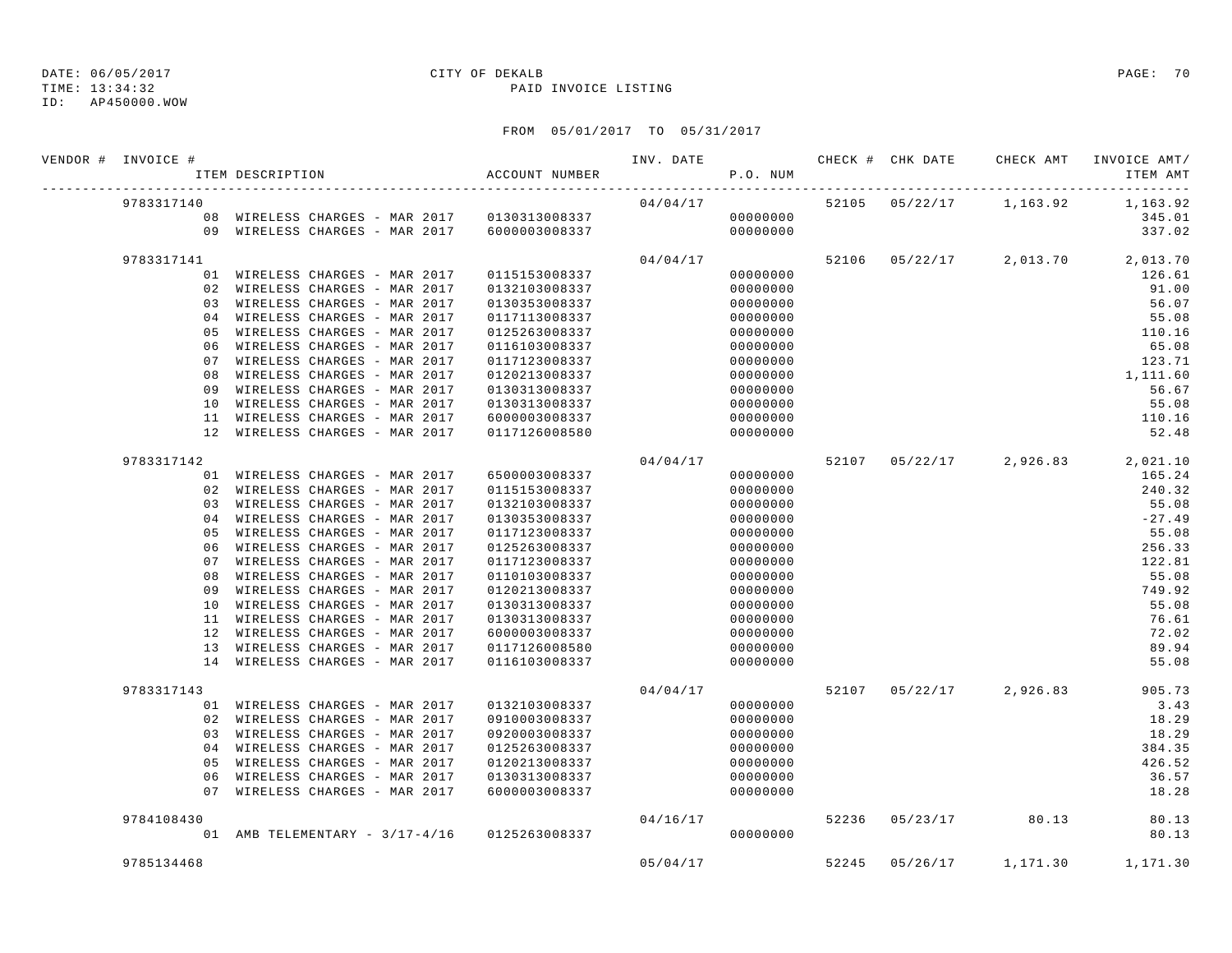ID: AP450000.WOW

TIME: 13:34:32 PAID INVOICE LISTING

| VENDOR # INVOICE # | ITEM DESCRIPTION                                              | ACCOUNT NUMBER                 |          | P.O. NUM             |  | ITEM AMT                            |
|--------------------|---------------------------------------------------------------|--------------------------------|----------|----------------------|--|-------------------------------------|
|                    |                                                               |                                |          |                      |  |                                     |
| 9785134468         |                                                               |                                |          | 05/04/17             |  | 52245 05/26/17 1,171.30 1,171.30    |
|                    | 01 WIRELESS CHARGES - APR 2017                                | 6500003008337                  |          | 00000000             |  | 36.94                               |
|                    | 02 WIRELESS CHARGES - APR 2017                                | 0132103008337                  |          | 00000000             |  | 1.13                                |
|                    | 03 WIRELESS CHARGES - APR 2017                                | 0115153008337                  |          | 00000000             |  | 60.42                               |
|                    | 04 WIRELESS CHARGES - APR 2017                                | 0125263008337                  |          | 00000000             |  | 51.48                               |
|                    | 05 WIRELESS CHARGES - APR 2017                                | 0117123008337                  |          | 00000000             |  | 38.01                               |
|                    | 06 WIRELESS CHARGES - APR 2017                                | 0120213008337                  |          | 00000000             |  | 314.19                              |
|                    | 07 WIRELESS CHARGES - APR 2017                                | 0117123008337                  |          | 00000000             |  | 2.25                                |
| 08<br>09           | WIRELESS CHARGES - APR 2017<br>WIRELESS CHARGES - APR 2017    | 0130313008337                  |          | 00000000             |  | 326.53                              |
|                    |                                                               | 6000003008337                  |          | 00000000             |  | 340.35                              |
| 9785134469         |                                                               |                                | 05/04/17 |                      |  | 52246 05/26/17 1,935.21 1,935.21    |
|                    | 01 WIRELESS CHARGES - APR 2017                                | 0115153008337                  |          | 00000000             |  | 120.16                              |
|                    | 02 WIRELESS CHARGES - APR 2017                                | 0132103008337                  |          | 00000000             |  | 55.08                               |
|                    | 03 WIRELESS CHARGES - APR 2017                                | 0130353008337                  |          | 00000000             |  | 55.08                               |
|                    | 04 WIRELESS CHARGES - APR 2017                                | 0117113008337                  |          | 00000000             |  | 55.08                               |
|                    | 05 WIRELESS CHARGES - APR 2017                                | 0125263008337                  |          | 00000000             |  | 110.16                              |
|                    | 06 WIRELESS CHARGES - APR 2017                                | 0116103008337                  |          | 00000000             |  | 65.08                               |
|                    | 07 WIRELESS CHARGES - APR 2017                                | 0117123008337                  |          | 00000000             |  | 120.16                              |
| 08                 | WIRELESS CHARGES - APR 2017                                   | 0120213008337                  |          | 00000000             |  | 1,111.60                            |
| 09                 | WIRELESS CHARGES - APR 2017                                   | 0130313008337                  |          | 00000000             |  | 55.08                               |
| 10                 | WIRELESS CHARGES - APR 2017                                   | 0130313008337                  |          | 00000000             |  | 55.08                               |
|                    | 11 WIRELESS CHARGES - APR 2017                                | 6000003008337                  |          | 00000000             |  | 110.16                              |
|                    | 12 WIRELESS CHARGES - APR 2017                                | 0117126008580                  |          | 00000000             |  | 22.49                               |
| 9785134470         |                                                               |                                | 05/04/17 |                      |  | $52247 05/26/17 2,184.40 2,184.40$  |
|                    | 01 WIRELESS CHARGES - APR 2017                                | 6500003008337                  |          | 00000000             |  | 395.22                              |
|                    | 02 WIRELESS CHARGES - APR 2017                                | 0115153008337                  |          | 00000000             |  | 240.32                              |
|                    | 03 WIRELESS CHARGES - APR 2017                                | 0132103008337                  |          | 00000000             |  | 55.08                               |
|                    | 04 WIRELESS CHARGES - APR 2017                                | 0117123008337                  |          | 00000000             |  | 55.08                               |
| 05                 | WIRELESS CHARGES - APR 2017                                   | 0125263008337                  |          | 00000000             |  | 256.33                              |
|                    | 06 WIRELESS CHARGES - APR 2017                                | 0116103008337                  |          | 00000000             |  | 55.08                               |
|                    | 07 WIRELESS CHARGES - APR 2017                                | 0117123008337                  |          | 00000000             |  | 120.16                              |
|                    | 08 WIRELESS CHARGES - APR 2017                                | 0110103008337                  |          | 00000000             |  | 55.08                               |
| 09                 | WIRELESS CHARGES - APR 2017                                   | 0120213008337                  |          | 00000000             |  | 749.92                              |
| 10                 | WIRELESS CHARGES - APR 2017                                   | 0130313008337                  |          | 00000000             |  | 55.08                               |
| 11                 | WIRELESS CHARGES - APR 2017<br>12 WIRELESS CHARGES - APR 2017 | 0130313008337<br>6000003008337 |          | 00000000<br>00000000 |  | 75.03<br>72.02                      |
|                    |                                                               |                                |          |                      |  |                                     |
| 9785134471         |                                                               |                                |          | 05/04/17             |  | 52248  05/26/17  1,021.29  1,021.29 |
|                    | 01 WIRELESS CHARGES - APR 2017                                | 0132103008337                  |          | 00000000             |  | 8.62                                |
|                    | 02 WIRELESS CHARGES - APR 2017                                | 0910003008337                  |          | 00000000             |  | 18.63                               |
|                    | 03 WIRELESS CHARGES - APR 2017                                | 0920003008337                  |          | 00000000             |  | 18.64                               |
|                    | 04 WIRELESS CHARGES - APR 2017                                | 0125263008337                  |          | 00000000             |  | 466.64                              |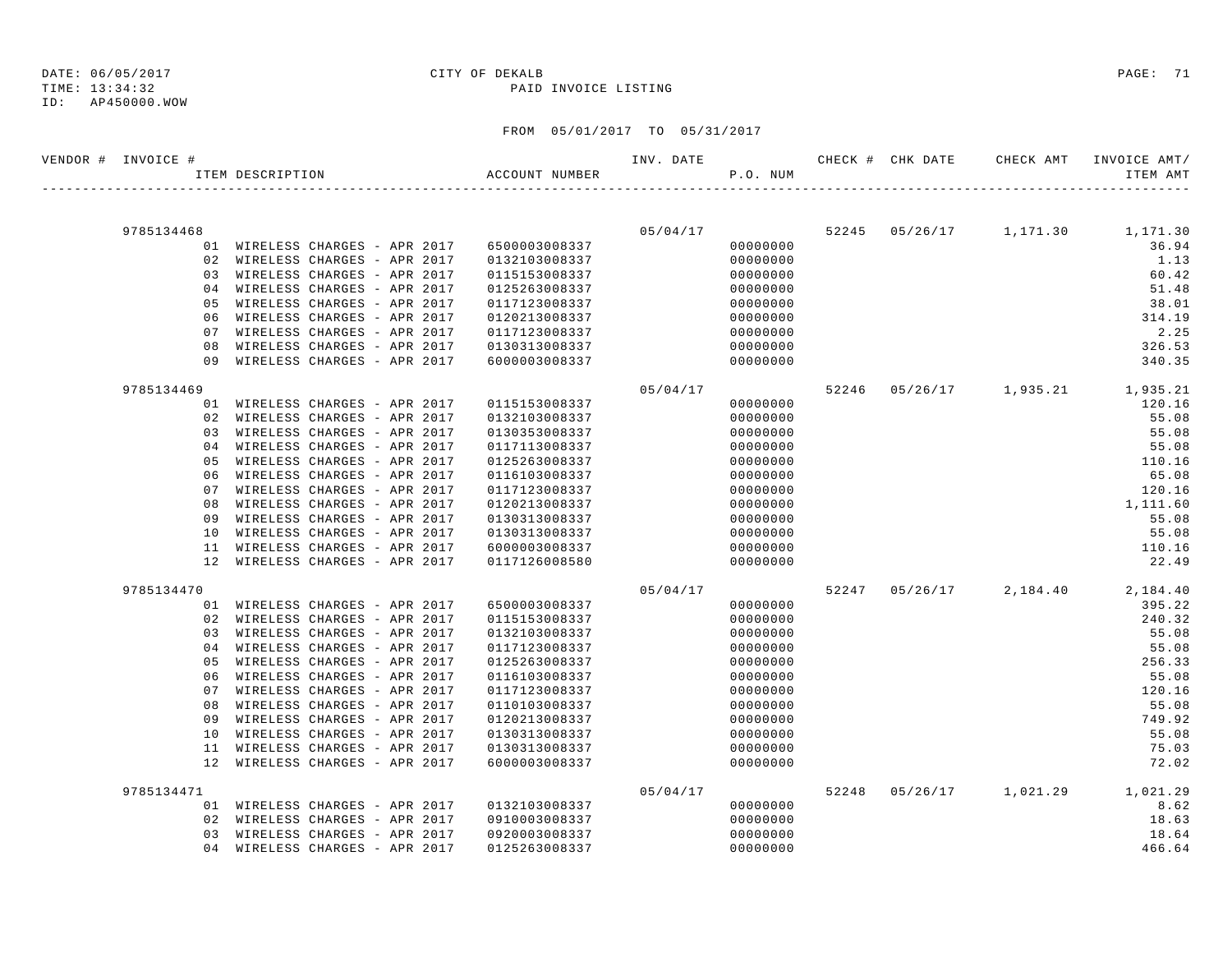TIME: 13:34:32 PAID INVOICE LISTING

ID: AP450000.WOW

|        | VENDOR # INVOICE #     | ITEM DESCRIPTION                                                                                                                                              | ACCOUNT NUMBER                                                                                     | INV. DATE | P.O. NUM                                                             |       | CHECK # CHK DATE | CHECK AMT                 | INVOICE AMT/<br>ITEM AMT                                             |
|--------|------------------------|---------------------------------------------------------------------------------------------------------------------------------------------------------------|----------------------------------------------------------------------------------------------------|-----------|----------------------------------------------------------------------|-------|------------------|---------------------------|----------------------------------------------------------------------|
|        | 9785134471             | 05 WIRELESS CHARGES - APR 2017 0120213008337<br>06 WIRELESS CHARGES - APR 2017 0130313008337<br>07 WIRELESS CHARGES - APR 2017 6000003008337                  |                                                                                                    | 05/04/17  | 00000000<br>00000000<br>00000000                                     |       |                  | 52248  05/26/17  1,021.29 | 1,021.29<br>452.86<br>37.27<br>18.63                                 |
| VSP    | VISION SERVICE PLAN    |                                                                                                                                                               |                                                                                                    |           |                                                                      |       |                  |                           | VENDOR TOTAL: 12,576.91                                              |
|        | 04242017               | 01 STANDARD - MARCH 2017<br>02 PREMIUM - MARCH 2017<br>03 STANDARD - APRIL 2017<br>04 PREMIUM - APRIL 2017<br>05 STANDARD - MAY 2017<br>06 PREMIUM - MAY 2017 | 0100000002671<br>0100000002671<br>0100000002671<br>0100000002671<br>0100000002671<br>0100000002671 | 04/24/17  | 00000000<br>00000000<br>00000000<br>00000000<br>00000000<br>00000000 |       |                  | 52085  05/09/17  3,790.51 | 3,790.51<br>711.87<br>557.79<br>711.87<br>557.79<br>693.40<br>557.79 |
| WAGAGG | WAGNER AGGREGATE, INC. |                                                                                                                                                               |                                                                                                    |           |                                                                      |       |                  | VENDOR TOTAL:             | 3,790.51                                                             |
|        | 19574                  | 01 SHOULDER STONE                                                                                                                                             | 0130332008228                                                                                      | 04/22/17  | 00000000                                                             |       |                  | 52237 05/23/17 2,922.67   | 2,922.67<br>2,922.67                                                 |
| WARDIR | WAREHOUSE DIRECT INC   |                                                                                                                                                               |                                                                                                    |           |                                                                      |       |                  | VENDOR TOTAL:             | 2,922.67                                                             |
|        | 3417986-0              | 01 COPIER PAPER                                                                                                                                               | 0120222008204                                                                                      |           | 03/22/17<br>00000000                                                 | 52086 | 05/09/17         | 532.73                    | 275.00<br>275.00                                                     |
|        | $3420520 - 0$          | 01 BINDERS, NOTE PADS                                                                                                                                         | 0116102008204                                                                                      | 03/23/17  | 00000000                                                             | 52086 | 05/09/17         | 532.73                    | 26.44<br>26.44                                                       |
|        | $3423619 - 0$          | 01 ENVELOPES                                                                                                                                                  | 0120212008204                                                                                      | 03/27/17  | 00000000                                                             | 52086 | 05/09/17         | 532.73                    | 87.70<br>87.70                                                       |
|        | 3438866-0              | 01 MISC OFFICE SUPPLIES 0115152008204                                                                                                                         |                                                                                                    | 04/07/17  | 00000000                                                             | 52086 | 05/09/17         | 532.73                    | 116.20<br>116.20                                                     |
|        | $3441681 - 0$          | 01 OFFICE SUPPLIES                                                                                                                                            | 0132102008204                                                                                      | 04/11/17  | 00000000                                                             | 52238 | 05/23/17         | 1,082.04                  | 311.77<br>311.77                                                     |
|        | 3441830-0              | 01 OFFICE SUPPLIES                                                                                                                                            | 0132102008204                                                                                      | 04/11/17  | 00000000                                                             | 52238 | 05/23/17         | 1,082.04                  | 166.68<br>166.68                                                     |
|        | $3445274 - 0$          | 01 COFFEE FILTERS                                                                                                                                             | 0120252008299                                                                                      | 04/13/17  | 00000000                                                             | 52238 | 05/23/17         | 1,082.04                  | 13.33<br>13.33                                                       |
|        | $3445977 - 0$          |                                                                                                                                                               |                                                                                                    | 04/13/17  |                                                                      |       | 52086 05/09/17   | 532.73                    | 1.39                                                                 |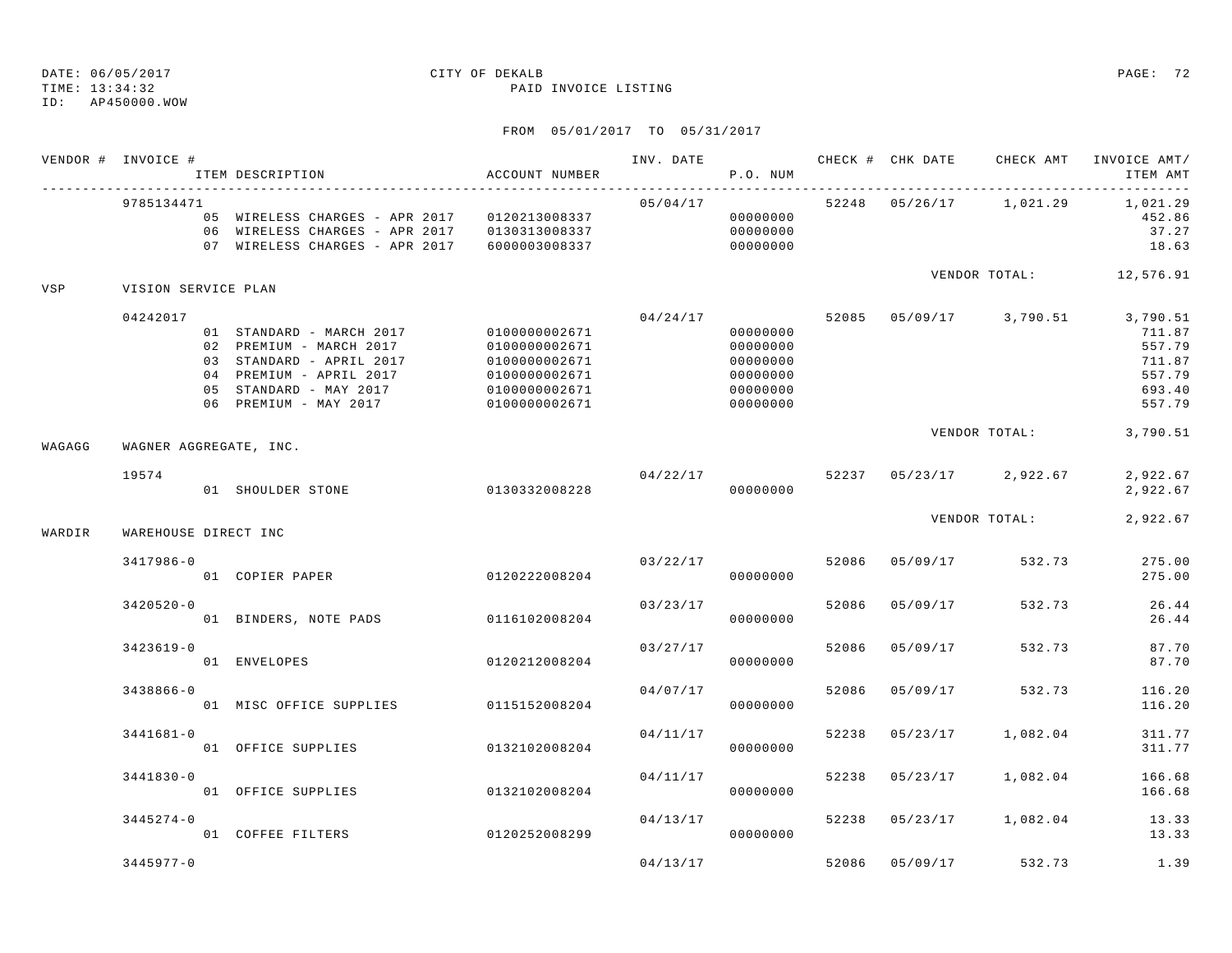# DATE: 06/05/2017 CITY OF DEKALB PAGE: 73

ID: AP450000.WOW

TIME: 13:34:32 PAID INVOICE LISTING

## FROM 05/01/2017 TO 05/31/2017

|        | VENDOR # INVOICE #   | ITEM DESCRIPTION                            | ACCOUNT NUMBER |          | P.O. NUM |       |                                    | INV. DATE 6 CHECK # CHK DATE CHECK AMT INVOICE AMT/<br>ITEM AMT |
|--------|----------------------|---------------------------------------------|----------------|----------|----------|-------|------------------------------------|-----------------------------------------------------------------|
|        |                      |                                             |                |          |          |       |                                    |                                                                 |
|        | 3445977-0            |                                             |                |          | 04/13/17 |       | 52086 05/09/17 532.73              | 1.39                                                            |
|        |                      | $01$ CALCULATOR TAPE $0117112008204$        |                |          | 00000000 |       |                                    | 1.39                                                            |
|        | 3445977-0A           |                                             |                | 04/13/17 |          |       | 52086 05/09/17 532.73              | 26.00                                                           |
|        |                      | 01 BOTTLED WATER                            | 0110102008204  |          | 00000000 |       |                                    | 3.25                                                            |
|        |                      | 02 BOTTLED WATER                            | 0115152008204  |          | 00000000 |       |                                    | 3.25                                                            |
|        |                      | 03 BOTTLED WATER                            | 0116102008204  |          | 00000000 |       |                                    | 3.25                                                            |
|        |                      | 04 BOTTLED WATER                            | 0117112008204  |          | 00000000 |       |                                    | 3.25                                                            |
|        |                      | 05 BOTTLED WATER                            | 0117122008204  |          | 00000000 |       |                                    | 3.25                                                            |
|        |                      | 06 BOTTLED WATER                            | 0130352008204  |          | 00000000 |       |                                    | 3.25                                                            |
|        |                      | 07 BOTTLED WATER                            | 0132102008204  |          | 00000000 |       |                                    | 3.25                                                            |
|        |                      | 08 BOTTLED WATER                            | 0910002008204  |          | 00000000 |       |                                    | 1.63                                                            |
|        |                      | 09 BOTTLED WATER                            | 0920002008204  |          | 00000000 |       |                                    | 1.62                                                            |
|        | $3455827 - 0$        |                                             |                | 04/24/17 |          |       | 52238 05/23/17 1,082.04            | 33.23                                                           |
|        |                      | 01 LAMINATING SHEETS, BINDERS 0125262008204 |                |          | 00000000 |       |                                    | 33.23                                                           |
|        | $3458710 - 0$        |                                             |                | 04/25/17 |          |       | 52238 05/23/17 1,082.04            | 95.08                                                           |
|        |                      | 01 BOXES, PENS                              | 0117112008204  |          | 00000000 |       |                                    | 95.08                                                           |
|        | $3458755 - 0$        |                                             |                | 04/25/17 |          | 52238 | 05/23/17 1,082.04                  | 275.00                                                          |
|        |                      | 01 COPIER PAPER                             | 0120222008204  |          | 00000000 |       |                                    | 275.00                                                          |
|        | 3470317-0            |                                             |                | 05/04/17 |          |       | 52238 05/23/17 1,082.04            | 193.45                                                          |
|        |                      | 01 PENS, PAPER, POST ITS 0117112008204      |                |          | 00000000 |       |                                    | 193.45                                                          |
|        |                      |                                             |                |          |          |       |                                    |                                                                 |
|        | $C3376879 - 0$       | 01 RETURNED TAPE 6117112008204              |                | 04/27/17 | 00000000 |       | 52238 05/23/17 1,082.04            | $-6.50$<br>$-6.50$                                              |
|        |                      |                                             |                |          |          |       |                                    |                                                                 |
| WASTE  | WASTE MANAGEMENT     |                                             |                |          |          |       |                                    | VENDOR TOTAL: 1,614.77                                          |
|        | $3525969 - 2011 - 1$ |                                             |                | 03/27/17 |          |       | 52087 05/09/17 50.00               | 50.00                                                           |
|        |                      |                                             |                |          | 00000000 |       |                                    | 50.00                                                           |
|        |                      |                                             |                |          |          |       | VENDOR TOTAL:                      | 50.00                                                           |
| WATJER | JEREMY WATSON        |                                             |                |          |          |       |                                    |                                                                 |
|        | 04202017             |                                             |                | 04/20/17 |          |       | 52239 05/23/17 10.00               | 10.00                                                           |
|        |                      | 01 REFUND PARKING PASS #947 0100000002325   |                |          | 00000000 |       |                                    | 10.00                                                           |
|        |                      |                                             |                |          |          |       | VENDOR TOTAL:                      | 10.00                                                           |
| WEEJEF | JEFFREY WEESE        |                                             |                |          |          |       |                                    |                                                                 |
|        | 04102017             |                                             |                |          |          |       | $04/10/17$ D001398 05/09/17 154.69 | 154.69                                                          |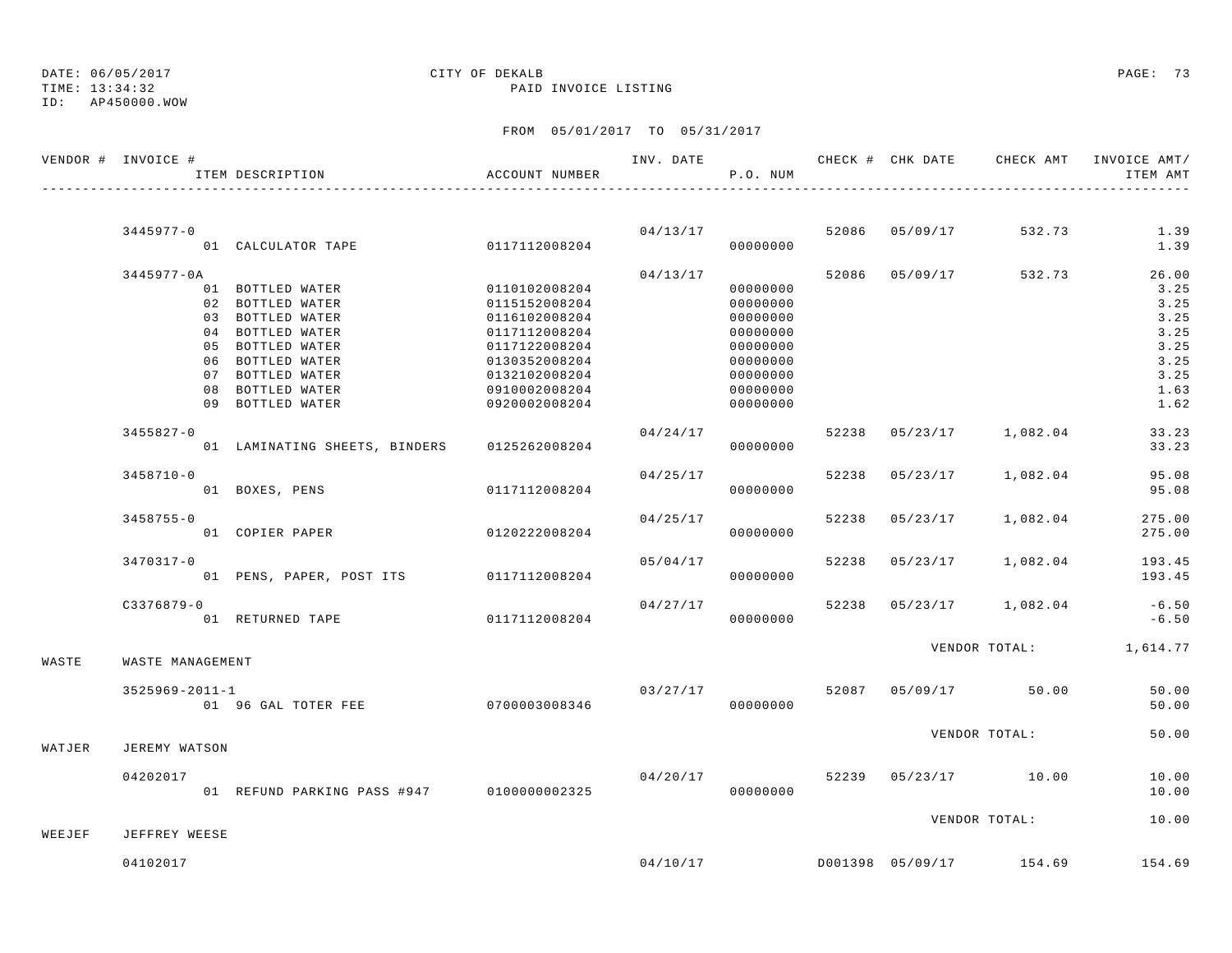DATE: 06/05/2017 CITY OF DEKALB PAGE: 74

ID: AP450000.WOW

### TIME: 13:34:32 PAID INVOICE LISTING

## FROM 05/01/2017 TO 05/31/2017

|        | VENDOR # INVOICE #  |  | ITEM DESCRIPTION                                                                                                                                 | ACCOUNT NUMBER                                  | INV. DATE | P.O. NUM                                     |       | CHECK # CHK DATE | CHECK AMT                | INVOICE AMT/<br>ITEM AMT                             |
|--------|---------------------|--|--------------------------------------------------------------------------------------------------------------------------------------------------|-------------------------------------------------|-----------|----------------------------------------------|-------|------------------|--------------------------|------------------------------------------------------|
|        | 04102017            |  | 01 TRAINING TRAVEL REIMB. 0120243008376                                                                                                          |                                                 | 04/10/17  | 00000000                                     |       |                  | D001398 05/09/17 154.69  | 154.69<br>154.69                                     |
| WIEEXT | ROGER A WIEWEL      |  |                                                                                                                                                  |                                                 |           |                                              |       |                  | VENDOR TOTAL:            | 154.69                                               |
|        |                     |  |                                                                                                                                                  |                                                 |           |                                              |       |                  |                          |                                                      |
|        | 4683                |  | 01 ROOF REPLACEMENT - 132 HOME DR 1300006508624                                                                                                  |                                                 | 04/10/17  | 00000000                                     | 52088 |                  | 05/09/17 6,260.00        | 6, 260.00<br>6, 260.00                               |
| WILBUR | WBK ENGINEERING LLC |  |                                                                                                                                                  |                                                 |           |                                              |       |                  | VENDOR TOTAL:            | 6, 260.00                                            |
|        |                     |  |                                                                                                                                                  |                                                 |           |                                              |       |                  |                          |                                                      |
|        | 17659-17666         |  | 01 PRO ENGINEER SRVCS 2/26-3/25 0130353008331<br>02 PRO ENGINEER SRVCS 2/26-3/25 6000003008331<br>03 PRO ENGINEER SRVCS 2/26-3/25 6500003008331  |                                                 | 04/05/17  | 00000000<br>00000000<br>00000000             | 52089 | 05/09/17         | 16,886.25                | 8,076.00<br>5, 249.40<br>2,422.80<br>403.80          |
|        | 17664               |  | 01 PRO SERVICES 2/26-3/25/17                                                                                                                     | 0100000001265                                   | 04/05/17  | 00000000                                     | 52089 | 05/09/17         | 16,886.25                | 1,746.50<br>1,746.50                                 |
|        | 17667               |  | 01 PRO SERVICES 2/26-3/25/17                                                                                                                     | 0100000001265                                   | 04/05/17  | 00000000                                     | 52089 | 05/09/17         | 16,886.25                | 1,209.75<br>1,209.75                                 |
|        | 17672               |  | 01 PRO SERVICES 2/26-3/25/17 1300003008331                                                                                                       |                                                 | 04/05/17  | 00000000                                     | 52089 | 05/09/17         | 16,886.25                | 5,854.00<br>5,854.00                                 |
| WILHOF |                     |  | WILLETT HOFMANN & ASSOCIATES                                                                                                                     |                                                 |           |                                              |       |                  | VENDOR TOTAL:            | 16,886.25                                            |
|        |                     |  |                                                                                                                                                  |                                                 |           |                                              |       |                  |                          |                                                      |
|        | 23495               |  | 01 PRO ENGINEER SRVCS 1/26-3/25 1300006508632<br>02 PRO ENGINEER SRVCS 1/26-3/25 1400006508633<br>03 PRO ENGINEER SRVCS 1/26-3/25 5040006508632  |                                                 | 03/30/17  | 00000000<br>00000000<br>00000000             |       |                  | 52240 05/23/17 10,498.22 | 10,498.22<br>4,749.11<br>4,749.11<br>1,000.00        |
| WRIINC | WRIKE INC           |  |                                                                                                                                                  |                                                 |           |                                              |       |                  | VENDOR TOTAL:            | 10,498.22                                            |
|        |                     |  |                                                                                                                                                  |                                                 |           |                                              |       |                  |                          |                                                      |
|        | INV00235164         |  | 01 Subscription Licenses - IT 0117124008450<br>02 Subscription Licenses - CMO<br>03 Consultation Services - CMO<br>04 Consultation Services - IT | 0115154008450<br>0115154008450<br>0117124008450 | 05/09/17  | 00170043<br>00170043<br>00170043<br>00170043 | 52091 |                  | 05/09/17 8,942.40        | 8,942.40<br>3,571.20<br>3,571.20<br>900.00<br>900.00 |
|        |                     |  |                                                                                                                                                  |                                                 |           |                                              |       |                  | VENDOR TOTAL:            | 8,942.40                                             |